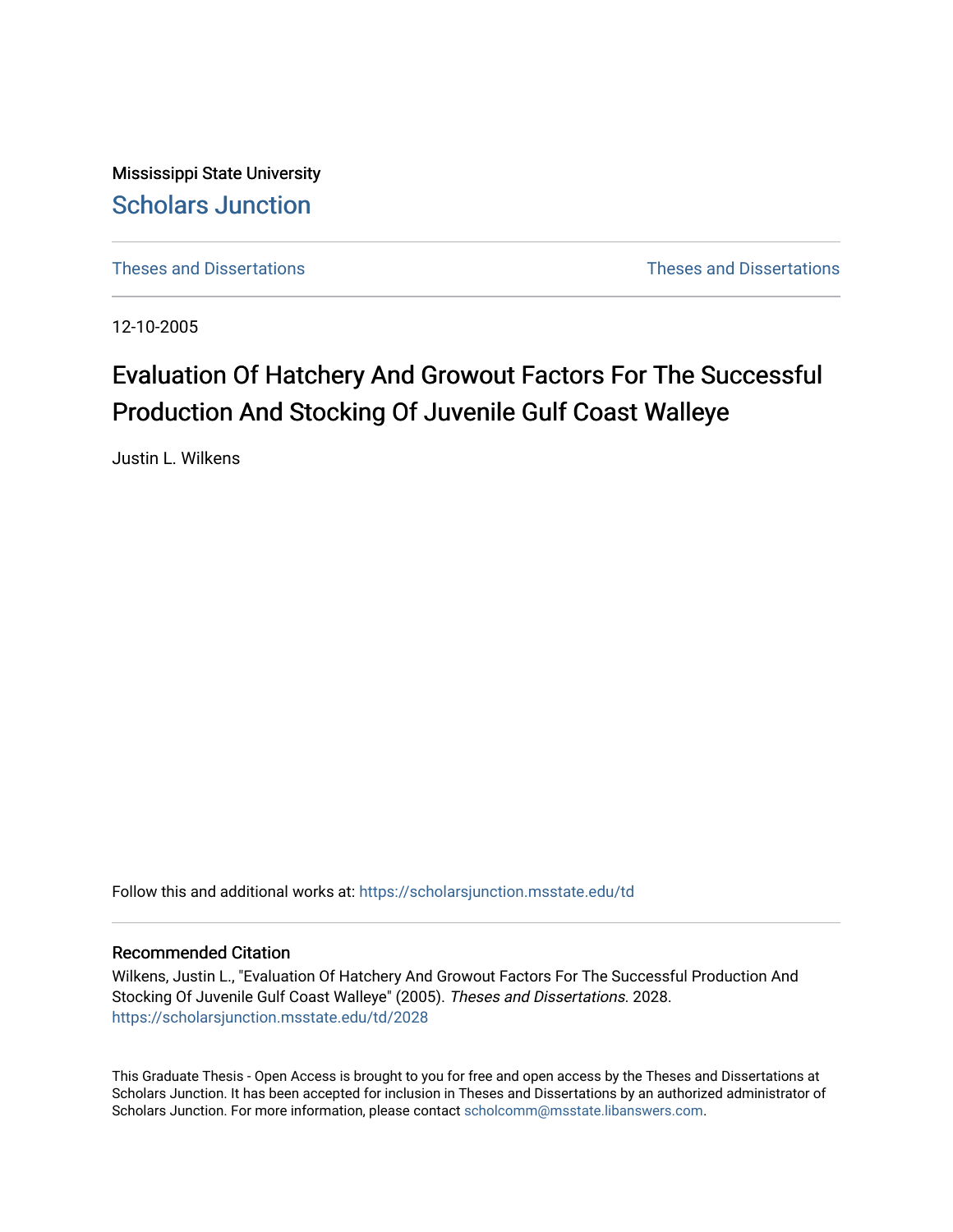# EVALUATION OF HATCHERY AND GROWOUT FACTORS FOR THE SUCCESSFUL PRODUCTION AND STOCKING OF JUVENILE GULF COAST WALLEYE

By

Justin L. Wilkens

 A Thesis Submitted to the Faculty of Mississippi State University in Partial Fulfillment of the Requirements for the Degree of Master of Science in Wildlife and Fisheries Science in the Department of Wildlife and Fisheries

Mississippi State, Mississippi

December 2005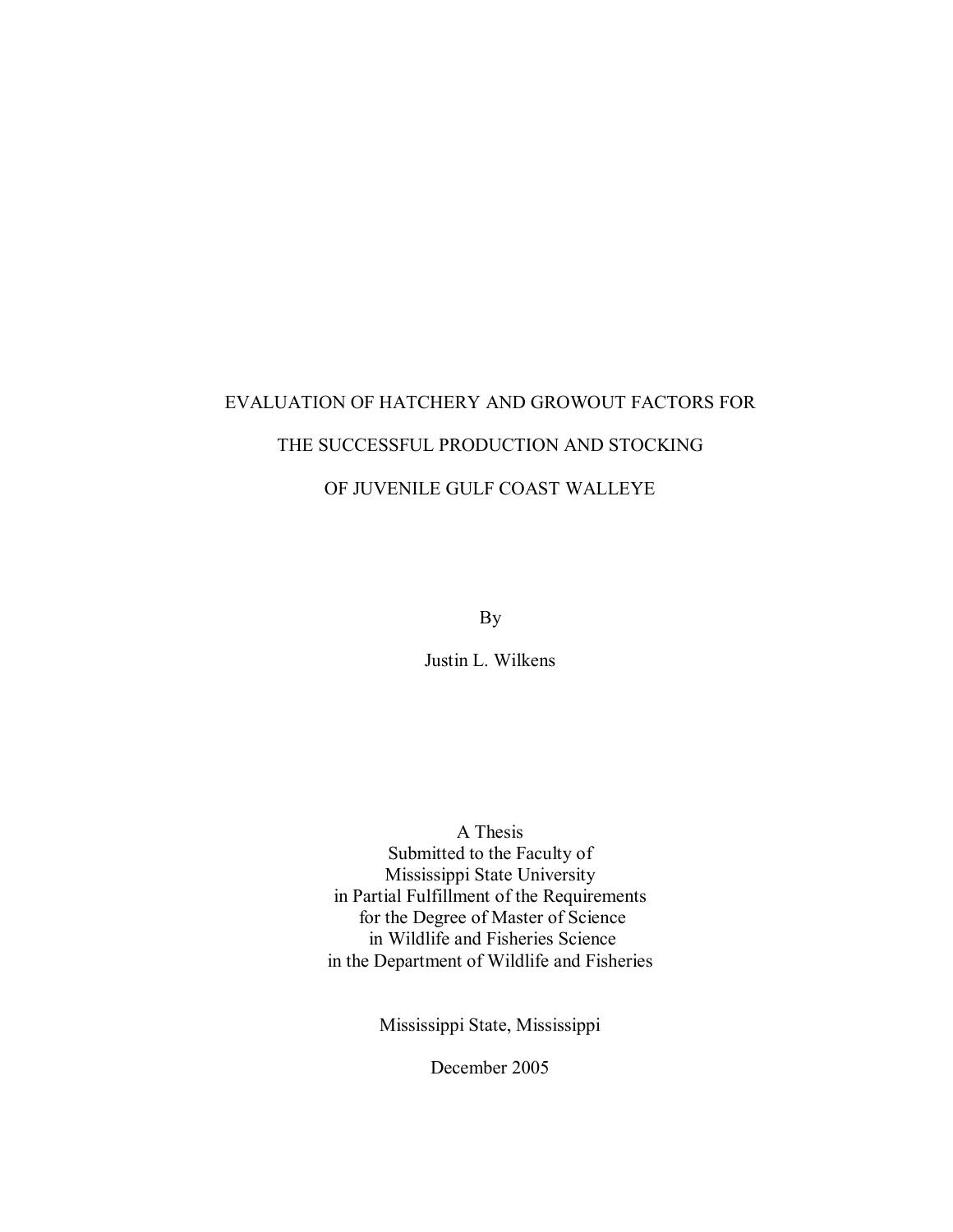# EVALUATION OF HATCHERY AND GROWOUT FACTORS FOR THE SUCCESSFUL PRODUCTION AND STOCKING OF JUVENILE GULF COAST WALLEYE

By

Justin L. Wilkens

Approved:

Louis R. D'Abramo Professor of Wildlife and Fisheries (Director of Thesis) Fisheries Louis R. D'Abramo Bruce D. Leopold

Professor of Wildlife and Fisheries Professor and Head of Wildlife and

Harold L. Schramm, Jr. Professor of Wildlife and Fisheries (Committee Member) Harold L. Schramm, Jr. George M. Hopper

Professor of Wildlife and Fisheries Dean of College of Forest Resources

 Leandro E. (Steve) Miranda Professor of Wildlife and Fisheries (Committee Member)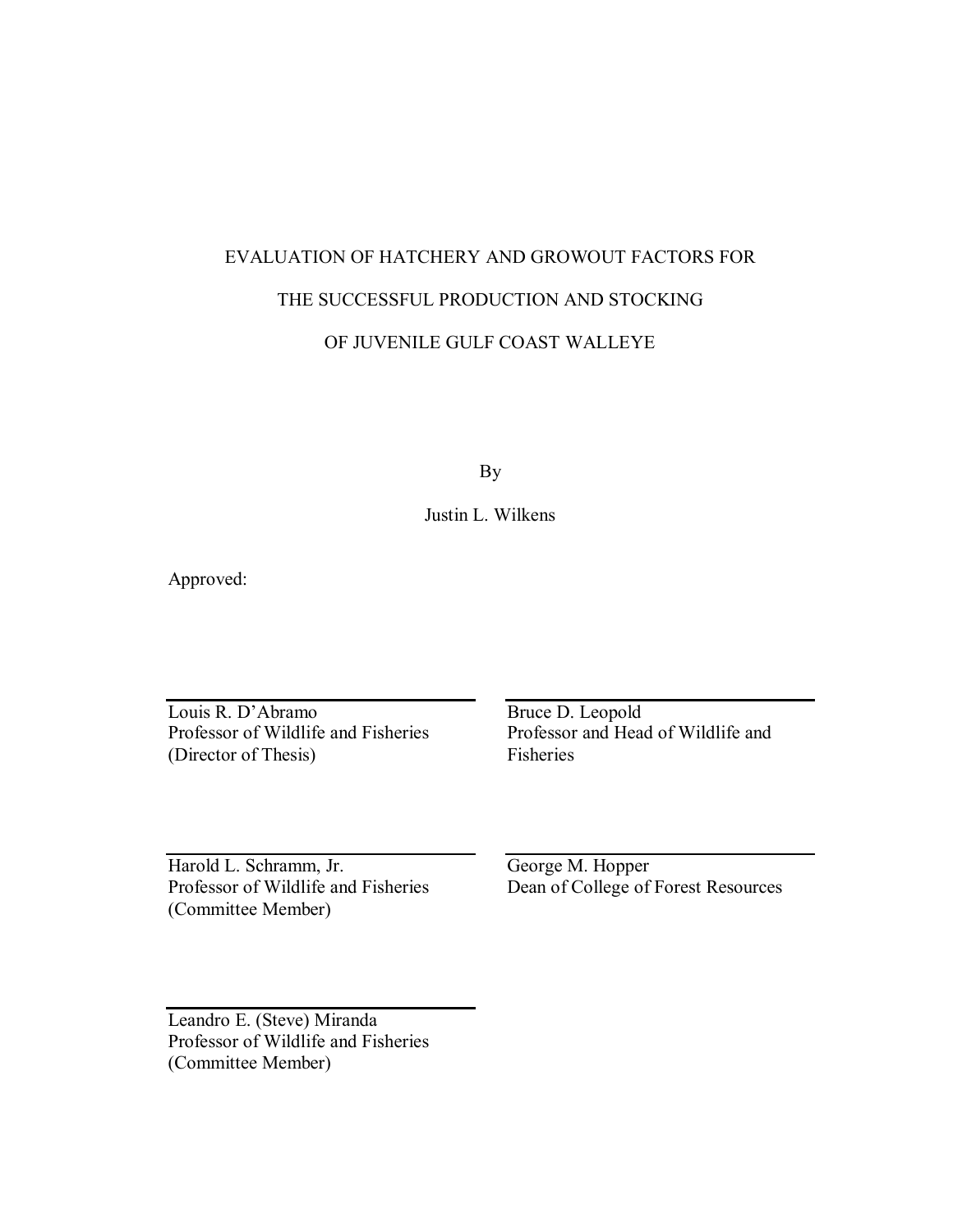Name: Justin L. Wilkens

Date of Degree: December 9, 2005

Institution: Mississippi State University

Major Field: Wildlife and Fisheries Science

Major Professor: Dr. Louis R. D'Abramo

#### Title of Study: EVALUATION OF HATCHERY AND GROWOUT FACTORS FOR THE SUCCESSFUL PRODUCTION AND STOCKING OF JUVENILE GULF COAST WALLEYE

Pages in Study: 93

Candidate for Degree of Master of Science

 Temperature-dependent weight gain of Gulf coast and northern strain walleye *Sander vitreus* fingerlings was determined by rearing fish in flow-through aquaria at different water temperatures (range 15-32°C). Maximum growth of Gulf coast and northern strain walleye occurred between 20 and 26°C, and weight gain of northern walleye exceeded that of the Gulf coast strain by 1.5 times. An acclimated chronic exposure method to assess upper thermal limits determined that walleye survived 35, 9, and 1 days at 33, 34, and 35°C, respectively. A post pond-rearing feed-training practice (21 d) at a mean density of  $6,290 \pm 1,247$  fish/m<sup>3</sup> using formulated feeds was successful (32-85% survival), and walleye continued to consume a formulated diet feed after stocked at densities of 12,250 and 24,700/ha into 0.04 ha earthen ponds. After 125 days, survival in ponds was poor (< 30%) and production varied substantially.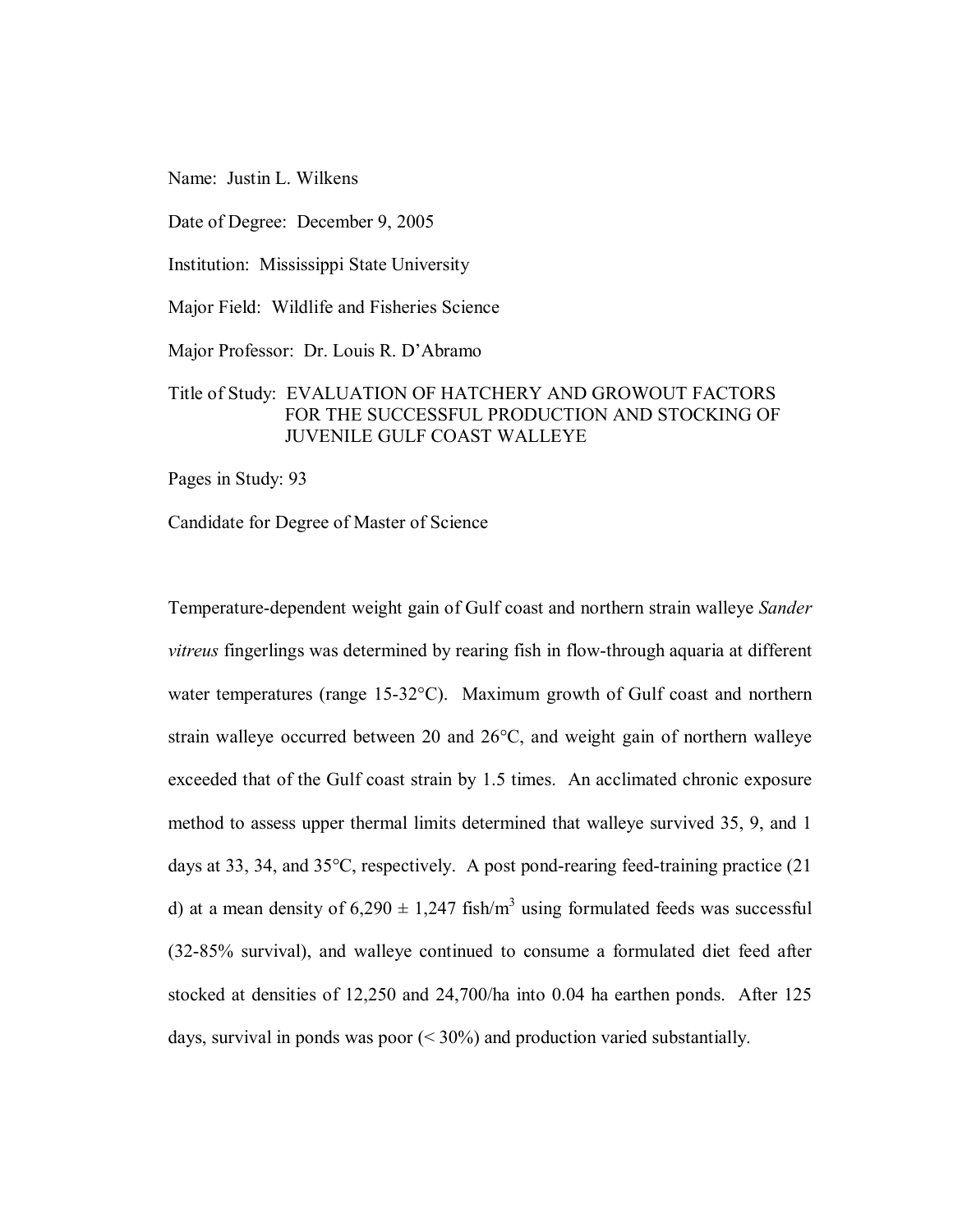## DEDICATION

<span id="page-4-0"></span> I would like to dedicate this research to my parents Fred and Carolyn, to my brother Jesse, and my sisters Angela and Nikki. Thank you for your support and encouragement.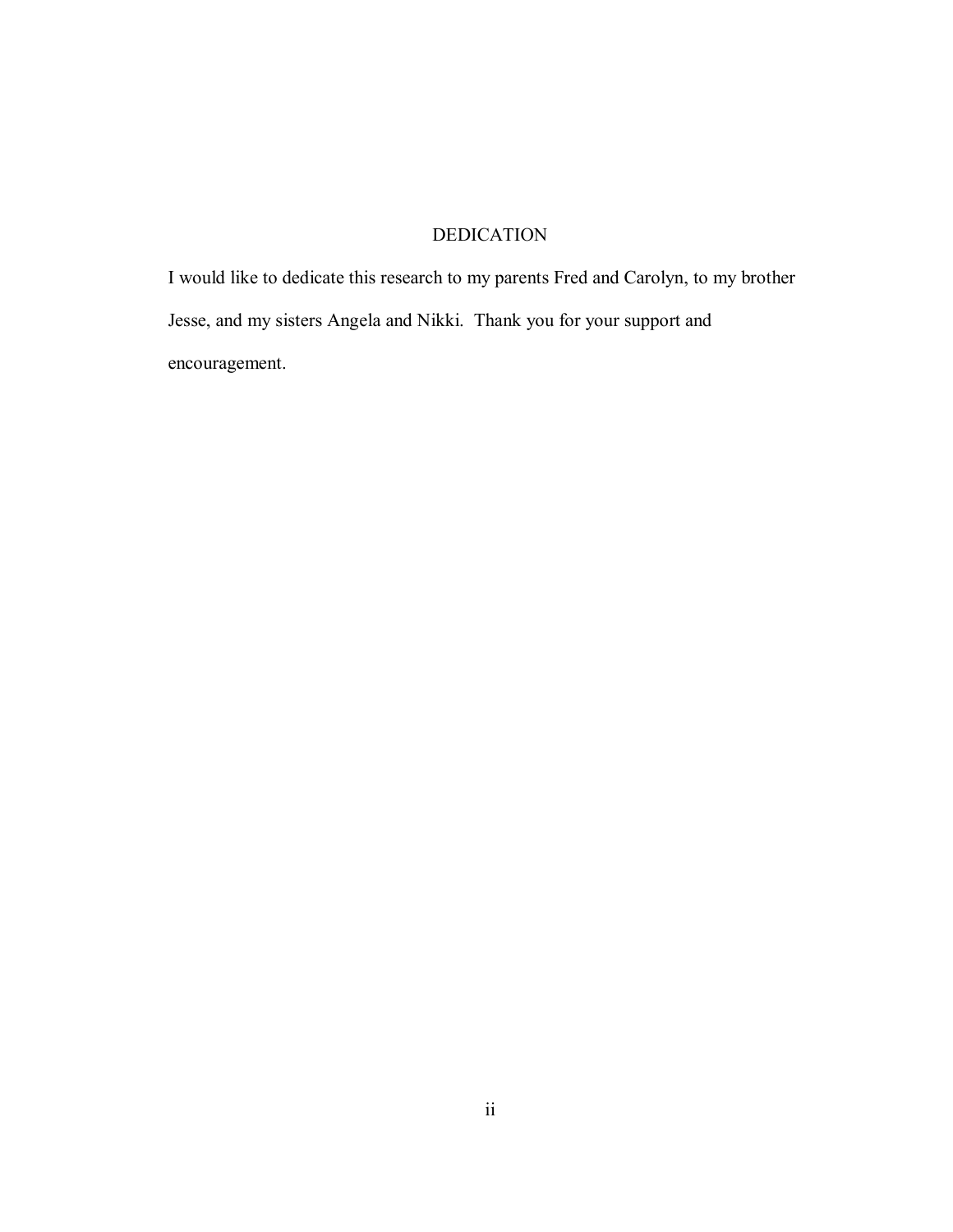#### ACKNOWLEDGEMENTS

<span id="page-5-0"></span> Funding for this project was provided by the Mississippi Department of Wildlife, Fisheries and Parks through the Sportfish Restoration Act (Dingell- Johnson). Special thanks go to Ricky Campbell, U.S. Fish and Wildlife Service, for assistance in obtaining Gulf coast walleye and providing facilities for research; to the staff at the Eastern Unit of the National Warmwater Aquaculture Center; and to the graduate students and fisheries technicians who were willing to give up a weekend to catch "old marble eyes", namely Michael Kashiwagi and Amy Spencer. I would like to acknowledge Dr. Wilson for allowing me to use his Fish Nutrition Lab operated by the staff in the Department of Biochemistry and Molecular Biology, Mississippi State University. I also acknowledge the logistic support provided by the staff, faculty, and facilities at Thompson Hall. I thank L. D'Abramo, H. Schramm Jr., and L. Miranda for our time at Mississippi State University where you were kind enough to take time to help me develop as a biologist and as a person. I enjoyed our time and appreciated your attention to my work.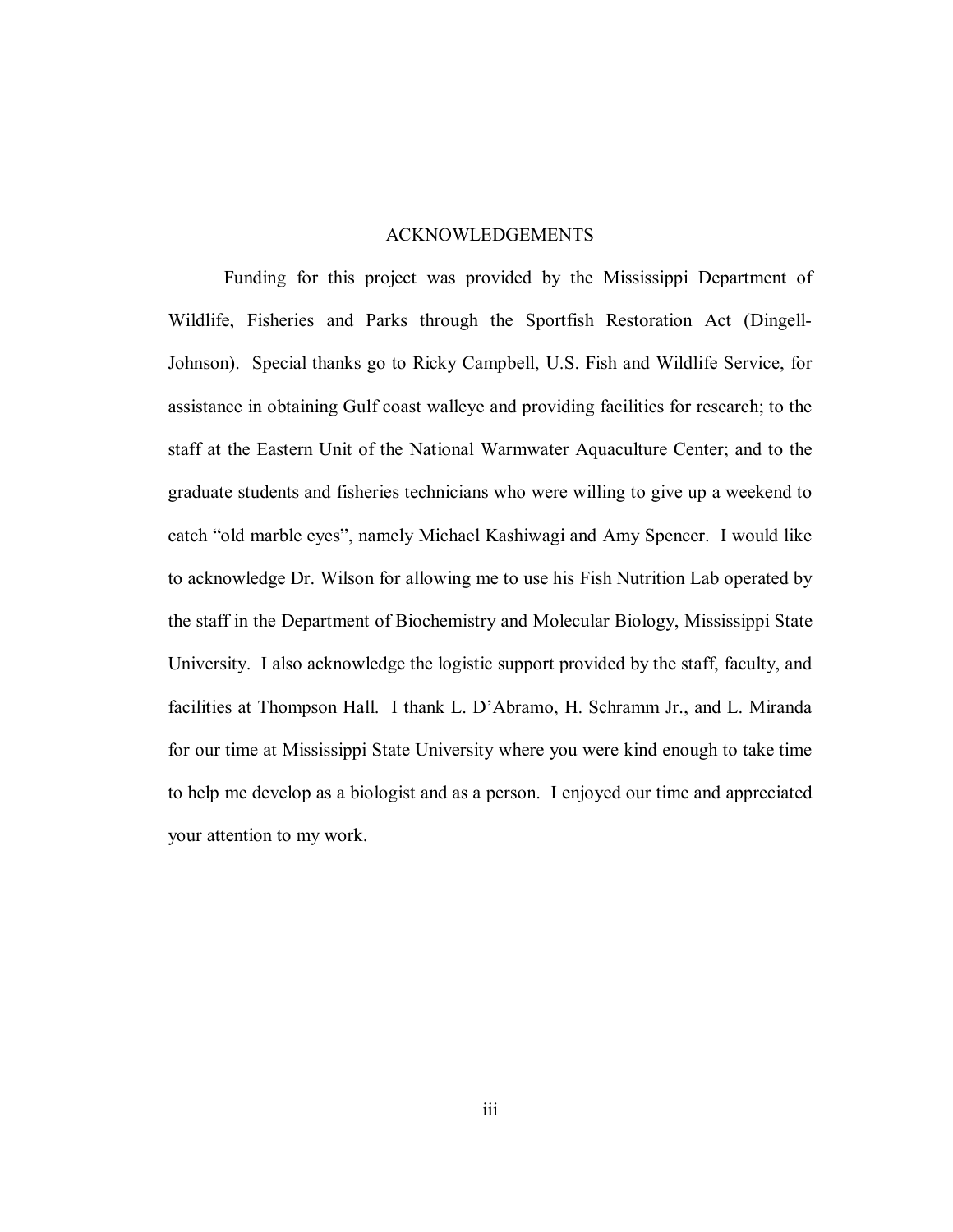## TABLE OF CONTENTS

|                                                                                                       | Page<br>$\overline{11}$                                                                        |
|-------------------------------------------------------------------------------------------------------|------------------------------------------------------------------------------------------------|
|                                                                                                       |                                                                                                |
|                                                                                                       | iii                                                                                            |
|                                                                                                       | vi                                                                                             |
|                                                                                                       | vii                                                                                            |
| <b>CHAPTER</b>                                                                                        |                                                                                                |
|                                                                                                       | 1                                                                                              |
| The Relationship between Temperature and Growth<br>II. THE EFFECTS OF WATER TEMPERATURE ON GROWTH AND | $\overline{3}$<br>$\overline{4}$<br>$\overline{4}$<br>5<br>6<br>$\overline{7}$<br>8<br>8<br>10 |
| THERMAL TOLERANCE OF WALLEYE FINGERLINGS<br>III. SURVIVAL AND GROWTH OF POND-REARED WALLEYE           | 14<br>14<br>16<br>16<br>17<br>21<br>22<br>24<br>29<br>31                                       |
| FINGERLINGS TRAINED TO A FORMULATED DIET                                                              | 39<br>39<br>40<br>44                                                                           |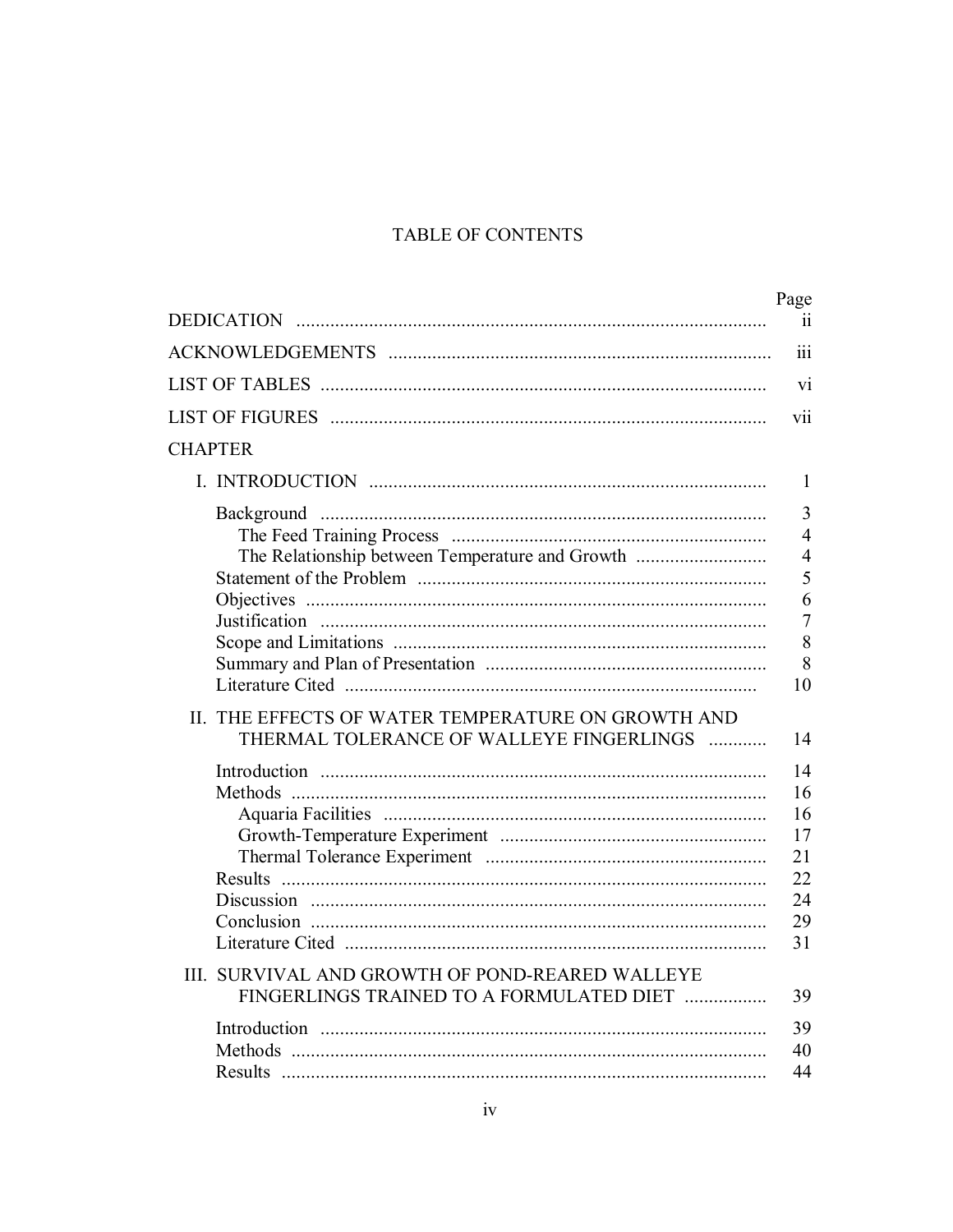| <b>CHAPTER</b>                                        | Page     |
|-------------------------------------------------------|----------|
|                                                       | 45<br>50 |
|                                                       | 53       |
| IV. PRODUCTION OF ADVANCED WALLEYE FINGERLINGS RAISED | 59       |
|                                                       | 59       |
| Methods                                               | 60       |
|                                                       | 65       |
|                                                       | 69       |
|                                                       | 76       |
|                                                       | 79       |
|                                                       | 92       |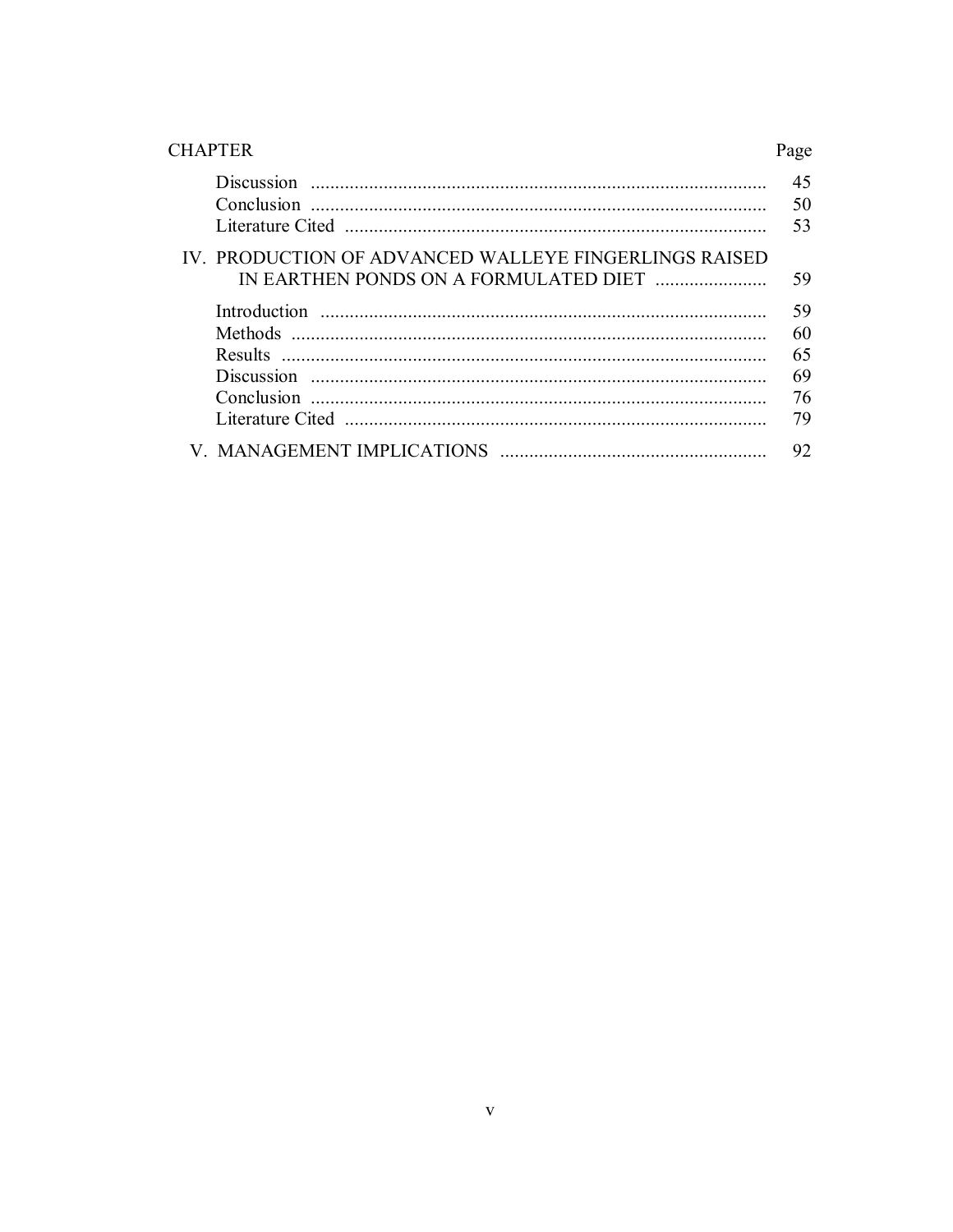#### LIST OF TABLES

<span id="page-8-0"></span>

| <b>TABLE</b>                                                                                                                                                                                                                                                                                                                  | Page |
|-------------------------------------------------------------------------------------------------------------------------------------------------------------------------------------------------------------------------------------------------------------------------------------------------------------------------------|------|
| 2.1 Mean growth of Gulf coast walleye fingerlings held at different<br>temperatures in flow-through aquaria over a 65 d experimental period<br>in 2003. Day 23 is weight of fish after acclimation to test temperatures.<br>Day 65 includes growth after acclimation to test temperatures to                                  | 34   |
| 2.2 Mean growth of Gulf coast (G) and northern (N) strain walleye fingerlings<br>held at different temperatures in flow-through aquaria over a 63 d<br>experimental period in 2004. Day 33 is weight of fish after acclimation<br>to test temperatures. Day 63 includes growth after acclimation to test                      | 35   |
| 3.1 Proximate analyses of the Rangen krill-based and EPAC diets fed to<br>walleye fingerlings during the 21-day time period                                                                                                                                                                                                   | 55   |
| 3.2 Mean production characteristics $(\pm \text{ SE})$ of walleye fingerlings reared in<br>raceways and fed two starter diets for 21 days. Initial mean $\pm$ SD total<br>length and weight were $41.8 \pm 3.1$ mm and $0.54 \pm 0.12$ g. Within each<br>column, mean values with different superscripts differ significantly | 55   |
| 4.1 Range of the number of days at different water temperatures measured<br>approximately 1 ft from the bottom and near the surface in all<br>experimental rearing ponds from June 16 to October 18, 2004 (125 d).                                                                                                            | 82   |
| 4.2 Mean production characteristics (ranges in parentheses) for walleye<br>fingerlings harvested from experimental rearing ponds after 125 d                                                                                                                                                                                  | 83   |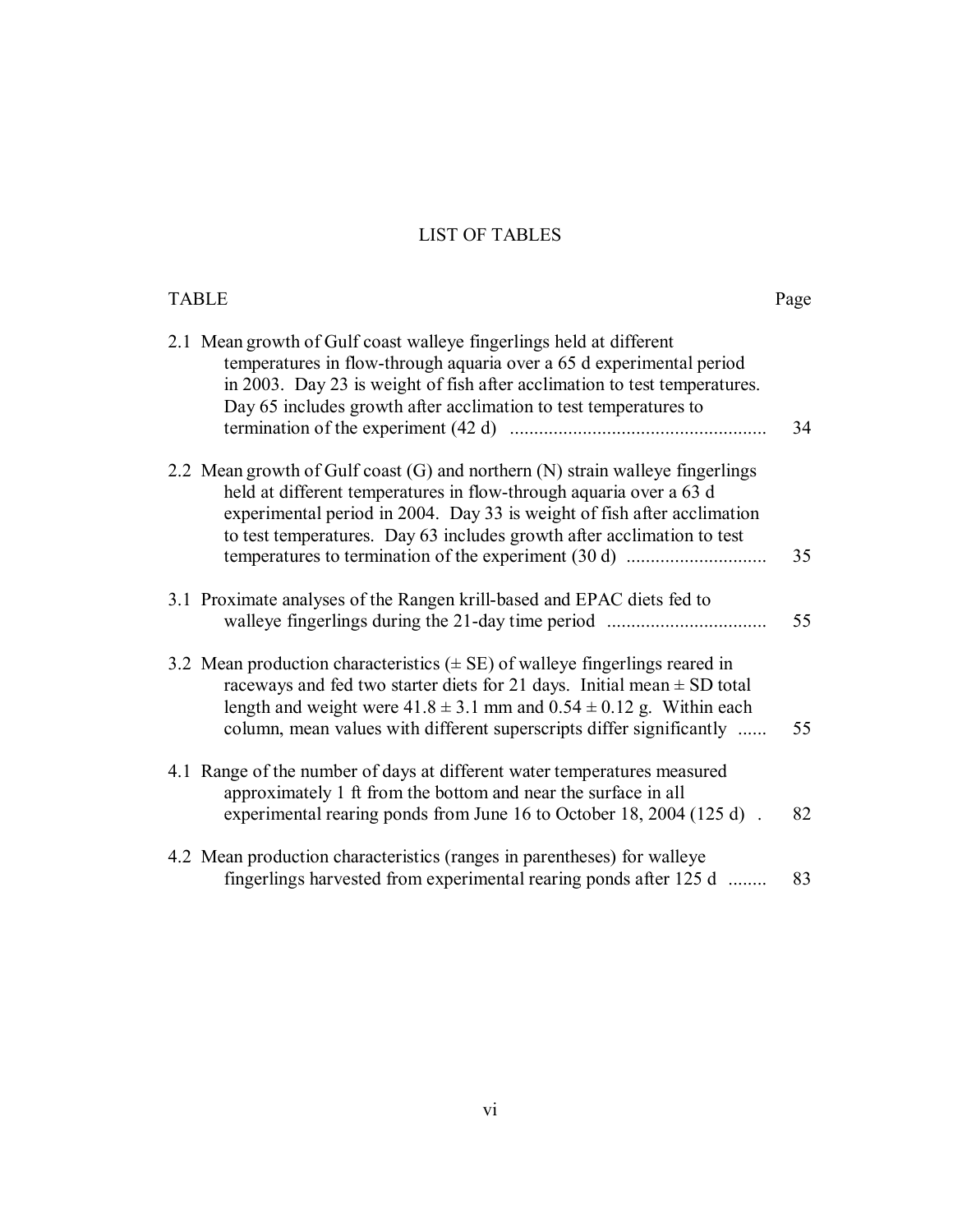#### LIST OF FIGURES

<span id="page-9-0"></span>

| <b>FIGURE</b>                                                                                                                                                                                                                                                                                                        | Page |
|----------------------------------------------------------------------------------------------------------------------------------------------------------------------------------------------------------------------------------------------------------------------------------------------------------------------|------|
| 2.1 Effects of water temperature on the mean $(\pm \text{ SE})$ specific growth rate of<br>Gulf coast walleye fingerlings in 2003. The overall growth including<br>acclimation to test temperatures $(1-65 d)$ , and during the test period                                                                          | 36   |
| 2.2 Mean $(\pm \text{ SE})$ specific growth rate for Gulf coast walleye fingerlings held<br>at different water temperatures for 65 d in 2003. Growth is reported for<br>intervals during the experiment. Acclimation to test temperatures<br>(23 d); from 14 July to 3 August (20 d); and from 3 August to 25 August | 37   |
| 2.3 Effect of water temperature on the mean $(\pm \text{ SE})$ specific growth rate of<br>Gulf coast and northern strain walleye fingerlings held at different water                                                                                                                                                 | 37   |
| 2.4 Time when 50% of the population of Gulf coast and northern walleye<br>strains died while held at a constant temperature of either 33°C, 34°C,<br>or 35 °C for 60 days or until death. $\bullet \circ$ = LD50 of individual tanks                                                                                 | 38   |
| 3.1 Design of raceway used to feed-train pond-reared walleye fingerlings                                                                                                                                                                                                                                             | 55   |
| 3.2 Length-frequency distribution of walleye fingerlings fed either a Rangen<br>krill-based diet or an EPAC diet in an intensive culture environment for<br>21 days. Walleye were sampled 10 (black) and 21 (grey) days                                                                                              | 56   |
| 3.3 Mortality rates of walleye fingerlings in two dietary treatments. Initial<br>mean density was 5,635 fish/ $m3$ and 6,944 fish/ $m3$ for fish fed a Rangen                                                                                                                                                        | 57   |
| 4.1 Pond temperature recorded near the bottom at 30 min intervals with a Hobo<br>temperature logger during the 125 d growout period in 2004                                                                                                                                                                          | 84   |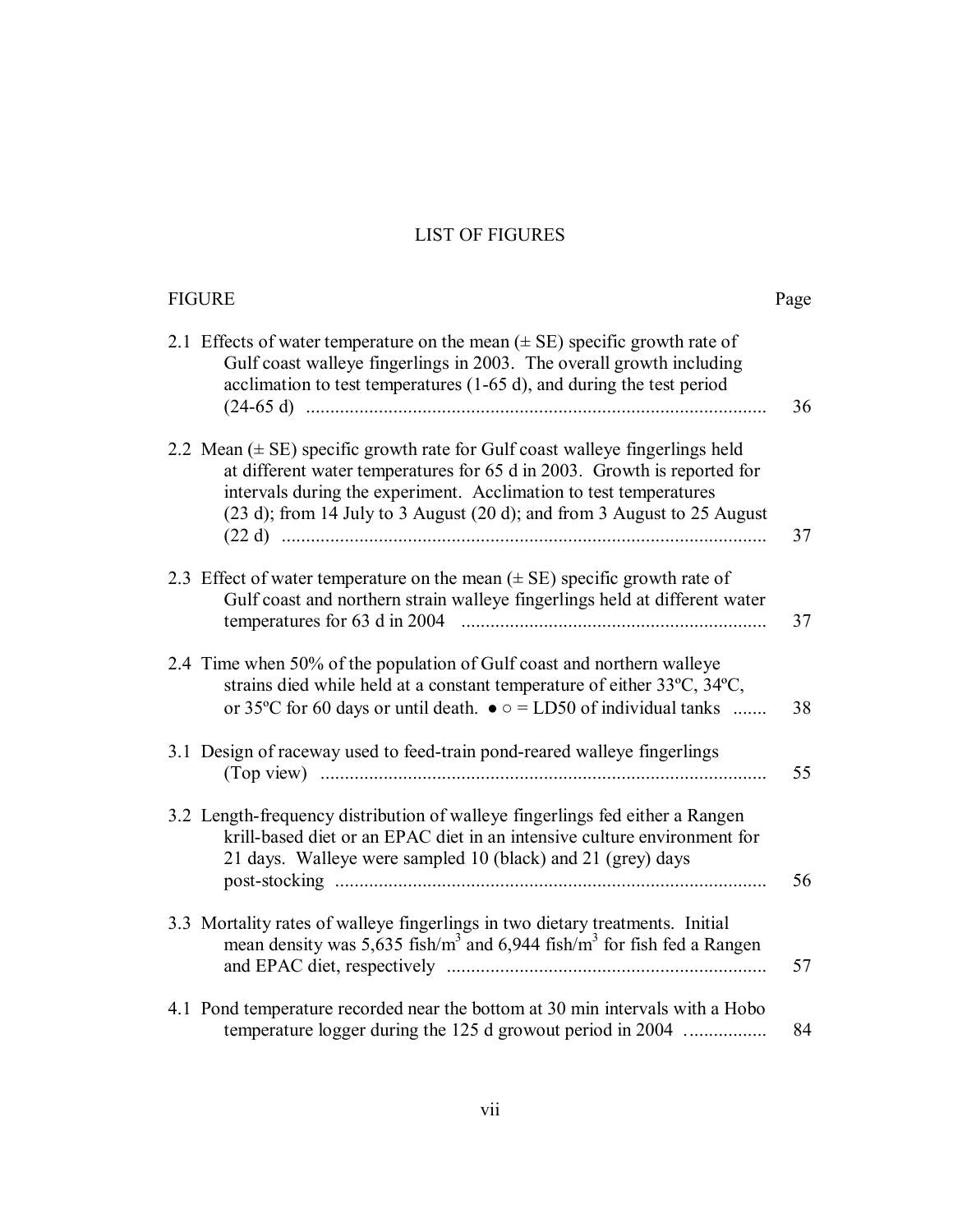|--|

| <b>FIGURE</b>                                                                                                                                                 | Page |
|---------------------------------------------------------------------------------------------------------------------------------------------------------------|------|
| 4.2 Pond temperature recorded near the surface at 1300 hours with a digital<br>temperature meter during the 125 d growout period in 2004                      | 84   |
| 4.3 Length-frequency distribution of walleye fingerlings sampled on day 40<br>post stocking from experimental rearing ponds initially stocked at              | 85   |
| 4.4 Length-frequency distribution of walleye fingerlings sampled on day 40<br>post stocking from experimental rearing ponds initially stocked at              | 85   |
| 4.5 Length-frequency distribution of walleye fingerlings sampled on day 125<br>post stocking from experimental rearing ponds initially stocked at             | 86   |
| 4.6 Length-frequency distribution of walleye fingerlings sampled on day 125<br>post stocking from experimental rearing ponds initially stocked at             | 86   |
| 4.7 Relationship between initial stocking density of walleye fingerlings and<br>mean $\pm$ SE weight (standard error y bars) at harvest in experimental       | 87   |
| 4.8 Relationship between initial stocking density of walleye fingerlings and<br>mean $\pm$ SE total length (standard error y bars) at harvest in experimental | 87   |
| 4.9 Relationship between initial stocking density and the coefficient of                                                                                      | 88   |
| 4.10 Relationship between initial walleye density and percentage survival                                                                                     | 88   |
| 4.11 Relationship between initial stocking density of walleye and yield at                                                                                    | 89   |
| 4.12 Stomach contents of walleye for day 40 and days $115 + 125$ post stocking.<br>Fish from both density treatments were pooled                              | 89   |
|                                                                                                                                                               | 90   |
| 4.14 Stomach contents of walleye fingerlings sampled day 40 post stocking<br>from experimental rearing ponds initially stocked at 24,700 fish/ha              | 90   |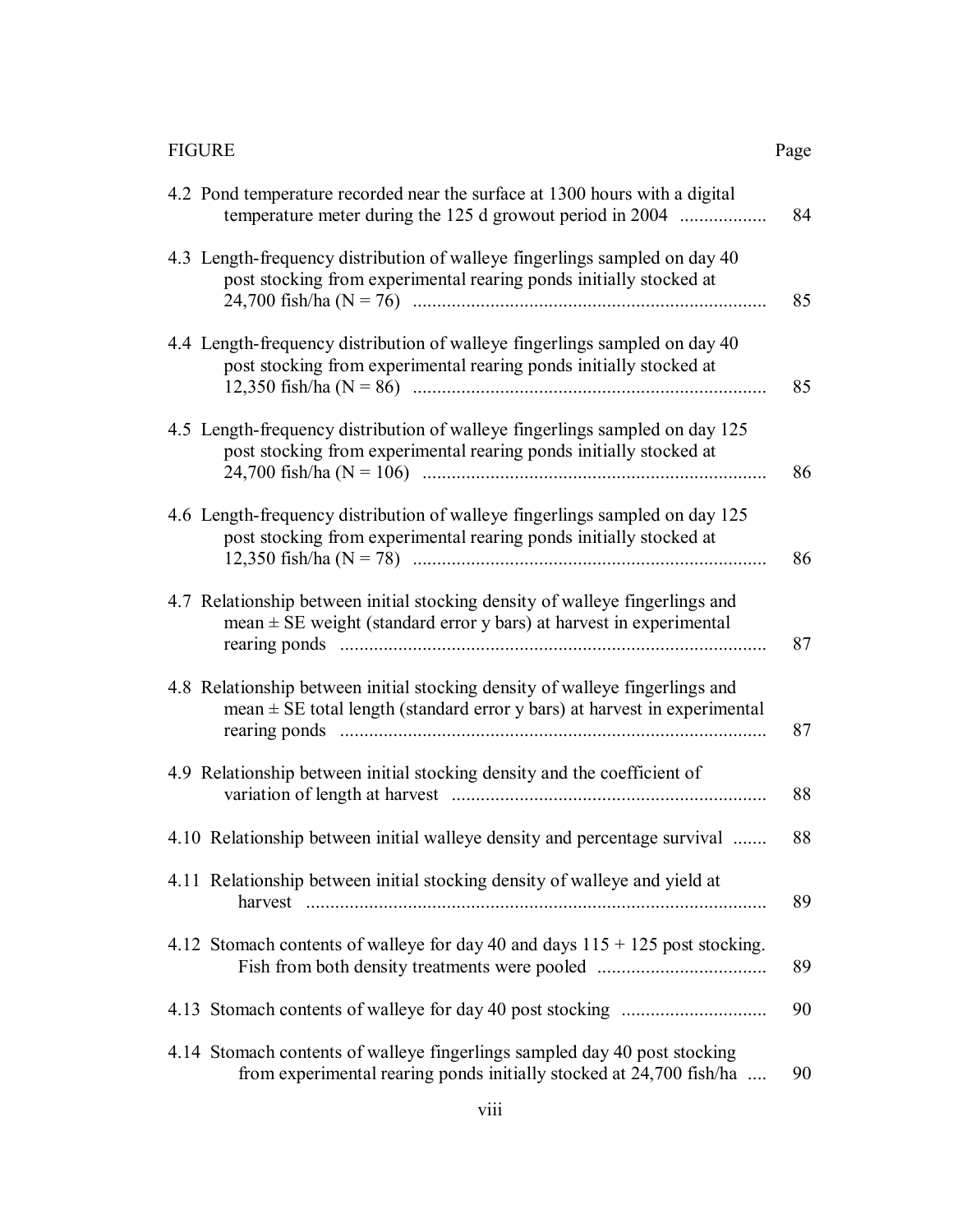#### FIGURE Page

| 4.15 Stomach contents of walleye fingerlings sampled day 40 post stocking<br>from experimental rearing ponds initially stocked at 12,350 fish/ha | 91. |
|--------------------------------------------------------------------------------------------------------------------------------------------------|-----|
| 4.16 Stomach contents of walleye fingerlings of different length categories<br>sampled day 115 and 125 (combined) post stocking. Fish from both  |     |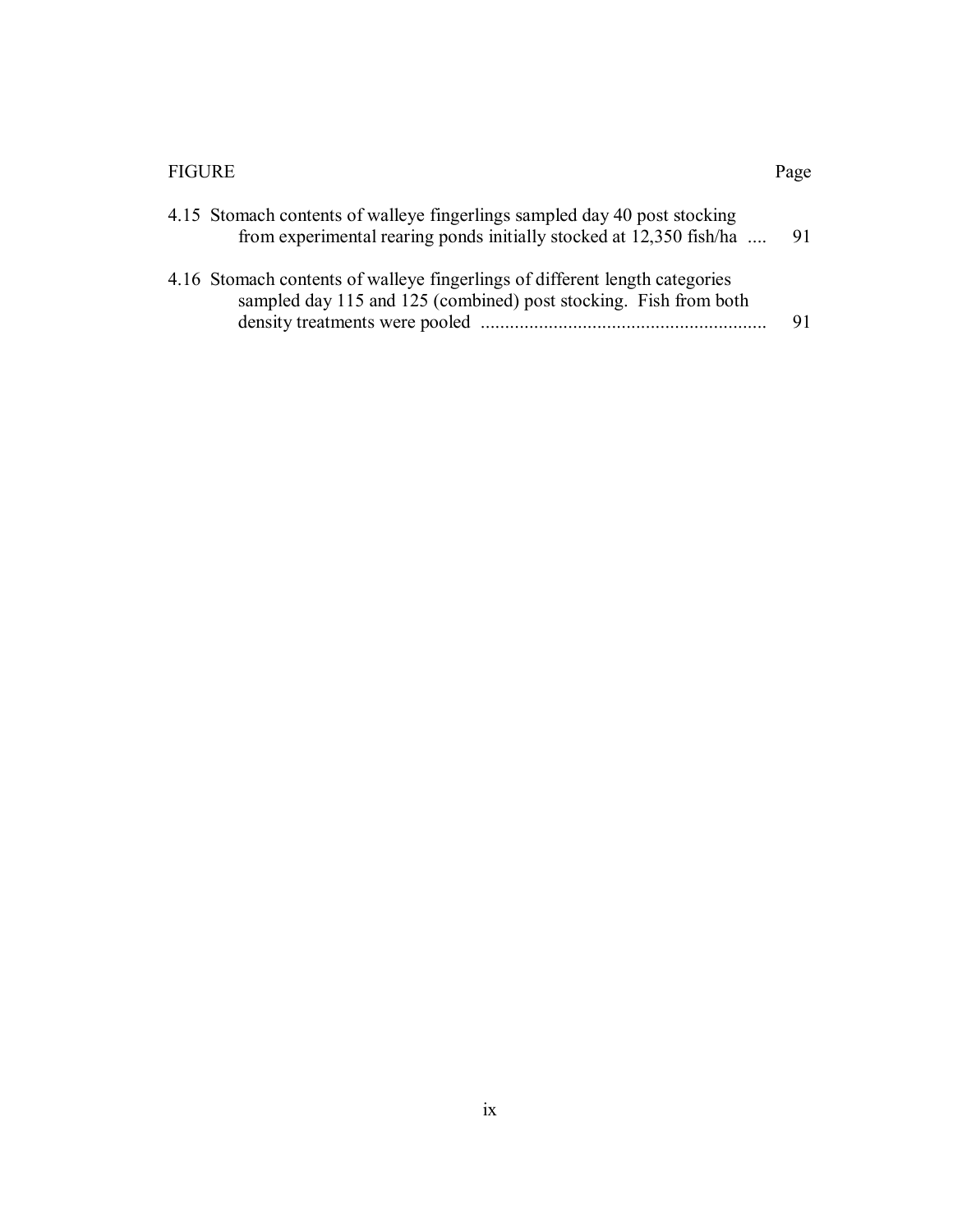# CHAPTER I

### Introduction

 Successful culture of walleye *Sander vitreus* can be attributed to the enormous amount of information collected about the developmental biology of the walleye, principally the northern walleye strain (Ellis and Giles 1965; Collette et al. 1977; Stickney 1986; Summerfelt 1996a). In contrast, knowledge about the southern walleye strains, including the Gulf coast walleye, is limited. The Gulf coast walleye are native to south flowing drainages in northeastern Mississippi, inhabiting the Tombigbee River and its tributaries (Cook 1959; Brown 1962; Hackney and Holbrook 1978). Because this population of walleye has been steadily declining (Kingery and Muncy 1990; Schramm et al. 2001), propagation and stocking of walleye fry and fingerlings have been used to maintain the current population. However, information regarding developmental biology and factors that affect their abundance may not be realized until an evaluation of the remaining population begins. begins. The need to make informed management decisions about the Gulf coast

 walleye stimulated the development of a draft conservation and management plan (Schramm and Miranda 2001) that outlined management and research strategies. Evaluation of hatchery production methods is one objective of this plan, and several state hatcheries and one federal hatchery have developed or are interested in a Gulf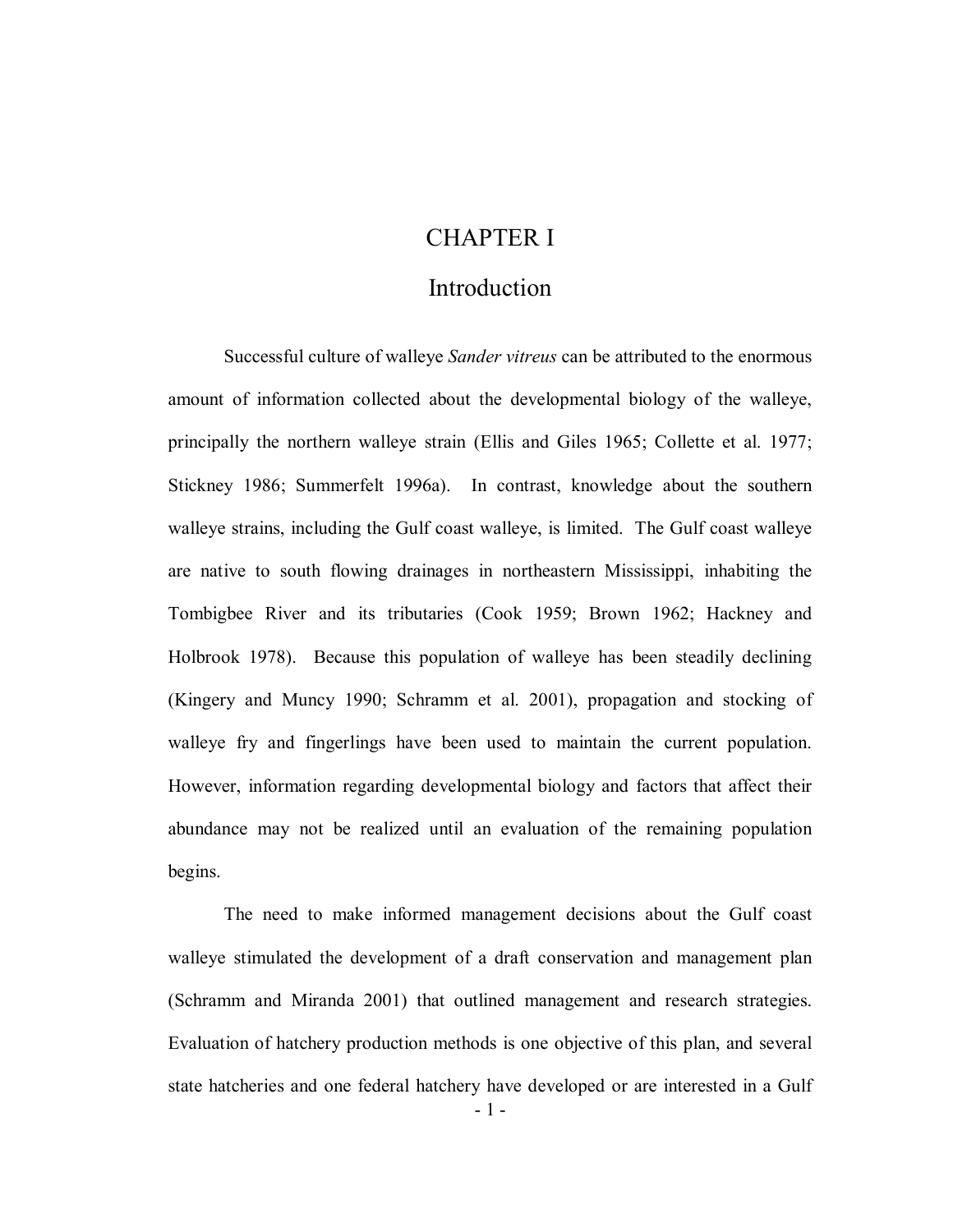coast walleye culture program. Therefore, an evaluation of production methods has strategic and widespread value for production and stocking of Gulf coast walleye in their native range.

 reintroduce many walleye fisheries, and this practice is steadily increasing throughout the geographic range of the species (Fenton et al. 1996). In addition to the increasing demand for stocking by resource agencies, a commercial industry that produces food- size walleye is being developed and will also require a reliable supply of fingerlings (Malison and Held 1996). Several production practices and descriptive literature have evolved during the past 40 years, including intensive feed training processes (Cheshire and Steel 1972), out of season spawning methods (Malison et al. 1994), and a walleye culture manual (Summerfelt 1996a; Summerfelt 2000). Various methods are used to intensively and extensively culture walleye, and no single method has proven to be the best. Additionally, most methods have been developed for northern Due to insufficient recruitment, stocking is required to maintain, enhance, or walleye.

 This study focuses on the progressively developing intensive culture of the Gulf coast walleye. Due to the limited information about performance of this strain in intensive and extensive culture systems a wide array of topics exists. This study focused on the feed training process used to grow advanced fingerlings and temperature-dependent growth responses of fingerlings, two important aspects that will partially define the suitability of the Gulf coast walleye for different aquaculture practices.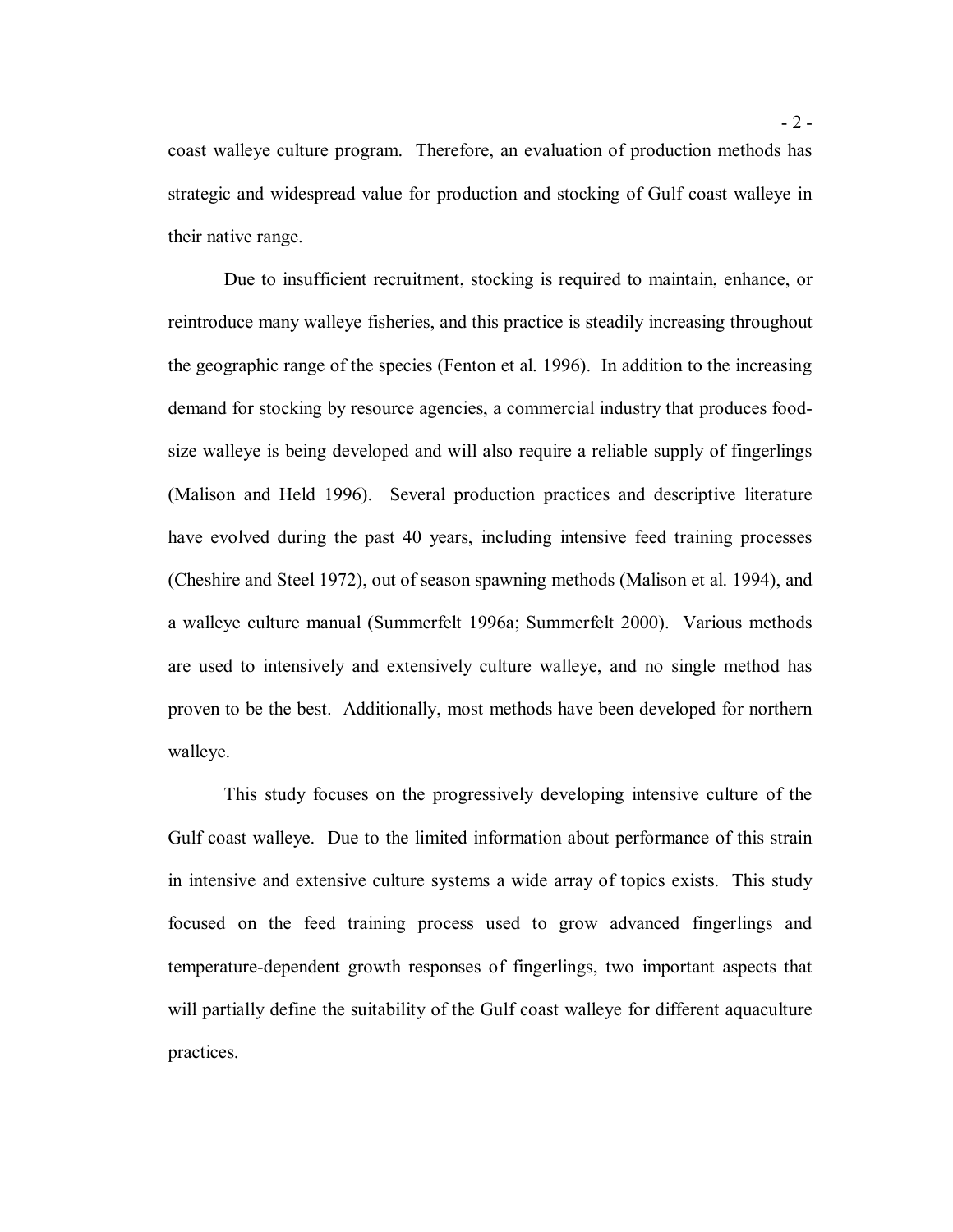the study is provided, focusing on a description of culture methods used to feed-train walleye and the relationship between water temperature and growth. Second, the statement of the problem is outlined and the objectives of the study are presented. The justification for the study is presented and followed by descriptions of the scope and limitations of the study. A brief summary concludes the chapter. This chapter has several purposes. First, specific background information for

#### **Background**

 In the context of hatchery management, walleye culture includes collection of broodstock, manual spawning, and growing and stocking of fry or fingerlings. Walleye fingerling culture can be divided into two areas. One, extensive culture, lacks any rigorous control and monitoring of the culture environment and may include raising walleye from fry to fingerling in drainable and undrainable ponds that generally results in unpredictable yields (Dobie 1956). The second, intensive culture, requires much more labor and time for monitoring and fish husbandry, and may include feed training of pond-reared walleye fingerlings (Cheshire and Steel 1972). Fish are usually confined in closed systems and many variables relative to production are controlled. A brief review of the feed training process and temperature-dependent growth responses follows.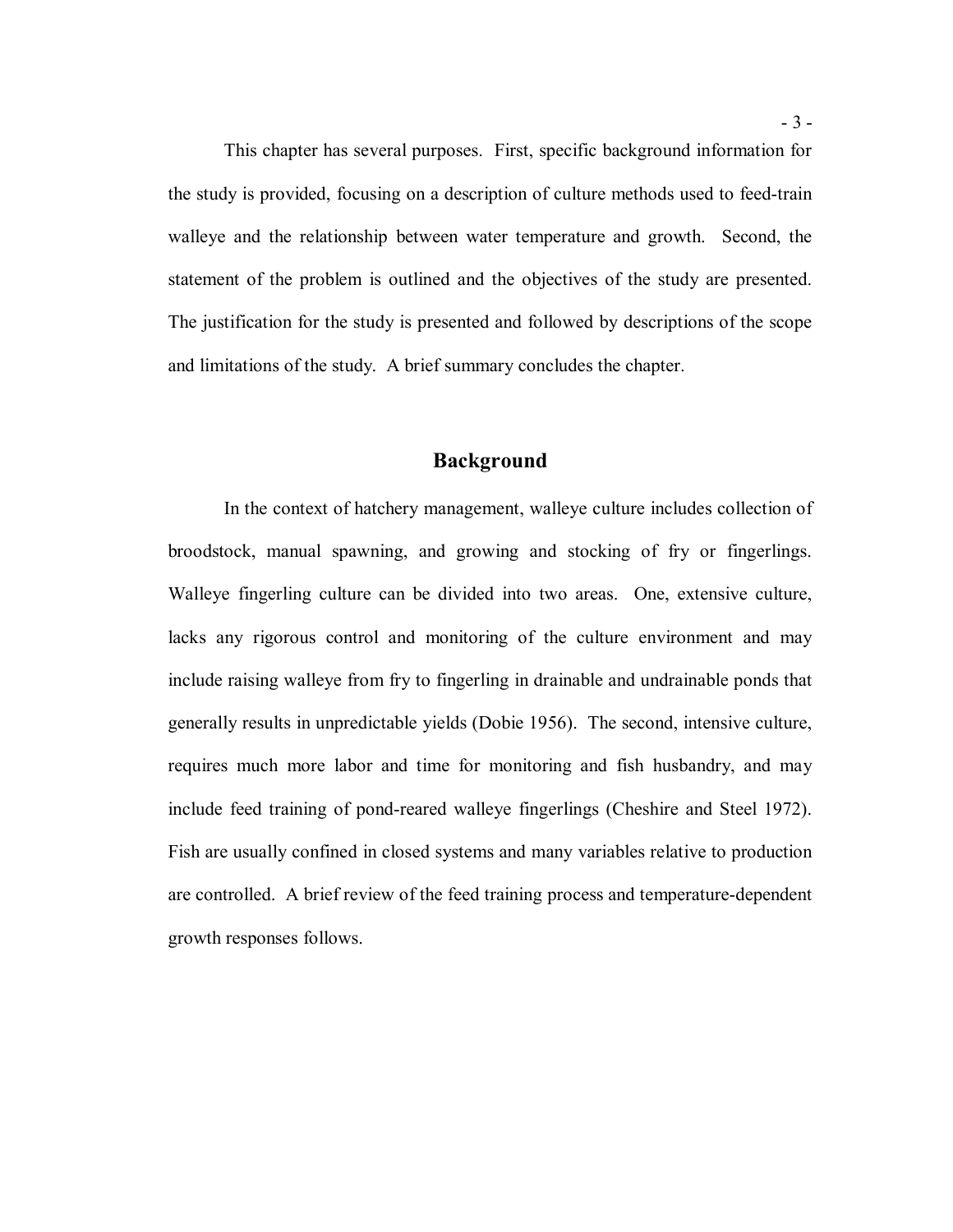#### **The Feed Training Process**

 Advanced (> 100 mm) northern walleye fingerlings have been produced using formulated feed whereby small fingerlings (25-50 mm) are harvested from rearing ponds and then transported to an intensive culture environment in tanks (Cheshire and Steele 1972; Nagel 1974; Colesante et al. 1986). There, they are confined to a small space and trained to consume a formulated diet. Newly hatched fry can also be raised to small fingerlings in an intensive culture environment (Beyerle 1975; Summerfelt 1996b). 1996b). Feed training walleye depends principally on the condition of the fish at the

 onset of feed training and the use of a high quality starter diet (McIntyre et al. 1987; Malison and Held 1996). For the intensive feed training process, survival of wild strain progeny generally ranges from 30 to 50%, but increases to nearly 90% for progeny of domesticated broodstock (Nagel 1996). Mortality often occurs when fish fail to accept feed and die from starvation. Therefore, rapid acceptance of formulated feed is critical (Bristow 1996).

#### **The Relationship between Temperature and Growth**

 Temperature is an important environmental variable that influences growth rates and survival of walleye (Hokanson and Koenst 1986). Temperature influences growth by affecting oxygen consumption, feed consumption, feed conversion, and the metabolic rate of fish. Fish can be cultured at temperatures that minimize energy losses due to metabolism and thereby allow most energy to be channeled into growth (Colt and Tomasso 2001). Nickum and Stickney (1993) suggest that feed training of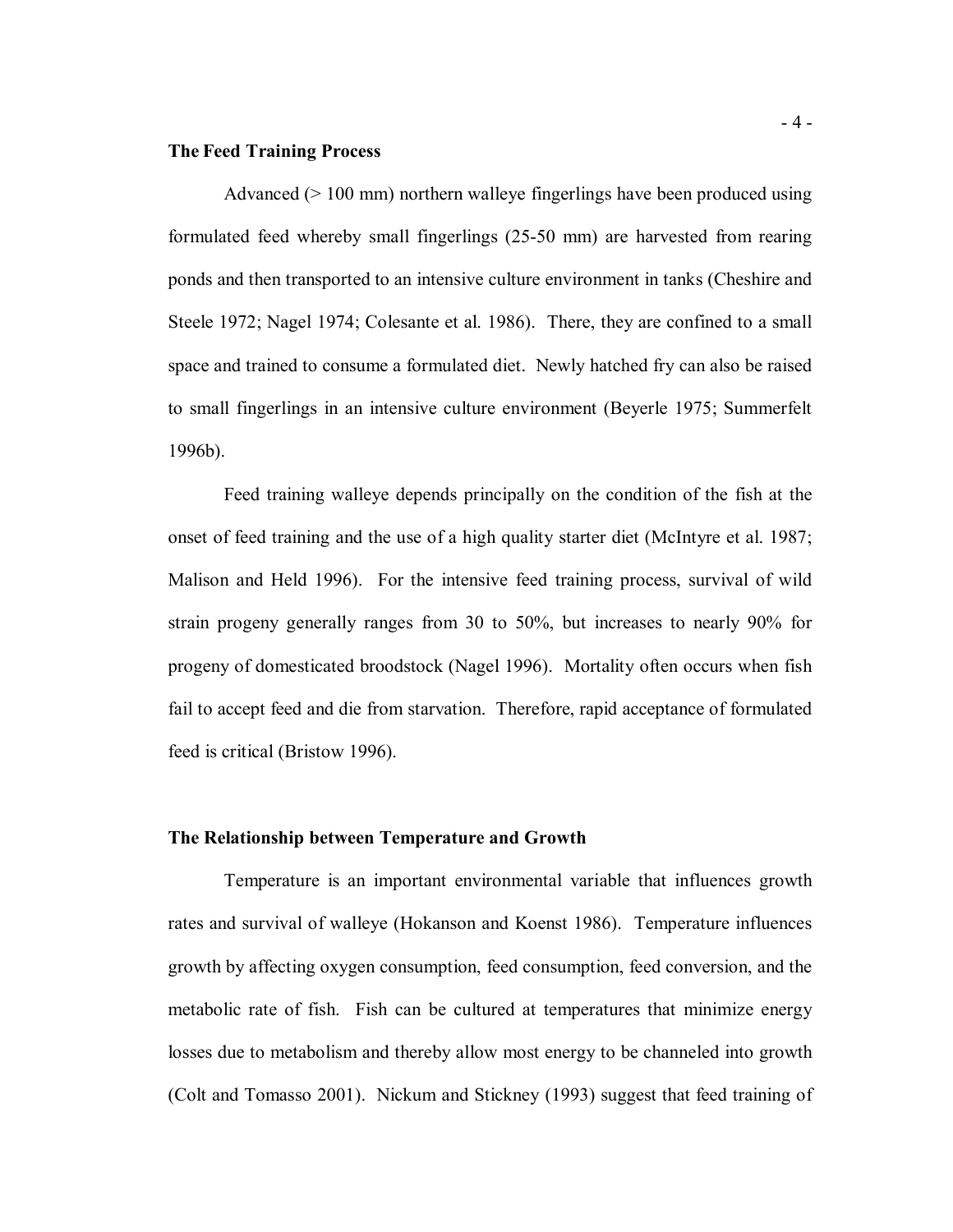northern walleye fingerlings be conducted between 20°C and 25°C to achieve optimal growth. The temperature associated with maximum growth of juvenile northern walleye has been reported to be 22°C (Koenst and Smith 1976) and 26°C (Hokanson and Koenst 1986). The upper lethal temperature for northern and Gulf coast walleye fingerlings is approximately 35°C (Peterson 1993).

#### **Statement of the Problem**

 Since the 1980s, the Mississippi Department of Wildlife, Fisheries and Parks (MDWFP) has periodically produced walleye fingerlings at hatcheries using extensive culture techniques. The management practice consists of stocking fry (4-7 days post-hatch) into 0.4 ha drainable ponds. At 28 to 45 days post-hatch, fingerlings are harvested and then stocked into the Tombigbee River and its tributaries. The difficulty of maintaining suitable densities and sizes of forage during pond culture has led to variable success in production of small fingerlings (Dobie 1956). Small fingerlings can also be restocked into ponds at lower densities, fed minnows, and grown to advanced sizes for fall stocking. However, MDWFP rarely uses this practice. If stocking more and larger sizes of fingerlings is warranted, rearing Gulf coast walleye fingerlings on a formulated diet rather than minnows would be more efficient and economical (Jorgenson 1996; Raisanen 1996). Although both methods have succeeded, the latter may be cost prohibitive on a production scale and lack of availability of minnows may preclude this approach (Jorgenson 1996; Raisanen 1996). Further, cannibalism will result in lower survival, especially if the stocked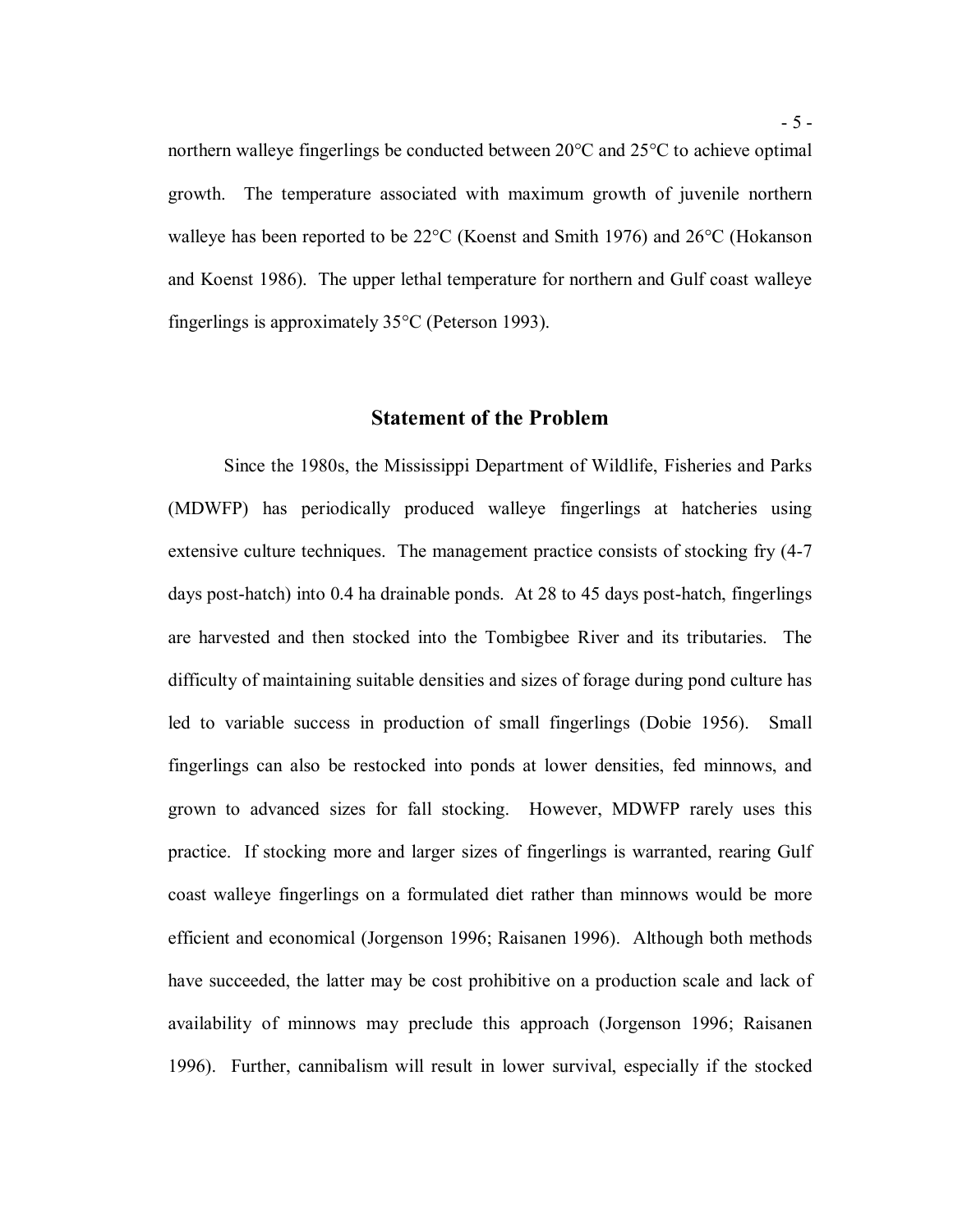forage fish or the natural forage base is depleted (Dobie 1956; Cuff 1977). Whether Gulf coast walleye will successfully accept a formulated diet or tolerate crowding during intensive culture is unknown.

 Further, the relationships among temperature, growth, and survival for Gulf coast walleye have yet to be thoroughly investigated. The upper thermal tolerance of Gulf coast strain walleye fingerlings has been documented through observation of their susceptibility to rapid increases in water temperature (Peterson 1993); however, it is not known whether walleye can survive an extended period of time as temperatures approach and remain at their upper tolerance limits. Several published studies have documented northern walleye growth at different temperatures (Kelso 1972; Hokanson and Koenst 1986; Kuipers and Summerfelt 1994).

#### **Objectives**

 The current study investigates performance of the Gulf coast walleye in intensive culture and also examines growth under controlled food and temperature conditions. Specifically, the feasibility of feed training pond-reared fingerlings as a means of producing advanced fingerlings is evaluated. In addition, the relationship between temperature and growth is developed as a means to understand the physiological response in relation to the culture environment. My investigation was based on the following objectives:

 1) Determine the relationship of temperature to weight gain of Gulf coast walleye fingerlings under laboratory conditions.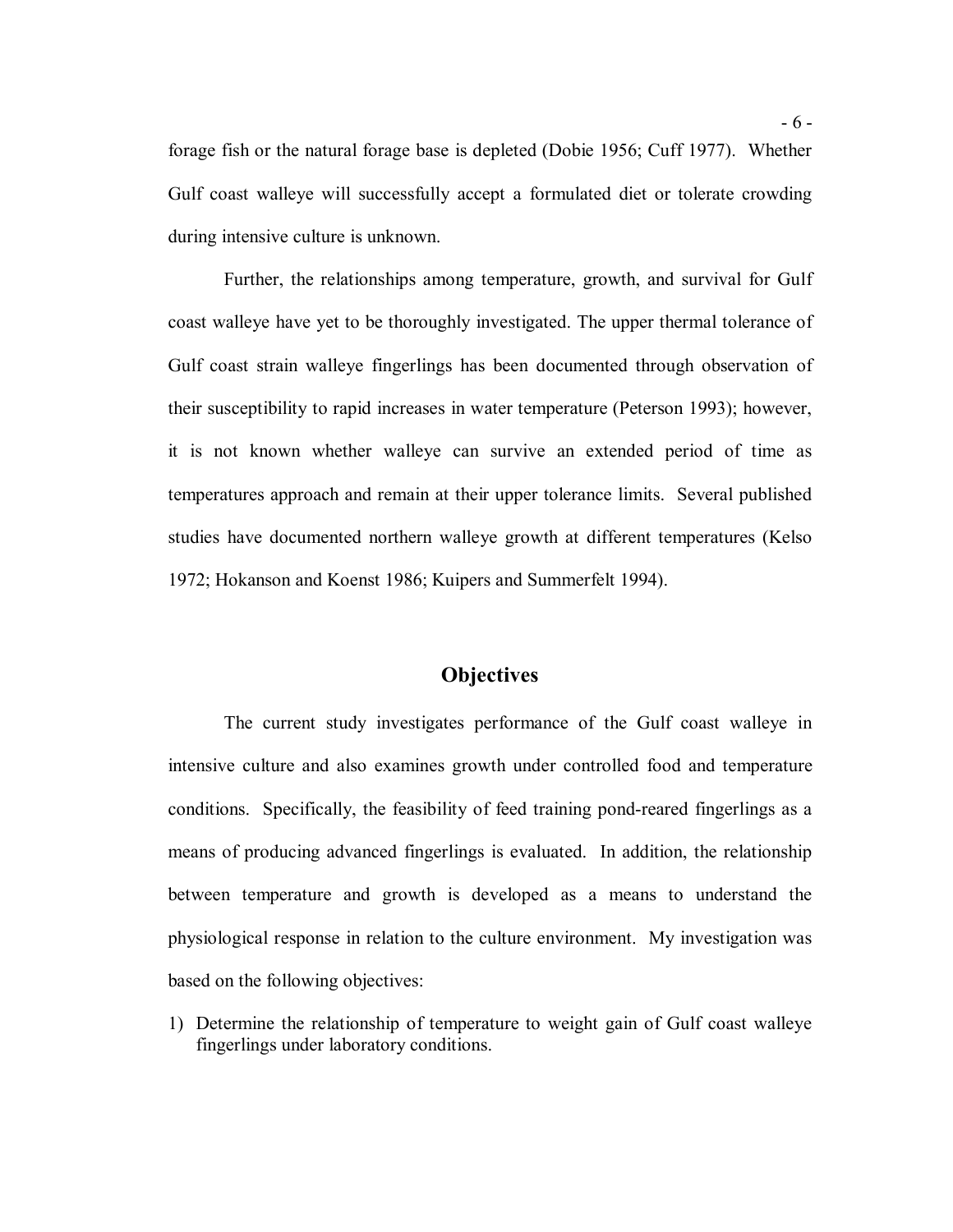- 2) Determine temperature tolerance of Gulf coast walleye fingerlings relative to culture temperature under laboratory conditions.
- 3) Determine if a successful feed training process can be established for Gulf coast walleye fingerlings.
- 4) Assess the feasibility of production of advanced sizes of Gulf coast walleye fingerlings raised in earthen ponds at different stocking densities and fed a formulated diet.

#### **Justification**

 An evaluation of factors influencing growout is a necessary step toward effective culture of any fish species. Knowledge of maximum and optimal growth temperatures can lead to the establishment of successful culture practices where temperature can be controlled (i.e., intensive culture). Temperatures used to intensively culture northern walleye may need to be modified for efficient production of Gulf coast walleye. Knowledge of relationships among temperature, growth, and survival is important in determining success of practices where temperature cannot be controlled (i.e., hatchery ponds or stocking sites). This information is especially important for Gulf coast walleye which are genetically unique from their northern counterparts and occur at the southern limit of the walleye's native range (Wingo 1982; Murphy 1990; Billington and Strange 1995).

 Experimental stocking will provide information that is essential to increasing the likelihood of success of recovery activities such as habitat improvement. Stocking different sizes and numbers of marked fish into a system will be necessary to collect information about survival, growth, and their environment. To provide a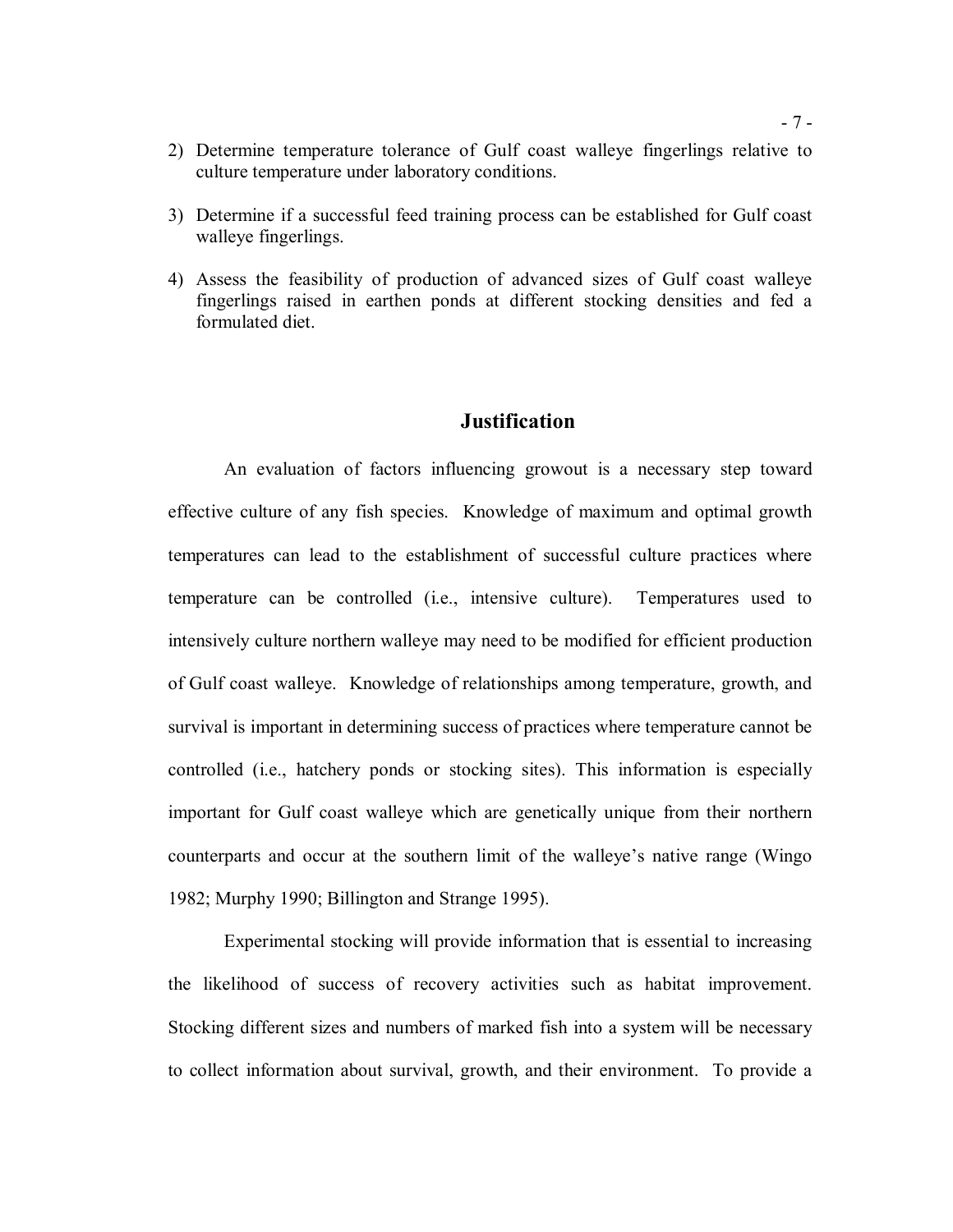substantial number of advanced fingerlings for these activities, fish would be reared intensively in tanks where they can be feed-trained. Raising walleye on commercial fish feed that is readily available is less expensive and allows for more control over production than the alternative of using forage fish in a pond (Jorgenson 1996; Raisanen 1996). Fingerlings trained to feed could be restocked into ponds (Coyle et al. 1997) and raised on a formulated diet. Determination of the best methods for raising advanced sizes of fingerlings is important to maximize hatchery production and provide a variety of sizes for stocking and evaluation.

#### **Scope and Limitations**

 The objectives of this study were to gather basic knowledge about the intensive culture of the small and advanced sizes of fingerlings. Of special interest was a comparison of results with similar studies carried out with northern strain walleye to identify possible strain-specific differences in growth, survival, and fish performance. The lack of information about Gulf coast walleye performance under different hatchery conditions precludes any comparison. However, important publications about the abundance and history of Gulf coast walleye in Mississippi and their genetic distinctiveness do exist (Schultz 1971; Wingo 1982; Murphy 1990; Billington and Strange 1995; Ross 2001). The results of this study will be used along with those found in previous publications to develop management practices and recommend future research needs.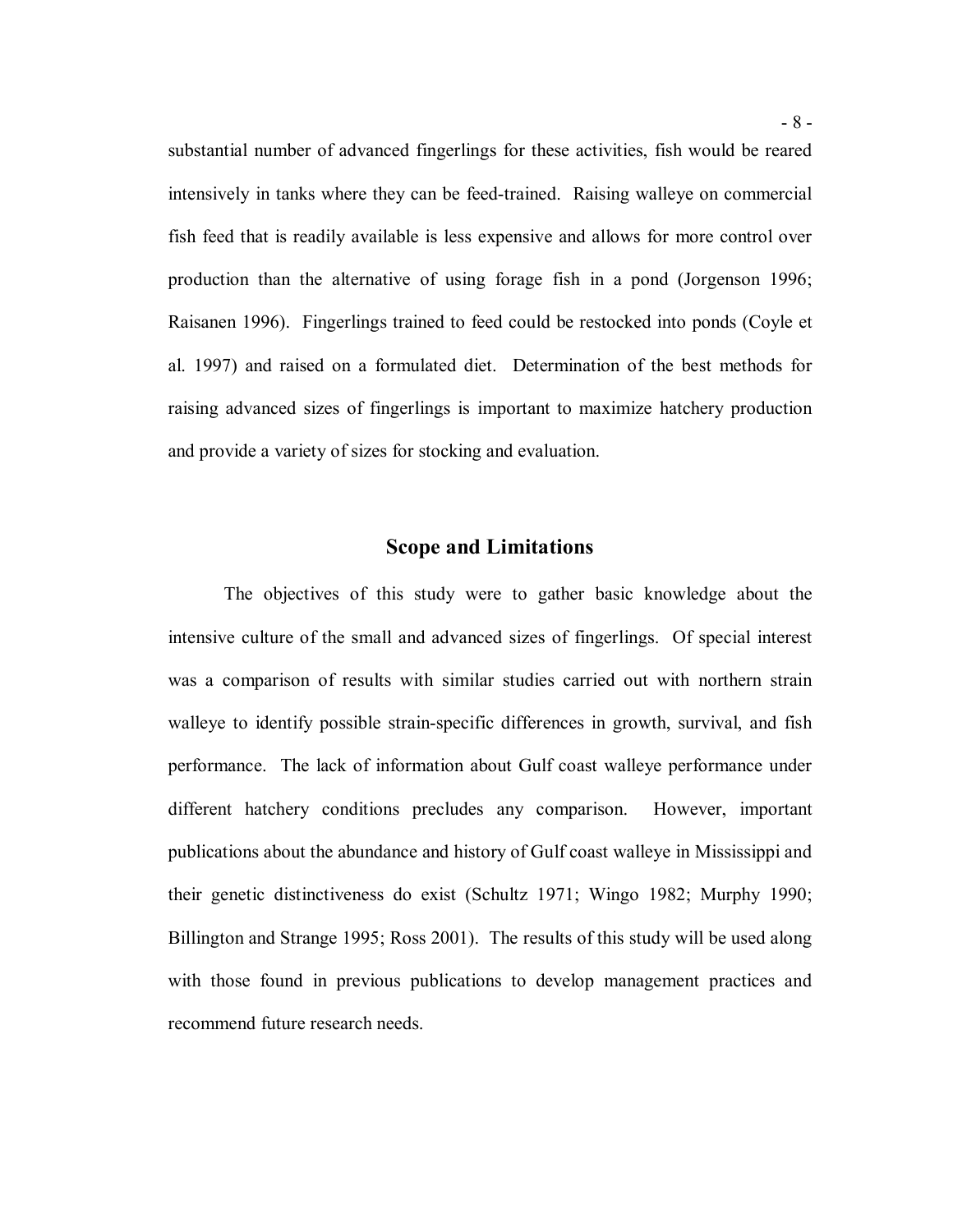#### **Summary and Plan of Presentation**

 Numerous walleye strains exist throughout their geographic range. However, none may be as unique as the Gulf coast walleye, purely because this fish was geographically isolated until the completion of the Tennessee-Tombigbee Waterway in 1985. Additionally, although the walleye is considered a cool-water species, it exists in the subtropical climate of Mississippi. These characteristics suggest that Gulf coast walleye may have acquired unique adaptations over time based upon geographical separation from its northern counterparts. This study attempted to learn whether unique characteristics do exist, and how they might be incorporated into management practices for intensive culture.

 Chapter two reports on objectives one and two; chapters three and four report on objectives three and four; chapter five provides a summary of the results and provides The remaining thesis consists of three independently constructed chapters. management recommendations, respectively.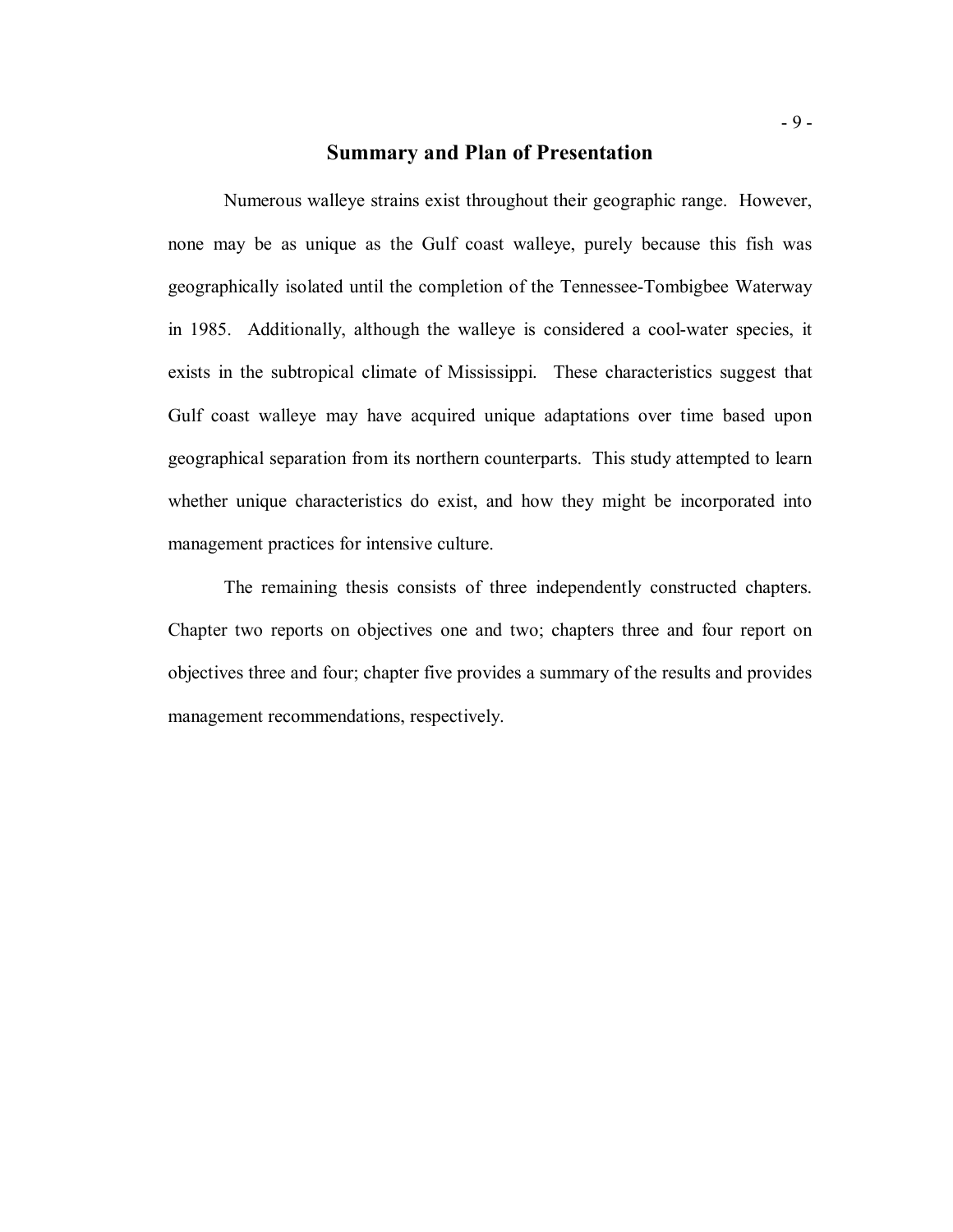#### **Literature Cited**

- Beyerle, G. G. 1975. Summary of attempts to raise walleye fry and fingerlings on artificial diets, with suggestions of needed research and procedures to be used in future tests. Progressive Fish-Culturist 37:103-105.
- Billington, N., and R. M. Strange. 1995. Mitochondrial DNA analysis confirms the existence of a genetically divergent walleye population in northeastern Mississippi. Transactions of the American Fisheries Society 124:770-776.
- Bristow, B. T. 1996. Extensive-intensive production of advance fingerling walleye at the Spirit Lake State Fish Hatchery. Pages 209-212 *in* R. C. Summerfelt, editor. Walleye Culture Manual. NCRAD Culture Series 101. North Central Regional Aquaculture Center Publications Office, Iowa State University, Ames.
- Brown, B.E. 1962. Occurrence of walleye, *Stizostedion vitreum*, in Alabama south of the Tennessee Valley. Copeia 1962:469-471.
- Cheshire, W. F., and K. L. Steele. 1972. Hatchery rearing of walleyes using artificial food. Progressive Fish-Culturist 34:96-99.
- Colesante, R. T., N. B. Youmans, and B. Ziolkoski. 1986. Intensive culture of walleye fry with live food and formulated diets. Progressive Fish-Culturist 48:33- 37.
- Collette, B. B., M. A. Ali, K. E. F. Hokanson, M. Nagiec, S. A. Smirnov, J. E. Thorpe, A. H. Weatherley, and J. Willemsen. 1977. Biology of the percids. Journal of the Fisheries Research Board of Canada 34:1890-1899.
- Colt, J. E., and J. R. Tomasso. 2001. Hatchery water supply and treatment. Pages 91-186 *in* G. A. Wedemeyer, editor. Fish hatchery management, second edition. American Fisheries Society, Bethesda, Maryland.
- Cook, F. A. 1959. Freshwater fishes in Mississippi. Mississippi Game and Fish Commission, Jackson.
- Coyle, S. D., J. H. Tidwell, and F. T. Barrows. 1997. Preliminary studies on walleye feed training in cages and second-year growth in ponds. Progressive Fish Culturist 59:249-252.
- Cuff, W. R. 1977. Initiation and control of cannibalism in larval walleye. Progressive Fish-Culturist 39:29-32.
- Dobie, J. 1956. Walleye pond management in Minnesota. Progressive Fish-Culturist 17:51-57.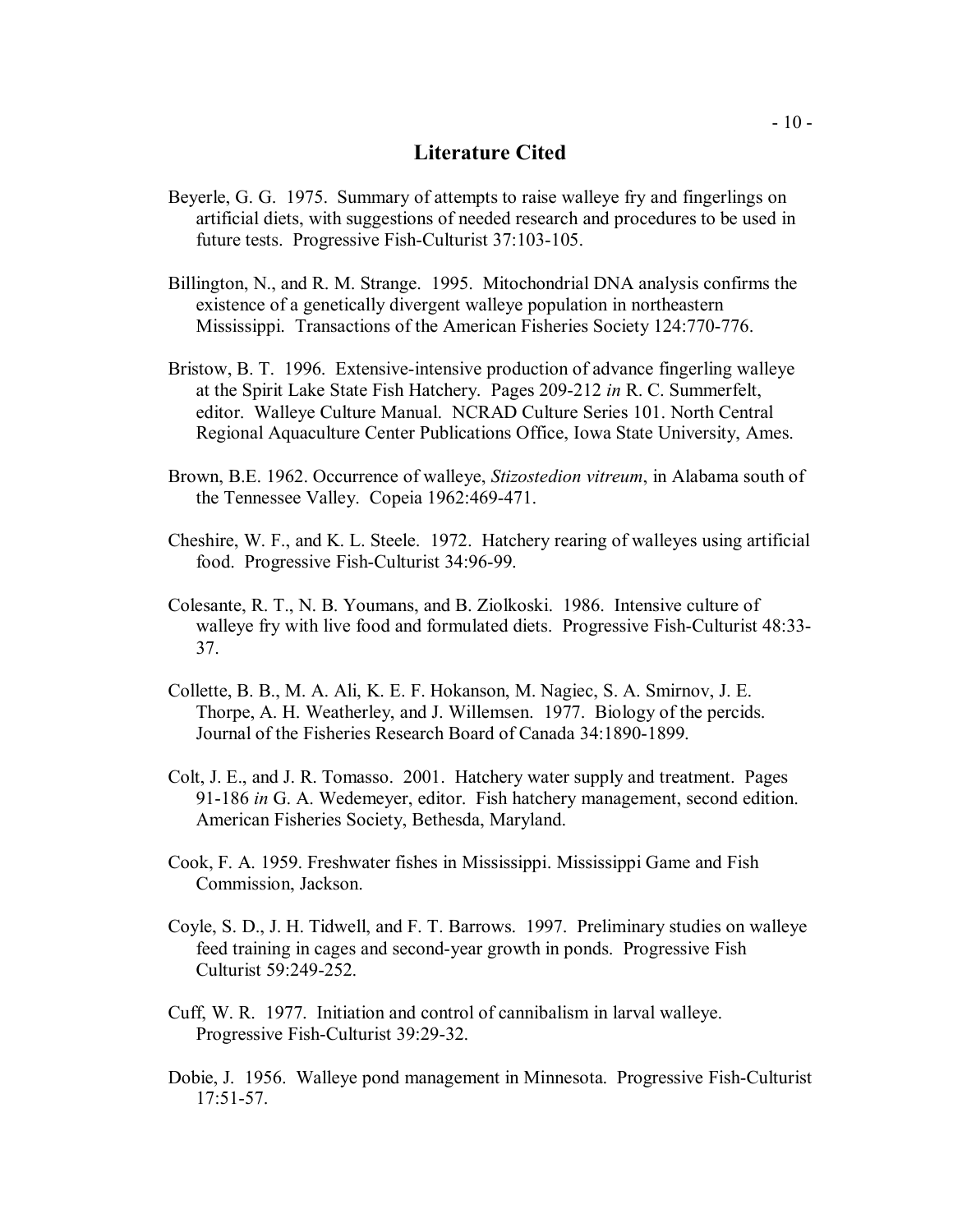- Ellis, D. V., and M. A. Giles. 1965. The spawning behavior of the walleye, *Stizostedion vitreus*. Transactions of the American Fisheries Society 103:53-58.
- Fenton, R., J. A. Mathias, and G. E. E. Moodie. 1996. Recent and future demand for walleye in North America. Fisheries 21:6-12.
- Hackney, P. A., and J. A. Holbrook II. 1978. Sauger, walleye, and yellow perch in the southeastern United States. American Fisheries Society Special Publication 11:74-81.
- Hokanson, K. E. F., and W. M. Koenst. 1986. Revised estimates of growth requirements and lethal temperature limits of juvenile walleyes. The Progressive Fish-Culturist 48:90-94.
- Jorgenson, W. D. 1996. Extensive culture of walleye fingerlings. Pages 151-152 *in*  R. C. Summerfelt, editor. Walleye Culture Manual. NCRAD Culture Series 101. North Central Regional Aquaculture Center Publications Office, Iowa State University, Ames.
- Kelso, J. R. 1972. Conversion, maintenance, and assimilation for walleye, *Stizostedion vitreus*, as affected by size, diet, and temperature. Journal of the Fisheries Research Board of Canada 29:1181-1192.
- Kingery, R.W., and R.J. Muncy. 1990. Walleye spawning, movements, and habitat usage in Tombigbee River drainages. Proceedings of the Annual Conference Southeastern Association of Fish and Wildlife Agencies 42:249-257.
- Koenst, W. M., and L. L. Smith Jr. 1976. Thermal requiremtents of the early life history stages of walleye, *Stizostedion vitreus*, and sauger, *Stizostedion canadense*, Journal of the Fisheries Research Board of Canada 33:1130-1138.
- Kuipers, K. L., and R. C. Summerfelt. 1994. Converting pond-reared walleye fingerlings to formulated feeds: effects of diet, temperature, and stocking density. Journal of Applied Aquaculture 4:31-57.
- Malison, J. A., L. S. Procarione, T. B. Kayes, J. F. Hansen, and J. A. Held. 1994. Induction of out-of-season spawning in walleye (*Stizostedion vitreus*). Aquaculture 163:151-161.
- Malison, J. A., and J. A. Held. 1996. Habituating pond-reared fingerlings to formulated feed. Pages 199-204 *in* R. C. Summerfelt, editor. Walleye Culture Manual. NCRAC Culture Series 101. North Central Regional Aquaculture Center Publications Office, Iowa State University, Ames.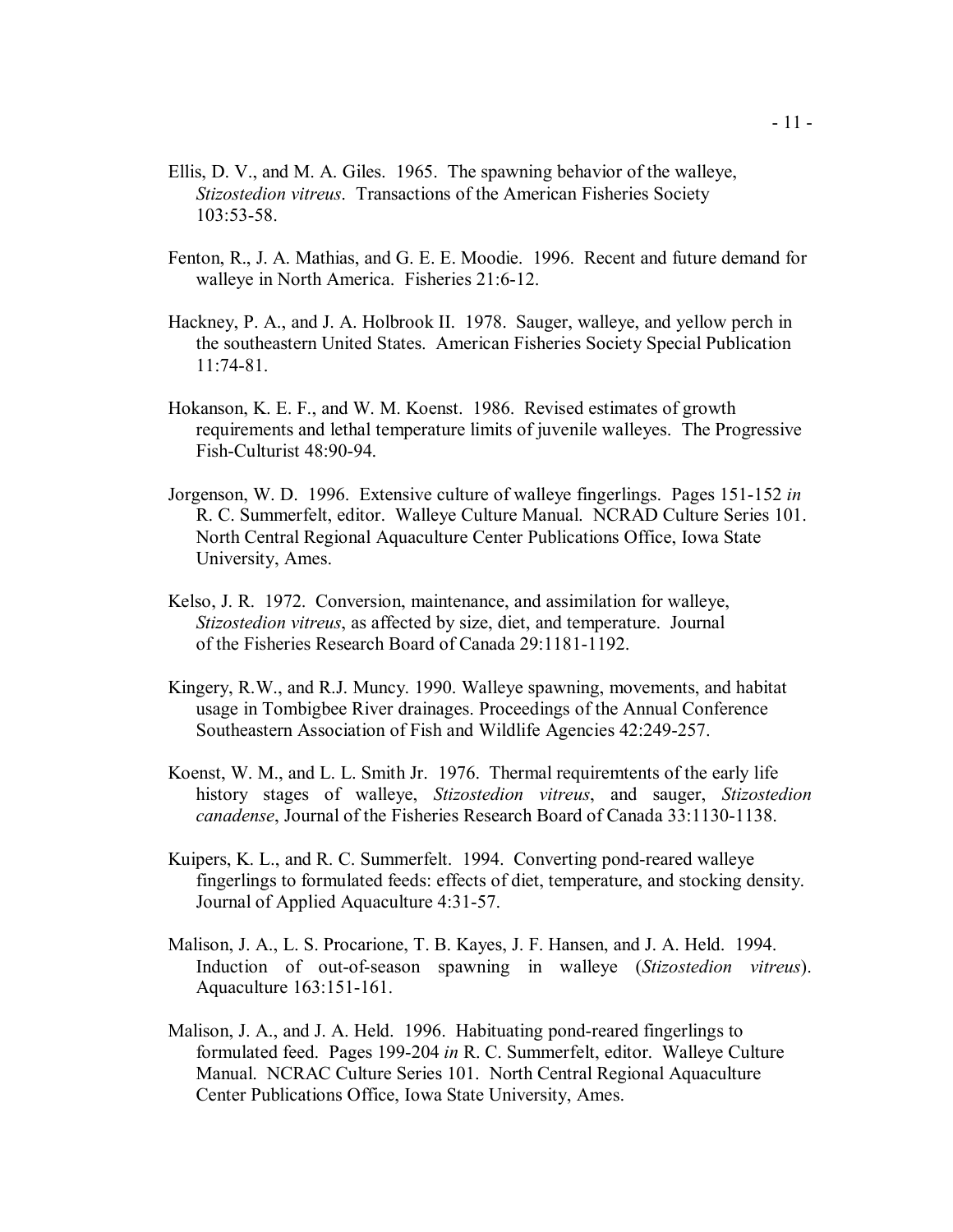- McIntyre, D. B., F. J. Ward, and G. M. Swanson. 1987. Factors affecting cannibalism by pond-reared juvenile walleyes. Progressive Fish-Culturist 49:264- 269.
- Murphy, B. R. 1990. Evidence for a genetically unique walleye population in the upper-Tombigbee River system of northeast Mississippi. Proceedings of the Southeastern Fisheries Council 22:14-16.
- Nagel, T. O. 1974. Rearing of walleye fingerlings in an intensive culture using Oregon Moist Pellets as an artificial diet. Progressive Fish Cultures 36:59-61.
- Nagel, T. 1996. Intensive culture of fingerling walleye on formulated feeds. Pages 205-207 *in* R. C. Summerfelt, editor. Walleye Culture Manual. NCRAC Culture Series 101. North Central Regional Aquaculture Center Publications Office, Iowa State University, Ames.
- Nickum, J. G., and R. R. Stickney. 1993. Walleye. Pages 231-249 *in* R. R. Stickney, editor. Culture of Nonsalmonid Freshwater Fishes,  $2<sup>nd</sup>$  edition. CRC press, Boca Raton, Florida.
- Peterson, M. S. 1993. Thermal tolerance of Iowa and Mississippi populations of juvenile walleye, *Stizostedion vitreus*. Copeia 3:890-894.
- Raisanen, G. 1996. Culture of advanced fingerling walleye in Minnesota ponds. Pages 131-134 *in* R. C. Summerfelt, editor. Walleye Culture Manual. NCRAC Culture Series 101, North Central Regional Aquaculture Center Publications Office, Iowa State University, Ames.
- Ross, S. T. 2001. Inland fishes of Mississippi. Mississippi Department of Wildlife, Fisheries, and Parks, Jackson.
- Schramm, H. L., Jr., J. R. Davis, L. E. Miranda, S. W. Raborn, D. W. Simons, and T. Will. 2001. Movement, spawning, and recruitment of Gulf coast walleye and status of the fish community in Luxapallila Creek, Mississippi. Final Report, U.S. Army Corps of Engineers, Mobile District. Mobile, Alabama.
- Schramm, H. L., Jr., and L. E. Miranda. 2001. A conservation and management plan for the Gulf coast strain walleye. Mississippi Department of Wildlife, Fisheries and Parks, Jackson.
- Schultz, C. A. 1971. Survey of walleye population and related parameters in the Tombigbee River system in Mississippi. Mississippi Fish and Game Commission. Final Report, Project F-23, Jackson.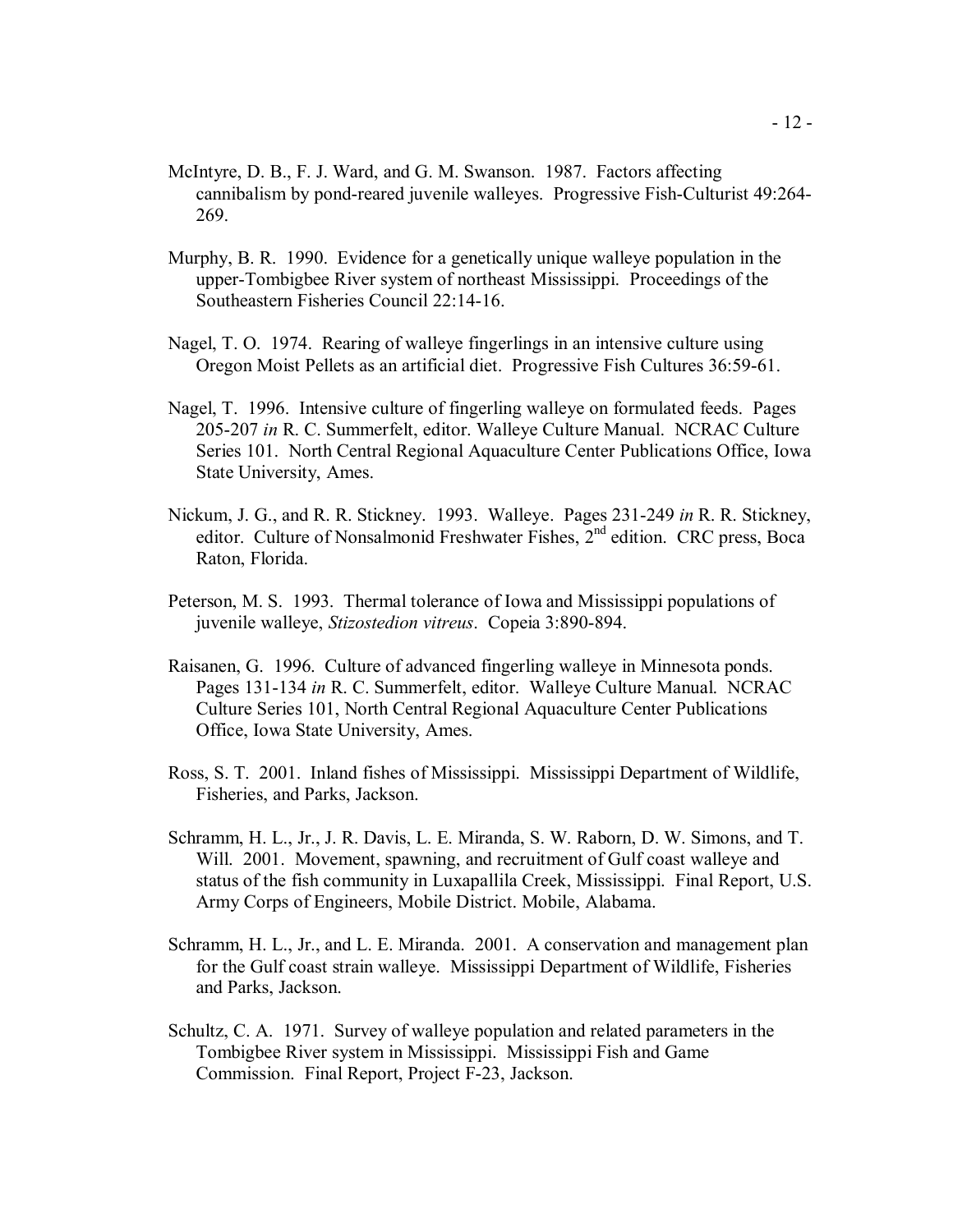- Stickney, R. R. 1986. Culture of nonsalmonid freshwater fishes. CRC Press, Inc., Boca Raton, Florida.
- Summerfelt, R. C. 1996a. Walleye Culture Manual. NCRAC culture series 101. North Central Regional Aquaculture Center Publications Office, Iowa State University, Ames.
- Summerfelt, R. C. 1996b. Intensive culture of walleye fry. Pages 161-185 *in* R. C. Summerfelt, editor. Walleye Culture Manual. NCRAC Culture series 101. North Central Regional Aquaculture Center Publications Office, Iowa State University, Ames.
- Summerfelt, R. C. 2000. A white paper on the status and needs of walleye aquaculture in the north central region. North Central Regional Aquaculture Center Publications Office, Iowa State University, Ames.
- Wingo, W. M. 1982. Characteristics of walleye in the Tombigbee River and tributaries. M. S. Thesis, Mississippi State University, Starkville.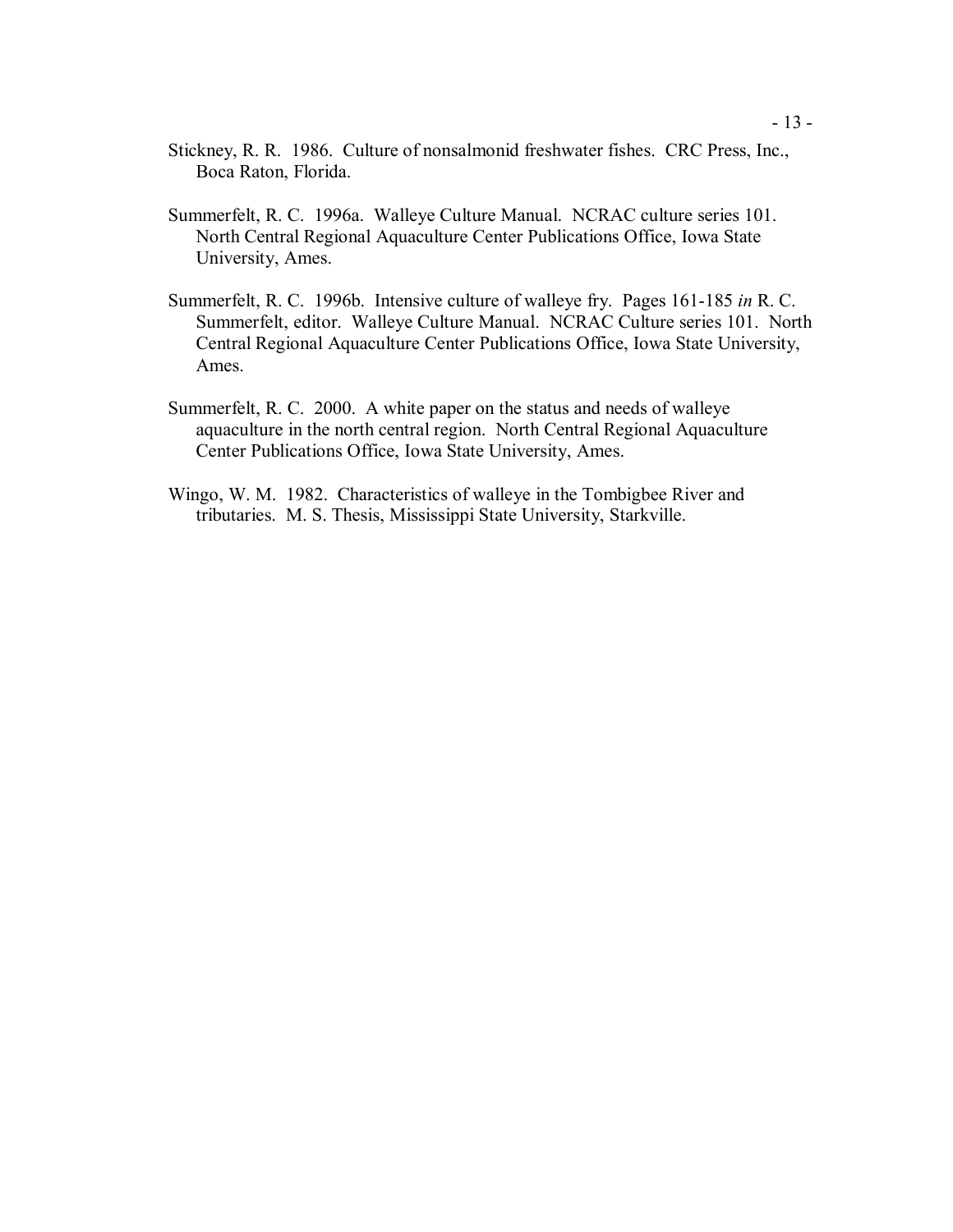# CHAPTER II

# Effects of Water Temperature on Growth and Thermal Tolerance of Walleye Fingerlings

#### **Introduction**

 Effects of water temperature on growth and survival have been well documented for northern strain walleye in the laboratory and in nature (Hokanson and Koenst 1986; Galarowicz and Wahl 2003; Quist et al. 2003). In nature, walleye growth varies geographically because of habitat and regional climatic differences (Quist et al. 2003). In the laboratory, temperature effects are influenced by environmental conditions such as length of time to acclimate, food ration, and light intensity (Brett et al. 1969; Huh et al. 1976; Hokanson and Koenst 1986). Most laboratory studies have focused on the early life history to determine factors that influence growth and survival (Koenst and Smith 1976; Hokanson and Koenst 1986; Clapp et al. 1997). Hokanson (1977) and Armour (1993) have provided reviews of temperature-growth relationships for different life stages of walleye.

 Knowledge of temperature requirements, including temperature-dependent growth, has not been well established for southern walleye, particularly the Gulf coast strain (Peterson 1993). This strain of walleye is genetically unique (Wingo 1982;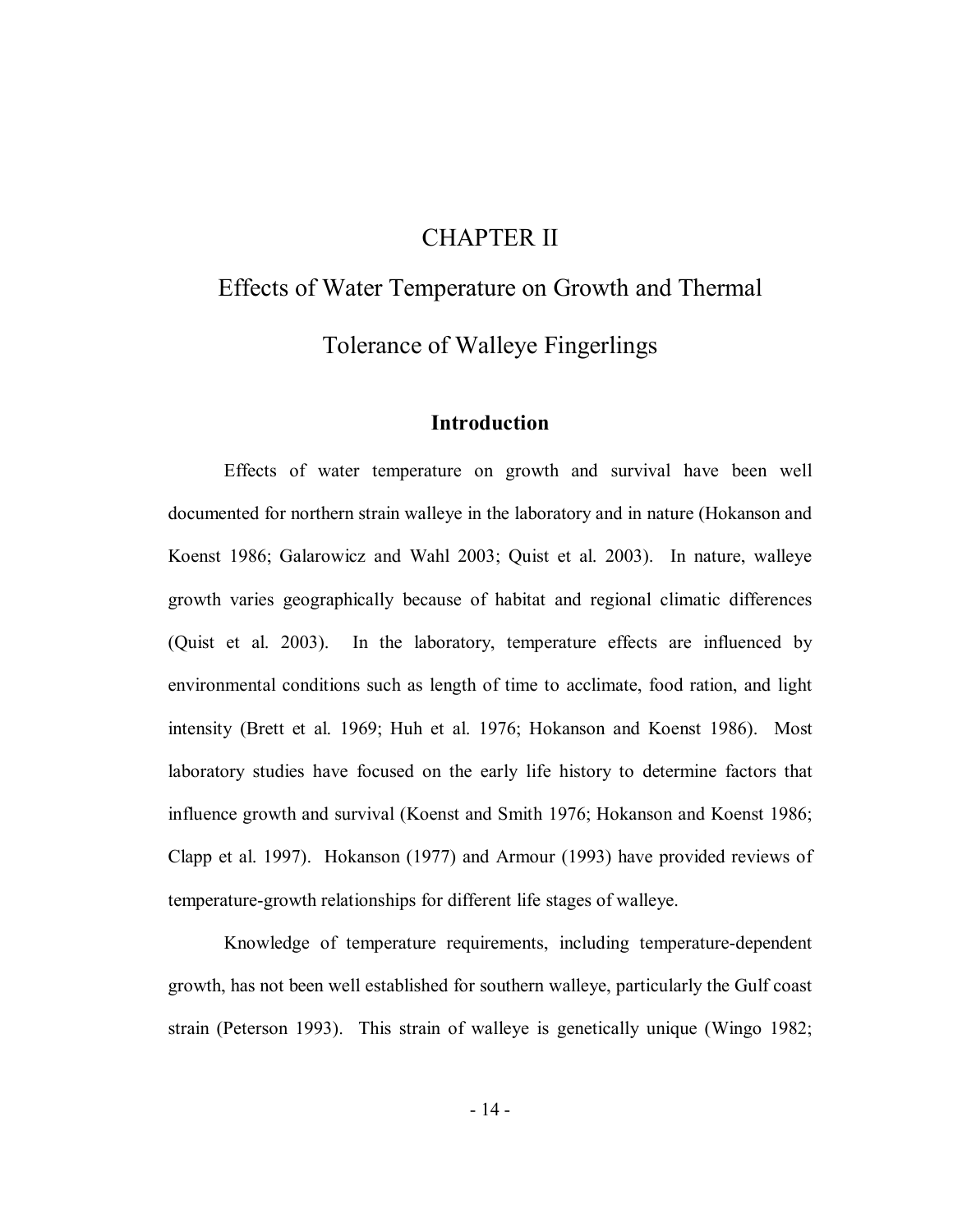Murphy 1990; Billington and Strange 1995) and exists at the species southern natural limit (Cook 1959; Brown 1962). Therefore, the Gulf coast walleye may have adaptations that are unique relative to the northern strain because populations occur at the extremes of their natural limits.

 Peterson (1993) evaluated tolerance of Mississippi and Iowa walleye fingerlings to high water temperatures by observation of susceptibility to rapid increases in water temperature (1°C/min). He reported that the level of tolerance to high water temperatures did not differ significantly, suggesting that these populations were alike in this temperature response despite genetic differences. He also reported that the Mississippi and Iowa walleye could survive water temperatures to at least 31°C. Although Peterson (1993) documented no difference between these strains in susceptibility to increasing water temperatures, whether Gulf coast strain walleye can uniquely tolerate water temperatures that exceed 31°C for an extended period is yet to be determined. Populations of Gulf coast walleye are subjected to prolonged high summertime air temperatures resulting in a long growing season. Therefore, the Gulf coast strain of walleye would likely be uniquely able to flourish under prolonged periods of warm water conditions.

 Knowledge of the magnitude and durations of this potential high temperature tolerance may be an important factor to consider when advanced fingerlings are produced for stocking into natural habitat during the fall. Typically, fish are raised through the summer in outdoor culture areas, such as drainable ponds in southern climates; high summertime air temperatures may result in water temperatures that exceed 31°C for an extended period of time. The objectives of this study were to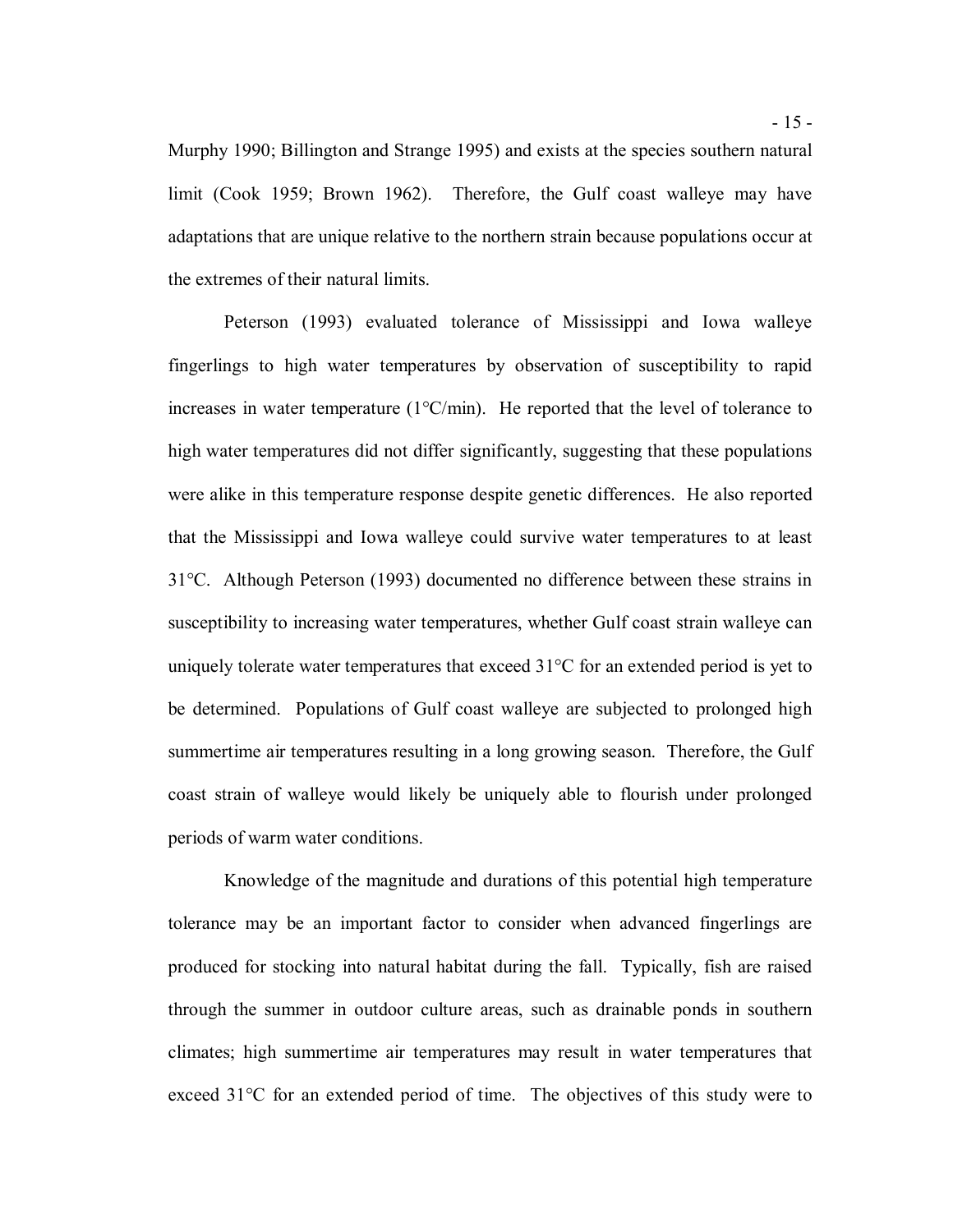determine the relationship of temperature to growth of juvenile Gulf coast strain walleye and northern strain walleye reared in aquaria and to determine upper thermal tolerance of juvenile Gulf coast strain walleye and northern strain walleye reared in aquaria.

#### **Methods**

#### Aquaria Facilities

 Glass aquaria, each constructed with a 38 cm standpipe to maintain a volume of 85 L, were supplied with city (Starkville, MS) water as part of a flow-through system. Before entering the aquaria, the water passed through three large charcoal filters to remove any chlorine. These filters were back-flushed weekly to ensure high water quality was maintained throughout the duration of the experiments. Each aquarium was supplied with water from one main head tank (city water tower) at a rate of approximately 0.2 L/min, for a turnover rate of approximately 3.5 times per day. Water temperatures were controlled by either individual immersion heaters (Visitherm 300 W, Aquarium Systems, Inc. Mentor, OH) positioned within each aquarium or chillers positioned in series as part of the flow through system. To maintain water temperatures that were less than room temperature, the sides of aquaria were insulated with styrofoam. Water temperatures were recorded daily with an oxygen meter (Model 550A, YSI Incorporated, Yellow Springs, Ohio). Water in each aquarium was aerated using air stones. A day length of 16-h-light and 8-h-dark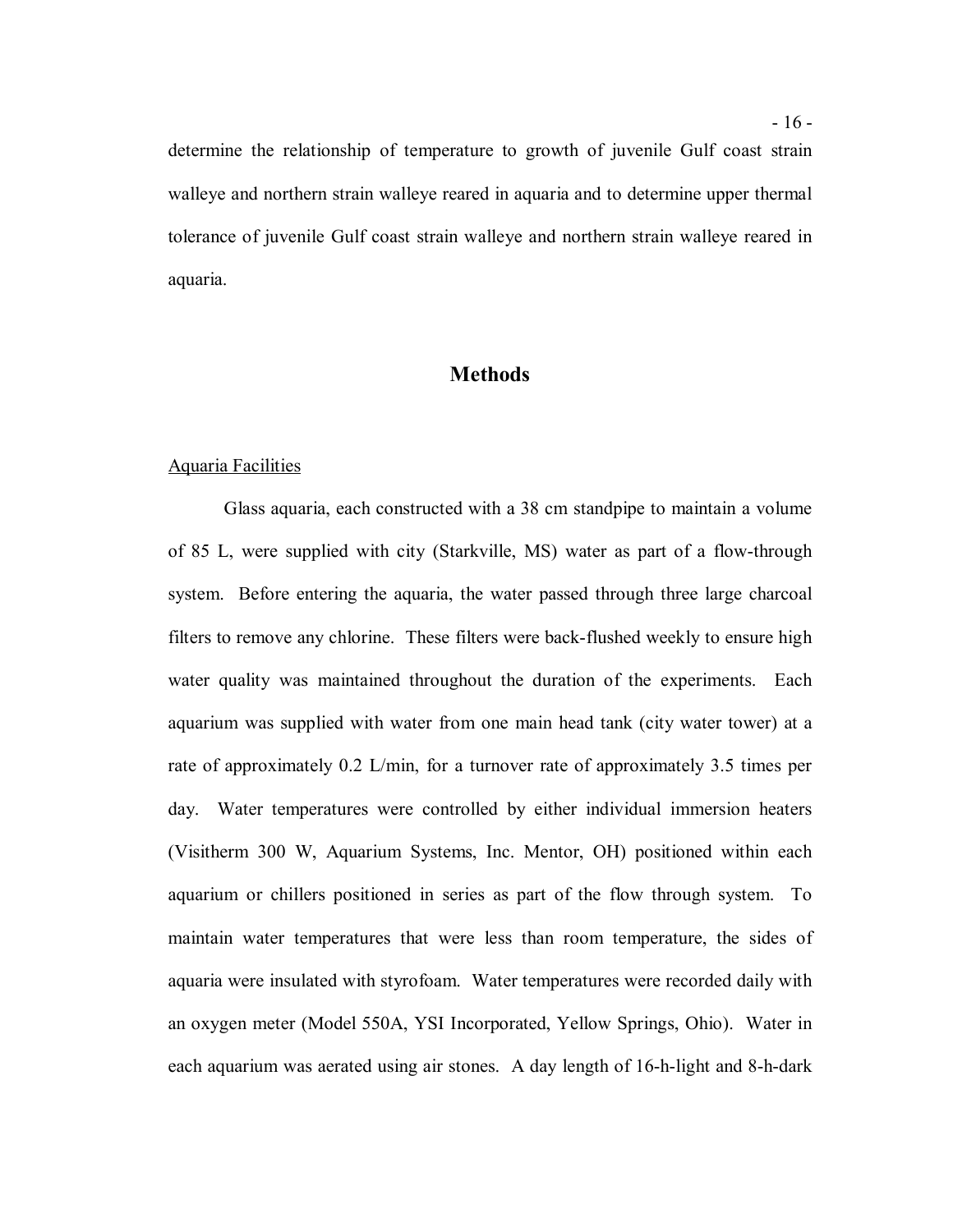was provided during both acclimation and testing, and illumination was provided by overhead fluorescent lighting. Tanks were cleaned daily by siphon removal of feces and uneaten food.

#### Growth-Temperature Experiment

 In 2003, pond-reared Gulf coast strain walleye fingerlings were obtained from the Private John Allen National Fish Hatchery (NFH), operated by the U.S. Fish and Wildlife Service, in Tupelo, MS. Captive broodfish used for spawning were originally captured from Luxapallila Creek near Columbus, MS and held in a 0.4 ha pond until spawning. Five broodfish were successfully spawned at the hatchery and 5 d post-hatch fry were stocked into a 0.4 ha drainable earthen pond.

 (total length 37-41 mm) were harvested and transported to the hatchery for the feed training process which produced 300 emaciated fish. On 1 June 2003, the remaining fingerlings were transported in bags filled with oxygenated water to the Fish Nutrition Lab of the Department of Biochemistry and Molecular Biology, Mississippi State University. Walleye were acclimated inside the bags to water conditions in the aquaria (water temperature 24°C) and were then distributed into five aquaria. Originally, the experimental design was based upon an evaluation of the effect of five water temperatures (19, 22, 25, 28 and 31°C) on growth with five replicates per treatment and ten fish per tank. Assuming that the walleye to be used in the experiment had successfully weaned to a formulated diet, a formulated diet was fed; however, within a week, the majority of fingerlings apparently died from starvation After 31 d (28 March 2003), approximately 4,000 pond-reared fingerlings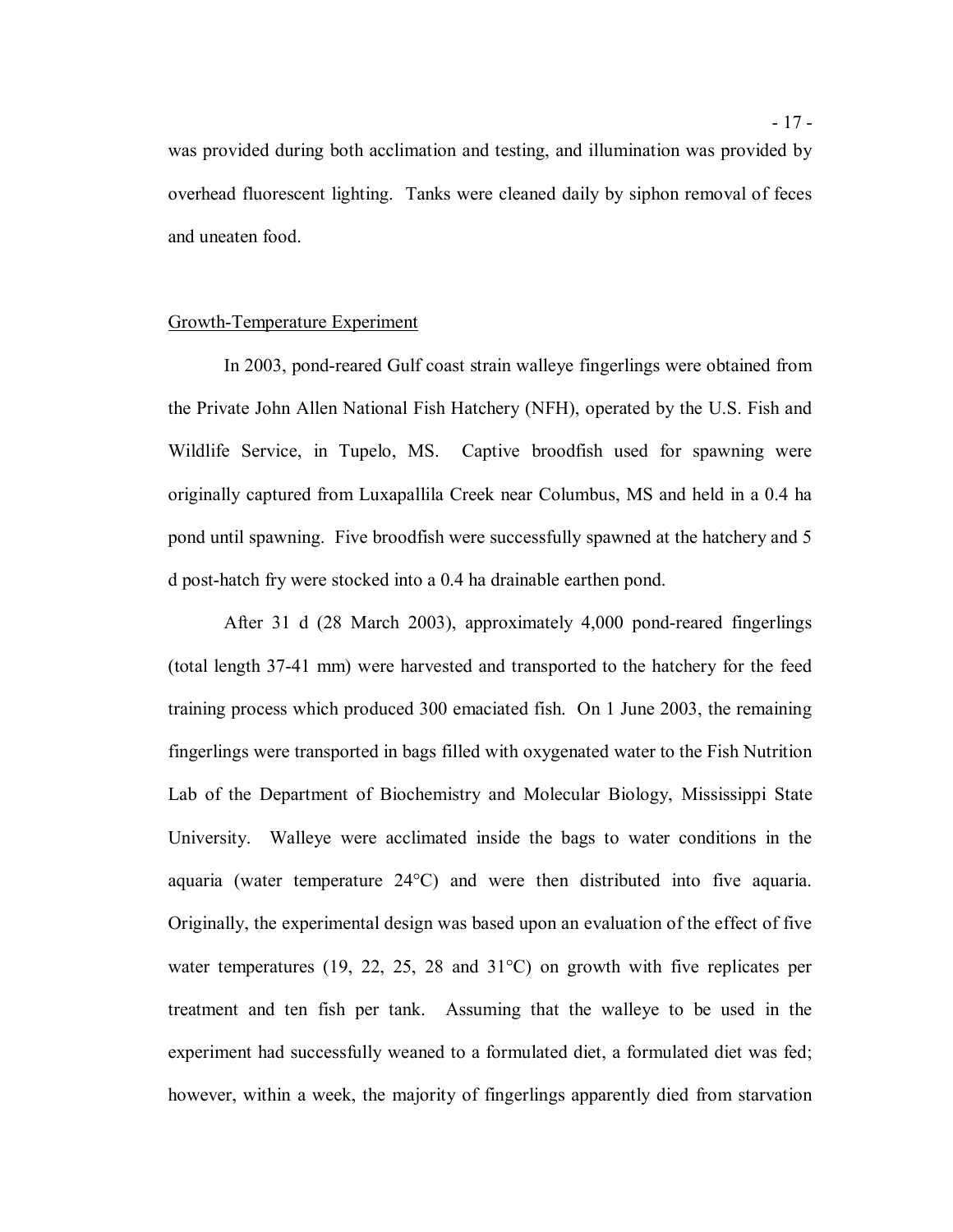leaving approximately 100 fish. These remaining fingerlings were then fed a daily diet of live blackworms *Lumbriculus variegatus* (Aquatic Foods, Fresno, CA) in excess. As a result of the unanticipated mortality, the experimental design was modified to evaluate the effect of four water temperatures (15, 20, 25, 30°C) on growth. These temperatures were chosen based on a similar range of temperatures used in studies with northern walleye so that growth responses at temperatures frequently experienced by walleye throughout their geographic range could be compared.

 On 21 June 2003, walleye were individually weighed to the nearest 0.01 g, and distributed into experimental aquaria arranged in rows. Each treatment was replicated five times. Initial mean  $(\pm$  SD) individual weight was  $0.63 \pm 0.06$  g. Fingerlings were stocked at 5 fish/85 L. Water temperatures were either increased or decreased 1°C/day from 24°C until final test temperatures were reached (2-7 days). Then, fish were held an additional 11-16 d after the final treatment temperatures were reached. On 14 July, walleye were removed from each aquarium to determine wet weight by lightly dabbing each fish with a paper towel to remove surface water and then placing the fish into a pre-tared container full of water. Walleye in each aquarium were also bulk weighed to evaluate the accuracy of the weighing procedure. Fish were measured again after 20 d on 3 August and after 42 d on 25 August. Mortalities were recorded during the experiment. The duration of the experiment, including time of acclimation, was 65 d. Water temperatures in the aquaria fluctuated slightly (range  $\pm$  0.3 to  $\pm$  0.6 SD)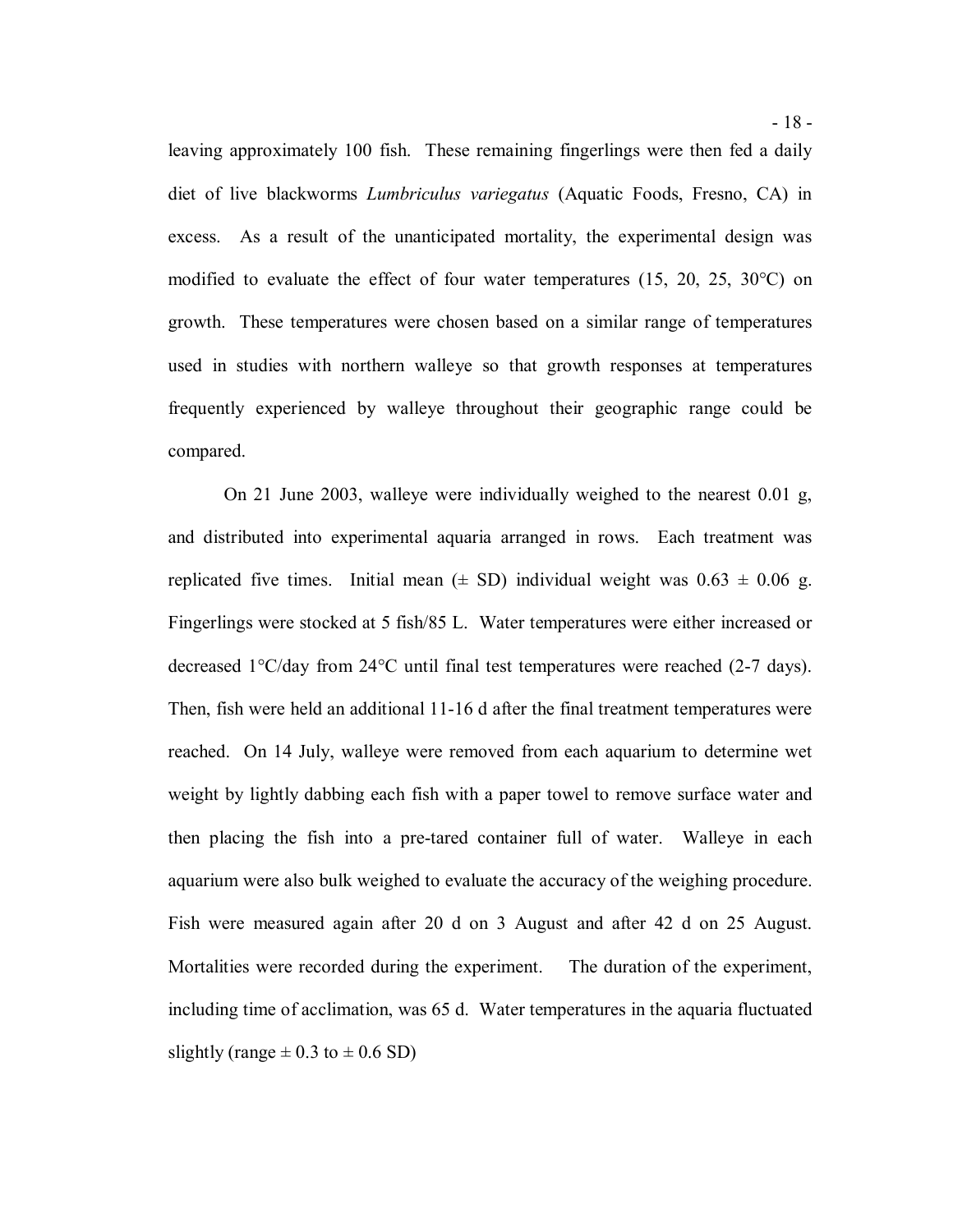In 2004, pond-reared Gulf coast strain walleye fingerlings were obtained from the Private John Allen NFH and northern strain walleye fingerlings were obtained from the Normandy Fish Hatchery operated by the Tennessee Wildlife Resources Agency. Broodfish captured from Wall Doxey State Park near Holly Springs, MS, were used for spawning at the Private John Allen NFH. One broodfish was successfully spawned at the hatchery and 7 d post-hatch fry were stocked into a 0.4 ha drainable earthen pond. After 57 d, post-hatch walleye fingerlings were harvested. Normandy Fish Hatchery used broodfish captured from a wild population. Broodfish were spawned at the hatchery and 5 d post-hatch fry were stocked into 0.4 ha drainable lined ponds. Fingerlings were harvested 45 d post-hatch and transported to the Private John Allen NFH on 7 May.

 Training to a formulated diet was attempted with 336 pond-reared Gulf coast walleye fingerlings, but suspended after 10 d to avoid any starvation-related mortality. These fish were then fed blackworms daily in excess. Because the original experimental northern walleye fingerlings perished for unknown reasons, northern walleye fingerlings used in a feed training experiment (see Chapter III) were obtained for the laboratory experiment. On 16 June, these feed-trained walleye fingerlings were transported from the Private John Allen NFH to the Eastern Unit of the National Warmwater Aquaculture Center located at Mississippi State University. There, they were stocked into six 0.04 ha experimental earthen ponds for growout to advanced fingerlings. fingerlings. On 25 June 2004, Gulf coast walleye fingerlings were transported in bags

filled with oxygenated water to the laboratory. Northern walleye fingerlings were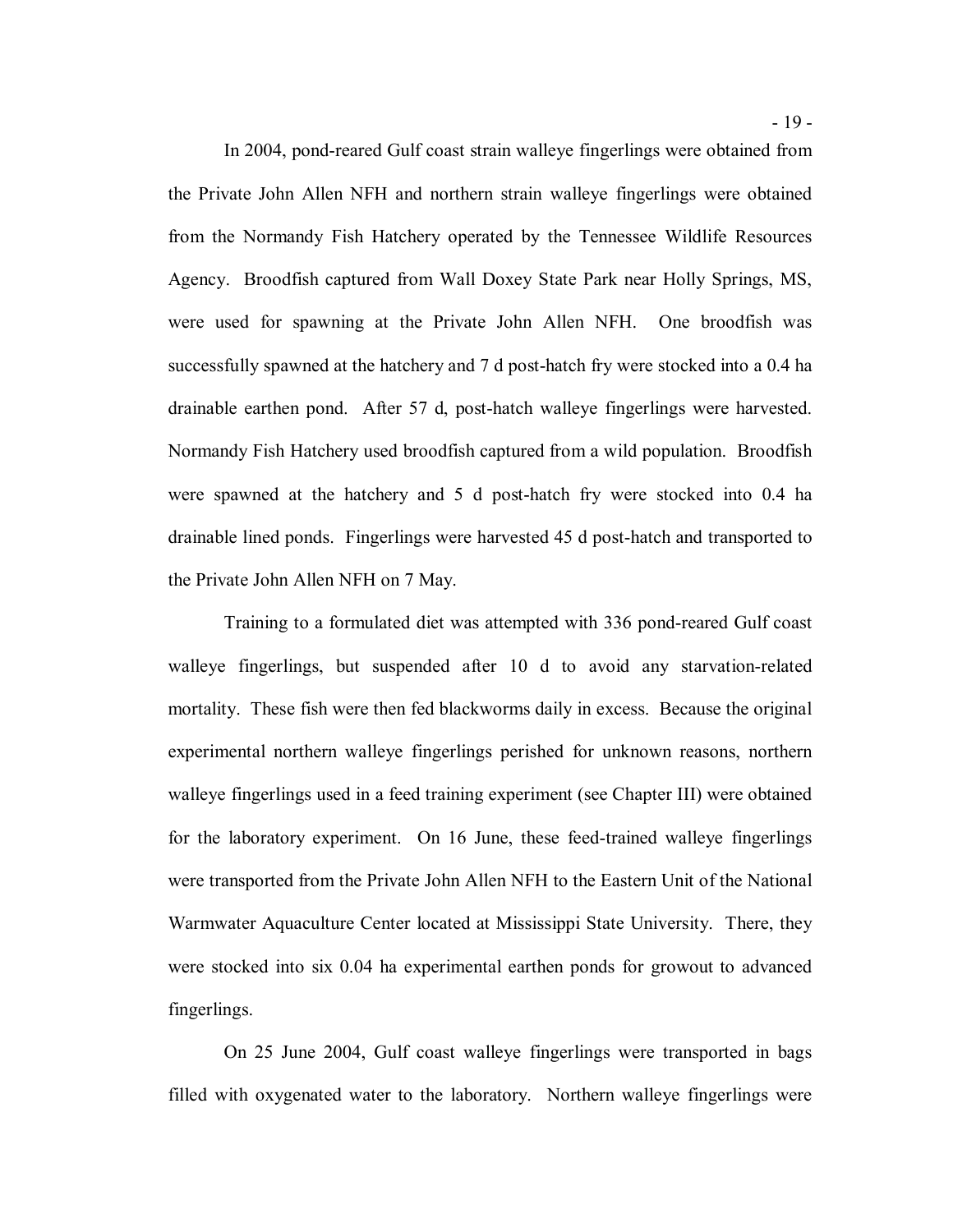collected by seine from one of the experimental ponds at the Eastern Unit of the National Warmwater Aquaculture Center and transported in a tank to the laboratory. Walleye were acclimated inside the bags and tank to water conditions in the aquaria (water temperature 24°C), individually weighed to the nearest 0.01 g, measured for total length to the nearest millimeter, and distributed into experimental glass aquaria to evaluate the effects of five water temperatures (20, 23, 26, 29, 32°C) on growth. Initial mean ( $\pm$  SD) total length and weight were 77.4  $\pm$  8.2 mm and 3.08  $\pm$  0.93 g for northern strain walleye and  $77.6 \pm 8.7$  mm and  $3.24 \pm 1.07$  g for Gulf coast walleye. Both strains of walleye fingerlings were stocked at 7 fish/85 L and each treatment temperature was replicated four times, and arranged in a completely randomized fashion. Walleye were held at 24°C until 3 July when water temperatures were either increased or decreased 1°C/d until the final treatment temperatures were attained on 10 July and were held for an additional 18 days at the experimental temperatures. On 28 July, walleye were removed from each aquarium and weighed both collectively and individually. Total length to the nearest millimeter was also determined. Fish were measured again on 17 August and 27 August. The duration of the experiment, including time of acclimation, was 63 d.

 Growth rates were based upon mean individual weight derived from bulk weight for each replicate of each treatment and expressed as percentage increase in weight and specific growth rate in percent per day (Westers 2001). A one-way analysis of variance (ANOVA) was used to determine if either specific growth rates or percentage increases in weight differed significantly among treatments. The acceptable level for all type-I errors was set at  $P < 0.05$ . If significance was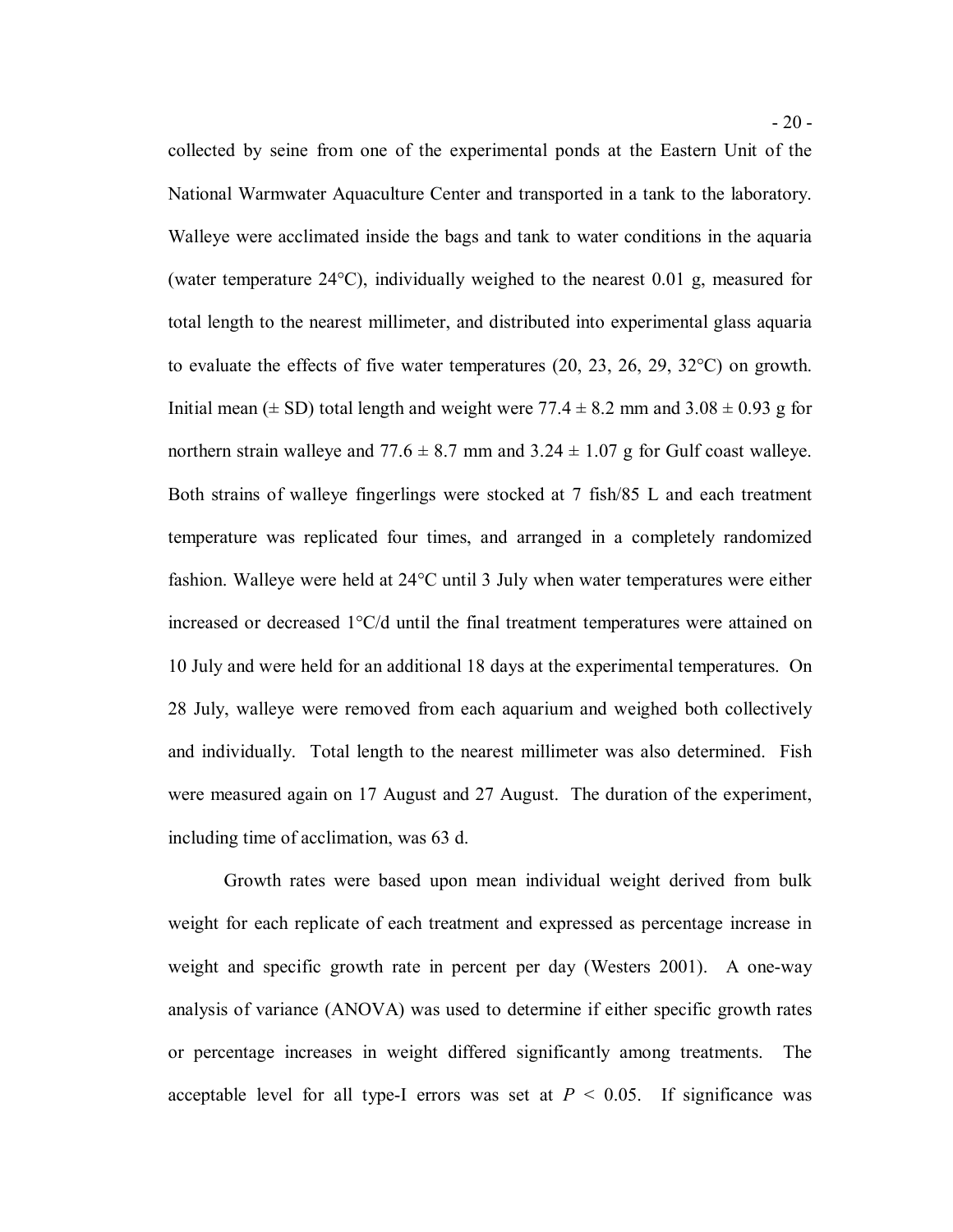indicated, then a Fisher's least significant difference (LSD) test ( $\alpha = 0.05$ ) was used to determine where significant differences between treatments existed.

Percentage increase in weight = 
$$
\frac{FinalWeight - InitialWeight}{InitialWeight} \times 100
$$

Specific growth rate = 
$$
\frac{(\ln FinalWeight - \ln InitialWeight)}{n(days)} \times 100
$$

#### Thermal Tolerance Experiment

 In 2004, the acclimated chronic exposure (ACE) method was used to evaluate thermal tolerance. Procedures were adapted from Selong et al. (2001). Survival response of fingerlings held at three water temperatures (33, 34, and 35°C), at one density (7 fish/85 L) in aquaria was evaluated. Each treatment temperature was replicated three times in a completely randomized arrangement. Walleye fingerlings were randomly selected, weighed, and then placed into test aquaria at the start of the trial. Water temperatures were increased 1ºC/d and staggered at 2 d intervals so that all treatments reached their final test temperature on the same day. When the predetermined treatment temperature was reached, it was held constant for either 60 d or until mortality of the entire population in an aquarium occurred. The time period selected was founded upon the possible duration of exposure to water temperatures in ponds during high summertime air temperatures. Water temperatures were recorded with a digital meter daily and at the time of death (Model 550A, YSI Incorporated, Yellow Springs, Ohio). Tanks were checked twice daily, and any mortalities were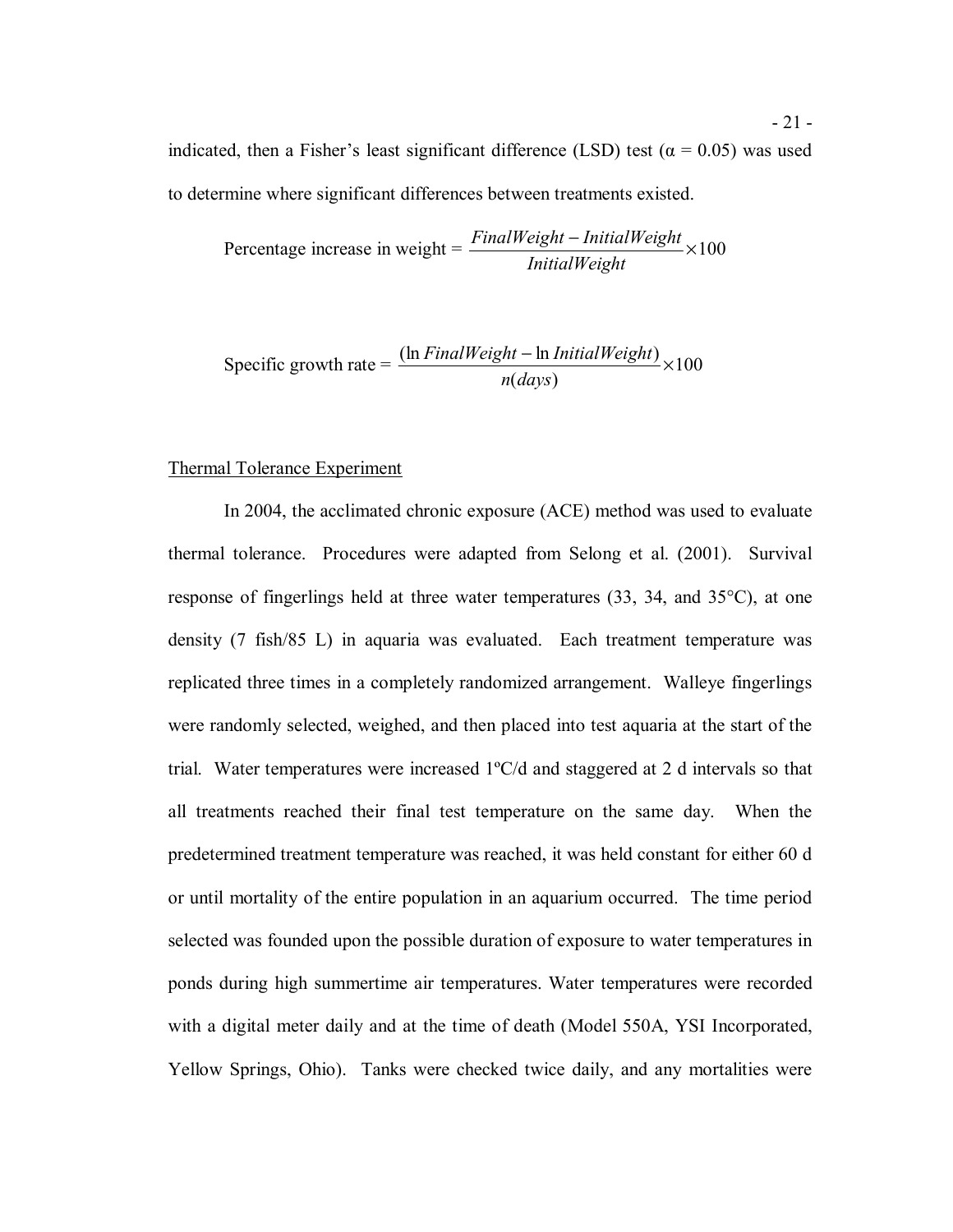removed and weighed. Water in each aquarium was aerated with air stones to maintain dissolved oxygen near the temperature-dependent level of saturation.

 To estimate thermal tolerance, the time to 50% mortality was plotted against treatment temperatures and used to determine the temperature at which 50% of the population survived during a 60 d experimental period. ANOVA was used to determine whether thermal tolerance was significantly different between strains and among treatments. The acceptable level for all type-I errors was set at  $P < 0.05$ . If significance was indicated, then a Fisher's least significant difference (LSD) test ( $\alpha$  < 0.05) was used to determine where significant differences between treatments existed.

#### **Results**

 walleye fingerlings at 15ºC and 20ºC did not differ significantly but was significantly greater than that at 25ºC and 30ºC (Table 2.1). Growth at 25ºC was significantly greater than at 30ºC. At 20ºC the percentage increase in weight and specific growth rate peaked at 125.1% and 1.98%/d, respectively. In contrast, during the 65 d experimental period which includes acclimation, maximum growth at 20 and 25°C did not differ significantly, but was significantly greater than that at both 15 and 30°C (Figure 2.1). However, after acclimation to test temperatures, growth decreased substantially for fish held at 25ºC (Figure 2.2). At termination of the experiment, mean standard length  $(\pm SD)$  was 68.5  $(\pm 0.9)$  mm and 68.0  $(\pm 0.9)$  mm for fish held at 15ºC and 30ºC, respectively, and was significantly less than that of each of the In 2003, after 42 d of growth at test temperatures, growth of Gulf coast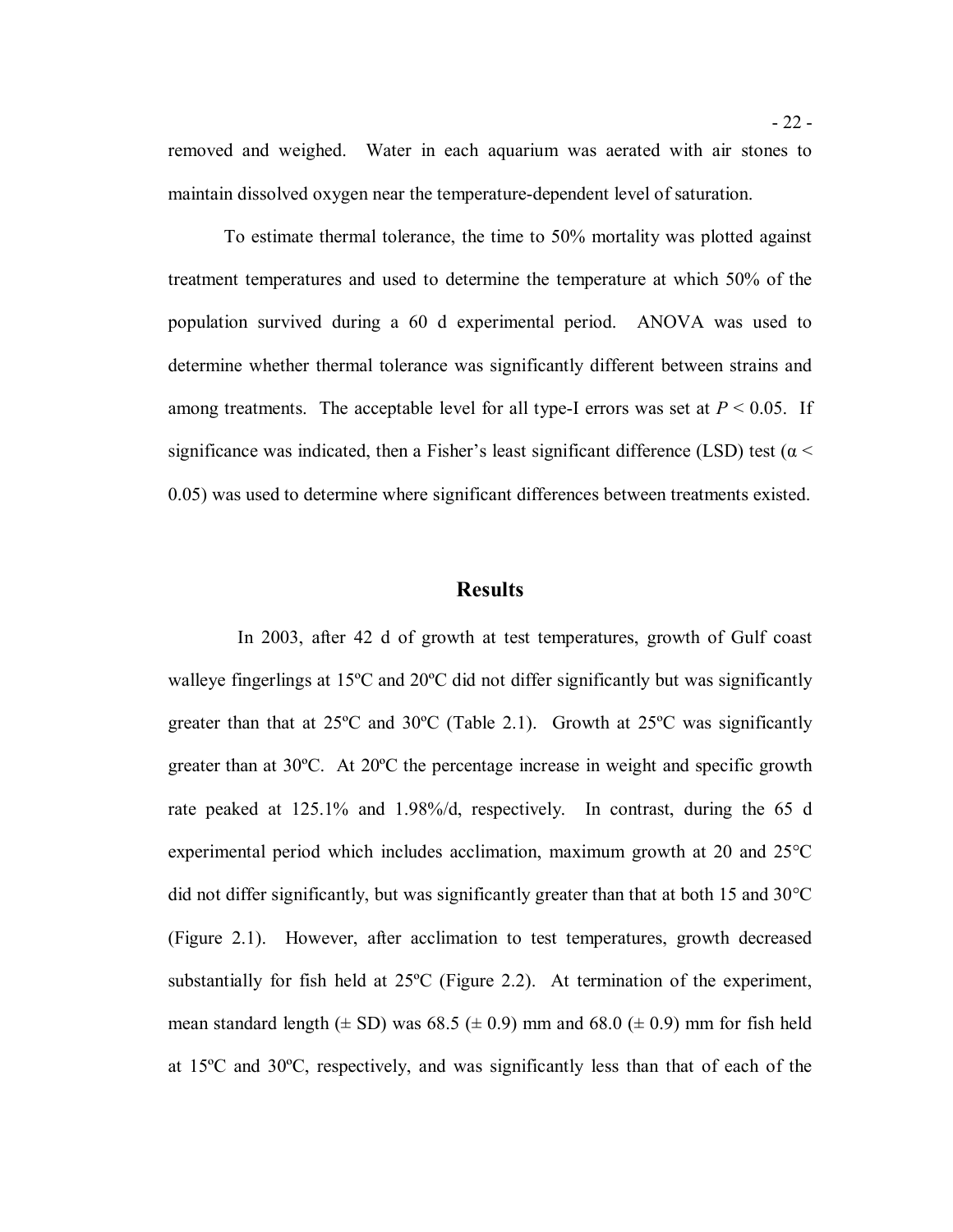other treatment temperatures. Fish held at 20ºC and 25ºC had a mean standard length  $(\pm$  SD) of 79.8  $(\pm$  0.7) mm and 79.9  $(\pm$  0.8) mm, respectively. Fin erosion was observed on most of the fish in the 25ºC and 30ºC treatments. No fin erosion was observed for fish in the 15ºC treatment and there was minimal infection of fish in the 20ºC treatment.

 In 2004, "ich" (*Ichthyopthirius multifiliis*) caused mortality of all the fish in several replicates of treatments, before termination of the experiment. After acclimation to test temperatures, growth of Gulf coast strain walleye fingerlings at each treatment temperature was significantly less than that of northern strain walleye fingerlings (Table 2.2). Growth expressed as either specific growth rate or percentage weight increase did not differ significantly among treatment temperatures for either strain (Figure 2.3). Growth in one aquarium containing northern walleye measured 19 days after acclimation to 32ºC was 0.99%/d, whereas Gulf coast walleye had a negative growth rate. Growth in one aquarium containing Gulf coast walleye at 29ºC during this same period was 0.64%/d.

 Thermal tolerance did not differ significantly between Gulf coast and northern strain walleye fingerlings (Figure 2.4). Time to 50% mortality differed significantly among treatments. The mean  $\pm$  SD time at which 50% of the population died was 1.3  $\pm$  0.8 days for fish grown at 35°C, 8.6  $\pm$  2.8 days for fish grown at 34°C, and 35.1  $\pm$ 4.8 days for fish grown at 33°C. Mean  $\pm$  SD temperature for each treatment was 35.5  $\pm$  0.4°C, 33.9  $\pm$  0.2°C, and 33.0  $\pm$  0.3°C.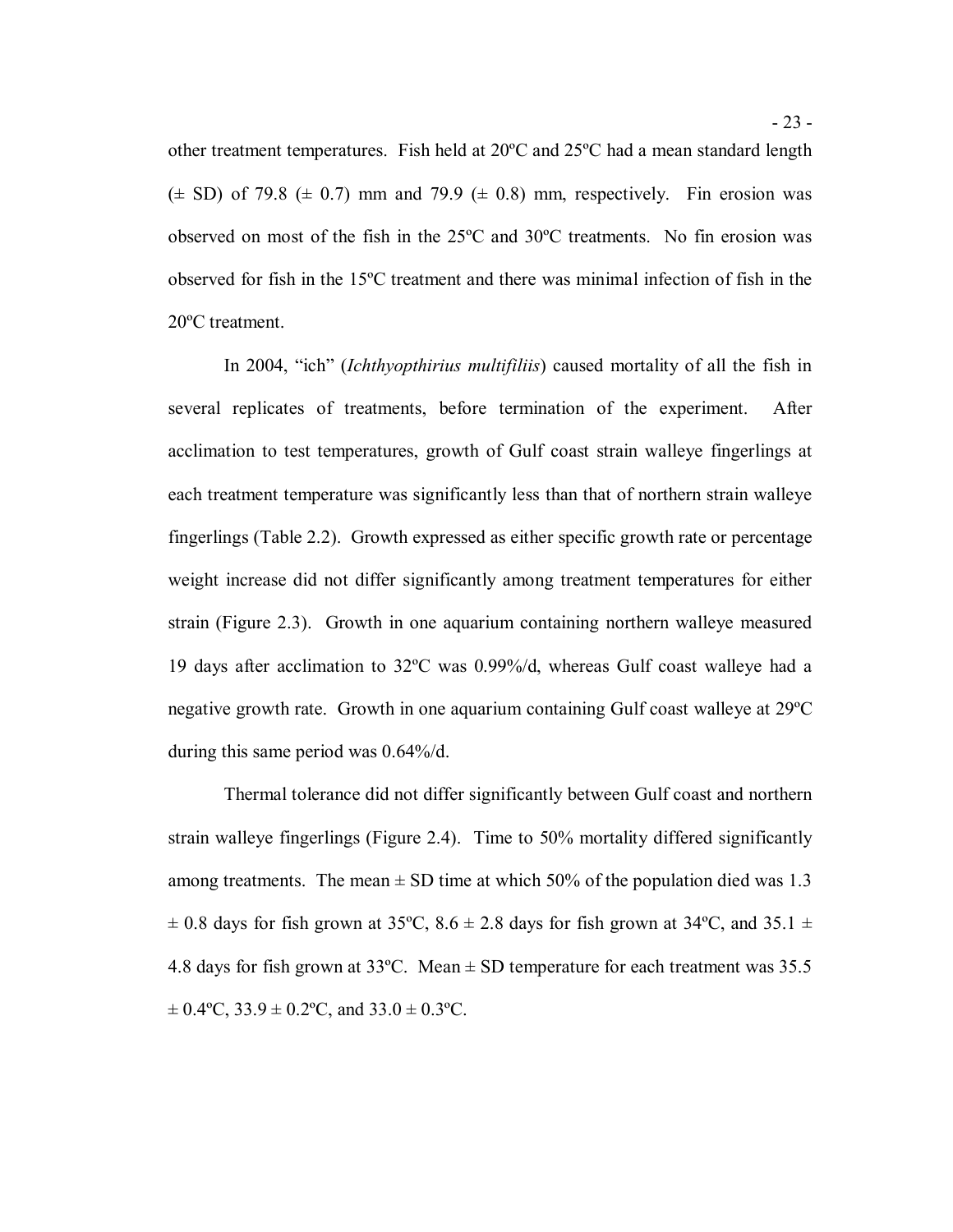#### **Discussion**

 The results of the 2003 temperature-dependent growth experiment suggest that temperatures between 15 and 20ºC yield maximum growth rates for Gulf coast walleye. These growth data results differ from those obtained from similar temperature-dependent growth studies with northern walleye. Growth of northern walleye at 20ºC was 3.75 X that at 17ºC (Siegwarth and Summerfelt 1990; Iowa walleye; mean total length 146 mm; mean weight 25 g) and growth at 22ºC was one- third X that at 18ºC (Huh et al. 1976; Wisconsin walleye; mean weight 4.1 g). However, overall growth during the 65 d experimental period, which includes the acclimation period, suggests that maximum growth occurs between 20ºC and 25ºC. Although these growth data are different than those obtained for the 42 d period, response to the treatment temperatures is probably better represented. This belief is supported by the results of the 2004 experiment that demonstrated temperatures between 20ºC and 26ºC yielded maximum growth rates for both Gulf coast and northern strains of walleye. Throughout the temperature range evaluated, northern strain walleye grew faster, but both strains evidenced similar growth responses at their respective treatment temperatures, indicating both strains may not differ in this aspect of physiology. Then, these growth data are not unusual when compared to other studies with northern walleye. Under laboratory conditions, Hokanson and Koenst (1986) reported that maximum growth occurs between 22ºC and 28ºC with optimum growth at 26ºC (Minnesota walleye; mean weight 26.6 g) and Huh et al. (1976) reported greatest growth for walleye at 22°C.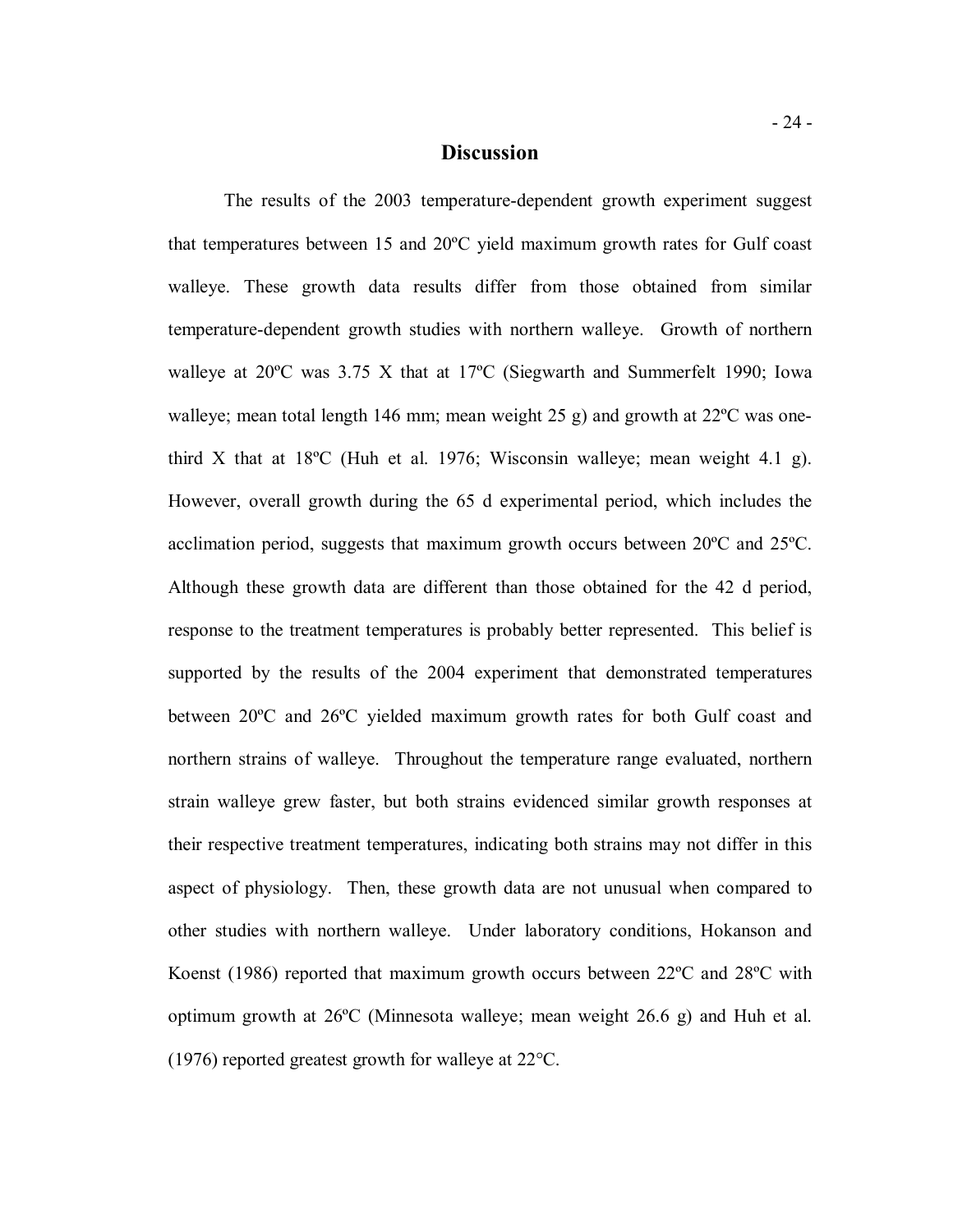In the 2003 experiment, the growth rate during the acclimation period was substantially greater than that during the remainder of the experiment. This rapid growth is probably a response to the emaciated condition of the fish at the beginning of the experiment due to the period when they failed to consume a formulated diet. Following acclimation to test temperatures, a substantial decrease in growth occurred at 25ºC, believed to have been caused by fin erosion a condition that can decrease growth (Clayton et al. 1998). No fin erosion was observed for walleye in the 15ºC treatment, and only a few fish at 20ºC showed signs of an infection. Previous researchers have recommended that water temperatures for feed-training of walleye fingerlings should range from 15ºC to 20ºC to reduce the threat of disease organisms such as columnaris (*Flavobacterium columnare*) which can lead to fin erosion (Nagel 1976; Kuipers and Summerfelt 1994; Clayton et al. 1998). These researchers also noted that growth rates will be substantially less at 15°C than that at 20°C and 25°C for northern strain walleye.

 In the 2004 experiment, northern walleye grew nearly three times faster than the Gulf coast walleye suggesting genetic differences might by operative. The Gulf coast walleye fingerlings used in this experiment were spawned from one female and two males, so the reduced genetic variation arising from three broodfish may have resulted in growth rates that are not generally characteristic of this strain. Billington and Strange (1995) showed that 16 adult Gulf coast walleye, obtained from ponds at the University of Mississippi containing captive walleye originating from Luxapalila Creek, were genetically distinct from other walleye but no genetic variation was detected among the 16 fish analyzed. It is worth noting that additional broodfish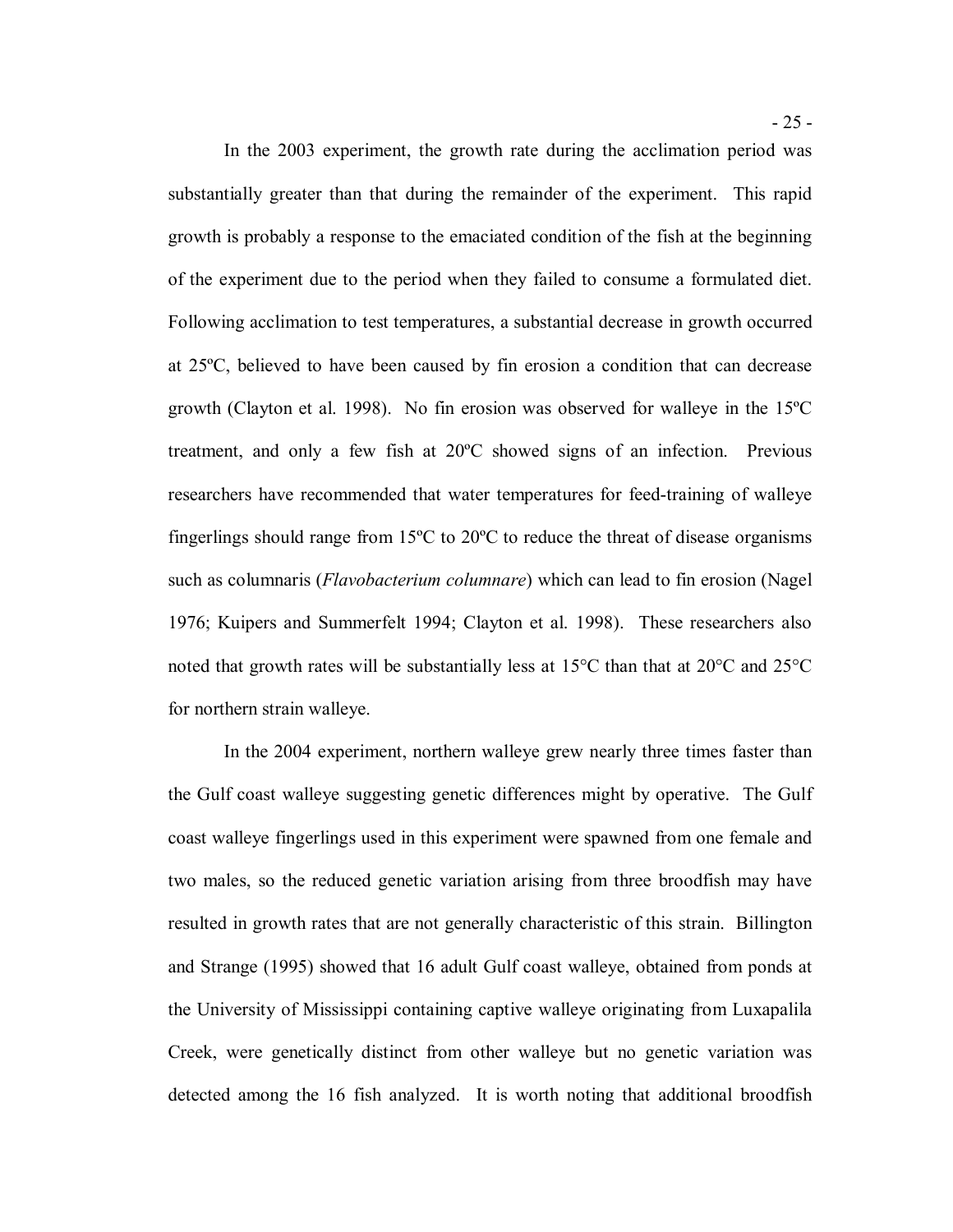obtained from these same ponds were stocked into a lake at Wall Doxey State Park, MS. composition as those used by Billington and Strange (1995). Since the 1980s, this captive broodstock has been used by the Mississippi Department of Wildlife, Fisheries and Parks to augment the walleye population in the Tombigbee River. The lack of genetic variation combined with captivity suggests that individuals in these populations have likely been inadvertently mated with closely related conspecifics. Loss of genetic variation due to inbreeding can adversely affect growth of individuals and populations (Williamson 2001). Thus, the few broodfish used in 2004 were likely of the same genetic

 Nonetheless, these growth rates may not be an unusual characteristic of the Gulf coast strain, especially when compared to other populations in the southeastern United States. In Alabama, Moss et al. (1985) collected walleye from Hatchet Creek, a tributary of Lake Mitchell and two state owned lakes, and found that growth of 1 year old walleye (174 mm total length) was generally less than that reported in many southeastern reservoirs, most notably reservoirs in Tennessee (range 248 to 264 mm total length). In fact, 63% of the walleye collected by Moss et al. (1985) were from Hatchet Creek which is inhabited by the Gulf coast strain. Growth of age 1 walleye collected from the Tombigbee River in northeastern Mississippi (range 210 to 236 mm total length) are similar to the growth of walleye in Alabama (Schultz 1971; Wingo 1982).

 Galarowicz and Wahl (2003) compared growth rates among walleye populations from Arkansas, Missouri, Wisconsin, and Alberta, Canada (mean total length 120 mm; mean weight 12.7 g) over a temperature range of 5 to 25ºC and found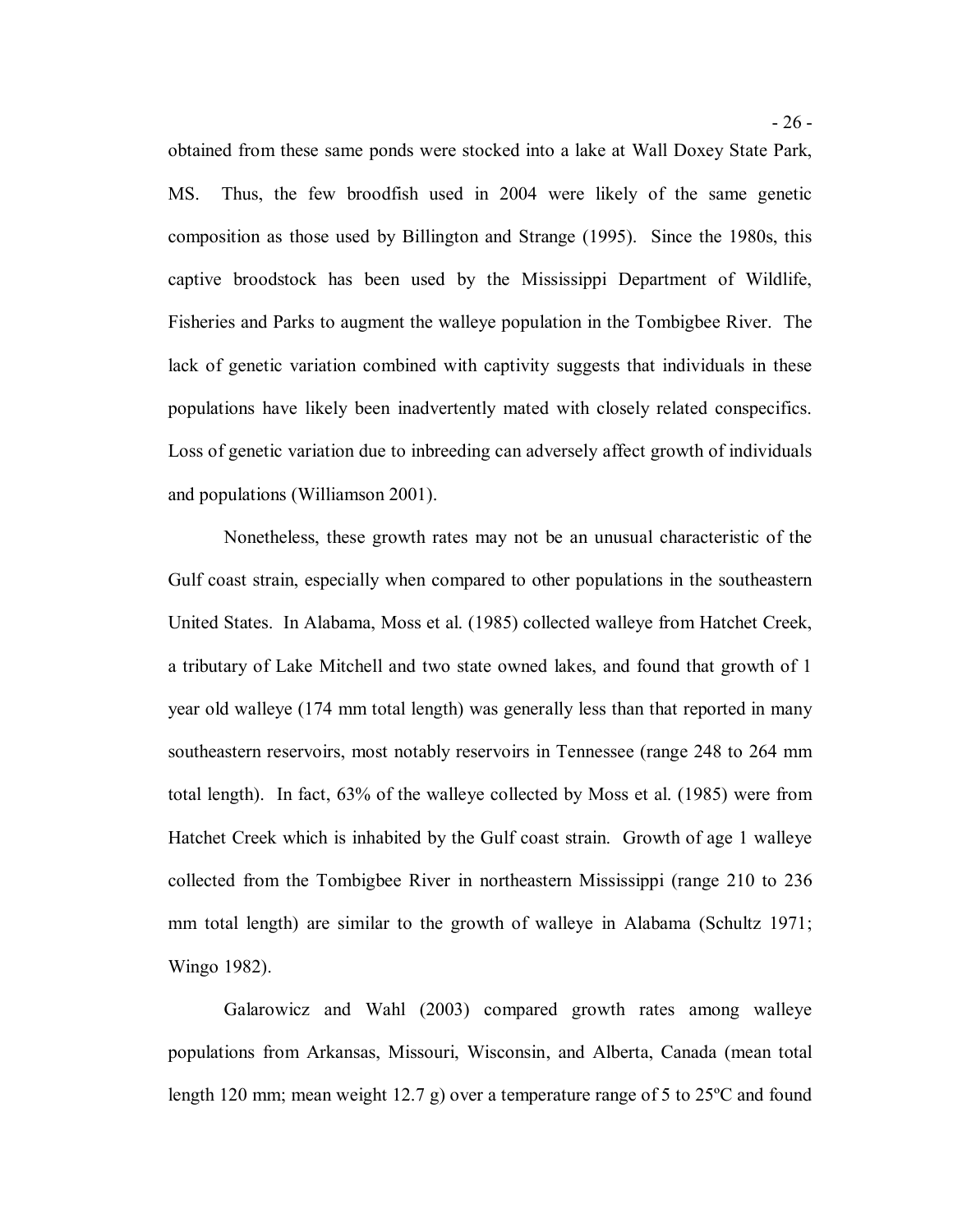no difference in growth at intermediate temperatures (10, 15, and 20ºC). They attributed this response to the fact that most populations of walleye are often exposed to this range of temperatures. We can speculate that the walleye strains used in this study probably are often exposed to a range of temperatures between 20 and 26ºC, so growth responses may not be different unless fish are exposed at temperature extremes. In the 2003 experiment, a positive growth rate at 30ºC was observed for Gulf coast walleye, whereas in the 2004 experiment a negative growth rate was observed at 32ºC. In contrast, northern strain walleye in the 2004 experiment had a positive growth rate at 32ºC. These results suggest that differences in growth between walleye strains at temperature extremes may exist and agree with Hokanson and Koenst (1986) who suggested that walleye are capable of growing at temperatures above 30ºC under laboratory conditions.

 The results from the thermal tolerance testing in the 2004 experiment revealed that the level of tolerance of Gulf coast and northern strain walleye fingerlings to high water temperatures did not differ significantly, indicating that there is no genetic and/or environmental differences that might be manifested through differences in thermal tolerance (Peterson 1993). Lack of differences in thermal tolerance between Mississippi and Tennessee walleye populations may be due to comparatively similar local thermal conditions. However, Peterson (1993) found no difference in thermal tolerance between Iowa (121 mm standard length) and Mississippi (107 mm standard length) populations either, providing evidence that thermal tolerance of walleye fingerlings is similar despite latitudinal separation in habitat. These reports support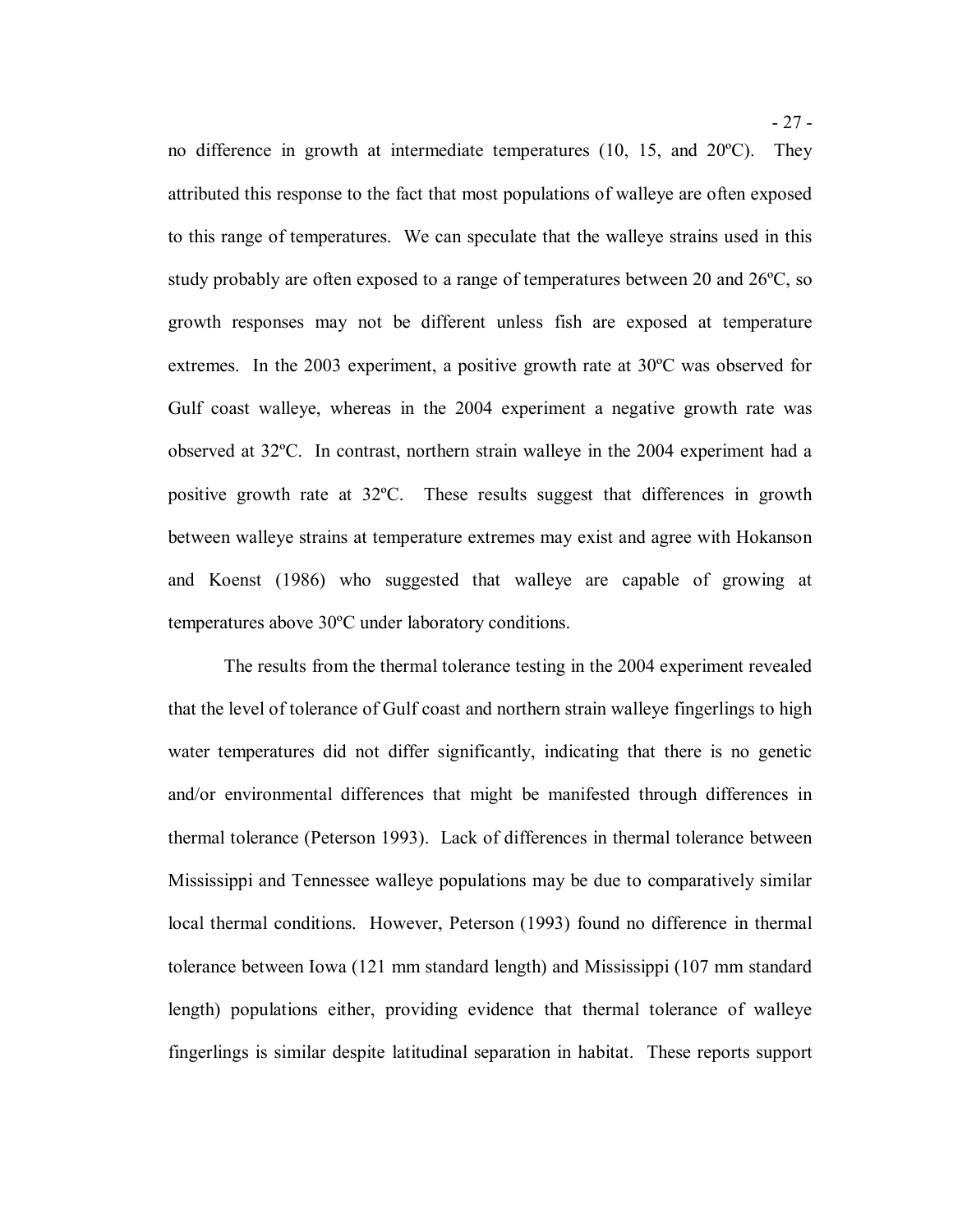Walleye fingerlings can apparently survive temperatures up to 33ºC for as long as 35 days. However, survival decreases rapidly when exposed to temperatures at 34ºC and 35ºC. In a similar study, Wrenn and Forsythe (1978) determined upper thermal temperatures that should not be exceeded for fingerling survival in the summer. Their experimental walleye (Ohio walleye; mean total length 42 mm; mean weight 0.5 g) were exposed to four temperature treatments in an experimental ecosystem including ambient (18.5-30°C from late April through August; 118 d) and 2, 4, and  $6^{\circ}$ C above ambient water temperature. The experimental ecosystem was designed so that cooler refuge areas were not available to the walleye as the water temperature increased. When temperatures did not exceed 30°C, survival was 63%, whereas complete mortality was observed when the temperature reached 34.5°C. Survival was 46% when the temperatures rose to 33.3°C. As the temperatures rose to 33.3°C, an extended period of elevated temperatures ranging from 32-33°C occurred for 75 days. In the present study, fish grown at 32°C and not infected by ich survived the 63-day temperature-dependent growth experiment. The results derived from this study and those of Wrenn and Forsythe (1978) suggest that walleye are capable of surviving for long periods of time (75 d) at 32°C, and even growing, but that survival decreases rapidly during extended exposures to water temperatures of 33, 34, and 35°C. In other studies, minimal mortality has been reported for temperatures up to 31°C, but mortality increased to 100% as water temperature increased (1ºC/min to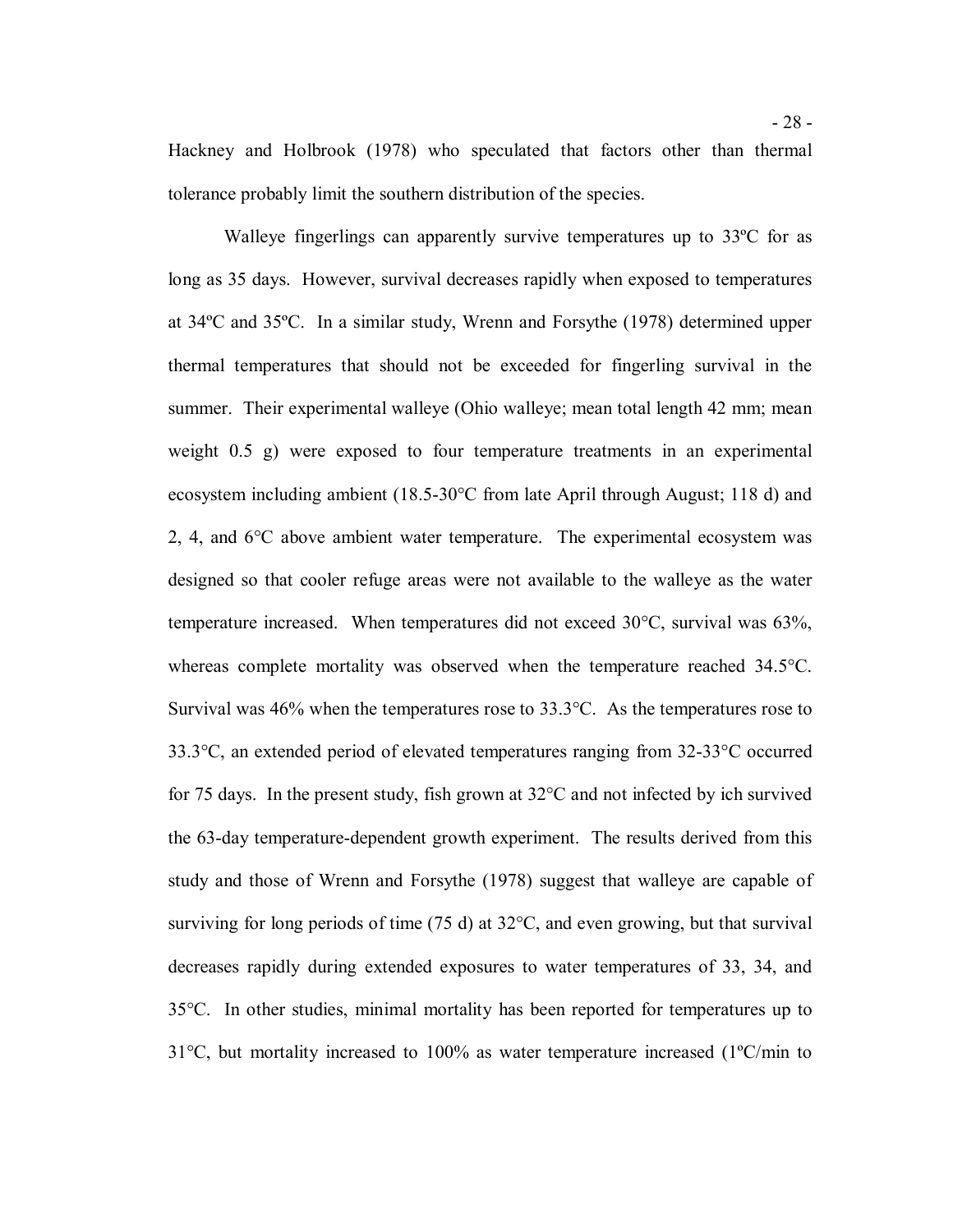1ºC/day) to 35°C in a laboratory setting (Smith and Koenst 1975; Hokanson and Koenst 1986; Peterson 1993).

#### **Conclusion**

 The results of this study have important implications for walleye culture in Mississippi. successful culture practices under controlled temperature conditions, and will guide culture practices under conditions of no temperature control. Although the Gulf coast walleye is genetically distinct, growth and tolerance response to water temperature do not appear to differ from those of the northern strain walleye. Differences in growth rates between strains may also have a genetic foundation because in this study northern strain walleye fingerlings grew faster than Gulf coast walleye fingerlings under the same environmental conditions. Knowledge of these temperature requirements will help establish

 Results from the 2003 temperature-dependent growth experiment showed significantly greater growth at 15 and 20°C, but a conclusion that maximum growth occurs between these temperatures may not be valid. A likely alternative explanation is that walleye fingerlings used for the experiment were emaciated prior to the initiation of the experiment. Thus, walleye grown at temperatures greater than 20°C may have been more susceptible to fin erosion, so the true growth response at the treatment temperature may have been compromised. This shortcoming and potentially confounding factor could not be rectified. However, culture of Gulf coast walleye at lower temperatures (15°C to 20°C) will probably reduce susceptibility to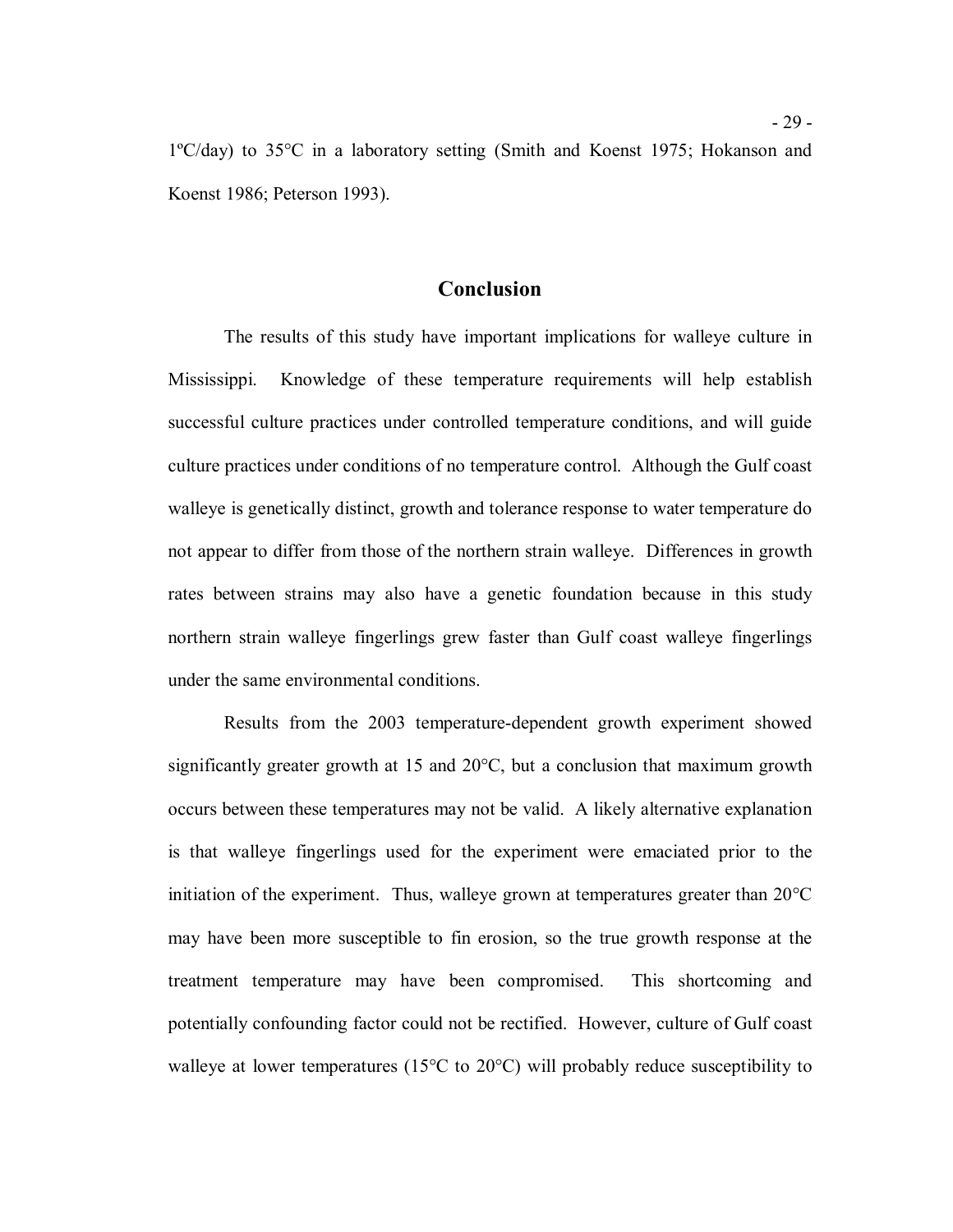disease substantially (Kuipers and Summerfelt 1994). This information is valuable because it may be applied to the planning of intensive culture operations for Gulf coast walleye. The maximum growth that occurred between 20°C and 26°C for both Gulf coast and northern strains of walleye in the 2004 experiment suggests that a lower growth rate probably should have occurred at 15°C in the 2003 experiment as reported in similar studies using northern strain walleye (Huh et al. 1976; Siegwarth and Summerfelt 1990).

 Gulf coast and northern strain walleye are able to tolerate water temperatures greater than 32ºC for a short period of time. These results concur with those of Peterson (1993) who reported that walleye can survive temperatures up to at least 31ºC. This survival response establishes a strong foundation for the successful intensive (tanks) and extensive (ponds) culture of Gulf coast walleye in Mississippi. Water temperatures up to 33ºC can be tolerated with presumed stress for an extended length of time before mortality occurs. However, productivity and growth will most likely be adversely affected by frequent incidence of exposure to water temperatures greater than 32ºC as suggested by this temperature-dependent growth study and supported by the observations of other investigators (Koenst and Smith 1976; Wrenn and Forsythe 1978; Hokanson and Koenst 1986).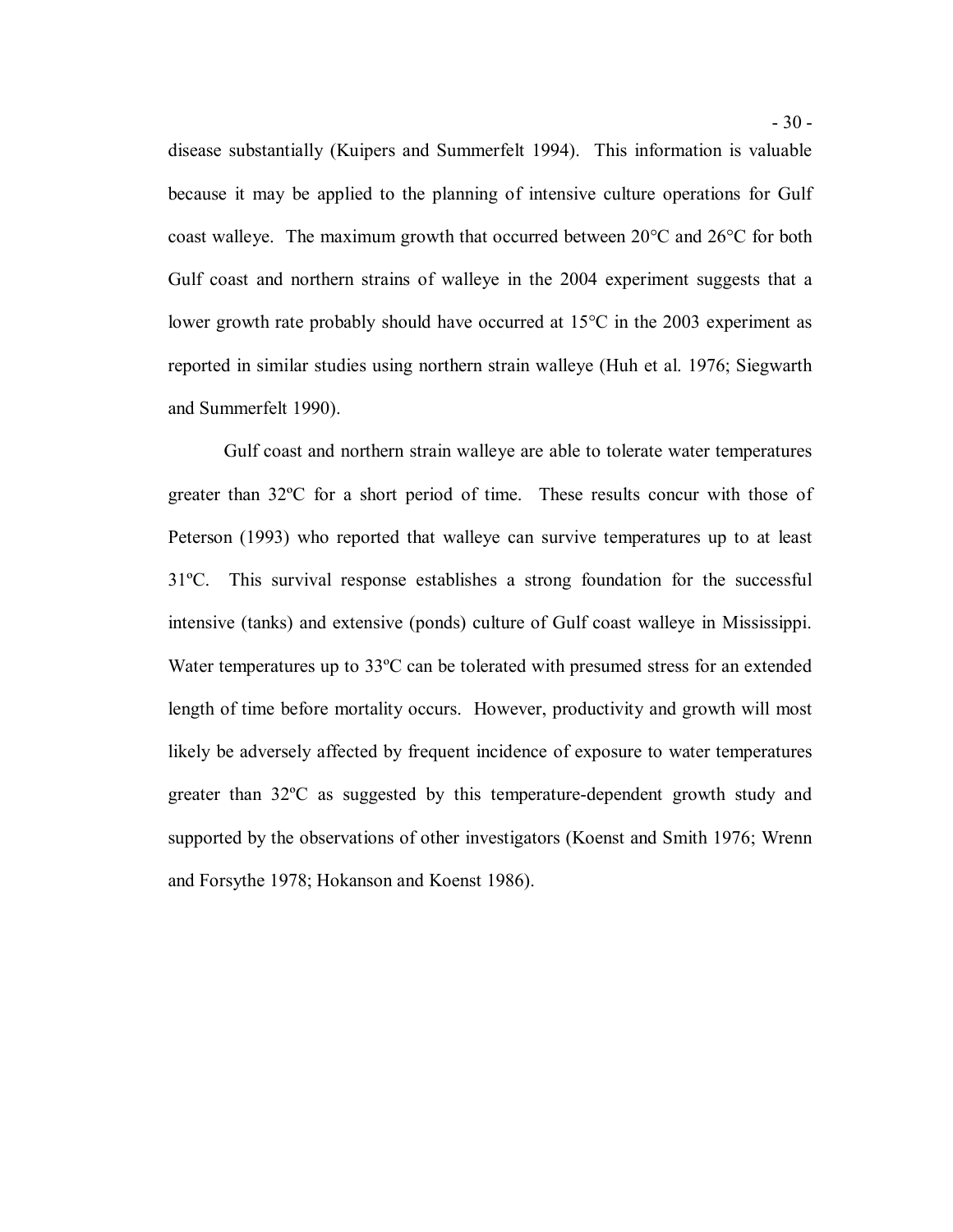# **Literature Cited**

- Armour, C. L. 1993. Evaluating temperature regimes for protection of walleye. U.S. Department of the Interior Fish and Wildlife Service, Resource Publication 195, Washington, D. C.
- Billington, N., and R. M. Strange. 1995. Mitochondrial DNA analysis confirms the existence of a genetically divergent walleye population in northeastern Mississippi. Transactions of the American Fisheries Society 124:770-776.
- Brett, J. R., J. E. Shelbourn, and C. T. Shoop. 1969. Growth rate and body composition of fingerling sockeye salmon, Oncorhynchus nerka, in relation to temperature and ration size. Journal of Fisheries Research Board of Canada 26:2363-2394.
- Brown, B. E. 1962. Occurrence of the walleye, *Stizostedion vitreum*, in Alabama south of the Tennessee Valley. Copeia 2:469-471.
- Clapp, F. C., Y. Bhagwat, and D. H. Wahl. 1997. The effect of thermal stress on walleye fry and fingerling mortality. North American Journal of Fisheries Management 17:429-437.
- Clayton, R. D., T. L. Stevenson, and R. C. Summerfelt. 1998. Fin erosion in intensively cultured walleyes and hybrid walleyes. Progressive Fish-Culturist 60:114-118.
- Colby, P. J., and S. T. Nepszy. 1981. Variation among stocks of walleye (*Stizostedion vitreum vitreum*): management implications. Canadian Journal of Fisheries and Aquatic Sciences 38:1814-1831.
- Cook, E. S. 1959. Freshwater fishes in Mississippi. Mississippi Game and Fish Commission, Jackson.
- Galarowicz, T. L., and D. H. Wahl. 2003. Differences in growth, consumption, and metabolism among walleyes from different latitudes. Transactions of the American Fisheries Society 132:425-437.
- Hackney, P. A., and J. A. Holbrook II. 1978. Sauger, walleye, and yellow perch in the southeastern United States. American Fisheries Society Special Publication 11:74-81.
- Hokanson, K. E. F. 1977. Temperature requirements of some percids and adaptations to the seasonal temperature cycle. Journal of Fisheries Research Board of Canada 34:1524-1550.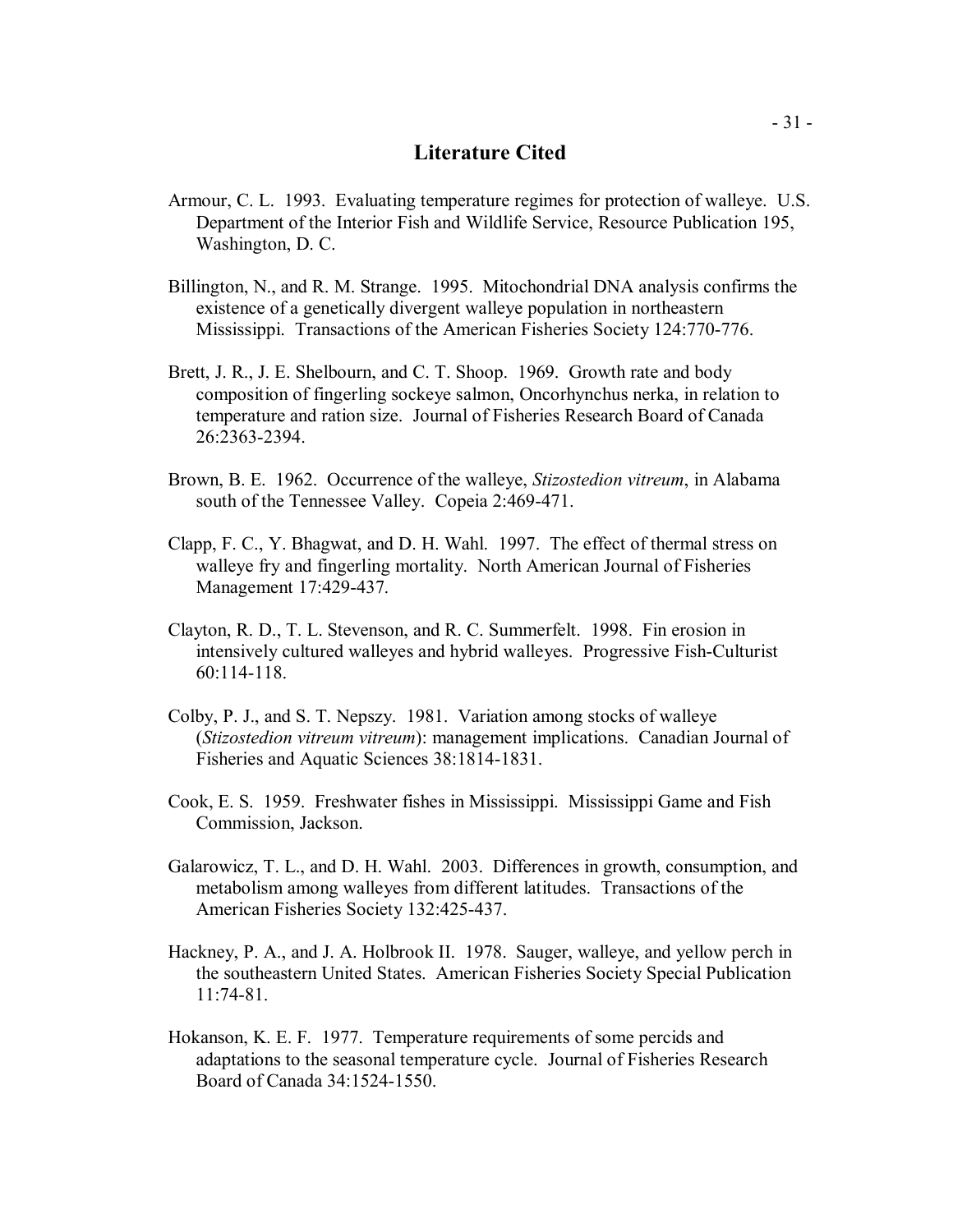- Hokanson, K. E. F., and W. M. Koenst. 1986. Revised estimates of growth requirements and lethal temperature limits of juvenile walleyes. Progressive Fish Culturist 48:90-94.
- Huh, H. T., H. E. Calbert, and D. A. Stuiber. 1976. Effects of temperature and light on growth of yellow perch and walleye using formulated feed. Transactions of the American Fisheries Society 105:254-258.
- Koenst, W. M., and L. L. Smith Jr. 1976. Thermal requirements of the early life history stages of walleye, *Stizostedion vitreum vitreum,* and Sauger, *Stizostedion canadense*. Journal of the Fisheries Research Board of Canada 33:1130-1138.
- Kuipers, K. L., and R. C. Summerfelt. 1994. Converting pond-reared walleye fingerlings to formulated feeds: effects of diet, temperature, and stocking density. Journal of Applied Aquaculture 4:31-57.
- Moss, J. L., F. Harders, and W. H. Tucker. 1985. Age and growth of walleye in Alabama. Proceedings from the Annual Conference of the Southeastern Association of Fish and Wildlife Agencies 39:74-79.
- Murphy, B. R. 1990. Evidence for a genetically unique walleye population in the upper-Tombigbee River system of northeast Mississippi. Proceedings of the Southeastern Fisheries Council 22:14-16.
- Nagel, T. O. 1976. Intensive culture of fingerling walleyes on formulated feeds. Progressive Fish-Culturist 38:90-91.
- Peterson, M. S. 1993. Thermal tolerance of Iowa and Mississippi populations of juvenile walleye, *Stizostedion vitreum*. Copeia 1993:890-894.
- Quist, M. C., C. S. Guy, R. D. Schultz, and J. L. Stephen. 2003. Latitudinal comparisons of walleye growth in North America and factors influencing growth of walleyes in Kansas reservoirs. North American Journal of Fisheries Management 23:677-692.
- Schultz, C.A. 1971. Survey of walleye population and related parameters in the Tombigbee River system in Mississippi. Final Report, Project F-23, Mississippi Game and Fish Commission, Jackson.
- Selong, J. H., T. E. McMahon, A. V. Zale, and F. T. Barrows. 2001. Effect of temperature on growth and survival of bull trout with application of an improved method for determining thermal tolerance in fishes. Transactions of the American Fisheries Society 130:1026-1037.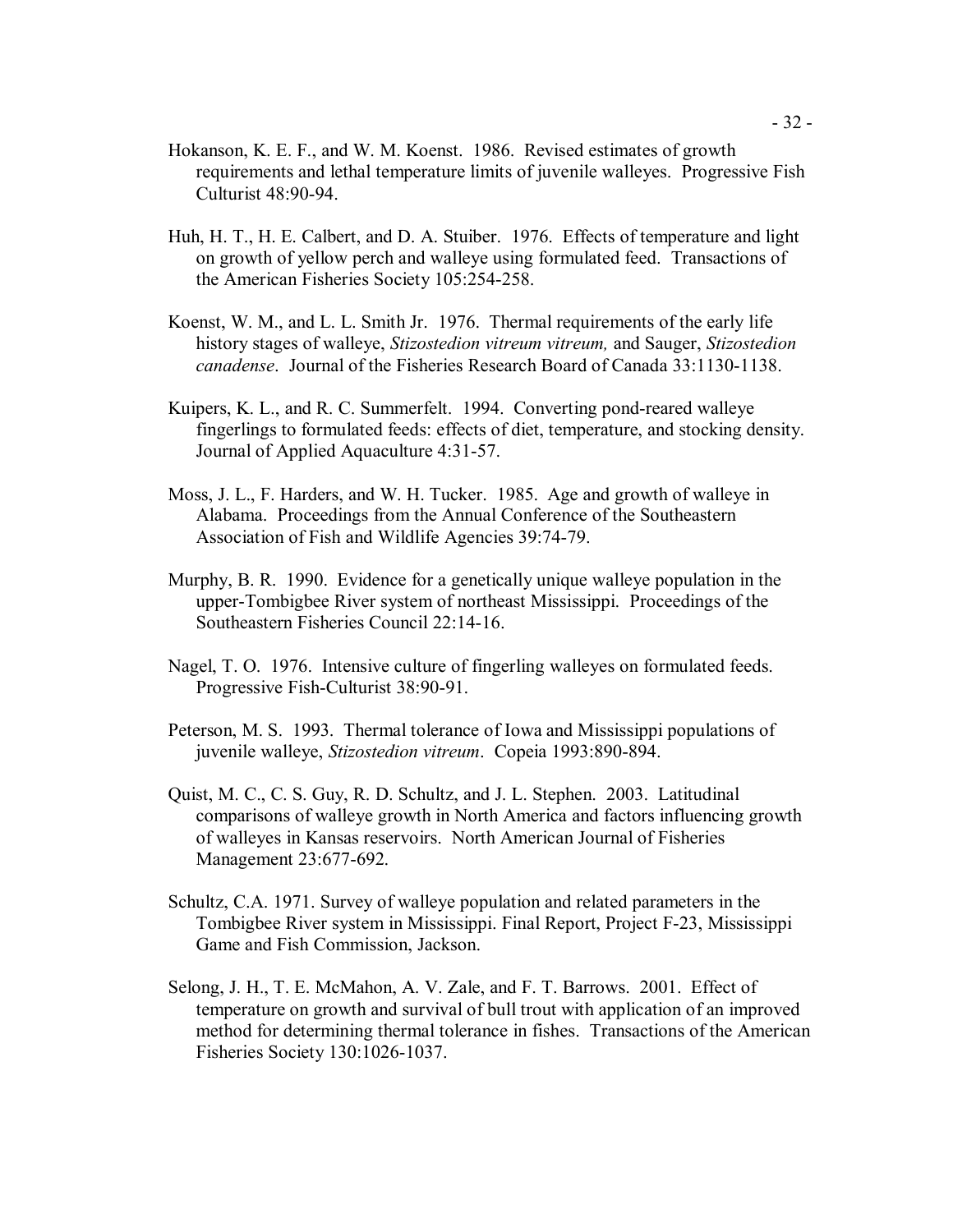- Siegwarth, G. L., and R. C. Summerfelt. 1990. Growth comparison between fingerling walleyes and walleye x sauger hybrids reared in intensive culture. Progressive Fish-Culturist 52:100-104.
- Wrenn, W. B., and T. D. Forsythe. 1978. Effects of temperature on production and yield of juvenile walleyes in experimental ecosystems. American Fisheries Society Special Publication 11:66-73.
- Williamson, J. H. 2001. Broodstock management for imperiled and other fishes. Pages 397-482 in G. A. Wedemeyer, editor. Fish hatchery management, 2nd edition. American Fisheries Society, Bethesda, Maryland.
- Wingo, W. M. 1982. Characteristics of walleye in the Tombigbee River and tributaries. M. S. Thesis, Mississippi State University, Starkville.
- Westers, H. 2001. Production. Pages 31-90 in G. A. Wedemeyer, editor. Fish hatchery management, second edition. American Fisheries Society, Bethesda, Maryland.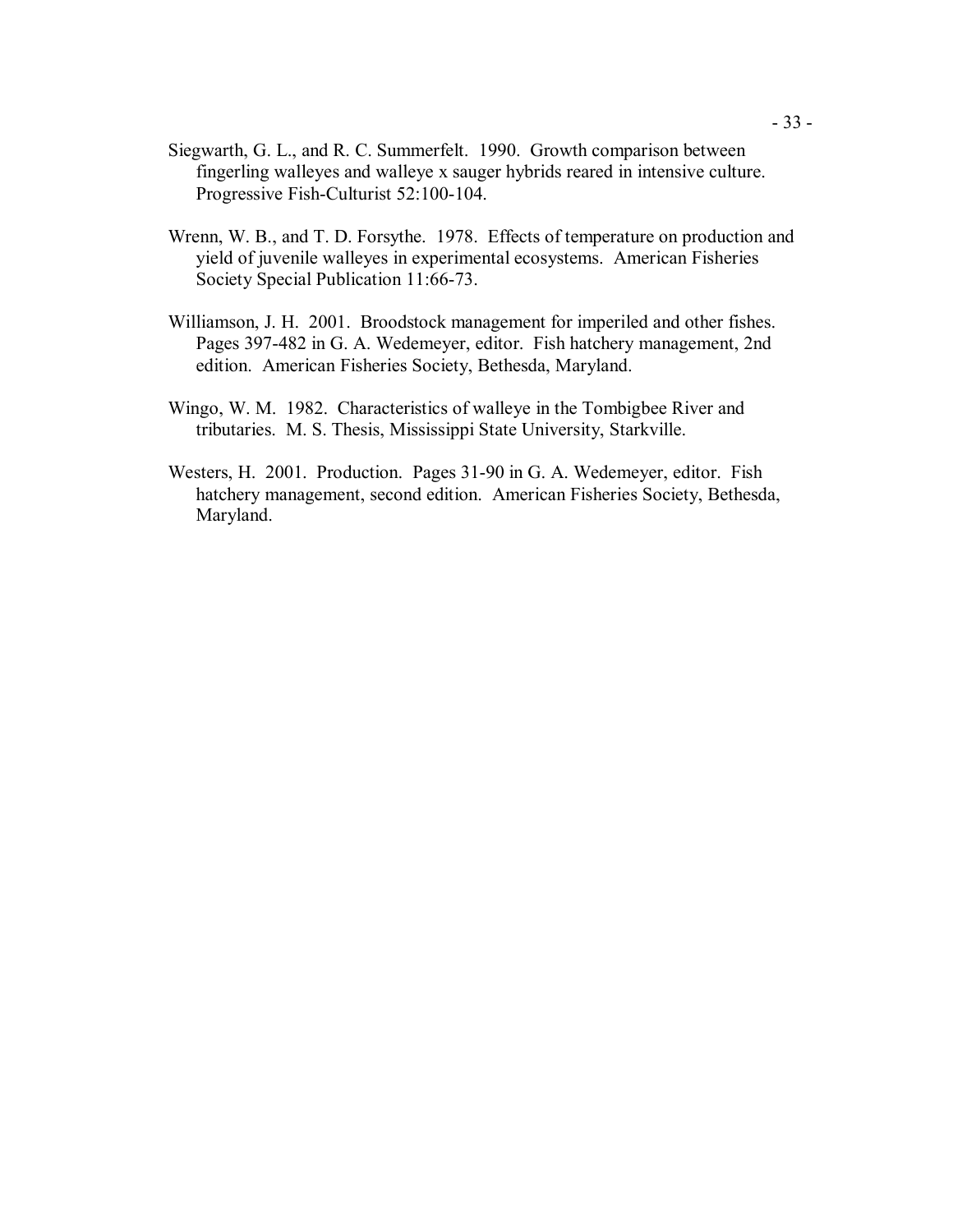Table 2.1 Mean growth of Gulf coast walleye fingerlings held at different temperatures in flow-through aquaria over a 65 d experimental period in 2003. Day 23 is weight of fish after acclimation to test temperatures. temperatures to termination of the experiment (42 d). Day  $65$  includes growth after acclimation to test

|             | At start<br>of test | Day 23    | Treatment temperature |                                                 |                                    |                           |
|-------------|---------------------|-----------|-----------------------|-------------------------------------------------|------------------------------------|---------------------------|
| Temp<br>(C) | Mean<br>wt<br>(g)   | Wt<br>(g) | Wt<br>(g)             | Specific<br>growth<br>rate<br>$(\frac{6}{day})$ | $\frac{0}{0}$<br>Increase<br>in wt | $\frac{0}{0}$<br>Survival |
| 15.4        | 0.65                | 1.76      | 3.85                  | 1.87                                            | 119                                | 92                        |
| 20.0        | 0.62                | 2.53      | 5.70                  | 1.93                                            | 125                                | 96                        |
| 25.2        | 0.67                | 3.17      | 5.54                  | 1.32                                            | 75                                 | 100                       |
| 29.7        | 0.58                | 2.21      | 3.41                  | 1.01                                            | 54                                 | 96                        |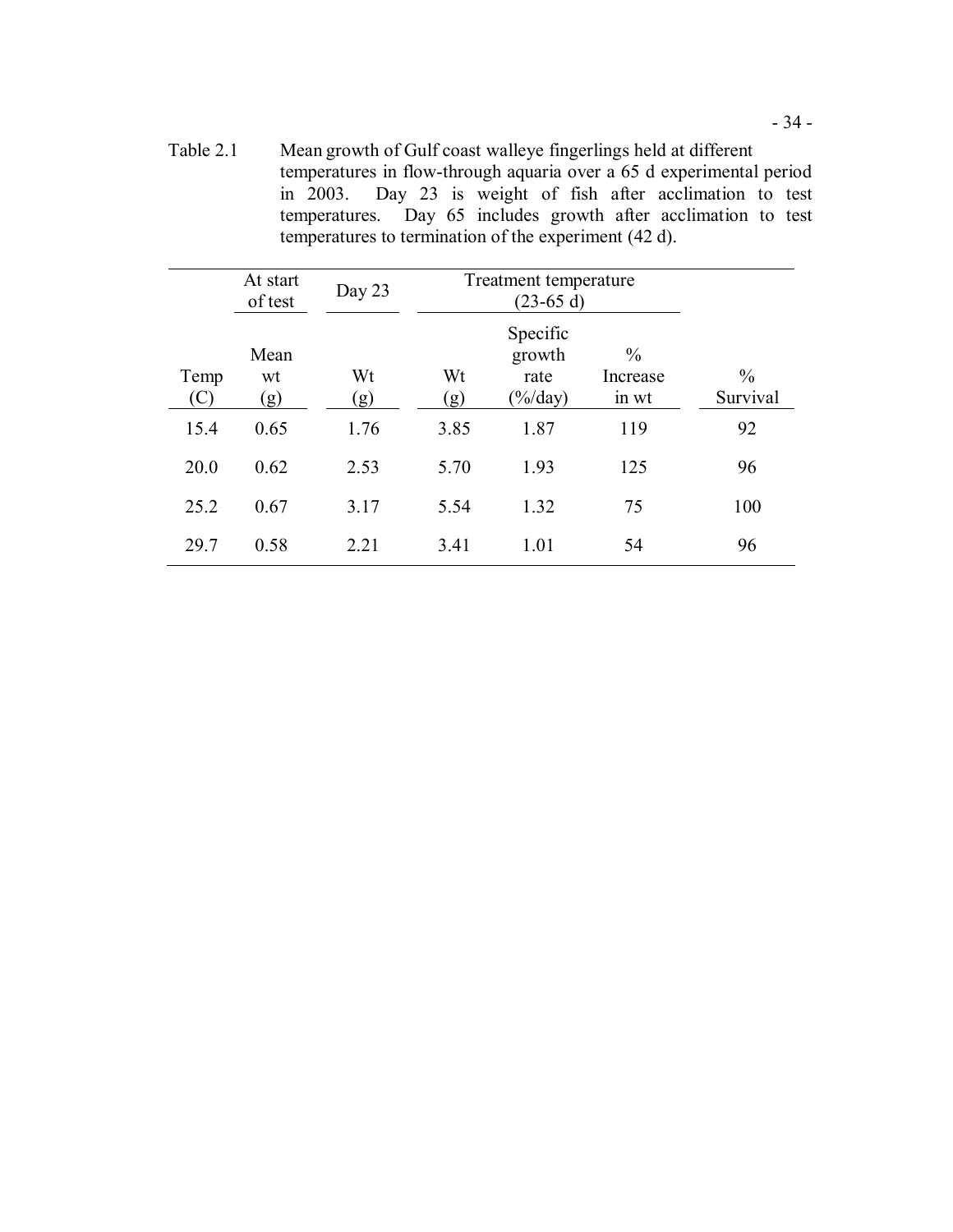Table 2.2 Mean growth of Gulf coast (G) and northern (N) strain walleye fingerlings held at different temperatures in flow-through aquaria over a 63 d experimental period in 2004. Day 33 is weight of fish after acclimation to test temperatures. Day 63 includes growth after acclimation to test temperatures to termination of the experiment (30 d).

|             | At start<br>of test | Day 33    | Treatment temperature |                                                         |                                    |                           |
|-------------|---------------------|-----------|-----------------------|---------------------------------------------------------|------------------------------------|---------------------------|
| Temp<br>(C) | Mean<br>wt<br>(g)   | Wt<br>(g) | Wt<br>(g)             | Specific<br>growth<br>rate<br>$\frac{\%}{\mathrm{day}}$ | $\frac{0}{0}$<br>Increase<br>in wt | $\frac{0}{0}$<br>Survival |
| $20.0-G$    | 3.24                | 6.52      | 9.42                  | 1.23                                                    | 44                                 | 100                       |
| $23.0-G$    | 3.18                | 7.54      | 9.54                  | 0.78                                                    | 27                                 | 100                       |
| $25.9-G$    | 3.30                | 6.90      | 9.05                  | 0.90                                                    | 31                                 | 50                        |
| $20.1-N$    | 3.03                | 9.68      | 18.86                 | 2.22                                                    | 95                                 | 82                        |
| $23.1 - N$  | 3.07                | 10.20     | 21.06                 | 2.42                                                    | 106                                | 50                        |
| $26.1-N$    | 3.13                | 10.50     | 21.30                 | 2.36                                                    | 103                                | 64                        |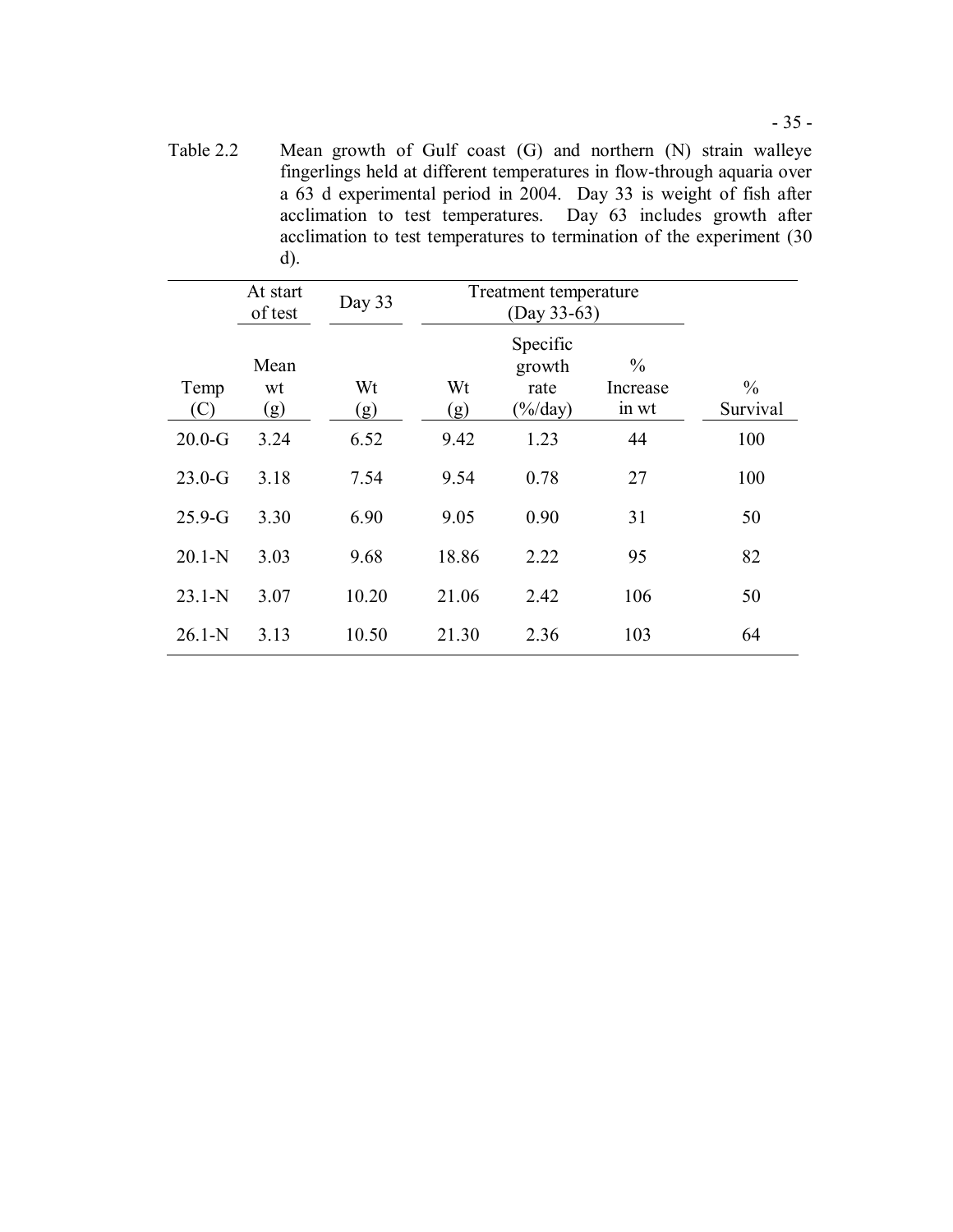

Figure 2.1 Effects of water temperature on the mean  $(\pm S E)$  specific growth rate of Gulf coast walleye fingerlings in 2003. The overall growth including acclimation to test temperatures (1-65 d), and during the test period (24-65 d).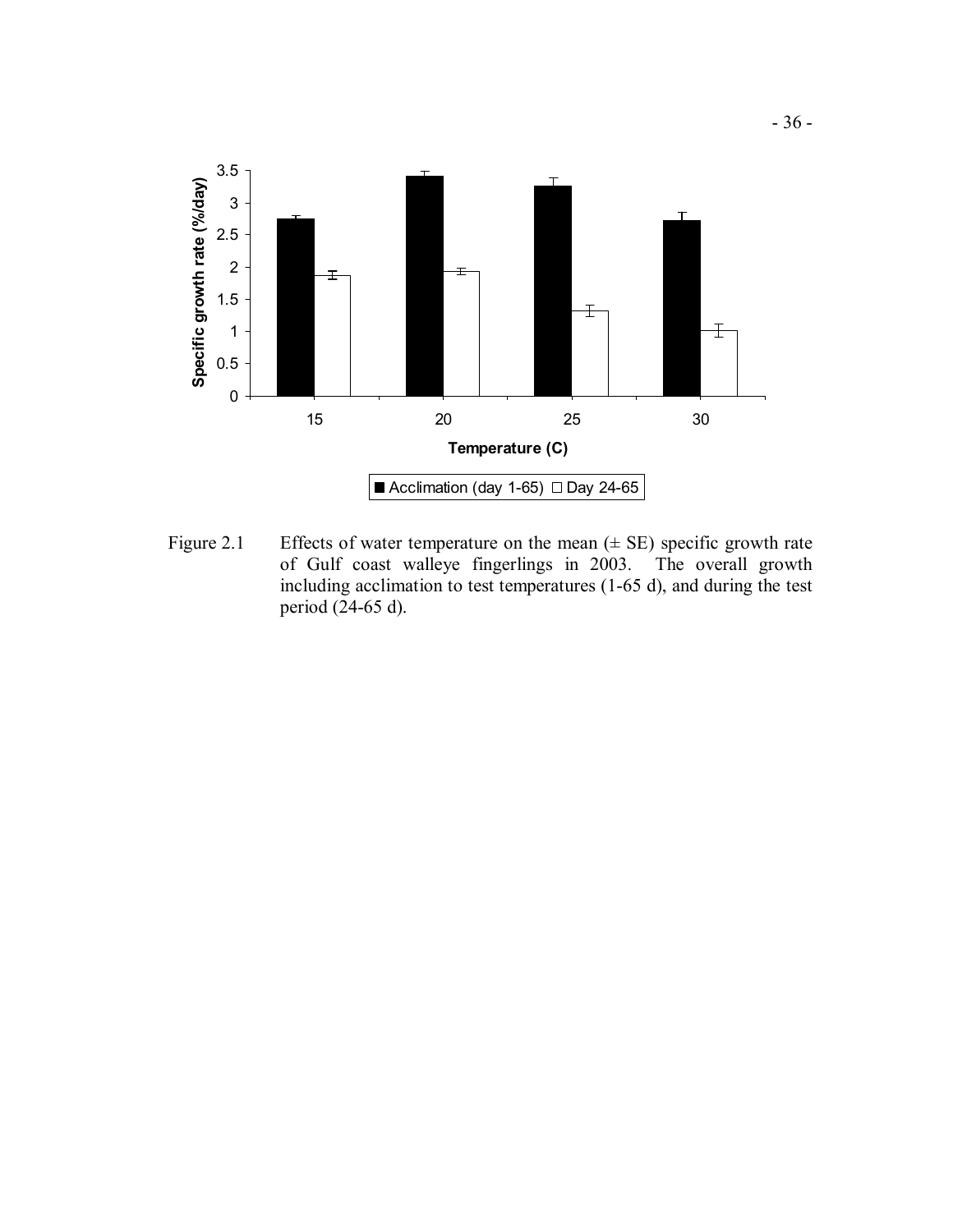

Figure 2.2 Mean  $(\pm \text{ SE})$  specific growth rate for Gulf coast walleye fingerlings held at different water temperatures for 65 d in 2003. Growth is reported for intervals during the experiment. Acclimation to test temperatures (23 d); from 14 July to 3 August (20 d); and from 3 August to 25 August (22 d).



Figure 2.3 Effect of water temperature on the mean  $(\pm S E)$  specific growth rate of Gulf coast and northern strain walleye fingerlings held at different water temperatures for 63 d in 2004.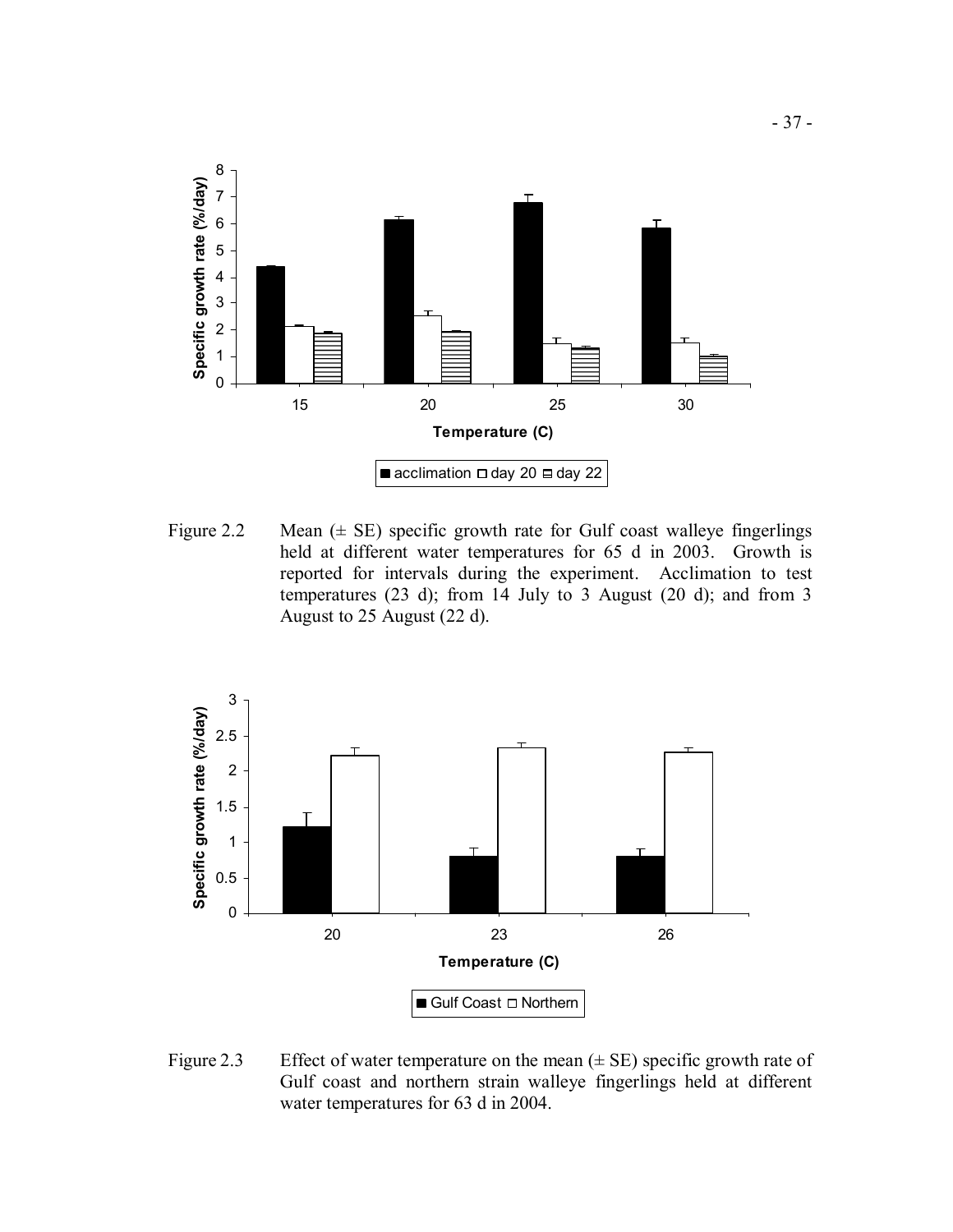

 Figure 2.4 Time when 50% of the population of Gulf coast and northern walleye strains died while held at a constant temperature of either 33ºC, 34ºC, or 35°C for 60 days or until death.  $\bullet \circ$  = LD50 of individual tanks.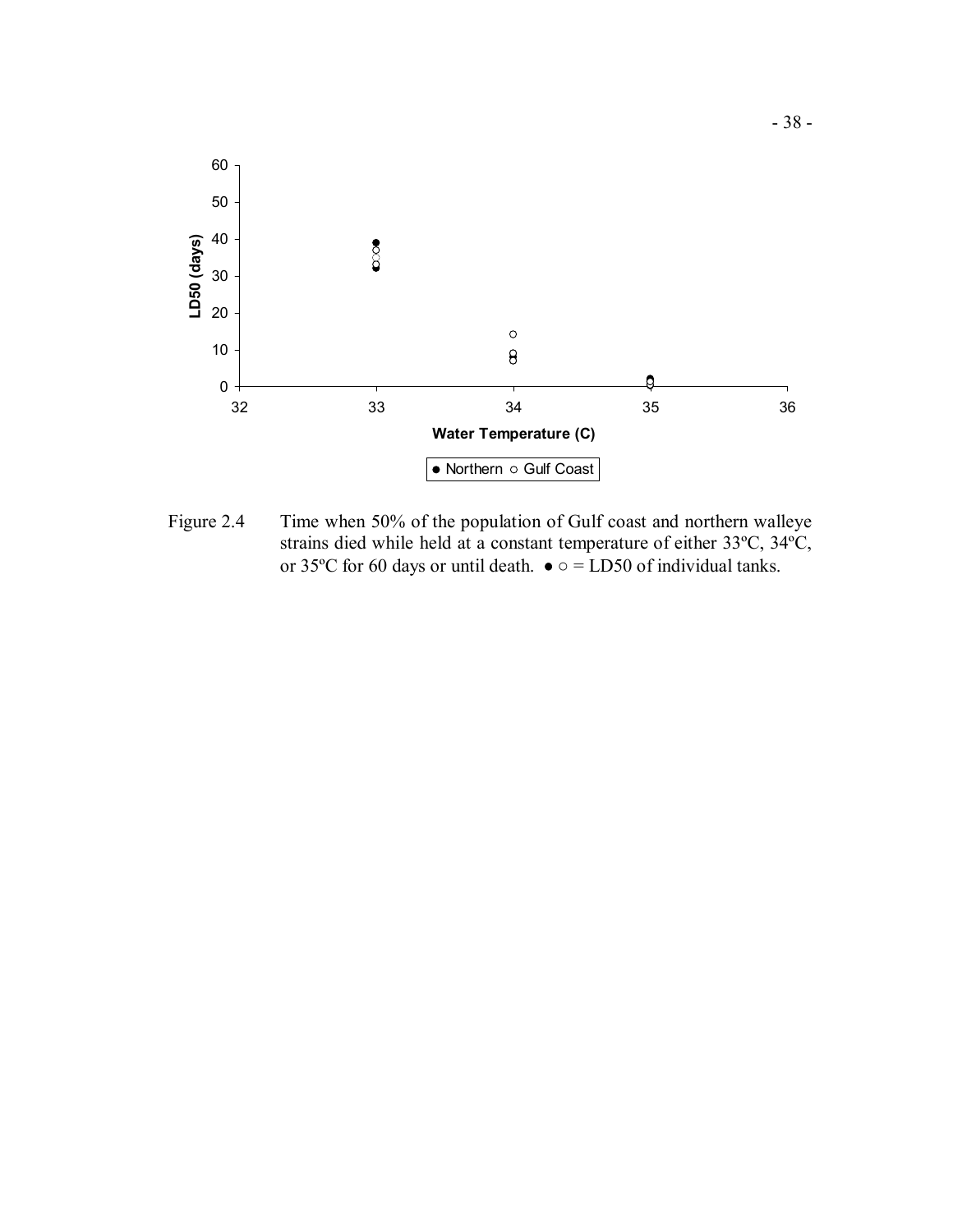# CHAPTER III

# Survival and Growth of Pond-Reared Walleye Fingerlings Trained to a Formulated Diet

# **Introduction**

 Typically, walleye fingerlings are harvested from production ponds when they reach 25 to 50 mm total length. By this time, fingerlings have usually consumed and outgrown the supply of appropriately sized invertebrate forage, and, if not harvested, will subsequently begin to cannibalize one another. The duration of culture in the ponds ranges from 30 to 55 days (Leone 2001). To produce large numbers of advanced fingerlings (> 100 mm), harvested pond-reared fingerlings can be transported to an intensive culture facility where they are trained to consume a formulated diet (Cheshire and Steele 1972; Nagel 1974; Beyerle 1975). Feed acceptance can be poor, resulting in slow growth and low survival (Flowers 1996). Rapid transition to formulated feed reduces loss to cannibalism, starvation, and disease all of which contribute to poor survival (Nagel 1976).

 Many formulated diets have been accepted, at least partially, by walleye fingerlings (Beyerle 1975; Kuipers and Summerfelt 1994). These diets usually contain high levels (40-60%) of protein (Malison and Held 1996). The U.S. Fish and Wildlife Service (USFWS) has formulated and tested walleye diets (Barrows 1996).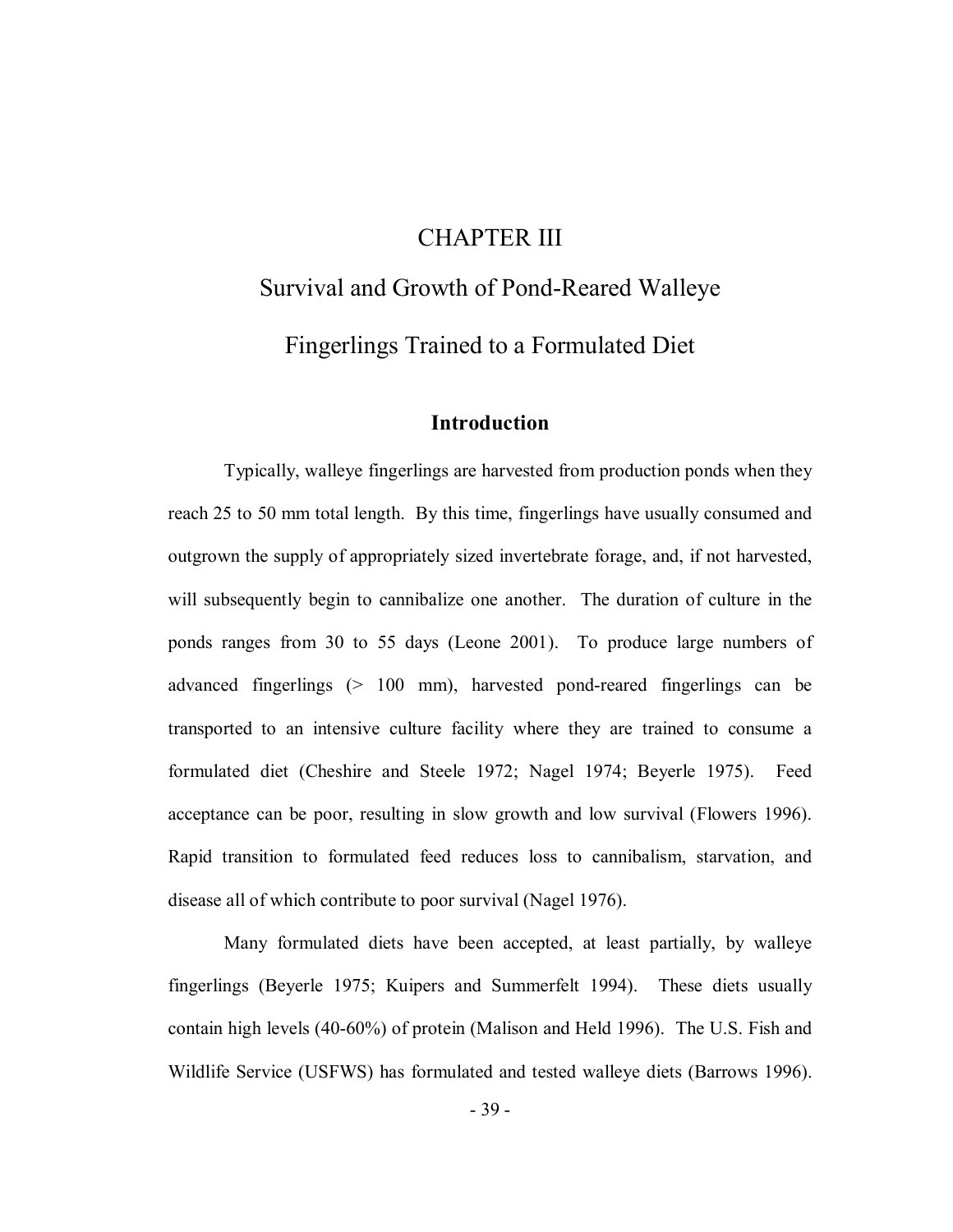Because walleye diets still remain in the evaluation stage, hatchery managers use diets formulated for other species while continuing to test experimental diets to feed- train pond-reared fingerlings. The objective of this study was to evaluate a feed training process in conjunction with two formulated diets fed to pond-reared Gulf coast strain and northern strain walleye fingerlings in an intensive culture environment. Response was evaluated through growth and survival.

#### **Methods**

 Pond-reared Gulf coast strain walleye fingerlings used in this experiment were obtained from the Private John Allen National Fish Hatchery (NFH) operated by the USFWS, Tupelo, MS. Brood fish were captured from Wall Doxey State Park near Holly Springs, MS. One brood fish successfully spawned at the hatchery and 7 d post-hatch fry were stocked into a 0.4 ha drainable earthen pond. At 57 d post-hatch, a total of 336 fingerlings were harvested from the pond. Because these fish were needed for another experiment, the attempt to wean them onto feed was suspended after 10 d to avoid continued mortality. None of these fish was observed to accept feed.

 feed. Pond-reared northern strain walleye fingerlings used in this experiment were obtained on 7 May, 2004 from Normandy Fish Hatchery operated by the Tennessee Wildlife Resources Agency. Brood fish were captured from a wild population, spawned at the hatchery and 5 d post-hatch fry were stocked into 0.4 ha drainable lined ponds. At 45 d post-hatch (6 May 2004) fingerlings were harvested. Initial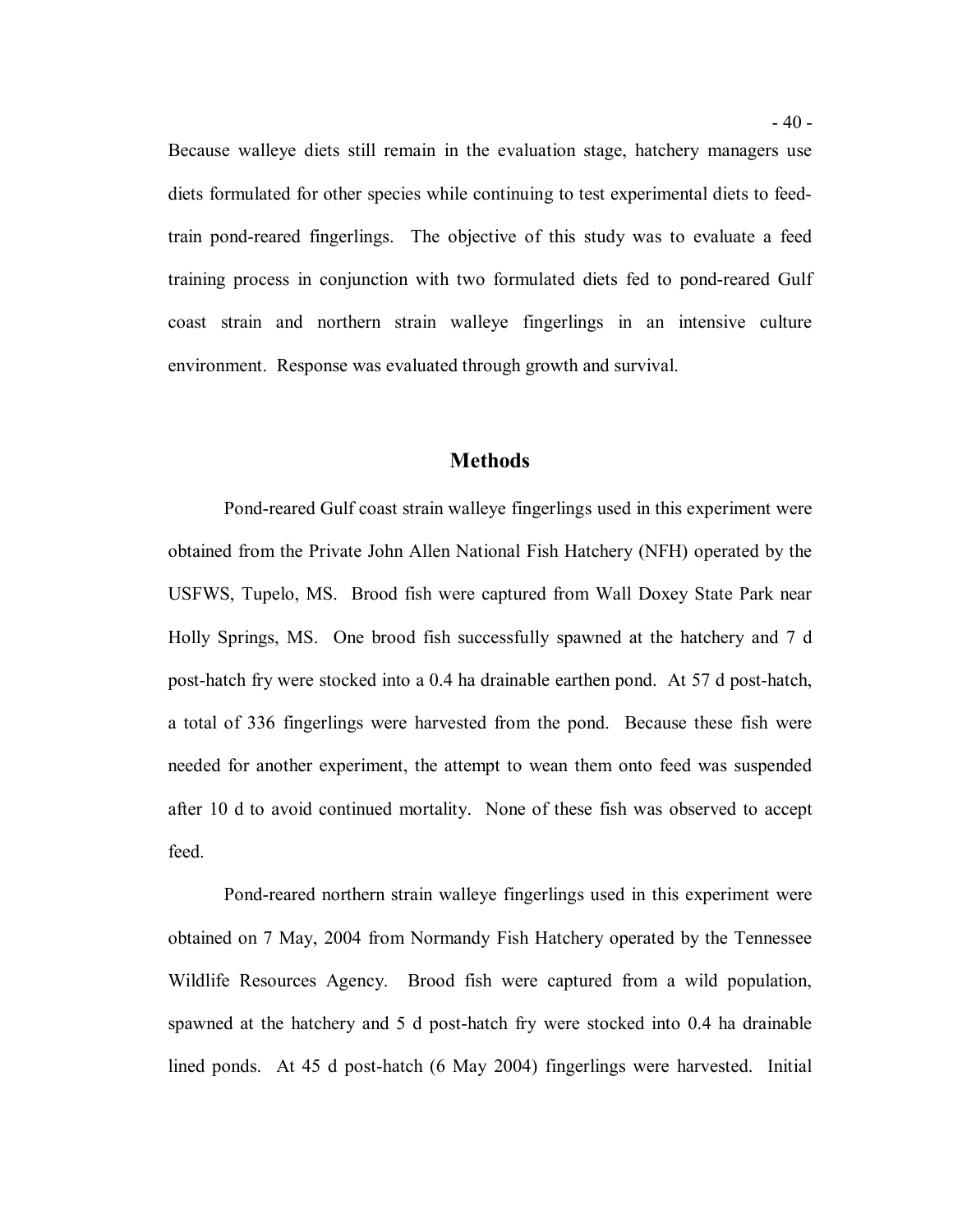mean  $\pm$  SD total length and weight were 41.8  $\pm$  3.1 mm and 0.54  $\pm$  0.12 g. The mean condition factor (K= weight in g x 10<sup>5</sup>/length in mm<sup>3</sup>) of the fingerlings was 0.73  $\pm$  $0.06.$ 

 0.06. On 7 May, the northern strain fish were transported for 4 hours in a 426 L fiberglass tank composed of two 213 L compartments to the Private John Allen NFH. Water in each compartment was aerated with a single mechanical aerator and supplemented with pure oxygen to maintain satisfactory oxygen levels. Prior to transport, a saline solution was added to the water to reduce physiological stress.

Experimental 1.5 m<sup>3</sup> (1,514 L) concrete raceways with light-colored walls and bottoms were used to feed-train walleye fingerlings. Each raceway was covered with a single layer of black landscaping plastic to eliminate detection of natural and fluorescent light and movements by hatchery personnel during the time when specific husbandry activities did not occur (Nagel 1976). Before stocking, the total number of fish/kg  $\pm$  SD was estimated to be 1,848  $\pm$  49 by weighing four samples of 20 fish. Fingerlings (1.27 kg) were then stocked into each raceway and crowded to one end with a mesh screen to obtain a density of 4.0 kg/m<sup>3</sup> (7,415 fish/m<sup>3</sup>; Figure 3.1).

 was placed inside a 2.54 cm (diameter) by 15.24 cm (length) polyvinylchloride (PVC) pipe capped at one end. The light was submersed approximately 15 cm into the water and provided a low light intensity in the crowded section of the raceway. A belt feeder (FIAP Belt feeder, 5 kg, 12 hr) was located directly over the submersible light. Well water was supplied to each raceway at 2 Lpm for an exchange rate of 120 Lph. In-tank aeration was supplied by air stones to maintain levels of dissolved oxygen A 5 W submersible light (UL® Underwater Light/ model no ZIA41003U-10)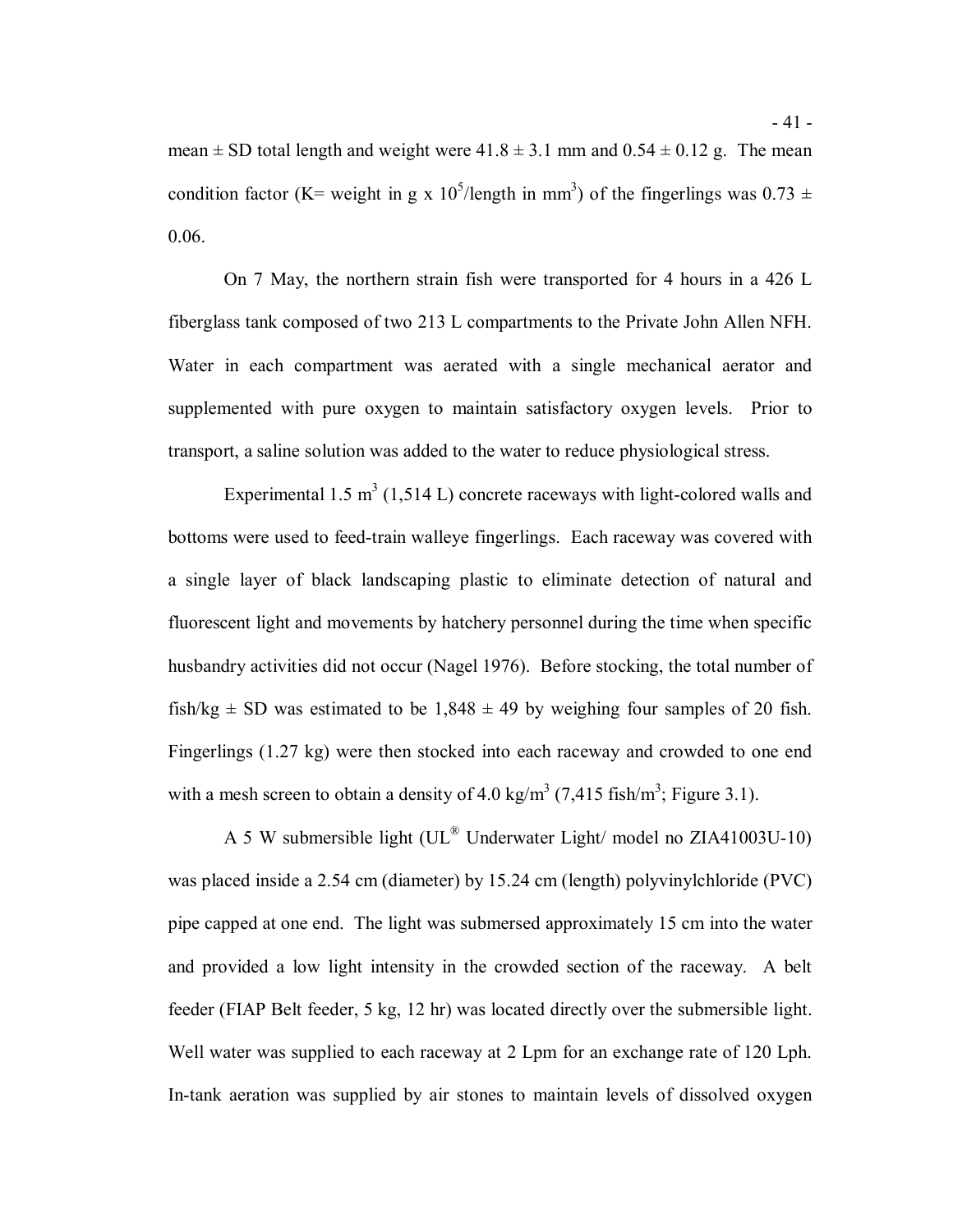near the temperature-dependent level of saturation. Mean  $\pm$  SD water temperature during the experiment was  $20 \pm 0.5$ °C.

 Over a period of 21 d, fish were fed 10% of their body weight/d to provide an adequate amount of food assumed to be sufficient to prevent cannibalism and increase feed acceptance (Cuff 1977). Within this time interval, the majority of fingerling mortality generally results from harvest and transport related stress (Kuipers and Summerfelt 1994). Mortality from starvation will also occur during this time interval if pond-reared fish do not train successfully to the formulated feed. Feed training was initiated 2 h after fish were stocked into the raceway and feeding rates were adjusted weekly to compensate for changes in biomass from the combined effects of fish growth and mortality. Feed was dispensed every several minutes, 22 hours/d using belt feeders. In an attempt to minimize disease-related mortality, a 1 h static bath treatment of 0.5% salt solution was used in the experimental raceways at the time of stocking and after a scheduled sampling.

 Six experimental raceways were used to evaluate the effects of two feed types; EPAC pelleted diet (INVE Aquaculture, Inc., Mountain Green, UT) containing 58% crude protein and an initial size of 1.0-1.2 mm, and a krill (*Euphausiid*)-based crumble diet (Rangen Incorporated, Buhl, ID) containing 55% crude protein and an initial size of 0.7-0.9 mm. The result of a proximate analysis of each diet performed by the Mississippi State Chemical Laboratory is provided in Table 3.1. Feces and uneaten food were removed daily by siphoning. Each week, raceways were flushed out by temporary removal of the standpipe to increase water flow. Due to post-transport-related mortality, the final stocking density in all raceways was not equal.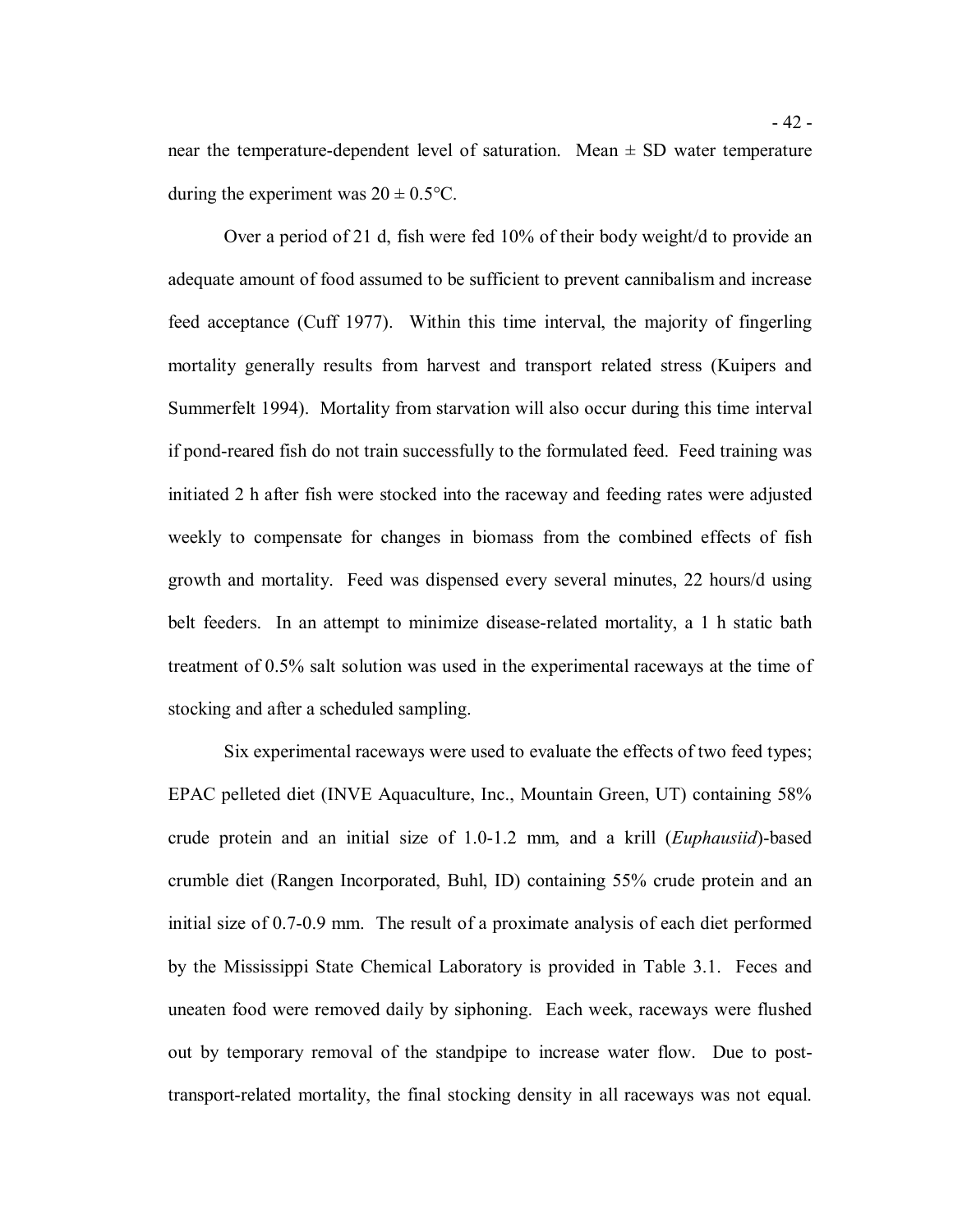Mean  $\pm$  SD stocking density was 6,944  $\pm$  1,015 and 5,635  $\pm$  1,255 for fish fed the EPAC and Rangen diet, respectively. Each dietary treatment was replicated three times. Dead fish were removed and counted daily. When a cannibal was visually identified as a fish eating another or a fish with another fish in its mouth, it was removed. Cannibals were counted as 2 individuals.

 On days 10 and 21, samples of 70 fish were removed from each raceway and were individually weighed (0.01 g) and measured (total length, to the nearest mm) to determine specific growth rate in percent per day (Westers 2001),

Specific growth rate = 
$$
\frac{(\ln FinalWeight - \ln InitialWeight)}{n(days)} \times 100
$$

and mean condition factors (K= weight in g x  $10<sup>5</sup>/\text{length}$  in mm<sup>3</sup>). This condition factor is used because a standard weight for a fish of a specific length is not needed. However, this condition factor increases with fish length and is not consistent across species so caution should be used when interpreting the results. At the end of the experiment, all fish were individually counted to determine survival. A one-way analysis of variance (ANOVA) indicated that no significant differences in density at the beginning of the experiment existed between dietary treatments. The effect of diet on mean walleye length, weight, growth, and survival on day 10 and 21 of the culture period, was evaluated with ANOVA. The acceptable level for type-I errors was set at  $P = 0.05$ .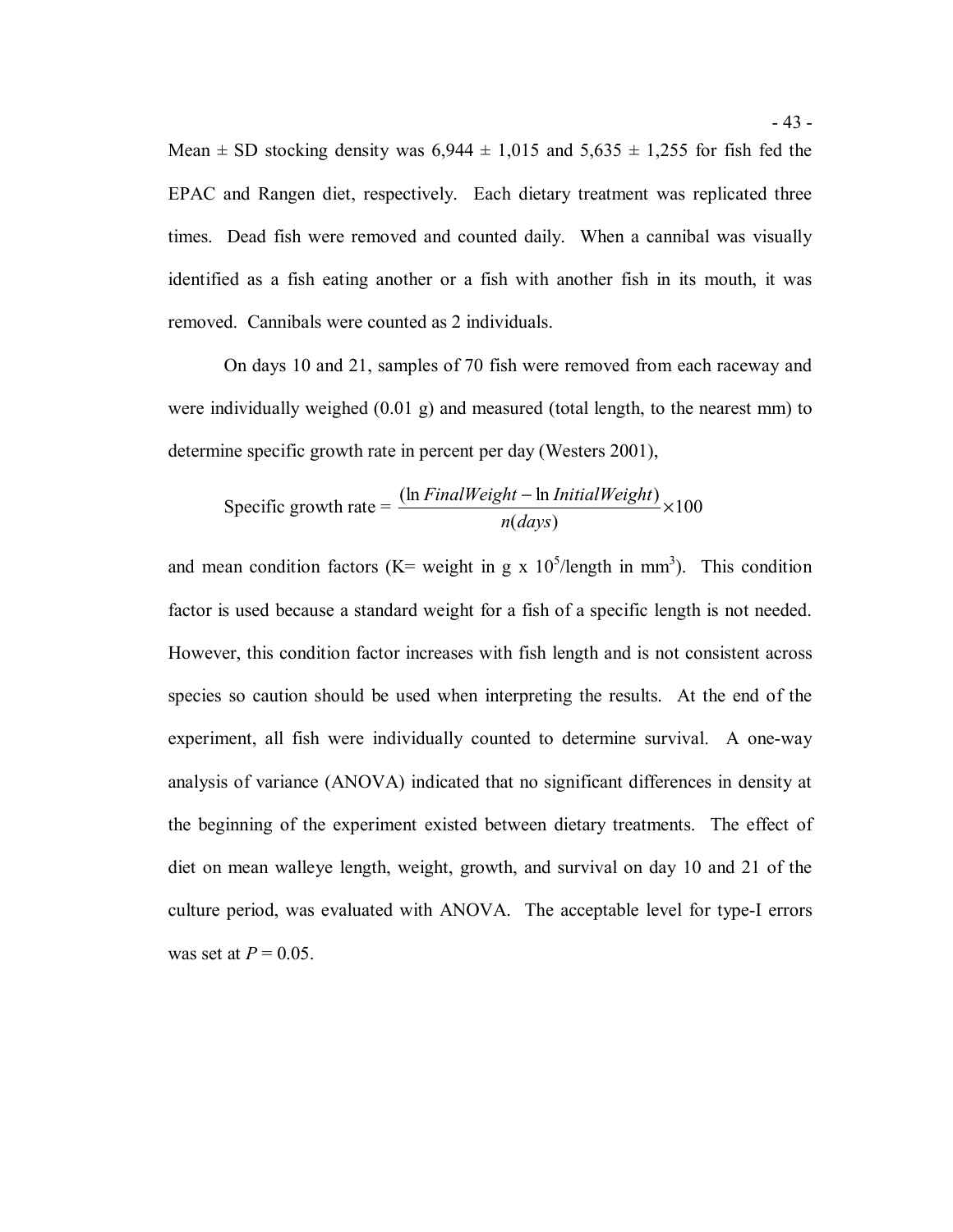#### **Results**

 Visual examination of the raceways revealed a portion of the pond-reared fingerlings were accepting both the EPAC and Rangen diets after the first day. However, survival for fingerlings fed the EPAC feed was significantly greater on day 21. Mean survival for fingerlings fed the EPAC feed was 82.4% and ranged from 78.8 to 84.6%. Mean survival for fingerlings fed the Rangen feed was 42.3% and ranged from 31.5 to 51.5%.

 weighed more. The condition factor was greater for fish fed EPAC than fish fed the Rangen diet (Table 3.2; Figure 3.2). Mean specific growth rate was -2.82% and 1.03% for fish fed the Rangen and EPAC diet, respectively. On day 21, the length and weight of fingerlings fed the EPAC diet were significantly greater than those for fish fed the Rangen diet. The fish condition factor was 0.77 and 0.79 for EPAC and Rangen, respectively. Mean specific growth rates from day 10 to 21 increased to 8.45% and 9.28% for fish fed EPAC and Rangen diets, respectively but were not significantly different. For the 21-day rearing period, mean specific growth rate was significantly greater for fish fed the EPAC diet. On day 10, fingerlings fed the EPAC diet were significantly longer and

 During the first 10 days, survival of fingerlings in both dietary treatments followed similar patterns (Figure 3.3). Mortality of emaciated fish occurred between days 9 and 13. Survival then stabilized for the remainder of the rearing period. Cannibals were observed on day 1 when dead fish were removed, and was assumed to have occurred in the hauling tank during transport. Cannibalism in the raceways was not detected, but may have occurred at a low rate.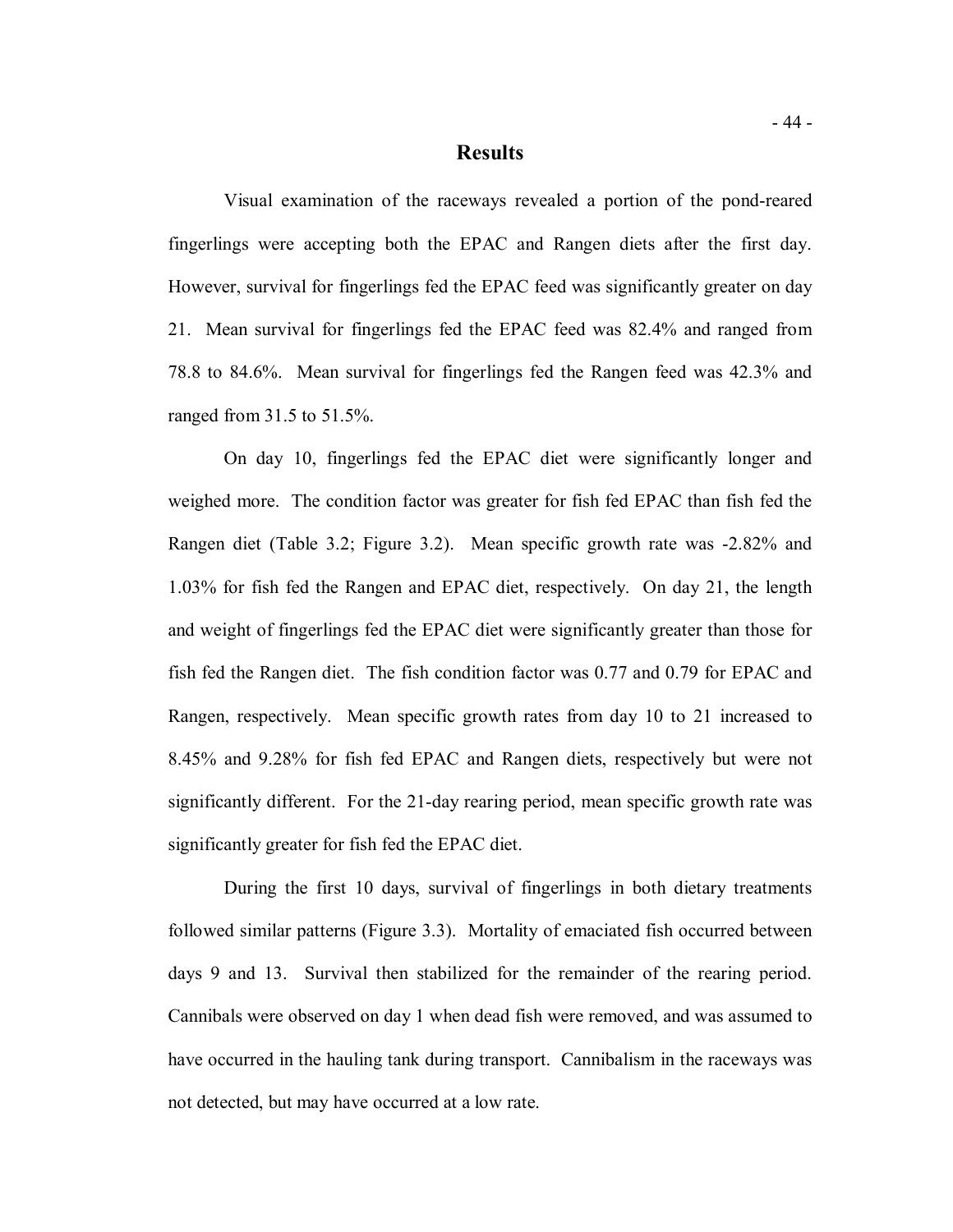Post-transport mortality that occurred in the raceways was probably the result of hauling conditions. Salt was added to the water (0.5%) before hauling to reduce transport stress. However, upon stocking the fingerlings into the raceways, several fish were noted to have cannibalized during transport, suggesting that the fish may have been too crowded in the hauling tank and experienced less than optimal conditions.

#### **Discussion**

 The northern walleye strain can be successfully feed-trained to EPAC or Rangen feed in an intensive culture environment resulting in comparatively high survival during a 21-day time period. The 78.8 to 84.6% survival recorded for fish fed the EPAC diet was similar to the exceptional 80-90% survival reported by Nagel (1985; 1996). The 31.5 to 51.5% survival recorded for fish fed the Rangen diet was similar to the survival reported by Cheshire and Steel (1972) and Nagel (1976), and is more typical of survival of wild strain progeny (30-50%; Nagel 1996). Based upon growth and survival responses of fish fed the EPAC diet, this diet would be a preferred high quality starter diet for pond-reared fingerlings.

 The larger size of the EPAC feed may have played a critical role in its comparative success. Feed sizes of 1 mm or larger are commonly used for fingerlings less than 63.5 mm in total length (Bristow 1996) and fingerlings 998-1,998/kg have been fed a 50:50 blend of 1 and 2 mm feed (Flowers 1996). Our fingerlings were 1,848/kg, so it is possible that the smaller size of the Rangen diet may have reduced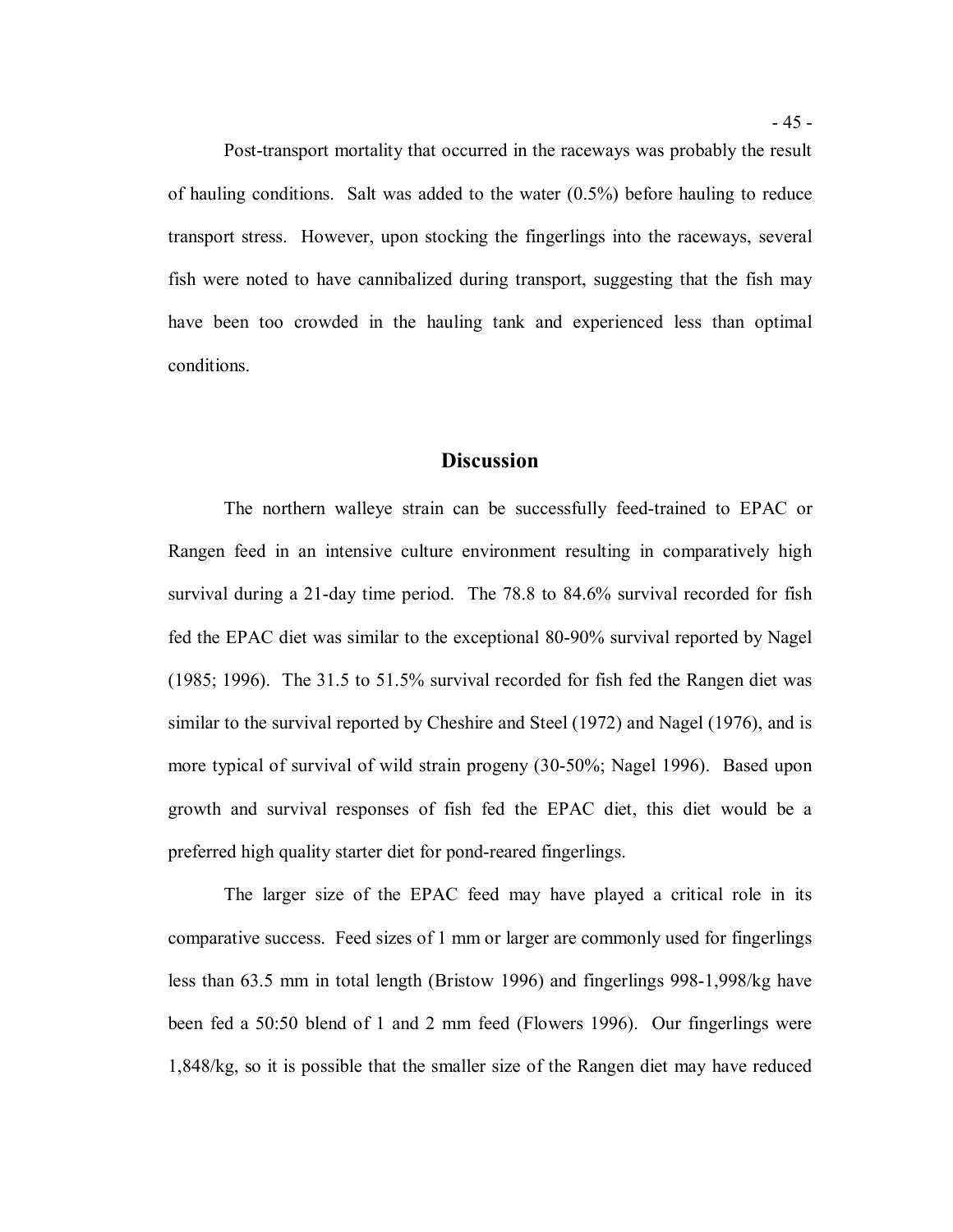its acceptability. Flowers (1996) found that poor feed training resulted from an inappropriately sized 2 mm diet that was too large for small pond fingerlings to consume effectively (fingerling size was not reported). Thus, a diet that is too small could also potentially be a factor in the survival of pond-reared fingerlings as they are introduced to feed. Texture, taste, smell, and color are other variables that affect acceptance but could not be appropriately evaluated.

 A portion of the Rangen feed stuck to the belt feeder and formed clumps as the humidity in the culturing room increased, whereas the EPAC feed did not stick to the belt feeder. Routine cleaning procedures took twice as long in raceways containing fish fed the Rangen diet, suggesting lower water stability in comparison to that of the EPAC diet. The majority of EPAC feed slowly fell through the water column after hitting the water surface, whereas a portion of the Rangen feed floated at the water surface until the incoming well water pushed it down through the water column. This difference in physical characteristics of the feeds may have affected access to the diet and the relative success of the feed training process. Nagel (1996) reported that fingerlings from domesticated broodstock swim on their side facing the feeder, whereas fingerlings from a wild broodstock do not exhibit this behavior. Fish swimming on their side would easily locate feed floating on the water surface, whereas wild fish, not engaging in this behavior, may not respond until the feed begins to sink through the water column. Daily observations of feeding behavior revealed that most fish would strike the feed as it slowly fell through the water column. A few fish were observed swimming on their side.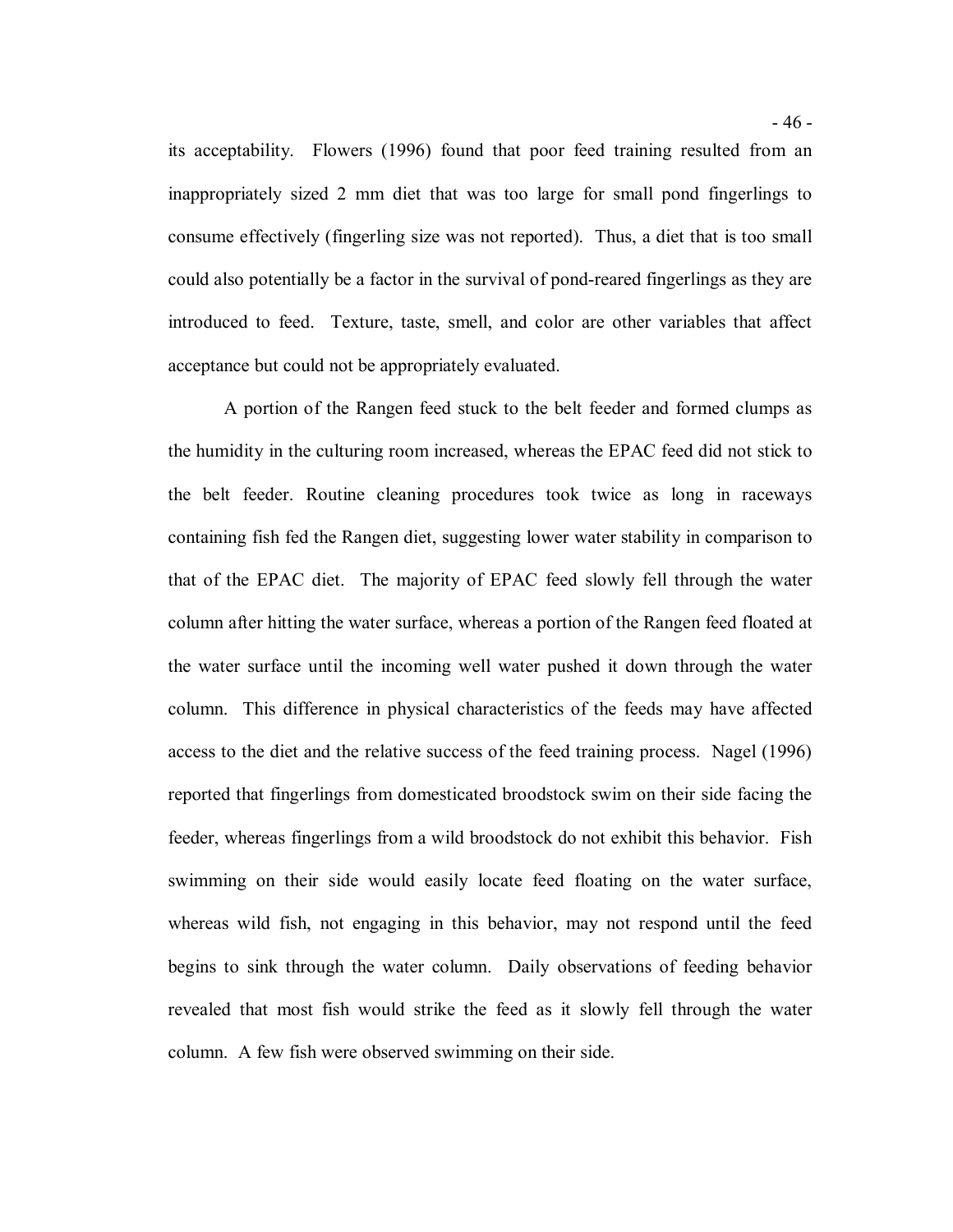The reported duration of time before mortality of fingerlings first occurs during the feed training process varies. Malison and Held (1996) observed two groups of walleye that were in either poor or good condition after being subject to stressful conditions during transport from the pond to the tank. Most fish in poor condition died during the first 12 days, whereas a small number of fish in good condition died during the first 15 days. Kuipers and Summerfelt (1994) reported that most mortality of fish considered to be in good condition occurred within the first 8 days of training. Similarly, Reinitz and Austin (1980) reported that 71% of the recorded mortality occurred from days 9 to 22 during their intensive culture feeding trial. Normandy, TN for a day prior to transport to the Private John Allen NFH. Therefore, most mortality occurred during the first 10 days after fish were harvested from the production pond. Most mortality associated with the feed training process can be expected during the first 8 to 22 days after harvest. Culturists may be able to increase feed acceptance substantially by exercising suitable care to increase the probability that most fish will survive for at least the first 8 days in their new intensive Walleye in the present study were held inside the hatchery facility at

 Condition of the fish prior to harvest and potential stressors such as harvest, transport, and grading are more than likely the cause for variation in time to death among reported mortality rates. Malison and Held (1996) suggested that as a general rule, the better the condition of the fish prior to harvest from the pond, the greater success in adapting them to the new environment and feed. In the present study, the good condition (i.e., not emaciated) of the fingerlings may have been an important

environment.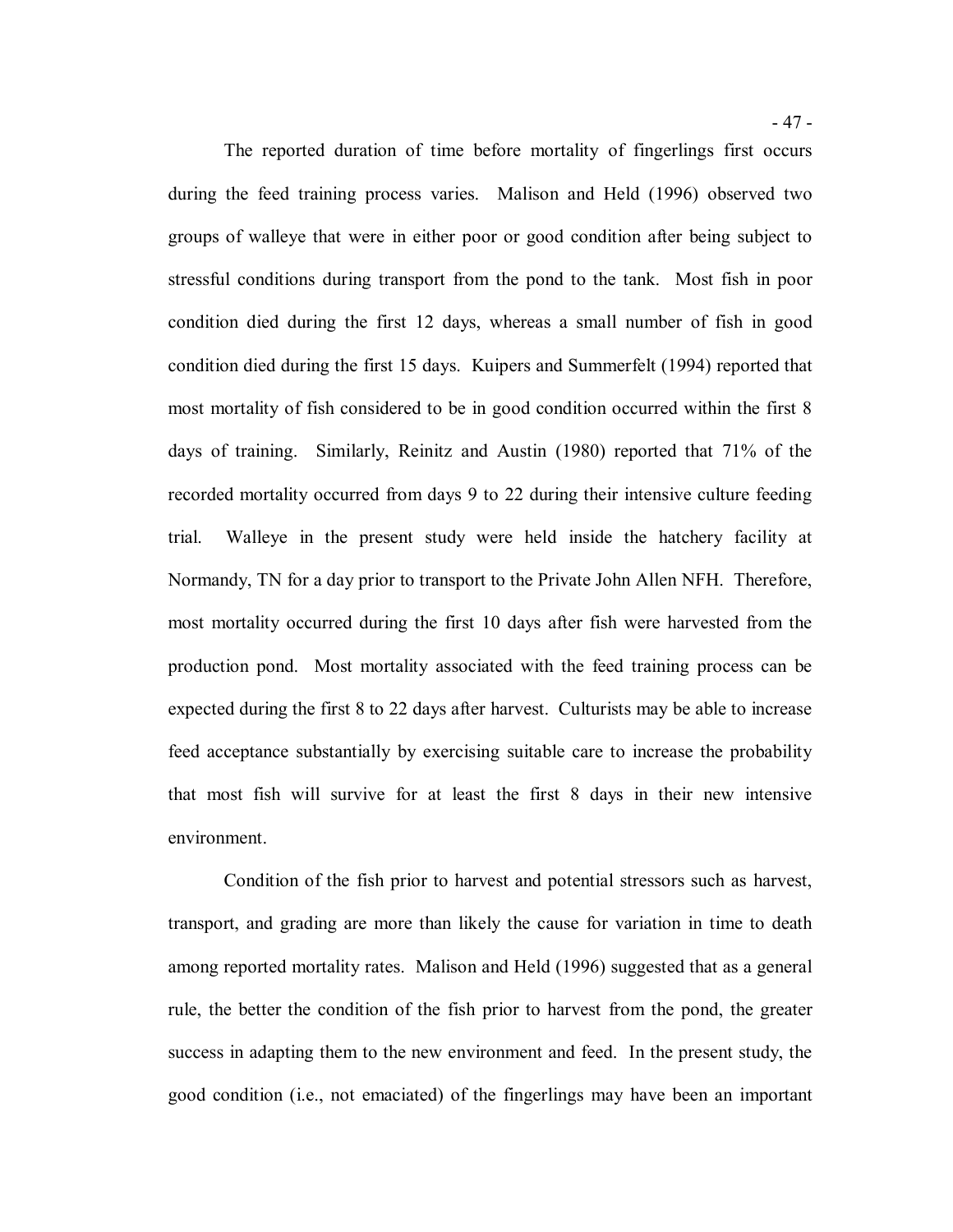factor in achieving a rapid and successful adaptation to formulated feed and the intensive culture conditions.

 Most of the mortality for this experiment occurred within the first 10 days and then was minimal for the remainder of the time. Most mortality occurred on either day 1 or day 10. Mortality of fish on day 1 can be attributed to transport conditions. Providing optimal transport conditions should increase survival during the feed training process. Fish that did not accept feed died during the first 10 days from starvation and possibly in conjunction with transport-related stress. Fish that were held for almost 2 days without feed were still successfully feed-trained. Horner (1996) suggested that if feed is not presented to fish immediately, feeding will never commence. The extent of successful feed training after walleye have been held for an extended period of time  $(2 d)$  in tanks without feed is unknown, but an inverse relationship would probably prevail.

 No disease-related mortality was observed during the 21-day rearing period. Horner (1996) suggested that outbreaks of columnaris (*Flavobacterium columnare)*  will occur if any delay in feed training occurs. The 0.5% salt baths probably served to prevent any disease-related mortality. During the experiment water temperature was approximately 20°C and results of studies relating growth to temperature during the feed training process have led to recommendations of growing walleye in 20°C water to reduce the incidence of disease even though growth may be greater at a higher temperature (Nickum 1986; Kuipers and Summerfelt 1994). In addition, due to the rapid acceptance of feed, tail biting and other cannibalistic behavior which may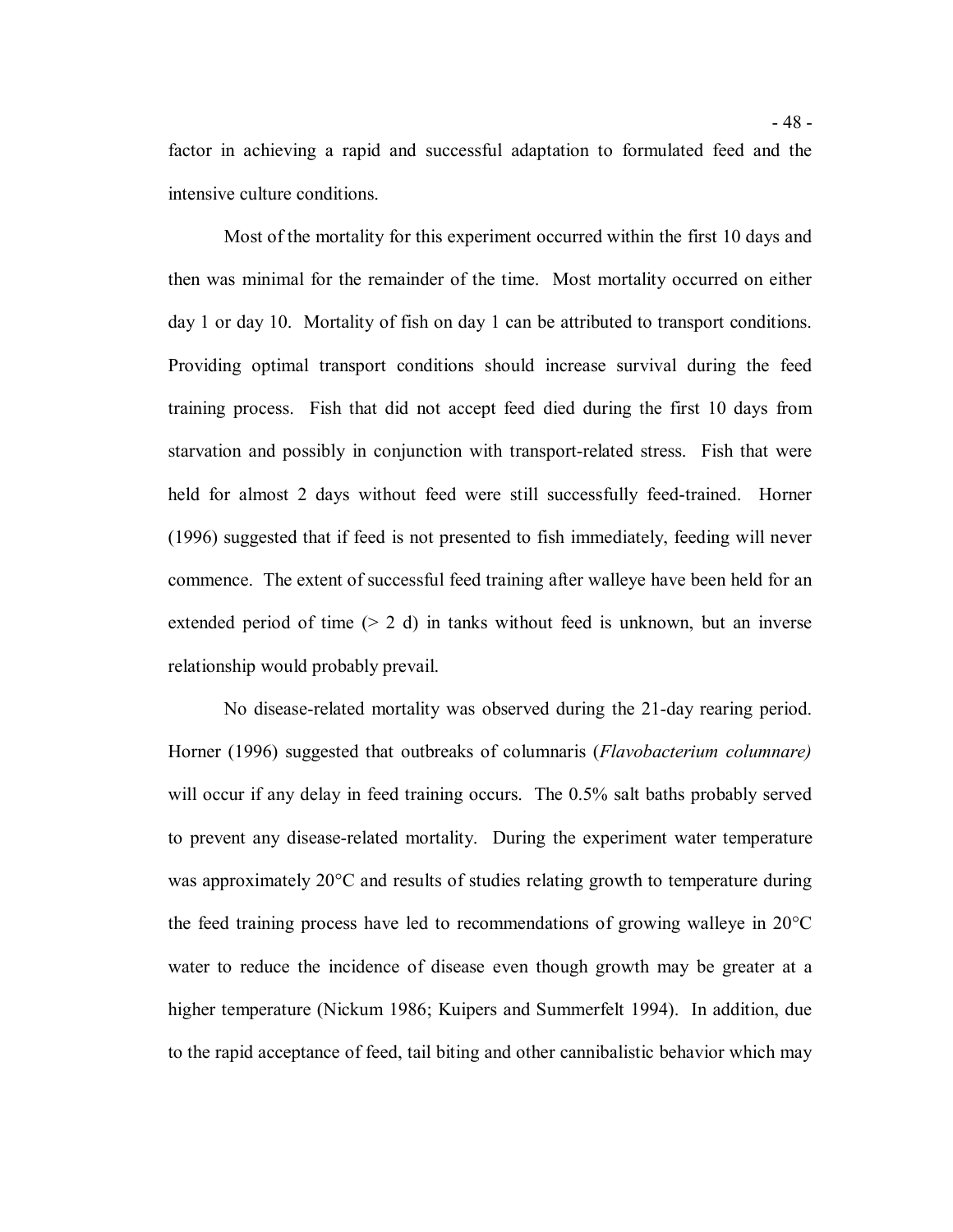increase the incidence of diseases such as columnaris were rarely observed (Horner 1996).

 During the experiment, initial growth was relatively slow, and actually negative, for fish fed the Rangen diet. This slow growth is not unusual during the feed training process and was due to poor feed acceptance (Malison and Held 1996). Stocking density in this study (initially 4.0 kg/m<sup>3</sup>) was similar to those used by many hatcheries (Bristow 1996; Flowers 1996; Nagel 1996). The substantial increase in growth rates from day 10 to 21 were probably reflective of a decrease in density, due to the death of emaciated fish, combined with successful acceptance of the formulated feed. Although water quality was not monitored, low flush rates (2 Lpm) may have contributed to sub-optimal environmental conditions during the experiment and consequently affected growth. Because oxygen was not injected into the well water prior to entering the hatchery building, aeration of the water by air stones occurred in the raceway. The flush rate could not be increased without causing a corresponding decrease in the levels of dissolved oxygen. In hatcheries where feed-trained fingerlings are regularly produced, a higher flush rate is used to allow complete exchange of the water within an hour or less so that high water quality is assured (Nickum 1986).

 Cannibalism was a minor cause of mortality. Kuipers and Summerfelt (1994) reported average cannibalism rates of 4% over a 28-day rearing period. Cheshire and Steel (1972) reported cannibalism rates of 13.2% over a 90-day rearing period. In the present study, cannibals were found when fish were unloaded from the transport tank and were the result of crowded conditions. The exact number of walleye initially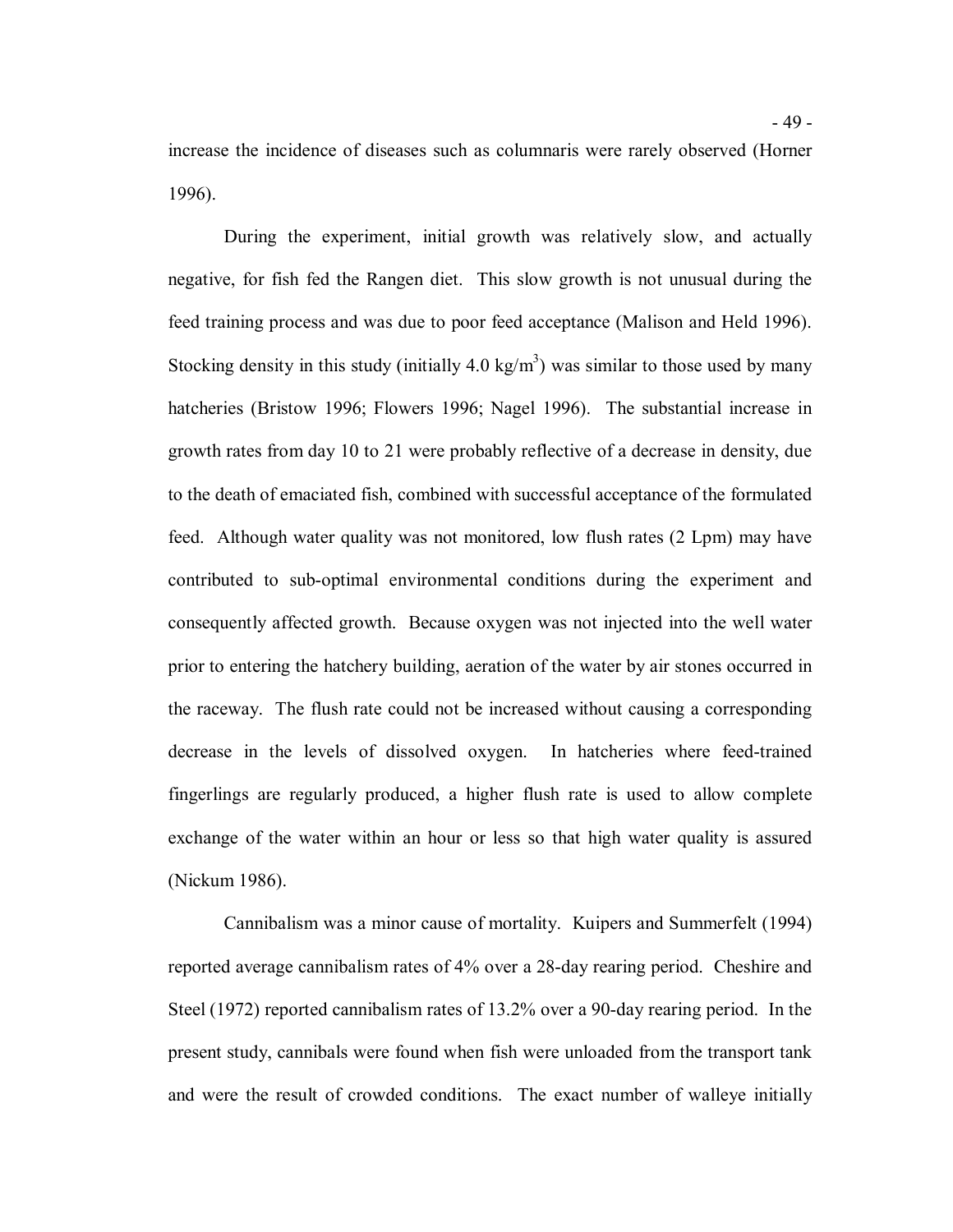stocked into each raceway was not determined, so unaccountable mortality could not be used to estimate cannibalism. However, because of the rapid acceptance of feed, the incidence of cannibalism was probably low. The feeding rate of 10% of the fish's body weight per day probably provided an adequate amount of food that minimized cannibalistic behavior (Cuff 1977). Crowding the fish at one end of the raceway where food was constantly introduced effectively served to quickly train walleye to consume feed.

### **Conclusion**

 The results of this study indicate that it is possible to train 45-day-old pond- reared northern walleye fingerlings to a formulated diet even after holding them for nearly 2 days without feed. In the intensive culture environment, the EPAC diet was readily acceptable resulting in rapid feed training and high survival, suggesting that EPAC is a high quality starter diet with high potential for acceptance. Poor diets will extend the period of insufficient feeding from when fish are harvested and then stocked into an intensive environment, and the resulting condition will increase susceptibility to disease (Horner 1996).

 Although food is kept abundant during this period of training, training all walleye to accept feed is still difficult. Careful planning and monitoring are needed to ensure success. Identifying variables that influence feed training such as food size and appropriately managing them are also important. Care must be exercised in all phases of walleye production beginning with pond-rearing, a potential first stressor to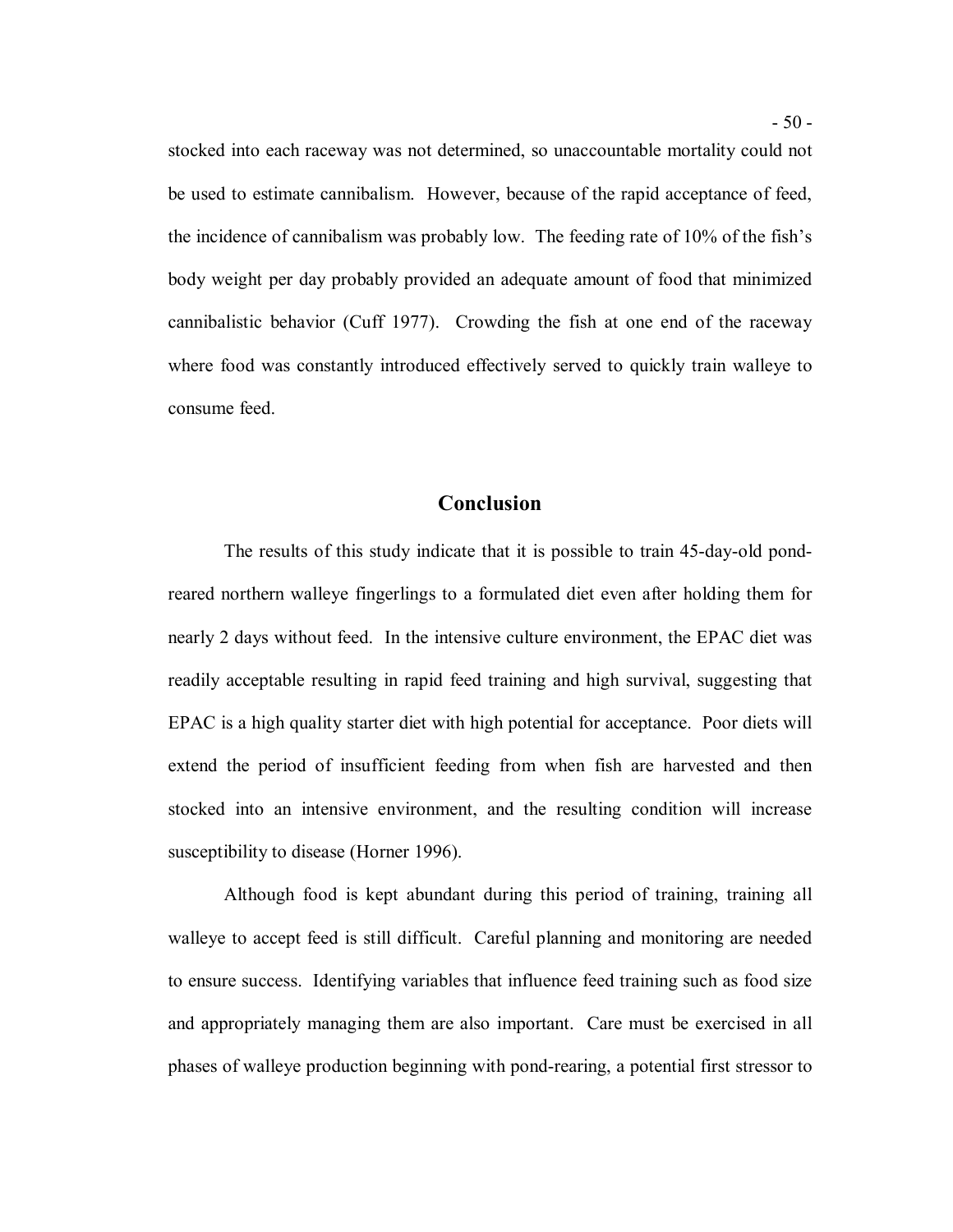intensive culture of walleye (Horner 1996). If pond-reared fingerlings are to be transported from one hatchery to another for the feed training process, optimal transport conditions are important to prevent stress that could lead to disease and poor feed acceptance. Additionally, high flush rates during the feed training process should be used to allow complete exchange of the water within an hour or less so that high water quality is assured (Nickum 1986).

 Although starter diets are usually more expensive than growout diets, the small amount of food used during the feed training process suggests cost- effectiveness, especially when high feed acceptance is critical to successful production of large numbers of advanced fingerlings. The EPAC diet was composed of 58% crude protein; according to Barrows et al. (1988), only a 51% protein level is needed to produce maximum growth rates in walleye fingerlings. Kuipers and Summerfelt (1994) reported that survival for walleye fingerlings fed diets composed of 41% and 61% protein levels did not differ significantly; however, excess protein was converted to body fat. Protein is the most expensive element of a formulated diet, thus expenses could be reduced by selecting diets with lower percentages of crude protein. An effective formulated diet frees hatcheries from compromising space and spending money for raising baitfish which would be required if fingerlings were not feed-trained (Raisanen 1996). The additional space could be used for stocking more walleye fry. Additionally, feed-trained walleye fingerlings from raceways/tanks can be restocked into a pond, fed a formulated diet, and grown to advanced sizes (> 100 mm) for fall stocking (Nagel 1996; Coyle et al. 1997; see chapter IV).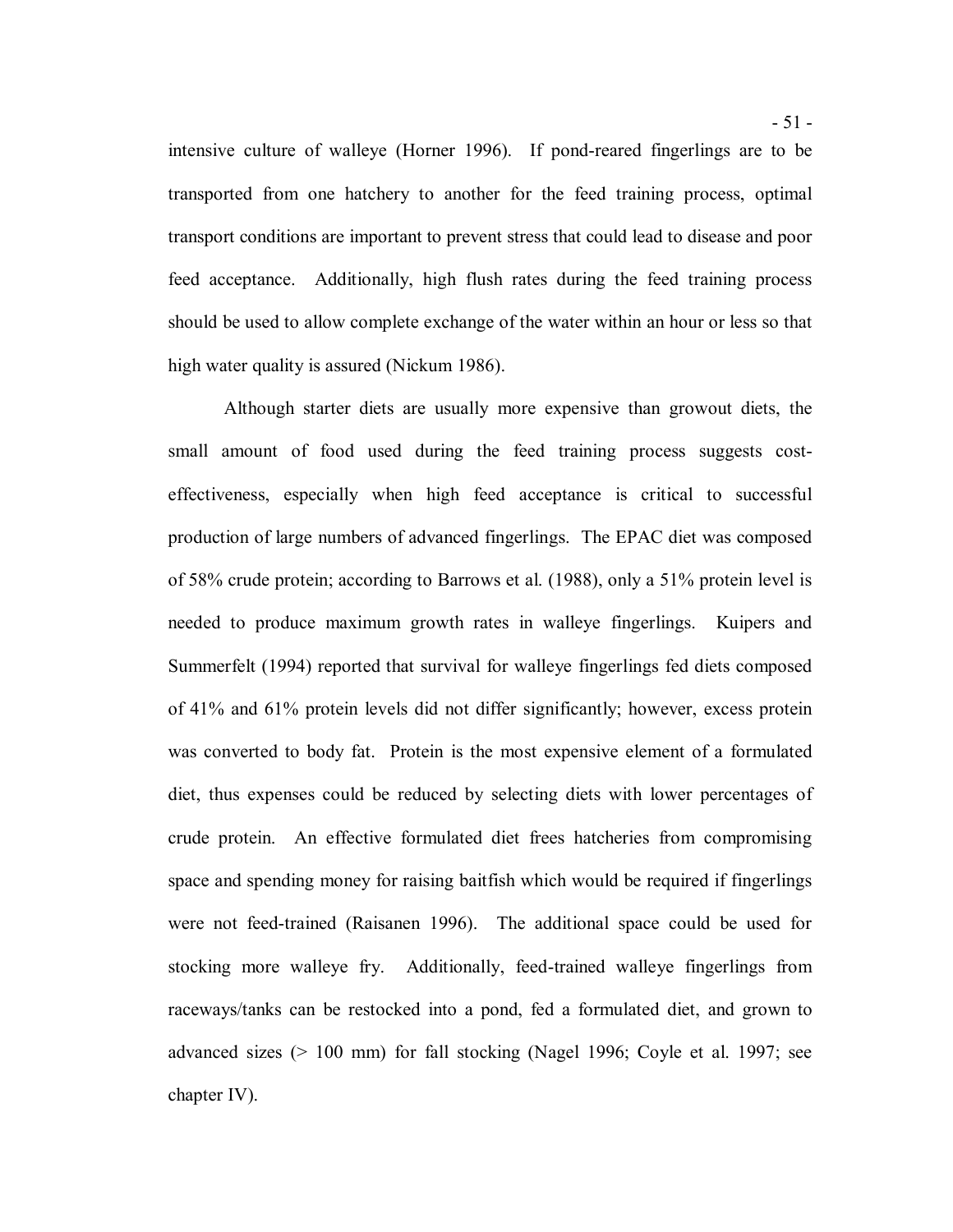used to grow advanced sizes of Gulf coast walleye fingerlings. Feed training needs to be tested and developed with Gulf coast walleye fingerlings when sufficient numbers become available to stock at an appropriate density into raceways or smaller experimental tanks. Growth, feed acceptance, and feed conversion may change within a species due to genetic variation among strains (Stinefelt et al. 2004). These differences may apply to different walleye strains, and would consequently This successful feed training process establishes practices which could be

influence diet selection and culture practices.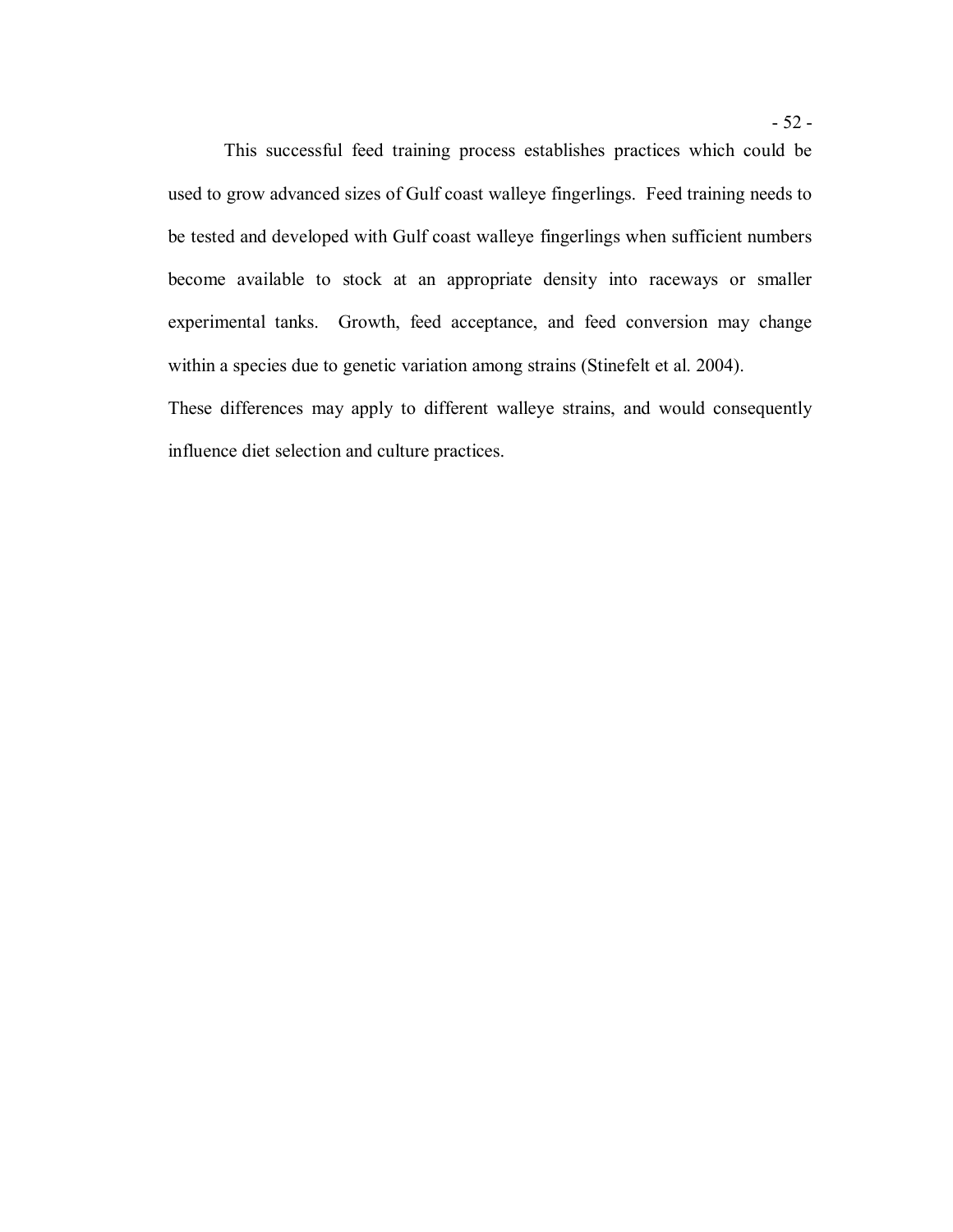# **Literature Cited**

- Barrows, F. T., J. L. Sell, and J. G. Nickum. 1988. Effects of dietary protein and energy levels on weight gains, body composition, and RNA:DNA ratios of fingerling walleyes. Progressive Fish-Culturist 50:211-218.
- Barrows, F. T. 1996. Diet and nutrition. Pages 315-322 *in* R. C. Summerfelt, editor. Walleye Culture Manual. NCRAD Culture Series 101. North Central Regional Aqauculture Center Publications Office, Iowa State University, Ames.
- Beyerle, G. B. 1975. Summary of attempts to raise walleye fry and fingerlings on artificial diets, with suggestions on needed research and procedures to be used in future tests. Progressive Fish-Culturist 37:103-105.
- Bristow, B. T. 1996. Extensive-intensive production of advance fingerling walleye at the Spirit Lake State Fish Hatchery. Pages 209-212 *in* R. C. Summerfelt, editor. Walleye Culture Manual. NCRAD Culture Series 101. North Central Regional Aquaculture Center Publications Office, Iowa State University, Ames.
- Cheshire, W. F., and K. L. Steele. 1972. Hatchery rearing of walleyes using artificial food. Progressive Fish-Culturist 34:96-99.
- Coyle, S. D., J. H. Tidwell, and F. T. Barrows. 1997. Preliminary studies on walleye feed training in cages and second-year growth in ponds. Progressive Fish-Culturist 59:249-252.
- Cuff, W. R. 1977. Initiation and control of cannibalism in larval walleye. Progressive Fish-Culturist 39:29-32.
- Flowers, D. D. 1996. Intensive walleye culture in Ontario: advanced fingerling production methods. Pages 213-214 *in* R. C. Summerfelt, editor. Walleye Culture Manual. NCRAD Culture Series 101. North Central Regional Aquaculture Center Publications Office, Iowa State University, Ames.
- Horner, R. 1996. Strategies for fish health management of tank-raised walleye. Pages 339-342 *in* R. C. Summerfelt, editor. Walleye Culture Manual. NCRAD Culture Series 101. North Central Regional Aquaculture Center Publications Office, Iowa State University, Ames.
- Kuipers, K. L., and R. C. Summerfelt. 1994. Converting pond-reared walleye fingerlings to formulated feeds: effects of diet, temperature, and stocking density. Journal of Applied Aquaculture 4:31-57.
- Leone, F. J. 2001. Walleye culture questionnaire. Arkansas Game and Fish Commission.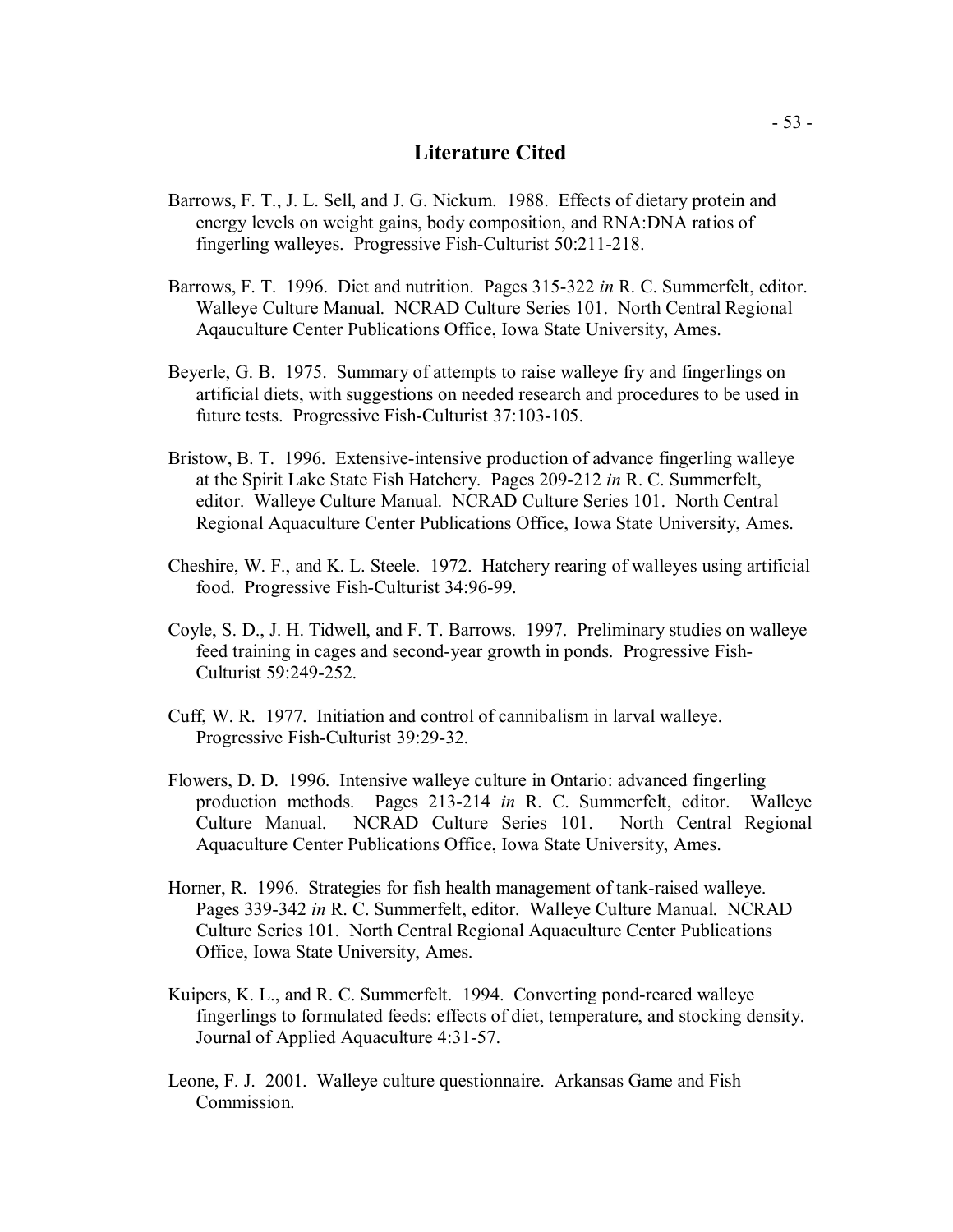- Malison, J. A., and J. A. Held. 1996. Habituating pond-reared fingerlings to formulated feed. Pages 199-204 *in* R. C. Summerfelt, editor. Walleye Culture Manual. NCRAC Culture Series 101. North Central Regional Aquaculture Center Publications Office, Iowa State University, Ames.
- Nagel, T. O. 1974. Rearing of walleye fingerlings in an intensive culture using Oregon Moist Pellets as an artificial diet. Progressive Fish-Culturist 36:59-61.
- Nagel, T. O. 1976. Intensive culture of fingerling walleyes on formulated feeds. Progressive Fish-Culturist 38:90-91.
- Nagel, T. O. 1985. Development of a domestic walleye broodstock. Progressive Fish-Culturist.
- Nagel, T. O. 1996. Intensive culture of fingerling walleye on formulated feeds. Pages 205-207 *in* R. C. Summerfelt, editor. Walleye Culture Manual. NCRAC Culture Series 101. North Central Regional Aquaculture Center Publications Office, Iowa State University, Ames.
- Nickum, J. G. 1986. Walleye. Pages 115-126 *in* R. R. Stickney, editor. Culture of Nonsalmonid Freshwater Fishes. CRC Press, Inc., Boca Raton, Florida.
- Raisanen, G. 1996. Culture of advanced fingerling walleye in Minnesota ponds. Pages 131-134 *in* R. C. Summerfelt, editor. Walleye Culture Manual. NCRAC Culture Series 101, North Central Regional Aquaculture Center Publications Office, Iowa State University, Ames.
- Reinitz, G. and R. Austin. 1980. Practical diets for intensive culture of walleyes. Progressive Fish-Culturist 42:212-214.
- Stinefelt, B. M., J. C. Eya, K. J. Semmens, and K. P. Blemings. 2004. Effect of diet and strain on growth and performance in hybrid bluegills. North American Journal of Aquaculture 66:312-318.
- Westers, H. 2001. Production. Pages 31-90 in G. A. Wedemeyer, editor. Fish hatchery management, second edition. American Fisheries Society, Bethesda, Maryland.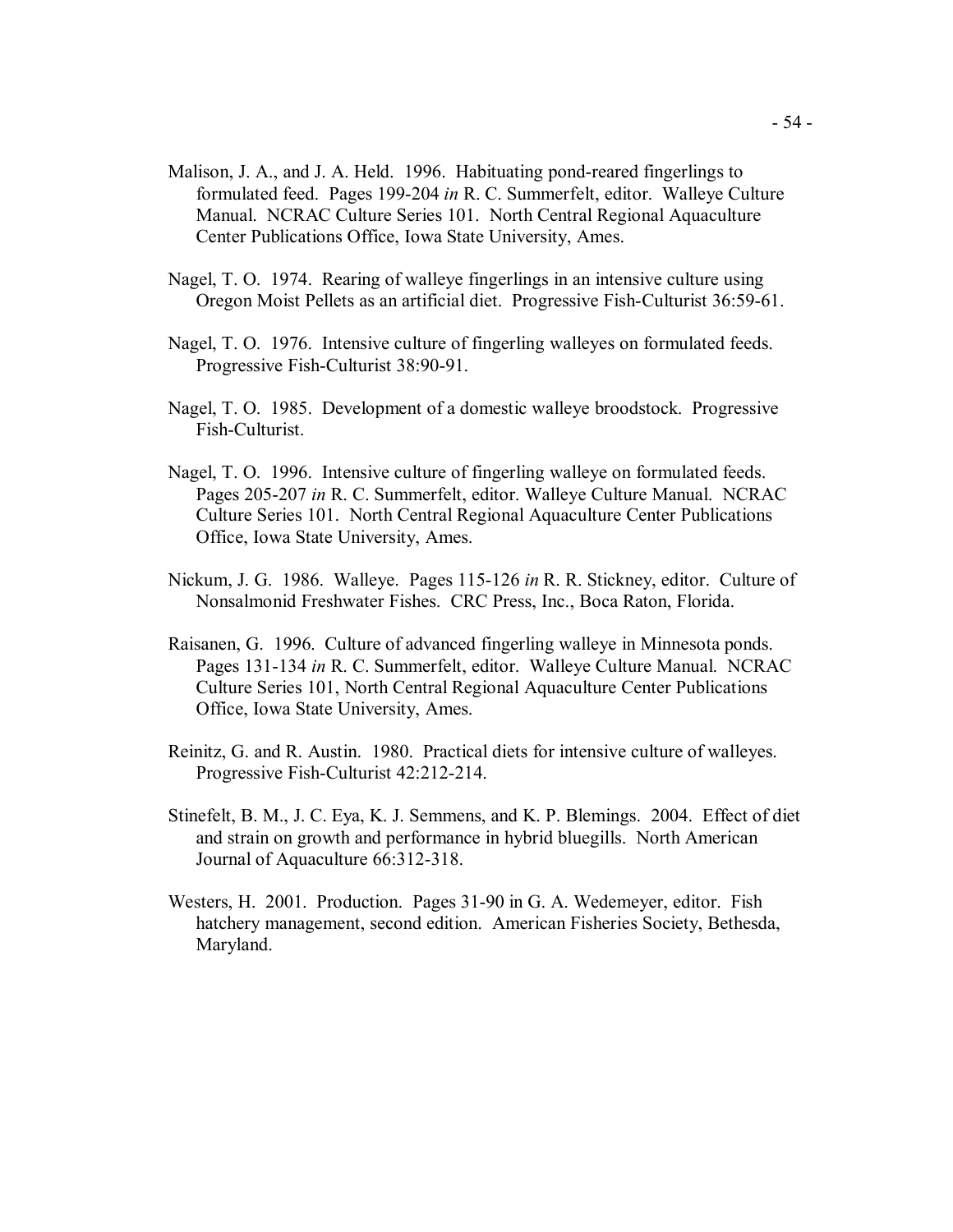|             |          | % Composition (as is) |                  |                           |                |  |  |  |
|-------------|----------|-----------------------|------------------|---------------------------|----------------|--|--|--|
| Diet        | Moisture | Ash                   | Crude<br>Protein | Acid<br>Hydrolysis<br>Fat | Crude<br>Fiber |  |  |  |
| Rangen      | 7.8      | 10.3                  | 55.2             | 16.0                      | 1.4            |  |  |  |
| <b>EPAC</b> | 6.8      | 11.1                  | 58.1             | 13.2                      | 0.4            |  |  |  |

 Table 3.1 Proximate analyses of the Rangen krill-based and EPAC diets fed to walleye fingerlings during the 21-day time period.

Table 3.2 Mean production characteristics  $(\pm \text{ SE})$  of walleye fingerlings reared in raceways and fed two starter diets for 21 days. Initial mean  $\pm$  SD total length and weight were  $41.8 \pm 3.1$  mm and  $0.54 \pm 0.12$  g. Within each column, mean values with different superscripts differ significantly.

|             | 10 days post-stocking          |                                 |                    |                 | 21 days post-stocking      |                            |                    |                                |
|-------------|--------------------------------|---------------------------------|--------------------|-----------------|----------------------------|----------------------------|--------------------|--------------------------------|
| Diet        | Length<br>(mm)                 | Weight<br>(g)                   | K                  |                 | Length<br>(mm)             | Weight<br>(g)              | K                  | Survival<br>$(\%)$             |
| Rangen      | 41.0<br>$\pm$ 0.5 <sup>a</sup> | 0.41<br>$\pm$ 0.02 <sup>a</sup> | 0.57<br>$\pm 0.01$ |                 | 52.1<br>$\pm 1.12^{\rm a}$ | 1.13<br>$\pm 0.07^{\rm a}$ | 0.77<br>$\pm 0.04$ | 82.4<br>$\pm 1.8^{\circ}$      |
| <b>EPAC</b> | 44.3<br>$\pm 0.3^b$            | 0.60<br>$\pm 0.03^{b}$          | 0.65<br>$\pm 0.03$ |                 | 57.2<br>$\pm 0.80^{\rm b}$ | 1.52<br>$\pm 0.10^{b}$     | 0.79<br>$\pm 0.02$ | 42.3<br>$\pm$ 5.8 <sup>b</sup> |
|             | Growth $(\frac{6}{d}$ ay)      |                                 |                    |                 |                            |                            |                    |                                |
| Diet        | $0-10$ days                    |                                 | $10-21$ days       |                 |                            | overall                    |                    |                                |
| Rangen      | $-2.82 \pm 0.40^{\circ}$       |                                 |                    | $9.28 \pm 0.33$ |                            | $3.51 \pm 0.31^a$          |                    |                                |
| <b>EPAC</b> | $1.03 \pm 0.72^b$              |                                 |                    | $8.45 \pm 0.37$ |                            |                            | $4.92 \pm 0.29^b$  |                                |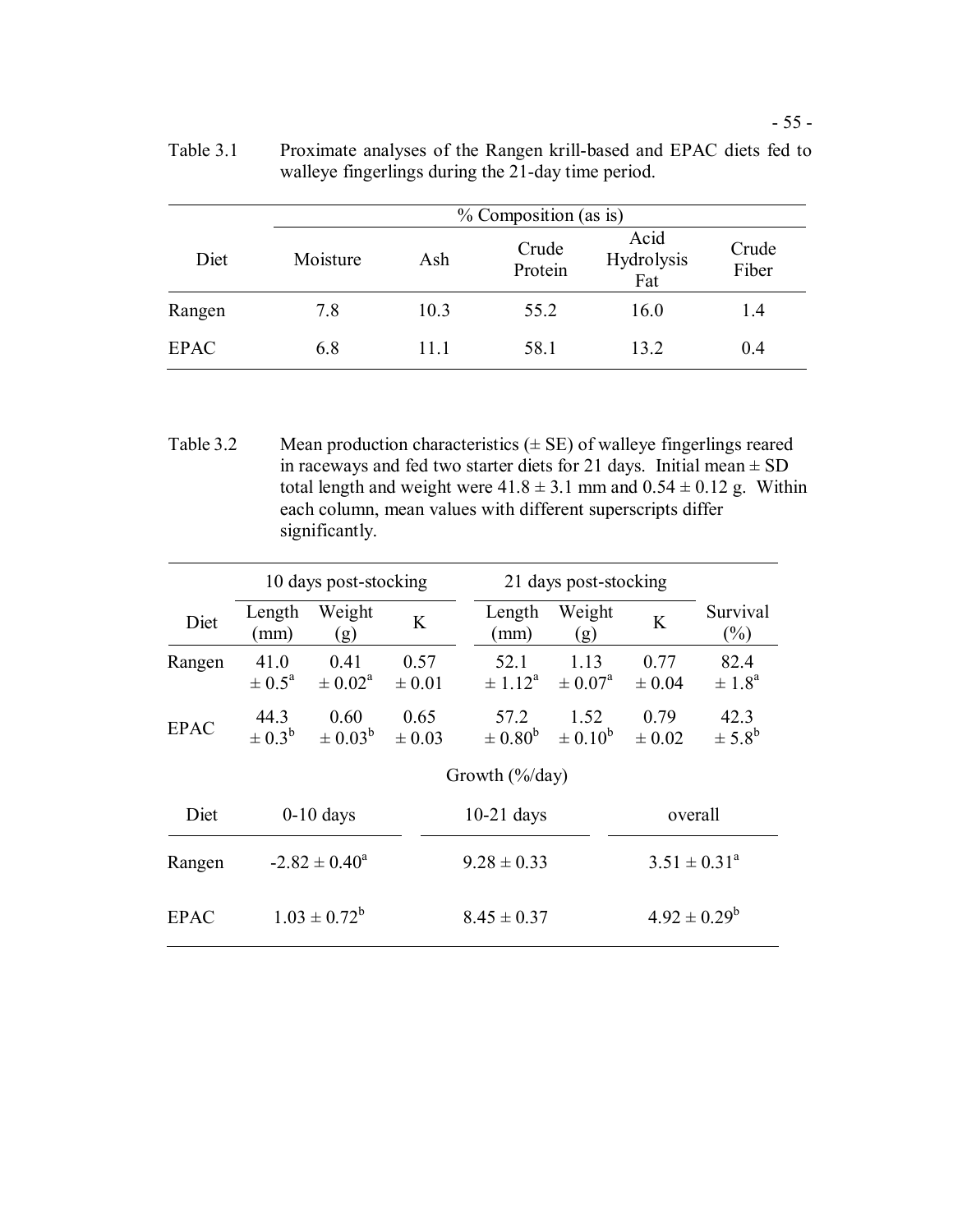

 Figure 3.1 Design of raceway used to feed-train pond-reared walleye fingerlings (Top view).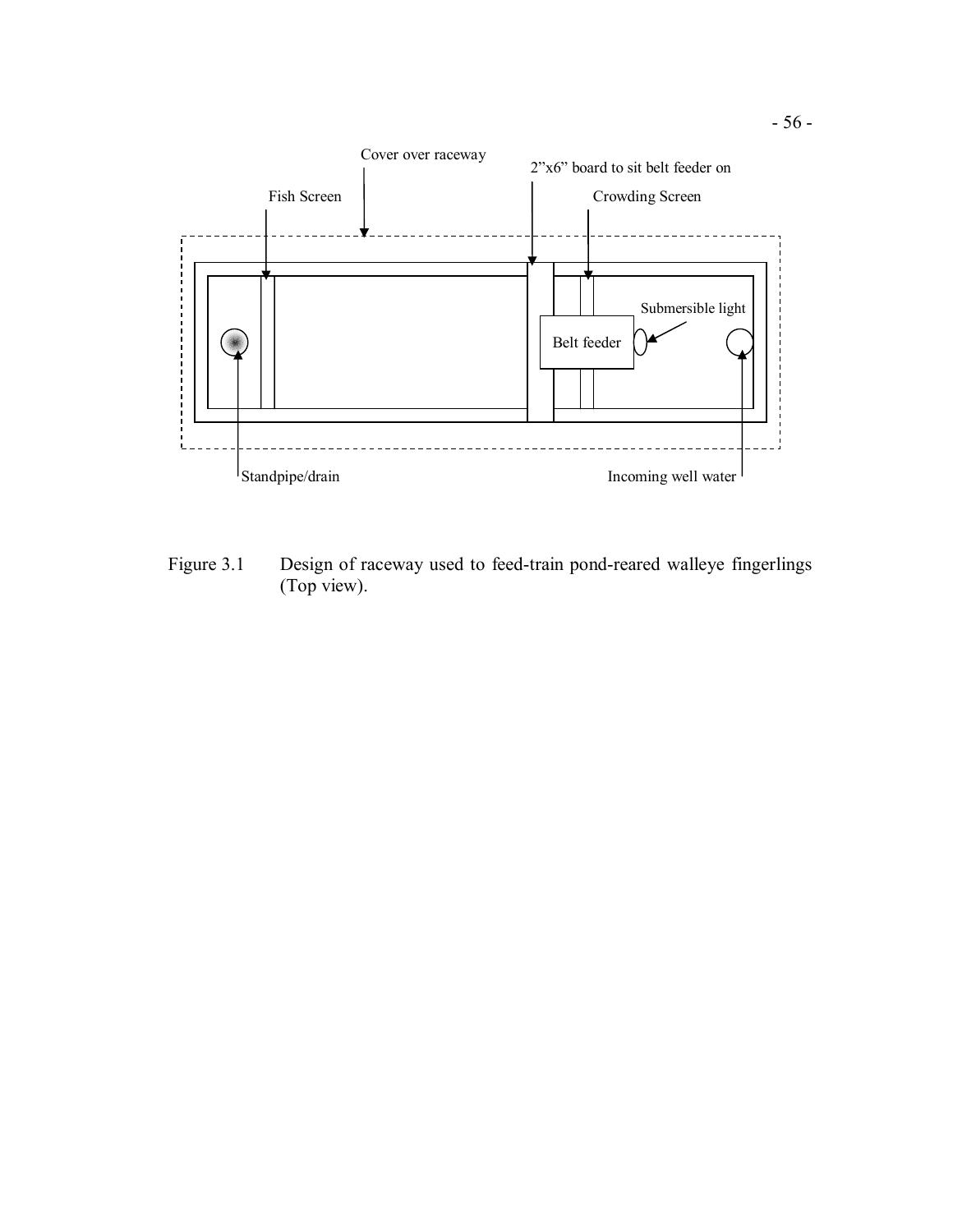



 Figure 3.2 Length-frequency distribution of walleye fingerlings fed either a Rangen krill-based diet or an EPAC diet in an intensive culture environment for 21 days. Walleye were sampled 10 (black) and 21 (grey) days post-stocking.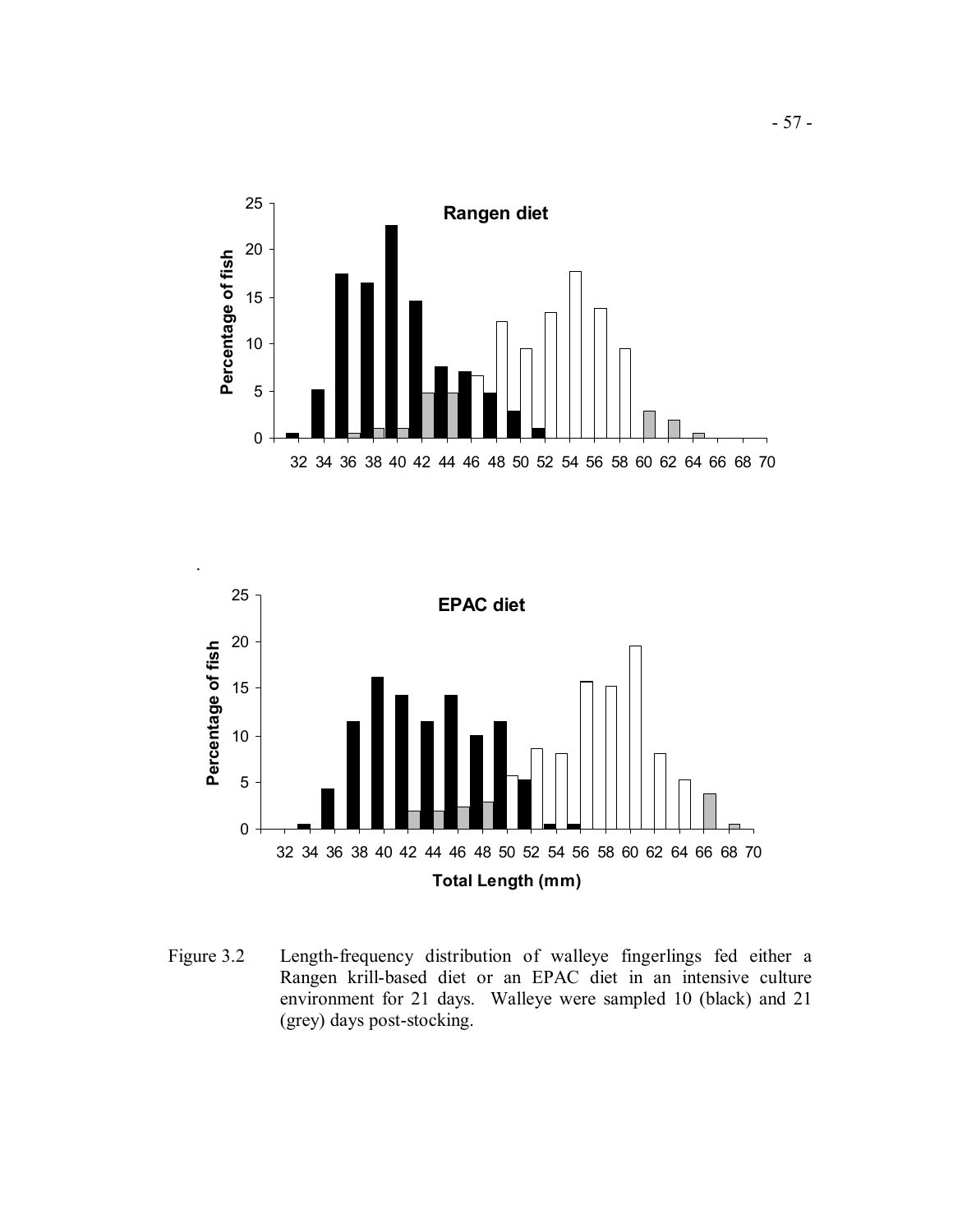

 Figure 3.3 Mortality rates of walleye fingerlings in two dietary treatments. Initial mean density was  $5,635$  fish/m<sup>3</sup> and  $6,944$  fish/m<sup>3</sup> for fish fed a Rangen and EPAC diet, respectively.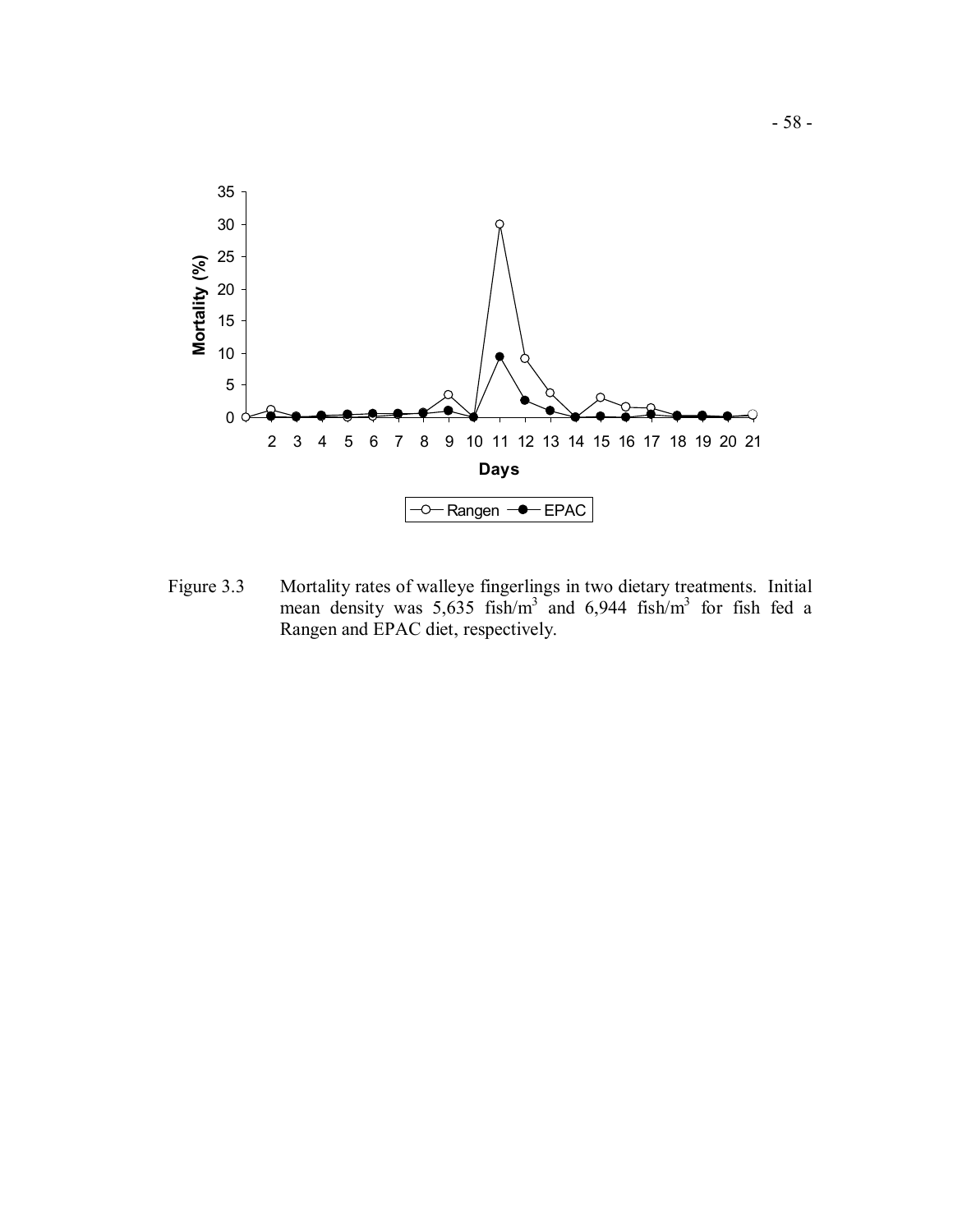# CHAPTER IV

# Production of Advanced Walleye Fingerlings Raised in Earthen Ponds on a Formulated Diet

# **Introduction**

 To grow advanced walleye fingerlings (> 100 mm), either tank or raceway facilities are used to feed-train fingerlings to a formulated diet. This method involves removal from pond and natural food sources followed by high density confinement where feed is constantly introduced and temperature is controlled (Cheshire and Steele 1972; Nagel 1974; Nagel 1976). This practice usually requires continuous flow of large quantities of water and frequent monitoring of the condition of the walleye. The alternative of producing advanced fingerling sizes of walleye in a pond would be less labor intensive and thereby reduce the cost of production. However, it has been reported that when feed is scattered onto the surface of the pond, walleye fingerlings fail to respond like other cultured species such as channel catfish *Ictalurus punctatus* (Bergerhouse 1996). To compensate for this behavior, pond culture of walleye in cages has proven to be a successful practice to achieve in-pond feed training and growth to advanced fingerling sizes (Bergerhouse 1996; Harder and Summerfelt 1996; Coyle et al. 1997). However, cage culture has shortcomings that are similar to those of tank culture, because localized suboptimal water quality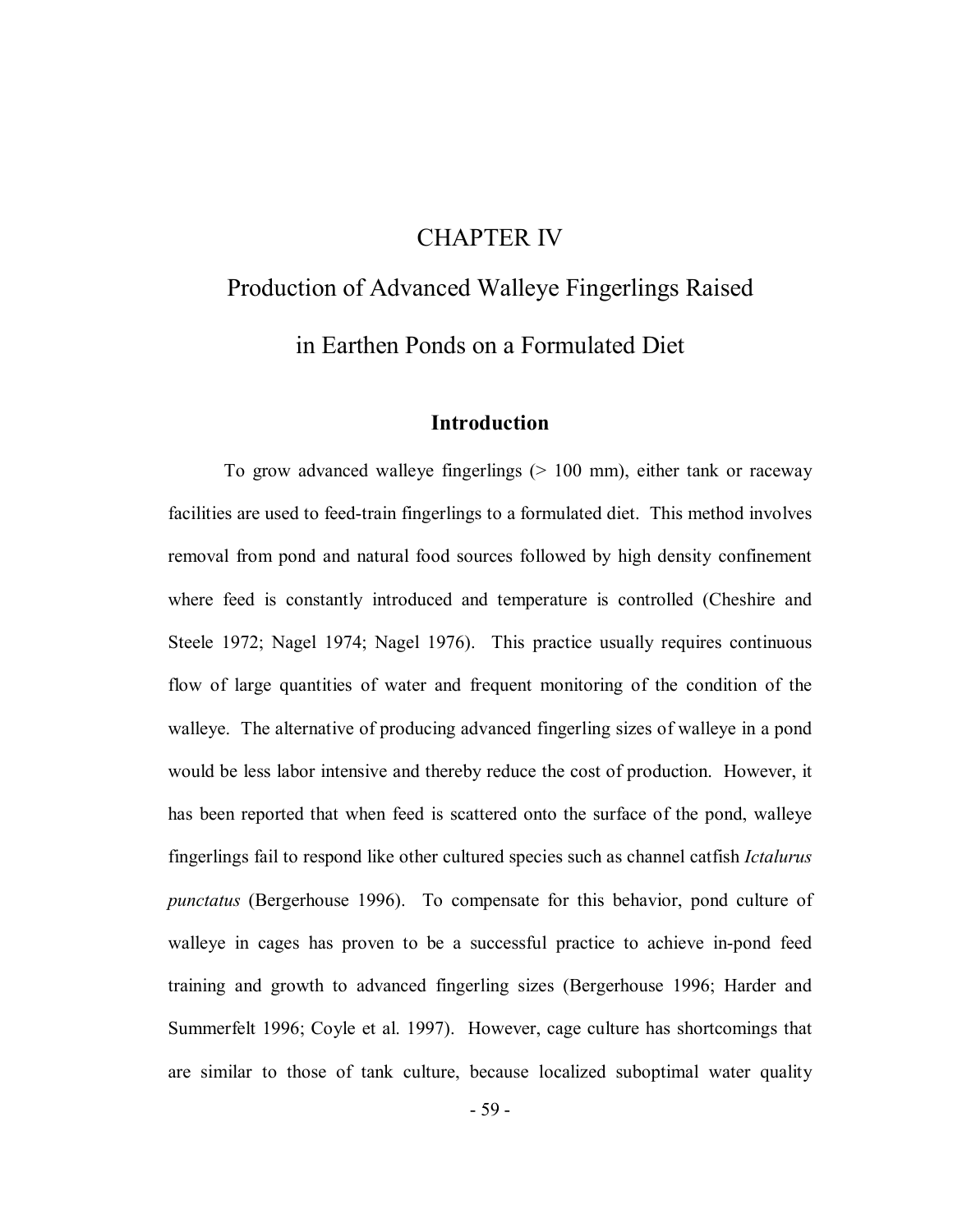conditions can occur due to high density confinement within the cage area. As a result, production can be less than that achieved in ponds without cages (Mazik and Parker 2001).

 Without confinement to a small area in a pond initially, effective in-pond feed training may not be realized. concentrated to an area where feed is being constantly introduced, then feed-trained fingerlings from tanks could be restocked into a pond where feeding on a formulated diet would be resumed and growth to advanced sizes would occur. However, if walleye could be attracted and

 Another principal challenge to producing advanced sizes of walleye through pond culture may be chronically high summertime water temperatures that are stressful or lethal. In low latitude temperate climates such as in Mississippi, high summertime temperatures can produce water temperatures that approach the upper thermal tolerance of walleye and therefore negatively impact the potential success of production in ponds. The objective of this study was to assess the feasibility of production of advanced sizes of walleye fingerlings raised in earthen ponds at different stocking densities and fed a formulated diet.

#### **Methods**

 Due to a lack of sufficient numbers of Gulf coast walleye fingerlings, the management practices to be evaluated were conducted with pond-reared northern strain fingerlings. On 7 May, 2004 fingerlings were obtained from Normandy Fish Hatchery, operated by the Tennessee Wildlife Resources Agency. Broodfish were captured from a wild population, spawned at the hatchery, and 5 d post-hatch fry were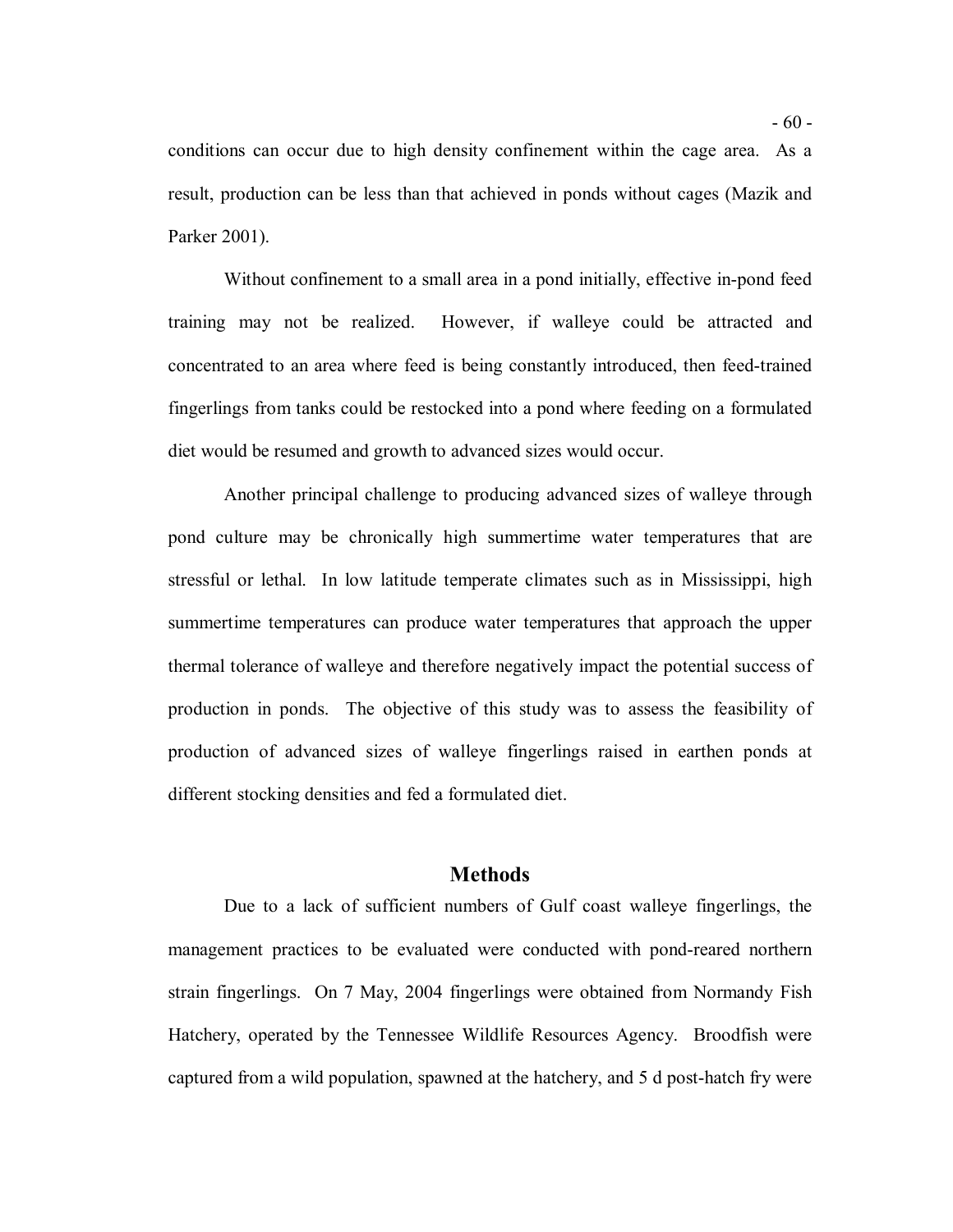then stocked into 0.4 ha drainable lined ponds. At 45 d post-hatch, fingerlings were harvested and transported to the Private John Allen National Fish Hatchery operated by the U. S. Fish and Wildlife Service, Tupelo, MS, to initiate the feed training process. Initial mean ( $\pm$  SD) total length and weight were 41.8  $\pm$  3.1 mm and 0.54  $\pm$  $0.12$  g.

Fingerlings were feed-trained while held in six 1.5  $m^3$  (1,514 L) raceways covered with black plastic to eliminate detection of natural light and fluorescent light and movements by hatchery personnel. Fingerlings were stocked into each raceway and confined to one end  $(4.0 \text{ kg/m}^3)$  where feed was constantly introduced by a belt feeder (FIAP Belt feeder, 5 kg, 12 hr). A 5 W submersible light (UL® Underwater Light/ model no. ZIA41003U-10), placed inside a 2.54 cm (diameter) by 15.24 cm (length) polyvinylchloride (PVC) pipe capped at one end, was submersed directly below the belt feeder, approximately 15 cm into the water, and provided a low light intensity in the crowded section of the raceway. Fingerlings were initially fed two different starter diets (krill-based, 55% crude protein, Rangen, Inc., Buhl, ID; EPAC, 58% crude protein, INVE Aquaculture, Inc., Mountain Green, UT) for 21 d, followed by a gradual transition to a growout diet (Aquamax, 45% crude protein, Purina St. Louis, MO) at mixing ratios of 25:75, 50:50, and 75:25 (new:current). Each proportional combination was fed for 2-3 d. Fish were fed 10% of their body weight/d during the feeding of the different treatment diets and the transition period to a growout diet.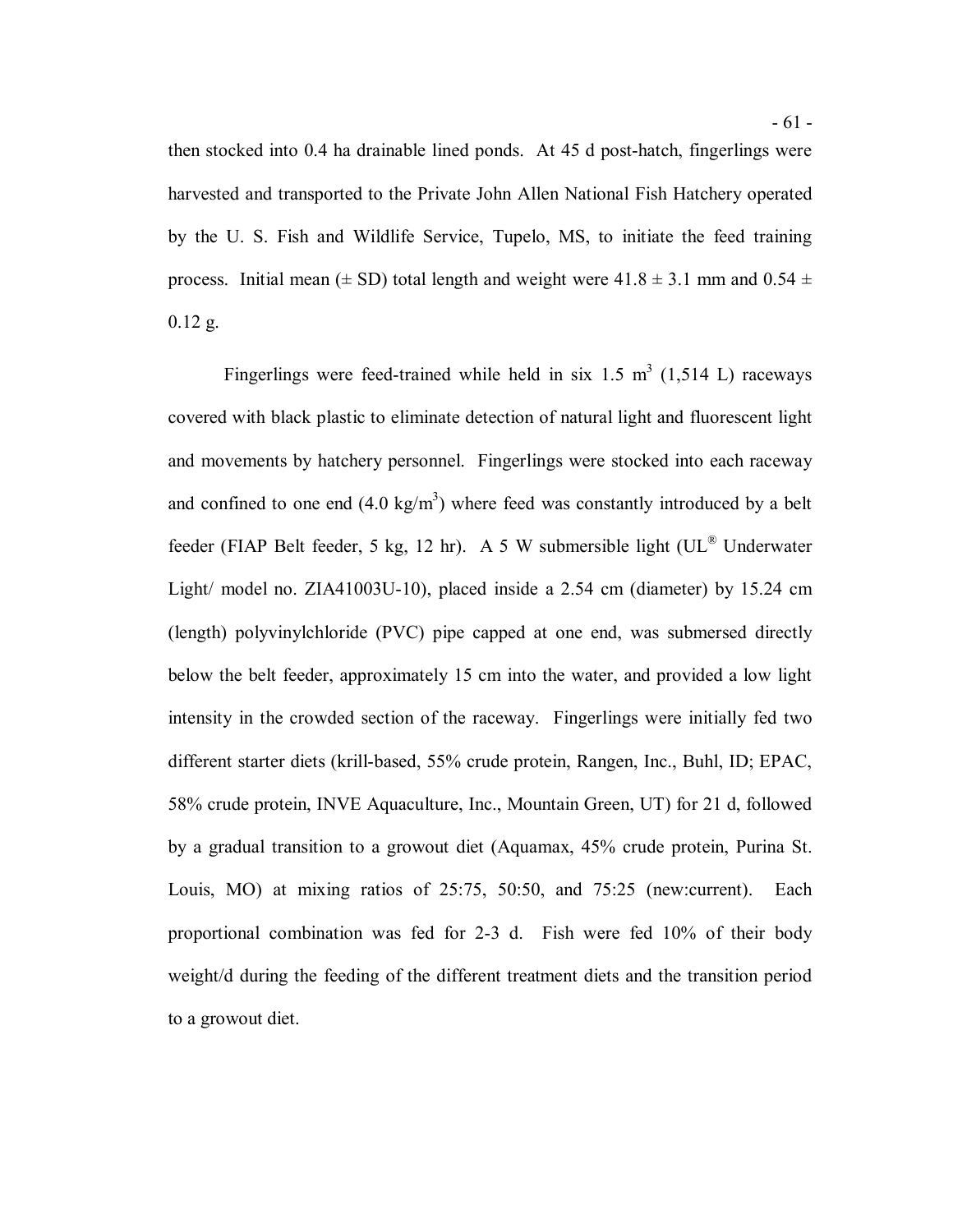On 16 June 2004, after 40 d of feed training, walleye fingerlings were transported from their intensive culture tanks at the hatchery and stocked into five 0.04 ha drainable earthen ponds located at the Eastern Unit of the National Warmwater Aquaculture Center, Mississippi State University. Fish were stocked at two different densities, 12,350/ha and 24,700/ha. There were two ponds (replicates) at 12,350/ha and three ponds (replicates) at 24,700/ha. Before stocking, the mean total number of fish/kg was determined by weighing five samples of 50 fish  $(332 \pm 3)$  fish/kg). The value obtained was used to determine the appropriate weight of fish to stock to achieve the desired density in each pond. Initial mean  $\pm$  SD individual total length and weight were  $72.5 \pm 8.8$  mm and  $3.0 \pm 0.1$  g.

 Walleye have successfully adapted to consumption of a formulated diet when restricted from eating natural foods. Therefore, to minimize the incidence (or availability) of natural food items, the ponds were not filled until 24 h prior to stocking of the fingerlings. Well water was used to fill the ponds and Aquashade**®**  (Aquashade**®** , Applied Biochemists, Germantown, WI) was added to the water at the level recommended by the manufacturer to reduce light intensity. To attract fish and concentrate them in an area where feed would be constantly introduced, a 5 W submersible light was placed at a depth of approximately 15 cm directly below a belt feeder to provide a low light intensity at that location in the pond. Use of the light was founded upon the belief that walleye may have been trained or conditioned to associate food with light in the raceway culture and thus would concentrate under the belt feeder in the pond. The belt feeder was positioned at the deep end of the pond and fastened at the end of a platform that extended out over the water approximately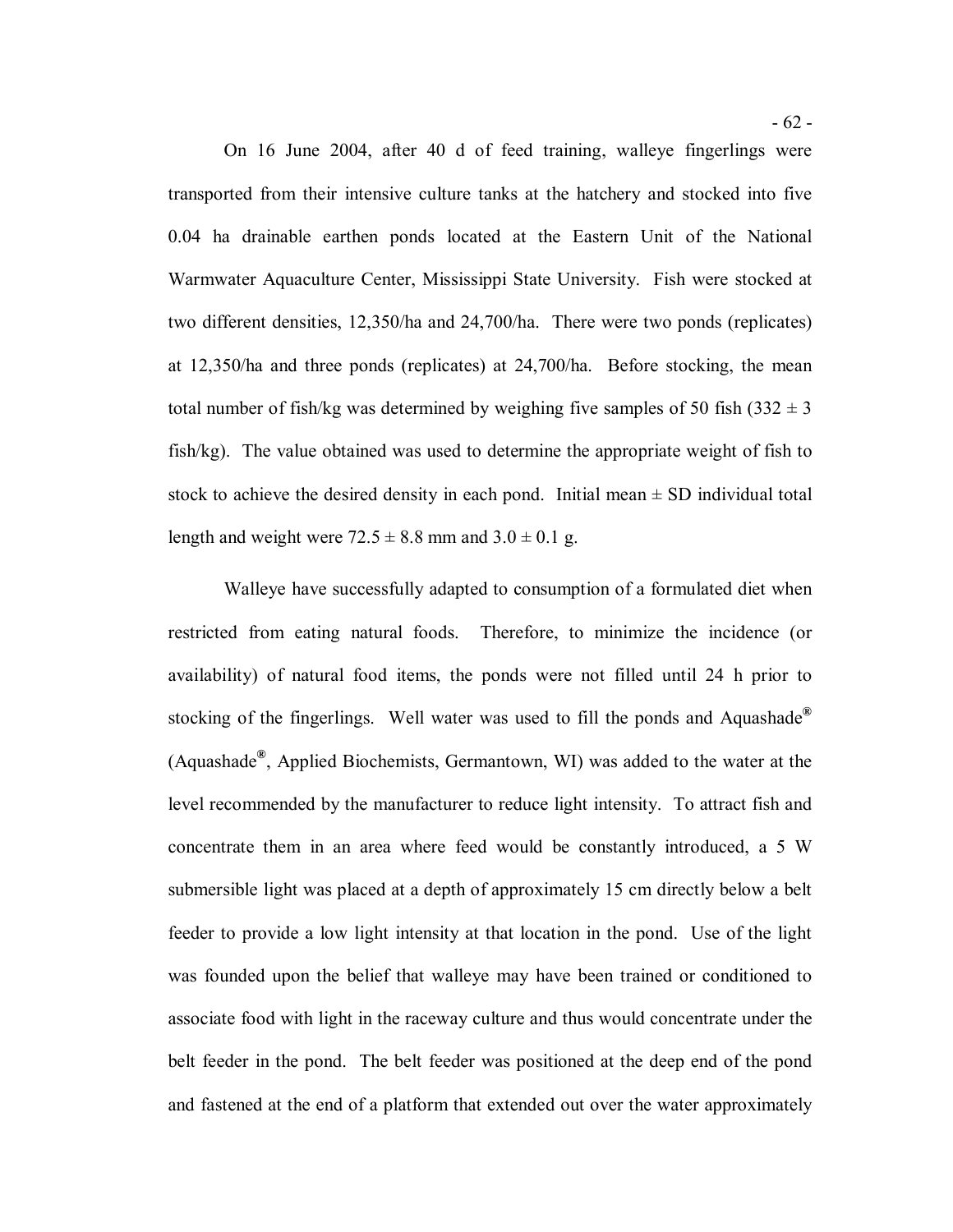1.52 m perpendicular to the pond levee. During a 20-hour period, the belt feeder constantly introduced food to a small area where walleye would presumably locate the feed easily. In addition to this localized source of food distributed by the belt feeder, feed was scattered onto the surface of the pond.

 During the 125 d of pond culture, the fish were fed 5% of their body weight for the first 44 d and then 10% of their body weight for the remainder of the experiment with the intention of providing a higher food density to increase the incidence of encounter. The belt feeder distributed 75% of the feed and the remaining feed was manually distributed onto the surface of the pond. The total amount of manually distributed feed was divided between late afternoon and early morning feedings. For the first three days after stocking of the fingerlings, feed was hand fed exclusively throughout the surface of the pond until belt feeders became operational.

 Specific growth rates in percent per day (Westers 2001) were calculated based upon the mean individual wet weight derived from the five separate bulk weights of 50 fish at the beginning and end of a growth period and expressed as percentage per day.

Specific growth rate = 
$$
\frac{(\ln FinalWeight - \ln InitialWeight)}{n(days)} \times 100
$$

 On day 40, samples of fish were collected by seine from each pond. Total length (mm) and weight (g) were determined for 25 individual fish and any remaining fish were counted and bulk weighed. At harvest, total individual length and weight were recorded for either 20% of the population or a minimum of 25 fish from each pond.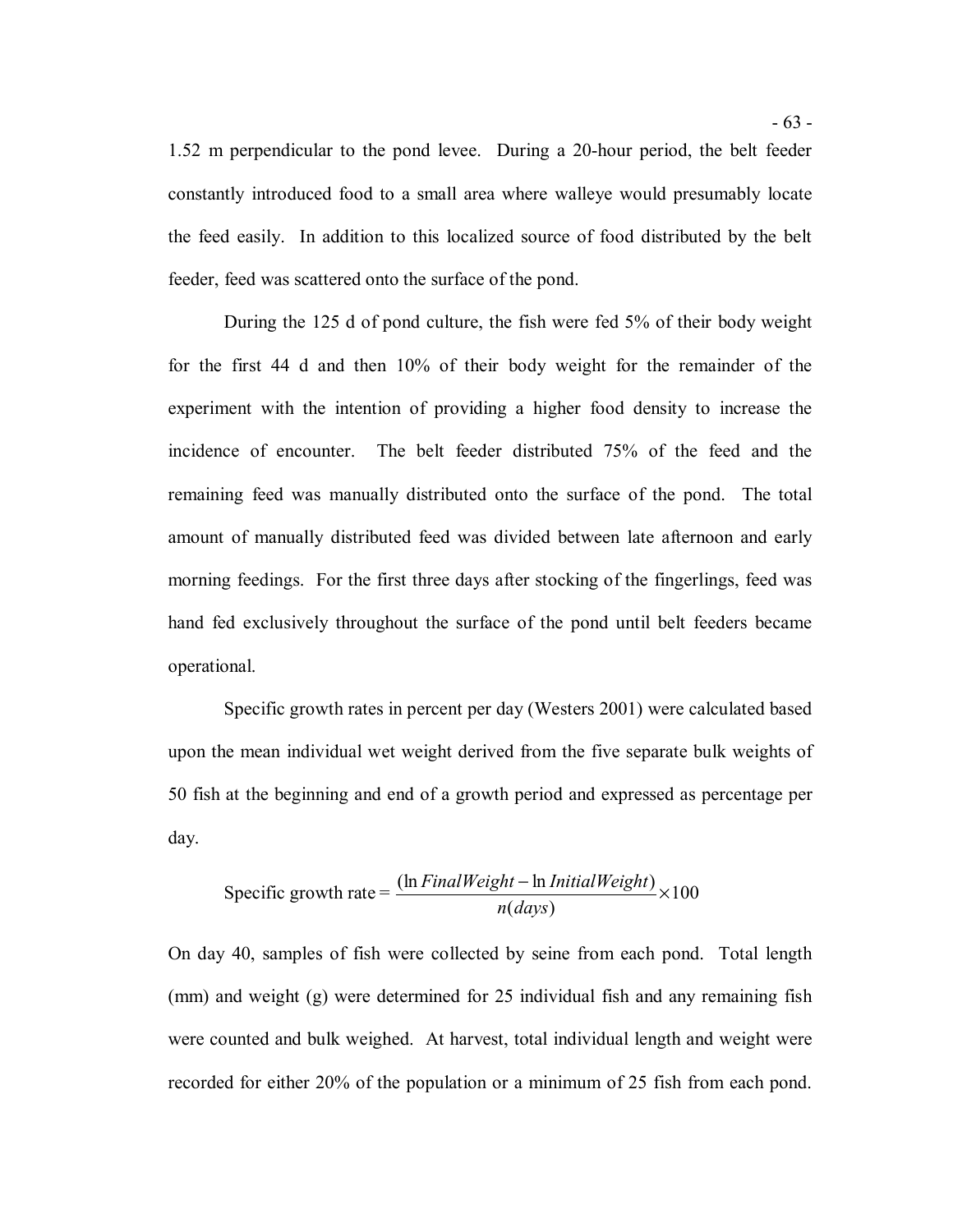All fish were counted to determine survival. Also, a sample of 15 fish collected from each pond was immediately placed on ice and later preserved in 10% formalin. These fish were eventually dissected, and stomach contents were removed from the digestive tract by flushing into a petri dish. Identified food items for fish in different length groups were separated into the following categories: zooplankton, macro- invertebrates, crayfish, and walleye. Frequency of occurrence (number of fish having a specific taxon divided by total number of fish) was used to describe composition of the diet.

 To verify if the formulated feed was consumed by walleye, an orange fluorescent pigment (Day-Glo Flourescent Pigment, blaze orange, Day-Glo Corporation, Cleveland, Ohio) was used as a marker to detect consumed feed in the digestive tract (Morris and D'Abramo 1990). The pigment and feed were mixed in a 1:10 ratio (weight:weight) for one hour using a motor-driven rotation apparatus to allow for the lipophilic marker to adhere throughout the feed. On day 115, the marked feed was then fed both manually and from a belt feeder onto the water surface in two randomly selected ponds, representing different densities. Within 2 hours after feeding, 10 fish from each pond were collected by seining, placed on ice, and transported to a laboratory. The marked feed was again fed just prior to harvest and a sample of 8 to 11 fish was obtained from each pond for stomach analysis within 2 hours. Digestive tracts were removed from the fish and placed under ultraviolet (366- nm) light to detect whether the fluorescent pigment was present. Stomach contents were then flushed into a petri dish and examined under a dissecting microscope and ultraviolet light.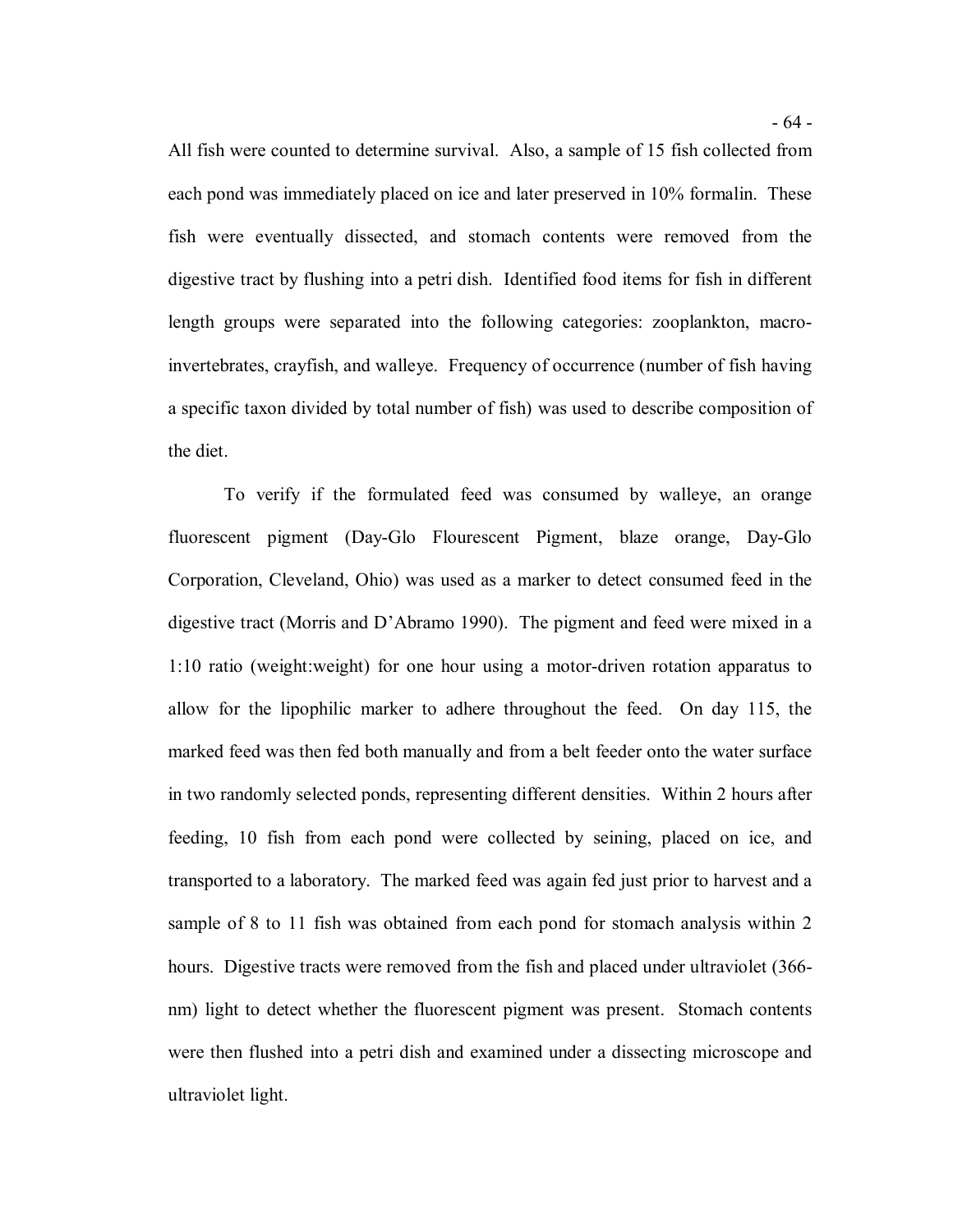Aeration was provided by in-pond aerators when dissolved oxygen fell below 5 mg/L. Bourne, MA), placed approximately 0.3 m from the bottom of each pond, recorded water temperature every 30 min during the experiment. Dissolved oxygen and water temperature were measured approximately 0.15 m below the surface of each pond at 0400, 0700, 1300, and 2200 with a digital oxygen meter (Model 550A, YSI Incorporated, Yellow Springs, Ohio). Temperature data loggers (Hobo<sup>®</sup> H8, Onset Computer Corporation,

 The effect of density on mean length, weight, biomass, and percentage survival of walleye at harvest in the five ponds was assessed using one-way analysis of variance (ANOVA). The acceptable level for all type-I errors was set at  $P < 0.05$ . Data from day 40 and harvest were analyzed using individual measurements to account for differences in sample sizes and unequal variances.

 The magnitude of variation in length and weight of fish sampled from each pond on day 40 ( $N = 25$ /pond) and at harvest ( $N = 25$  or 20%/pond) was expressed as the coefficient of variation (100 x SD/mean). Coefficient of variation was evaluated in relation to stocking density and final density. Simple linear correlation was used to identify any significant relationships between mean length, mean weight, percentage survival, or production at harvest and stocking density.

### **Results**

 Observations during the evening revealed substantial numbers of fish were attracted to the submersible light and were consuming the formulated diet provided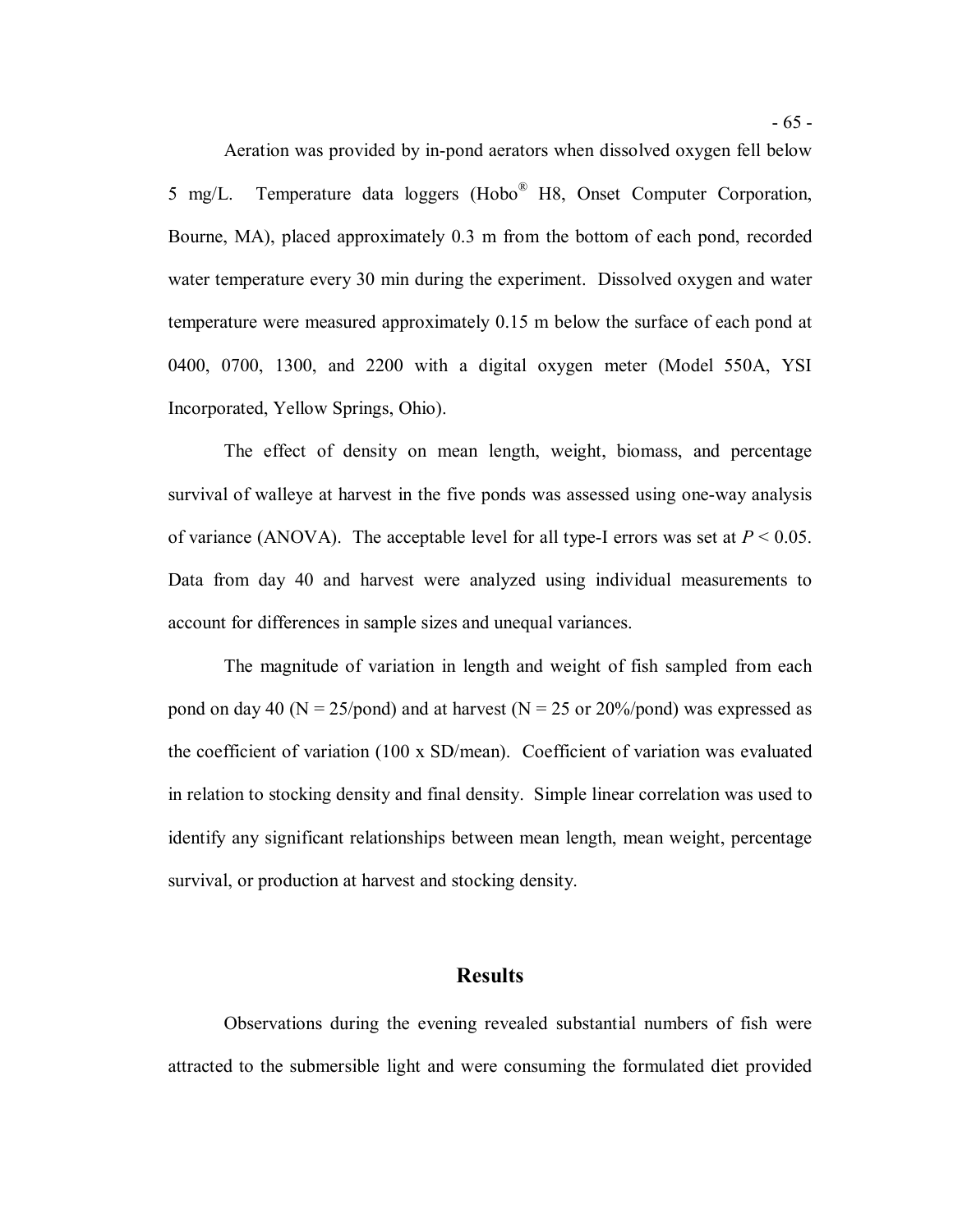via the belt feeders during the initial 40 days. Fish swam in circles below the belt feeder and around the submersible light and struck the feed as it hit the water surface. After 40 days, this feeding behavior was rarely observed so the submersible lights were turned off. Initially, feed that was scattered onto the surface of the pond was not observed to be consumed by walleye. However, later in the study, walleye were observed to consume a portion of the feed several minutes after it was scattered onto the pond surface. Once food was scattered across the pond surface, several minutes passed before the walleye initiated feeding. On windy days, most of the feed scattered across the pond surface was quickly blown against a levee and accumulated there, possibly reducing access. However, the belt feeder frequently introduced feed, so it was assumed that walleye still had the opportunity to consume an adequate amount of feed daily. Feeding activities were rarely observed during mid-day.

 Mean daily water temperature for all ponds did not deviate from each other by more than 1°C. The mean daily water temperature during the 125 d grow out period was 25.4°C (range 14.8-32.8°C) near the bottom and 25.5°C (range 15.0-35.0°C) at the surface. Table 4.1 presents the number of days either below or between selected water temperatures. During June, mean daily bottom and surface water temperatures were 27.0°C and 29.1°C, respectively. During July, mean water temperature near the bottom increased to 27.8°C, and by October had decreased to 20.0°C. Mean surface water temperature was 29.1°C in July and by October had decreased to 18.7°C (Figures 4.1 and 4.2). (Figures 4.1 and 4.2). Mean dissolved oxygen during the experiment was 7.9 mg/L (range 4.9-19.8

mg/L). A tractor-driven paddlewheel was used between 2200 and 0600 hours 60.7%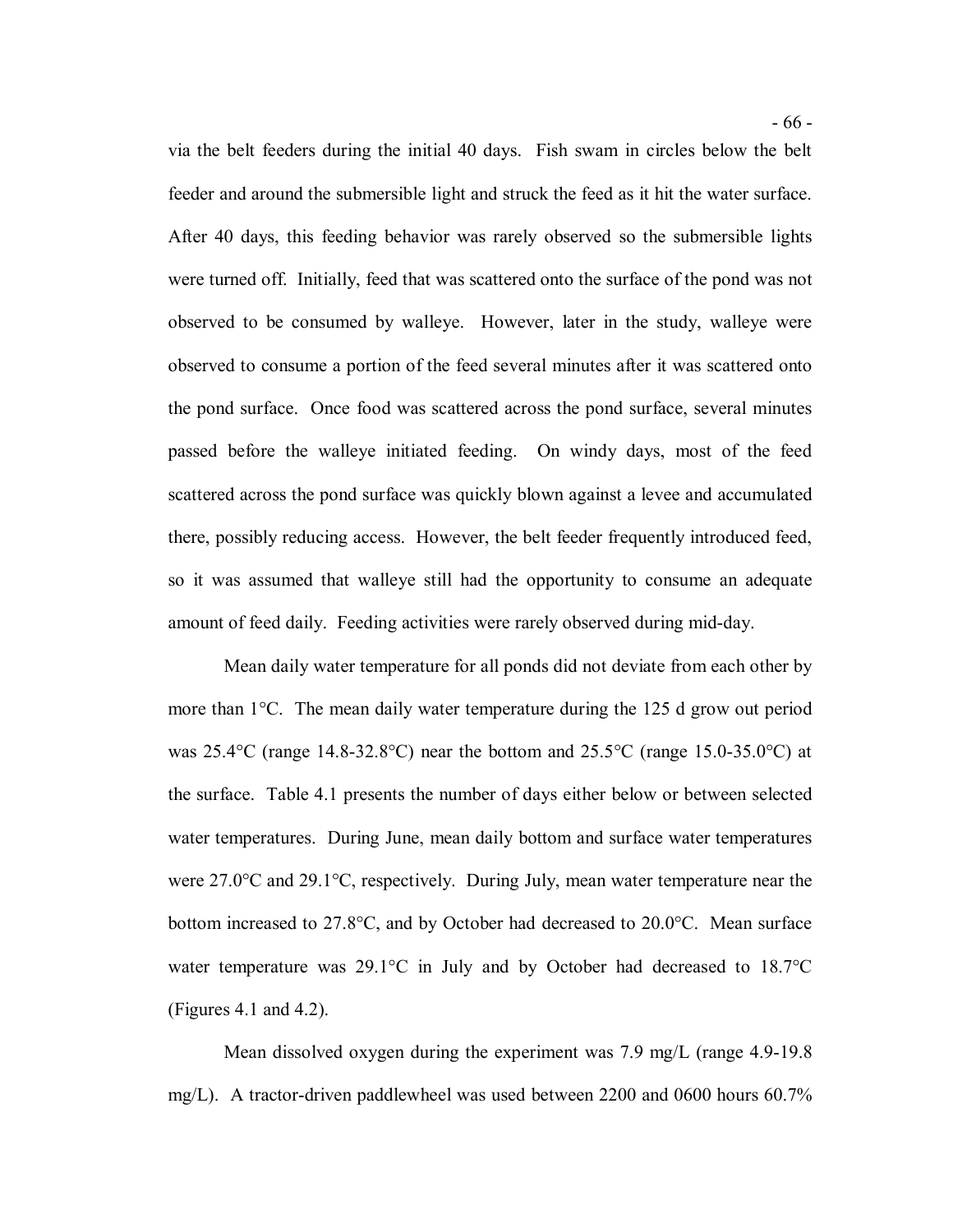of the days in June; thereafter, use ranged from 0.5% to 16.6% for each month. The number of times that the paddlewheel was used did not differ significantly between stocking densities.

 On day 40, the mean total length, weight, and growth rate of fish in the high density ponds were significantly greater than those of fish from the low density treatments. Mean  $\pm$  SE individual weight, total length, and specific growth rate of fish stocked at the greater density were  $12.6 \pm 1.0$  g,  $112.1 \pm 2.8$  mm, and  $2.86 \pm 1.0$ 0.2%, respectively. Mean  $\pm$  SE individual weight, total length, and specific growth rate of fish stocked at the lesser density was  $5.3 \pm 0.6$  g,  $91.1 \pm 1.8$  mm, and  $1.39 \pm 1.6$  0.1%, respectively. The length-frequency distribution was bimodal for fish in both stocking density treatments (Figures 4.3 and 4.4).

 At harvest, mean total length ranged from 182.2 to 246.2 mm in the five experimental ponds and length-frequency distributions were bimodal for both stocking densities (Table 4.2; Figures 4.5 and 4.6). Total length, weight, and growth rates did not differ significantly between stocking densities (Figures 4.7 and 4.8). Mean  $\pm$  SE specific growth rate of fish harvested (125 d) from all five ponds was 2.69  $\pm 0.05\%$ .

 On day 40, the mean coefficients of variation for length and weight were 17.7% (range 6.7-22.9%) and 69.1% (range 24.3-107.8%) for all five ponds. This measure of variation in length and weight was unrelated to stocking density. At harvest, the mean coefficients of variation for length and weight were 21.7% (range 9.0-34.6%) and 48.4% (range 22.9-75.7%) for fish in the five ponds. While unrelated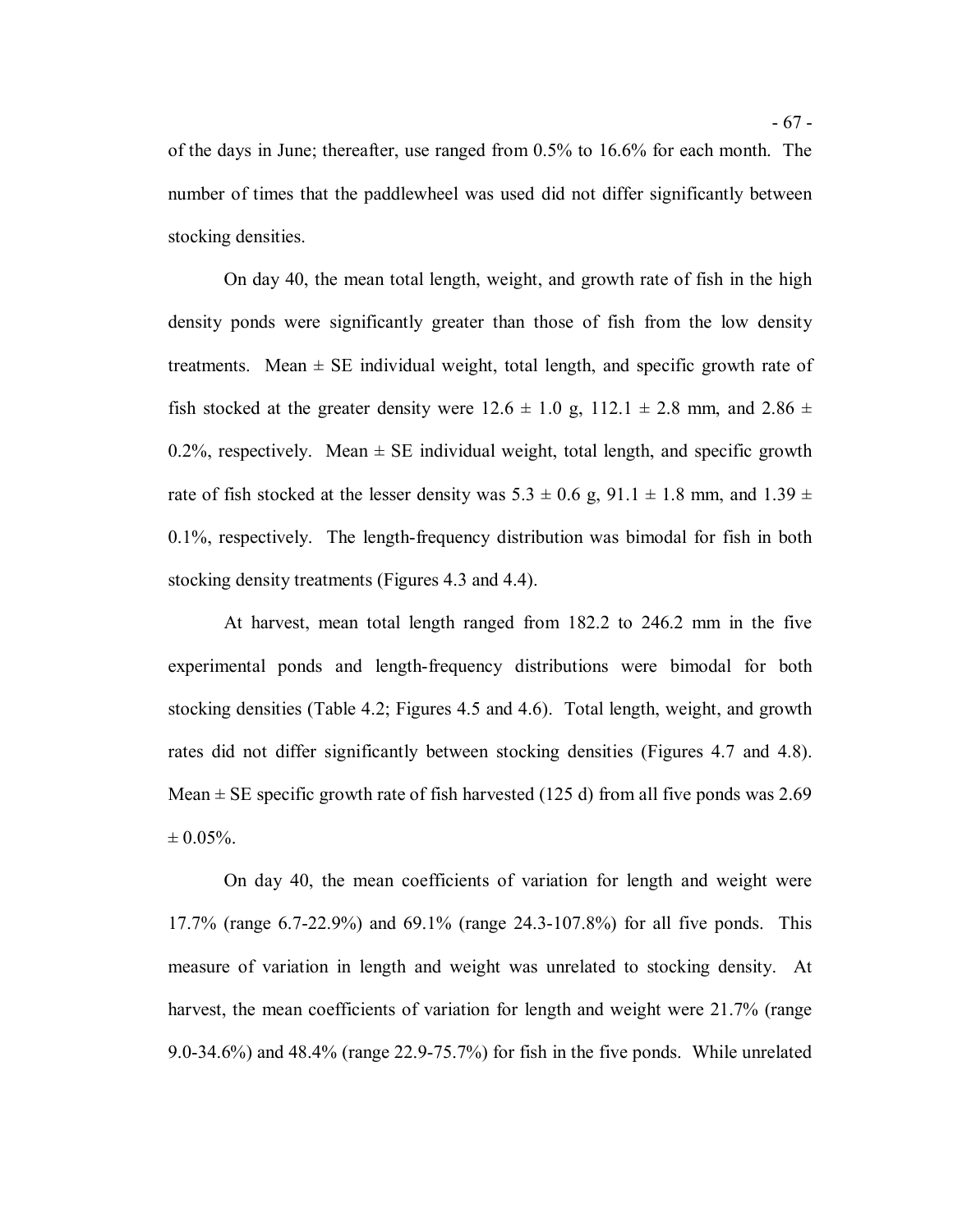to stocking density, the levels of length  $(r = -0.94)$  and weight variation  $(r = -0.92;$ Figure 4.9) were related to final density at harvest.

 Percentage survival was low in all ponds and ranged from 7.3% to 22.0% (Figure 4.10). Percentage survival did not differ significantly between density treatments. Percentage survival was not correlated with variation in either length or weight at harvest. Mean  $\pm$  SE production for high and low density ponds was 484.8  $\pm$ 183.7 kg/ha and  $174.4 \pm 30.1$  kg/ha, respectively. Although production was greatest in two of the high density replicate ponds, a relationship between production and stocking density was not observed because of the overlap of production values obtained for high and low density ponds (Figure 4.11).

 Stomach contents of 162 walleye from all ponds were examined. During the 125 d growout period, macro-invertebrates (46.9%) were found more often than formulated feed (32.7%). Zooplankton and macro-invertebrates were found more often on day 40 than formulated feed, whereas only one cannibal was found (Figure 4.12). On day 125, the proportional composition of the walleye stomachs was similarly divided among formulated feed (38.4%), crayfish (37%), and macro- invertebrates (32.9%). As the total fish length increased, presence of formulated feed in the stomach increased substantially.

 On day 40, formulated feed appeared at the greatest frequency in stomachs of fish from the high density treatment ponds (Figure 4.13). Macro-invertebrates occurred more often than formulated feed in stomachs of fish from low density ponds. For both treatment densities, fish < 95 mm total length did not have feed in their stomachs. Macro-invertebrates and zooplankton occurred more often in the stomach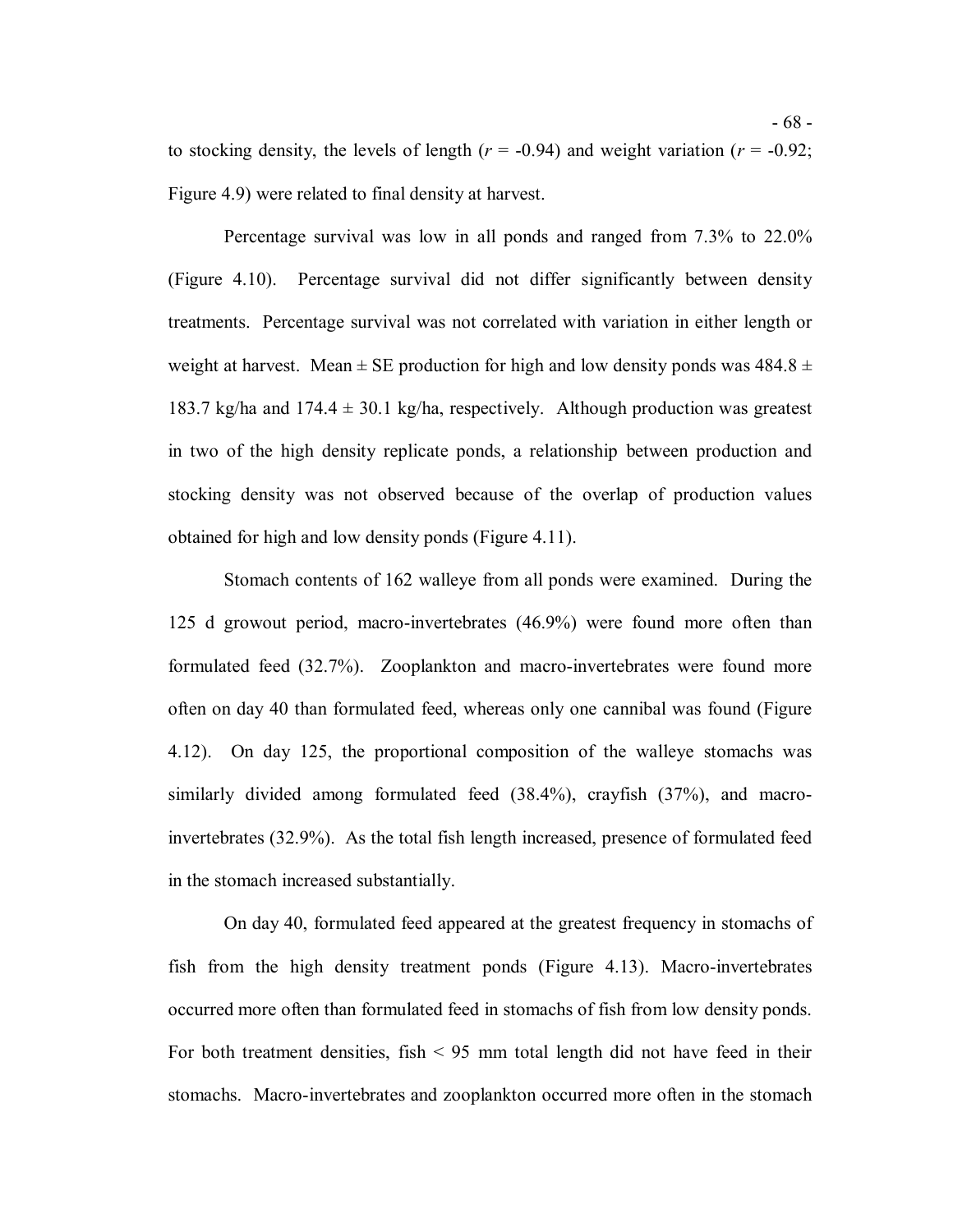of fish < 95 mm total length (Figure 4.14). In contrast, formulated feed was present in 55% of the fish stomachs for all fish  $> 95$  mm total length (Figure 4.15).

 Pooling of stomach content data collected for days 115 and 125 revealed that formulated feed occurred most often (53%) in fish from high density treatment ponds, followed by crayfish (50%) and macro-invertebrates (24%) whereas, macro- invertebrates occurred most often (41%) in fish from low density treatment ponds followed by formulated feed (26%). Crayfish (43%) and macro-invertebrates (57%) were detected most frequently in fish < 200 mm. Formulated feed (78%) and crayfish (31%) were present most frequently in fish  $\geq$  200 mm while macro-invertebrates (8%) were rarely found (Figure 4.16).

#### **Discussion**

 Feed-trained walleye fingerlings restocked into small earthen ponds in Mississippi grew to advanced sizes and consumed a formulated diet, but survival was poor and production was unreliable. No published results about pond production of feed-trained walleye exist, except for the study of Nagel (1996). During a 20-year domestication process, he restocked feed-trained fingerlings into 0.04 ha ponds and successfully grew them by manually feeding them a floating trout chow diet. In contrast, Coyle et al. (1997) investigated semi-intensive methods for pond culture of feed-trained fingerlings. They stocked pond-reared fingerlings  $(938/m<sup>3</sup>)$  into cages suspended in 0.04 ha ponds and trained them to a formulated diet. After being feed-trained, fingerlings were restocked (mean total length 140 mm; 18,525/ha) into 0.04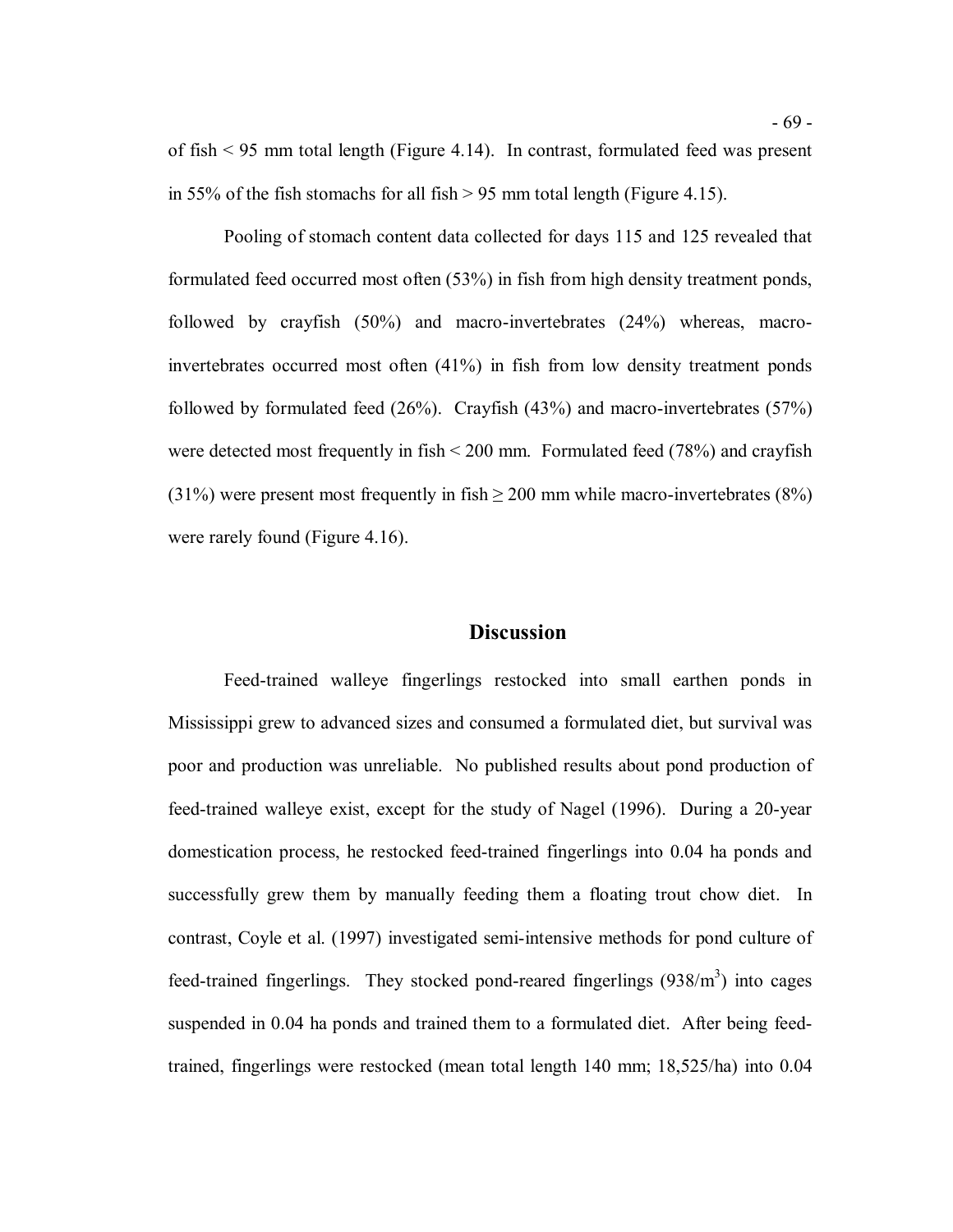ha ponds. For 2 weeks, the fish were confined to approximately 20% of the pond area with a small mesh net to maintain feeding by crowding the fish while also limiting natural food items. Then, they released the fish to the entire pond. At harvest, mean survival was 67%. Their study demonstrated that an initial high density confinement combined with an overall high density in the pond may improve survival and result in more predictable yields. The acceptance of feed by walleye in a pond, and the apparent enhanced consumption under high density conditions suggest that with some improvements to these management practices, production will greatly exceed that realized from intensive culture in tanks and cages.

 high summertime air temperatures that may produce water temperatures that are stressful and may lead to mortality. For several days during the culture period, water temperatures near the surface exceeded 32°C and climbed briefly to 35°C, but walleye were believed to have taken refuge near the bottom where temperatures remained well below their upper thermal tolerance of 35°C (Peterson 1993). Whether mortality occurred during the period when surface water temperatures in the ponds were briefly at 35°C is unknown, but no dead fish were observed during this period of time. Peterson (1993) reported that both Iowa and Gulf coast walleye were able to tolerate water temperatures of at least 31°C, and lethal temperatures for both strains were determined to be approximately 35°C under laboratory conditions. Wilkens (see chapter II) used the same strain of northern walleye used in this study and evaluated their thermal tolerance in the laboratory. Walleye were first acclimated from 24°C to test temperatures of 33°C, 34°C, and 35°C (temperature increased at The principal challenge to successful walleye pond culture in Mississippi is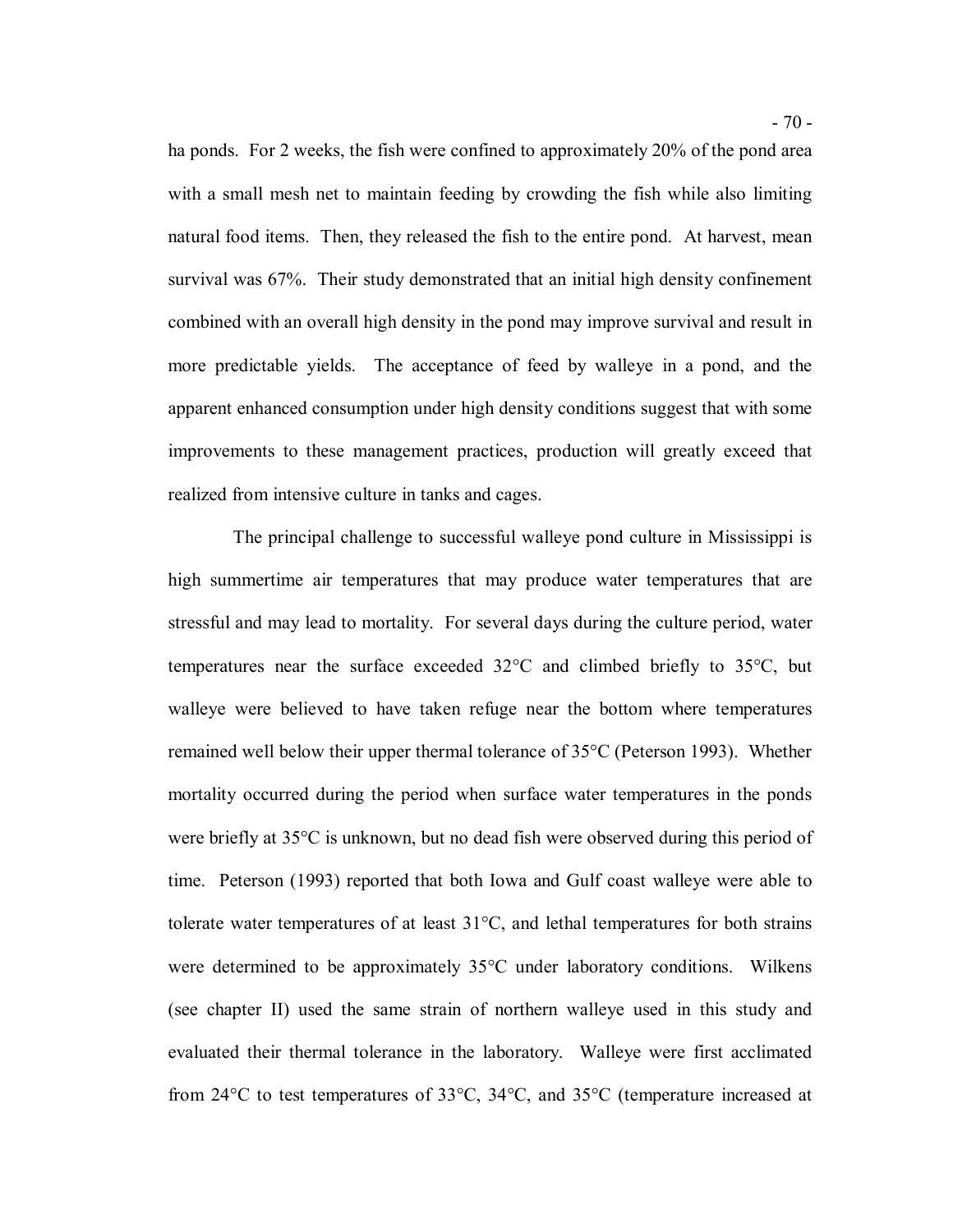1°C/day) and held at these temperatures until mortality of the entire population occurred (day 35, 9 and 1, respectively). Based upon these results, the highest maximum pond temperatures that occurred near the pond bottom and surface during this experiment were of insufficient duration to be lethal to walleye. Results from laboratory and field work suggest that northern strain walleye are capable of surviving an extended period of time when water temperatures gradually increase to and remain at thermal tolerance limits during the summer. However, there are some limitations to these laboratory results. Fish in the laboratory were held under constant conditions with little change in temperature  $(\pm 0.4^{\circ}\text{C SD})$ . Fish in the ponds were exposed to temperatures that changed between 2 and  $7^{\circ}$ C per day. Clapp et al. (1997) assessed the relationship between temperature stress and mortality of walleye fingerlings and reported that large fingerlings (mean total length 95 mm) acclimated to 20°C could survive a temperature increase change of 11°C (temperature increased at 1.5°C/min) but that survival decreased rapidly when increasing temperature changes were greater that 11°C. Fish in the ponds were not exposed to this type of temperature change so it is presumed that the daily changes experienced by the fish may not have been lethal. Whether or not consecutive days of changing water temperatures and the magnitude of those changes have a chronic affect on survival has not been determined.

 High water temperatures can result in slower growth and poorer condition (Hokanson and Koenst 1986; Kocovsky and Carline 2001). Growth of northern walleye has been reported to occur at temperatures ranging from approximately 15°C to 30°C with maximum growth occurring at temperatures ranging from 20°C to 28°C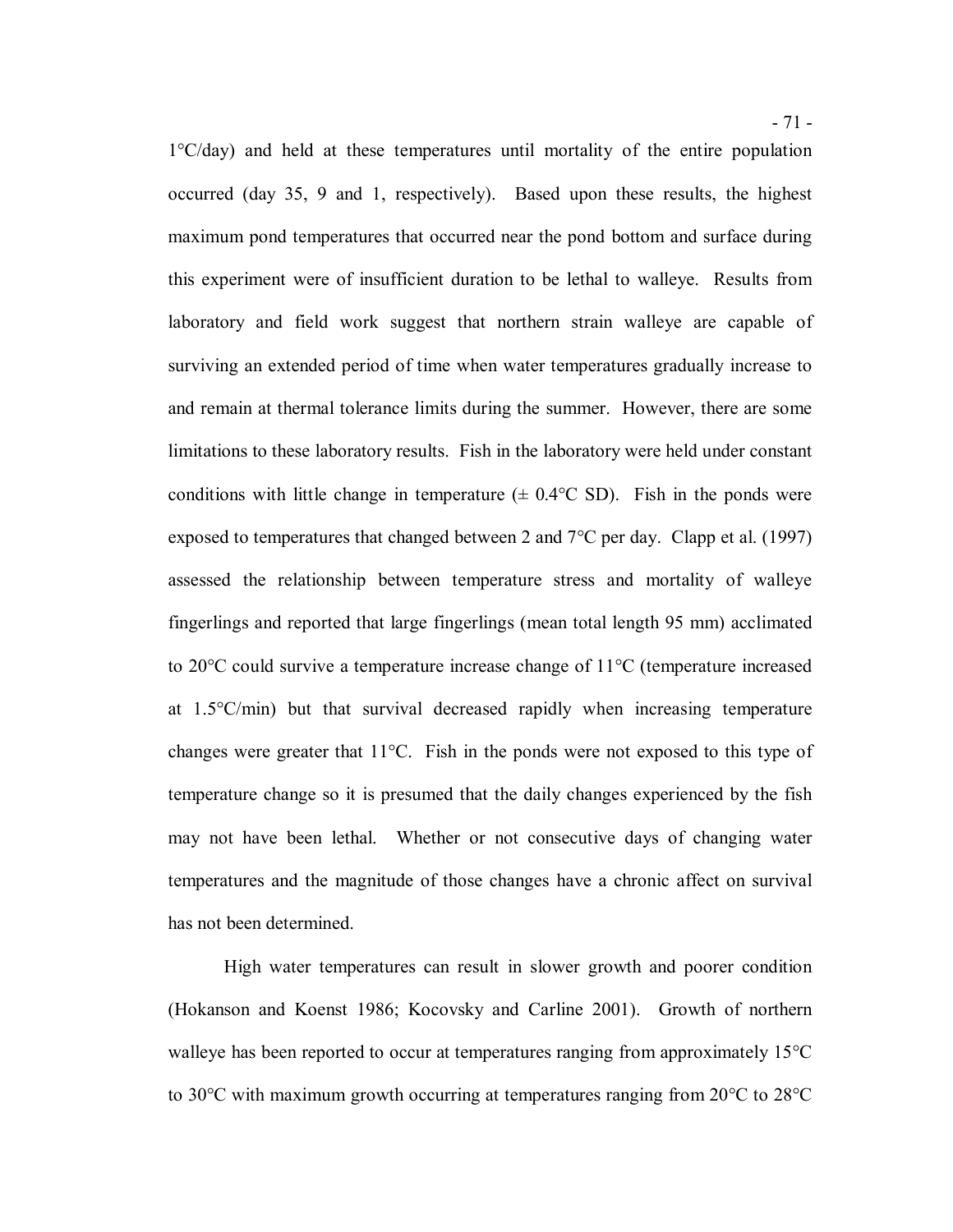under laboratory conditions (Kelso 1972; Hokanson 1977; Hokanson and Koenst 1986). Hokanson and Koenst (1986) reported that growth rates achieved between 22°C and 28°C attained at least 80% of the maximum growth achieved at 26°C for northern strain walleye under laboratory conditions. At temperatures above 28°C, growth is substantially reduced, and may be the result of increasing physiological demands and reduced food consumption associated with higher water temperatures. In this study, water temperatures near the surface and bottom ranged between 22°C and 28°C for 78 and 83 days, respectively. Water temperatures near the surface and bottom exceeded 28°C for 40 and 22 days, respectively and may have negatively impacted growth and overall production. Over 90% of the water temperatures were greater than 20°C suggesting that a growing season could potentially extend from at least June to October.

 Stocking density is an important determinant of feeding rates, survival, and growth in ponds and in intensive culture environments (Fox and Flowers 1990; Kuipers and Summerfelt 1994). However, the best stocking densities for feed-trained walleye fingerlings restocked into ponds for growout has yet to be determined. Advanced fingerlings have been successfully raised in ponds through the summer by restocking small fingerlings (< 100 mm) at 24,700/ha to 37,050/ha and feeding them minnows (Raisanen 1996). Culture practices used for striped bass closely follow those of walleye culture up to the point of advanced fingerling production where methods begin to diverge. However, it is useful to compare these two species because striped bass have been successfully trained to accept feed under similar intensive culture conditions, therefore methods used to grow advanced feed-trained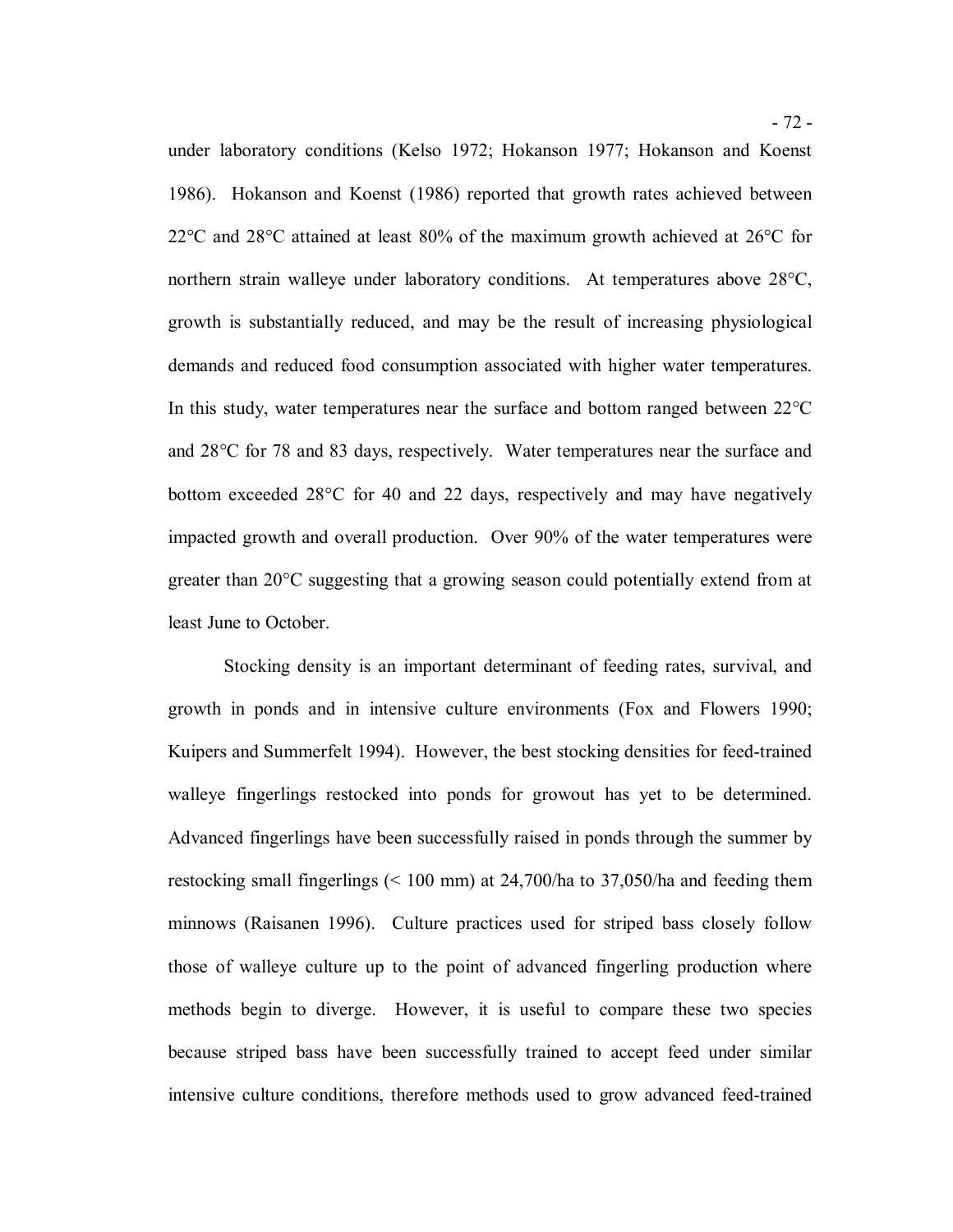striped bass in ponds may provide helpful insight for pond culture of feed-trained walleye. Stocking densities used for production of advanced striped bass (< 100 mm) range from 9,880 to 247,000/ha and averaged 54,340/ha during 1986-1988 (Smith et al. 1990). Jenkins et al. (1989) reported that stocking densities of 24,700-61,750/ha of striped bass resulted in a more uniform size and better survival. Lower stocking densities (12,350/ha) resulted in a greater size variation, cannibalism, and lower survival (Smith et al. 1990). Coyle et al. (1997) stocked walleye fingerlings at one density (18,525/ha) that yielded consistent survival under semi-intensive culture methods. methods.<br>In the present study, the length, weight, and survival of fish from the high

 density replicate ponds were greater, but the difference was not significant. The lack of difference between stocking densities may be due to high turbidity in one of the high density replicate ponds that had the lowest survival. Turbid water may not have adversely affected the ability to detect feed, but probably minimized primary production of food, thus limiting energy flow to higher trophic levels and fish production in the pond. Bimodal length distributions were apparent on day 40 and at harvest. The observation that fish > 95 mm in total length were the only fish that had formulated feed in their stomach on day 40 suggests that a portion of the population of fish quickly adapted to consumption of the feed near the submersible light and grew comparatively faster, thereby producing the bimodal size distribution for day 40 and at harvest. Once the size differential was established, larger fish may have cannibalized the smaller fish, resulting in poor survival. In fact, only a small percentage of fish in the small category (< 100 mm) remained at harvest for both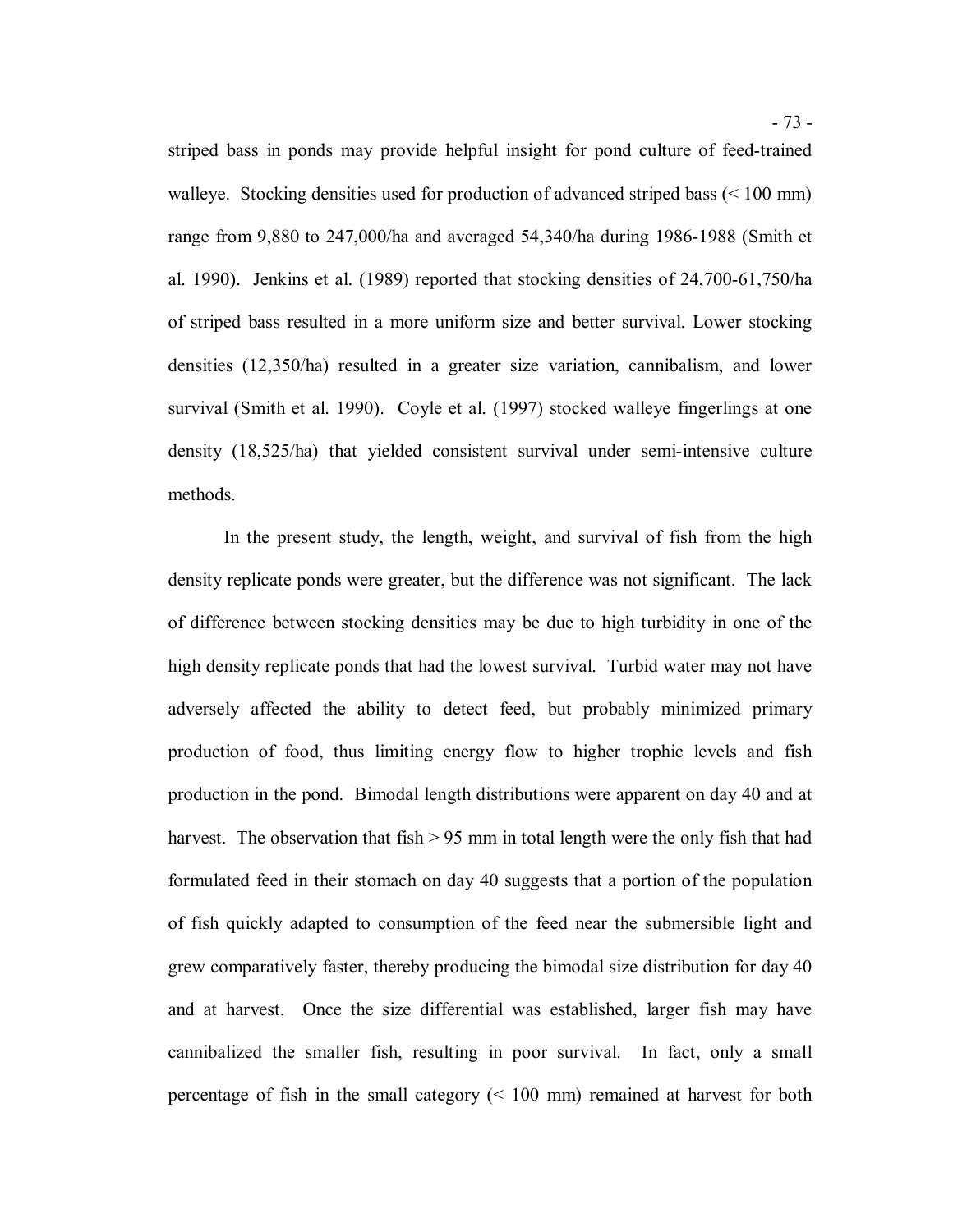densities suggesting that the stocking densities used in this experiment may have been too low (Smith et al. 1990). An inverse relationship between size variation and final density was observed in this study.

 The feeding strategy used in this study may have created a level of competition that resulted in the poor survival and variation in size. During the experiment, fish were daily fed 5% and 10% of their body weight, rates that were more than likely in excess (Kuipers and Summerfelt 1994; Nagel 1996) due to the lower than anticipated survival. A high feeding rate strategy in a localized area was designed to provide maximum opportunity for the fish to encounter feed, become accustomed to feed in the pond, and potentially reduce competition. During the first 40 days, walleye were observed at night swimming around the submersible light and consuming feed near the belt feeder; however, no walleye were observed to consume the feed provided manually to other areas of the pond during this time. Because the belt feeder only introduced feed into a localized area, intraspecific competition may have led to dominant fish that consumed most of the feed and, in turn, may have fed on other emaciated fish that failed to consume the feed (Keast and Eadie 1985). Bulkowski and Meade (1983) stated that walleye exhibit negative phototaxis after reaching a total length of 25-40 mm. Therefore, the observation of walleye feeding around the light suggests that a portion of walleye consumed feed in conjunction with the attraction to light. Those fish that made an association of food with light grew faster, became dominant, then ate feed distributed in other areas of the pond and composed the upper end of the bimodal length distribution. This presumed advantage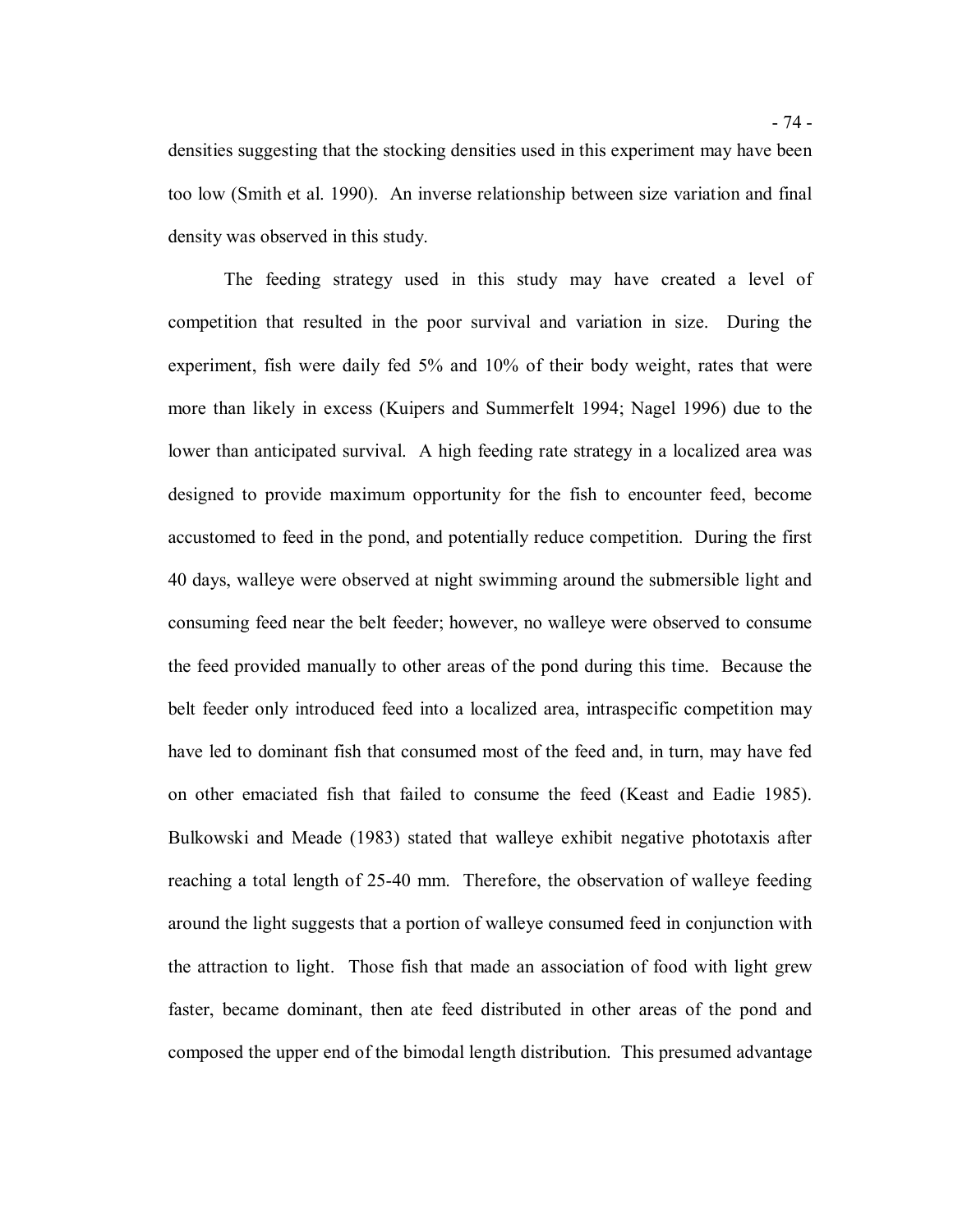is supported by the higher frequency of formulated feed in the digestive tract of larger fish. fish. Fish were not observed to consume the manually distributed feed until later in

 the experiment, suggesting that walleye exclusively obtained feed from the belt feeder during most of the growout period. domesticated walleye broodstock by just manual feeding of trout chow during crepuscular periods. Our fish successfully accepted the manually distributed feed later in the study when they were of larger size (> 200 mm) suggesting that once walleye are trained to accept the diet in the pond they will readily consume a manually distributed feed. Most walleye (140 mm) confined for a short period successfully consumed a formulated feed when fed 2.0% body weight ration at 0700 hours (Coyle et al. 1997). In the present study, it is presumed that the submersible light and belt feeder only served to concentrate a portion of the population. To overcome this drawback, methods that will concentrate all of the population during the initial days after stocking would appear to be an effective strategy to achieve initial feeding and increase survival considerably. Nagel (1996) successfully maintained a

 The observation of walleye feeding behavior is supported by Bergerhouse (1996) who reported that walleye do not actively respond like channel catfish when feed is scattered onto the surface of the pond. However, as the duration of the experiment increased, walleye did consume the feed that remained floating. This knowledge may prove beneficial for culturists who desire to estimate feeding rates and monitor fish performance by visual observation of the fish feeding near the surface.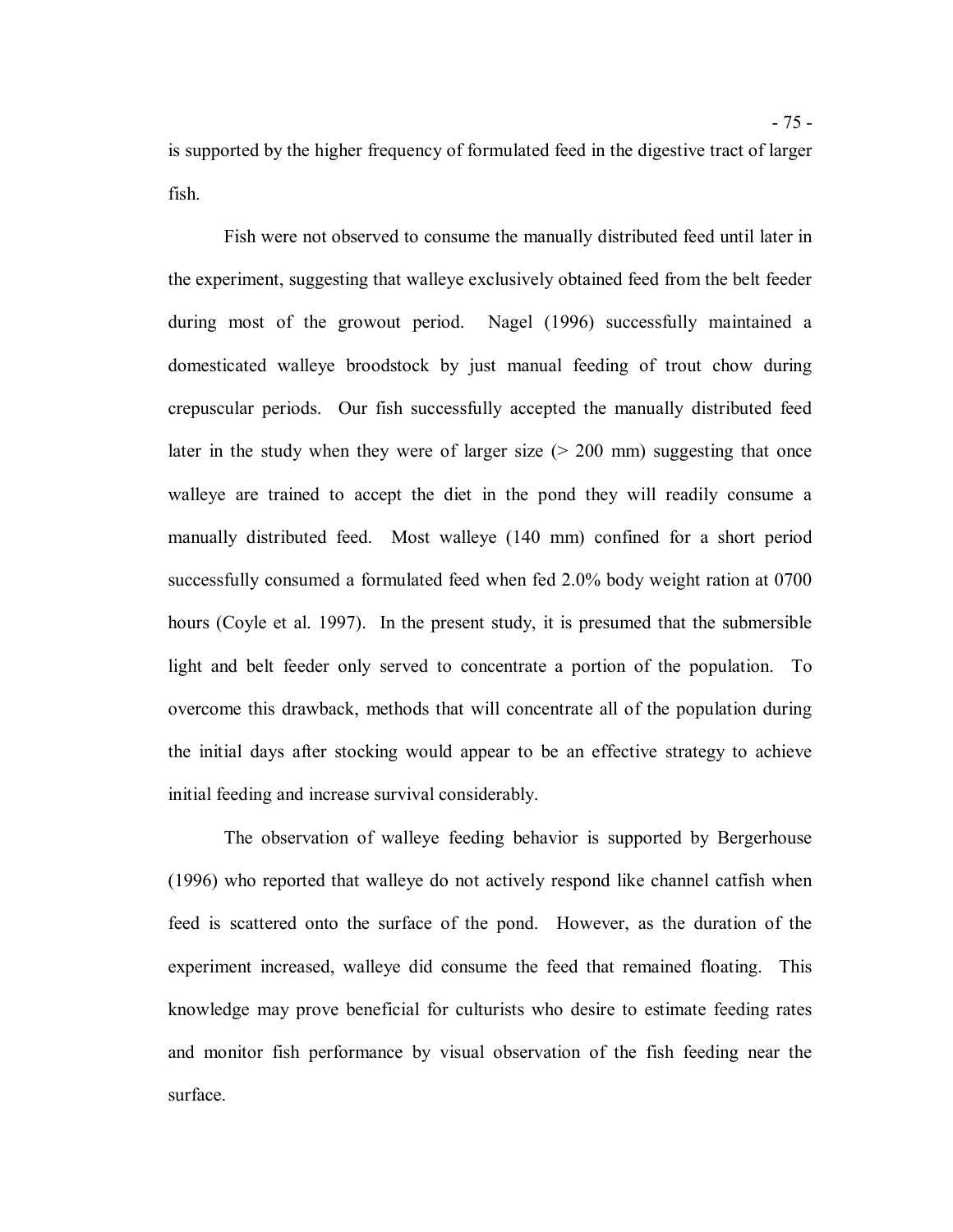trained fish emphasizes the importance and attractiveness of this food source and suggests that feed served as a supplemental source of nutrition. On day 40, fish that were > 95 mm total length were the only fish consuming feed and proportionately more fish in this size group were consuming feed in the high density ponds. These observations suggest that from day 1 to day 40, walleye in high density treatment ponds encountered the feed more frequently, possibly reflecting a relationship between a higher density of fish and feed encounter. An alternative explanation may be that natural foods became limited sooner in the high density ponds thus fish began The presence of macro-invertebrates and crayfish in the stomachs of feedaccepting the formulated feed.

### **Conclusion**

 The climate of Mississippi appears to be suitable for pond culture of walleye fingerlings to advanced sizes. The climate provides acceptable growing conditions throughout most of summer and fall. The majority of water temperatures were between 22°C and 28°C near the pond bottom and surface (62.4 to 66.4%). These temperatures are within a range that produces maximum growth (Hokanson and Koenst 1986). However, temperatures that approach and remain near the thermal tolerance limits of walleye can occur and the effect may be more severe from year to year. Nonetheless, contrary to Peterson (1993), who reported empirical evidence that northern walleye maintained in Mississippi ponds usually do not survive high summer temperatures, northern strain walleye from Tennessee can survive high water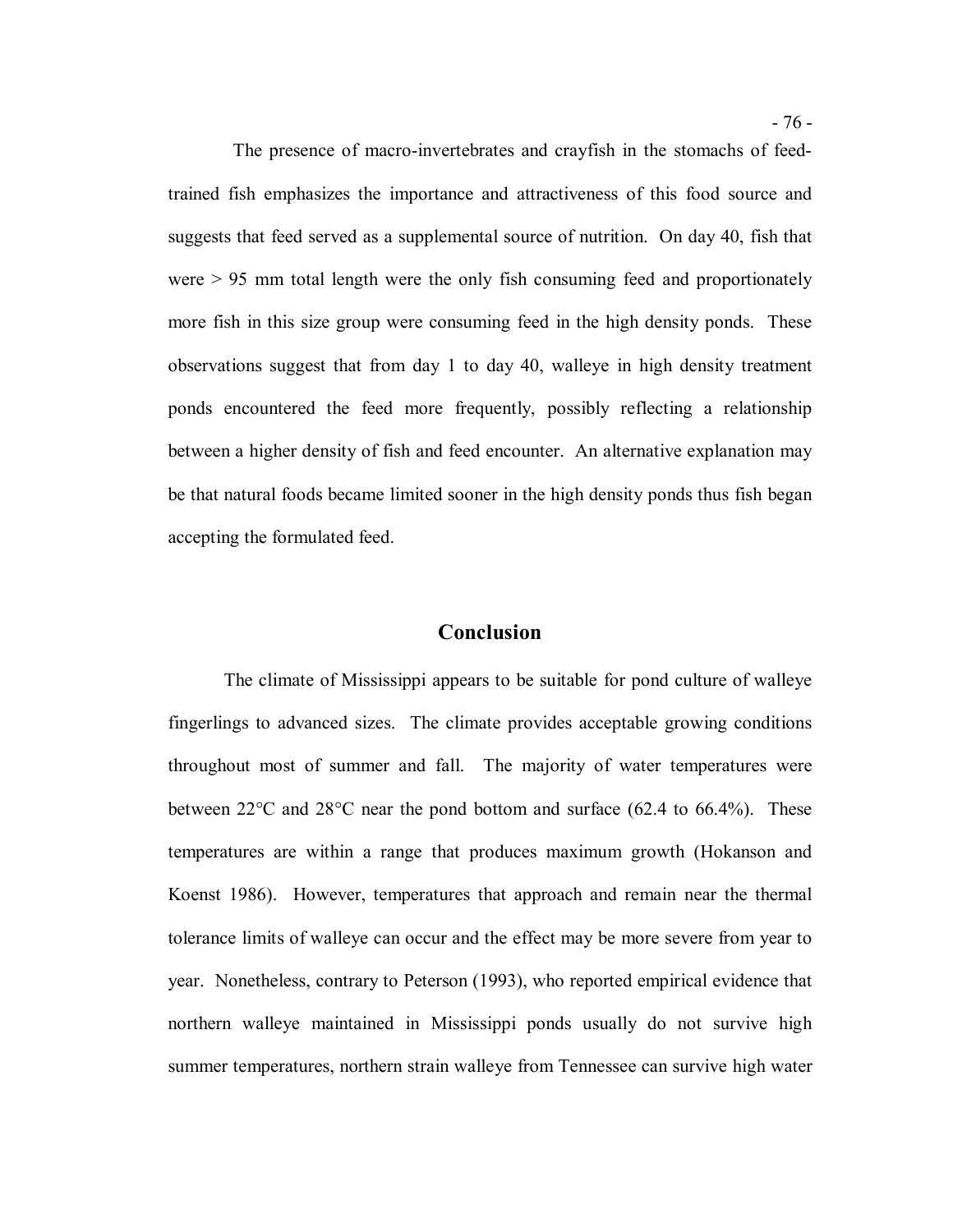temperatures during the summer growout in small earthen ponds. The juvenile phase in the life cycle of percids may be the most thermally tolerant (Hokanson 1977).

 Although success in adapting walleye to a formulated diet in ponds was achieved in this experiment, the pond culture methods used did not yield the desired high survival and corresponding predictable production. Based on the results reported by Coyle et al. (1997) and those from this study, the first month (1 to 30 d) of pond feeding probably is the most critical time to achieve feed acceptance by the majority of fish for the remainder of the culture period. This time period is similar to that used to feed train pond-reared walleye fingerlings in tanks. Following the management protocol of the study of Coyle et al. (1997), short-term (1 to 30 d) confinement of the fish to a small percentage of the total pond area to achieve the high density culture used for pond-reared fingerlings in tanks during the feed training process may be critical. Concentration to a small area would include an effort to reduce availability of natural food items to ensure that most fish are accepting the feed and possibly avoid significant differential growth before release from confinement. Additionally, such an approach allows for easier removal of cannibals and grading, if needed. However, an investigation of greater stocking densities without confinement, such as those used for the culture of advanced striped bass fingerlings, may provide evidence that the semi-intensive or intensive culture approach is not required for walleye.

 A feeding strategy that maximizes walleye growth through high frequency encounter of the feed needs to be developed. The design of this study included overfeeding in a localized area during the entire experiment, but a high level of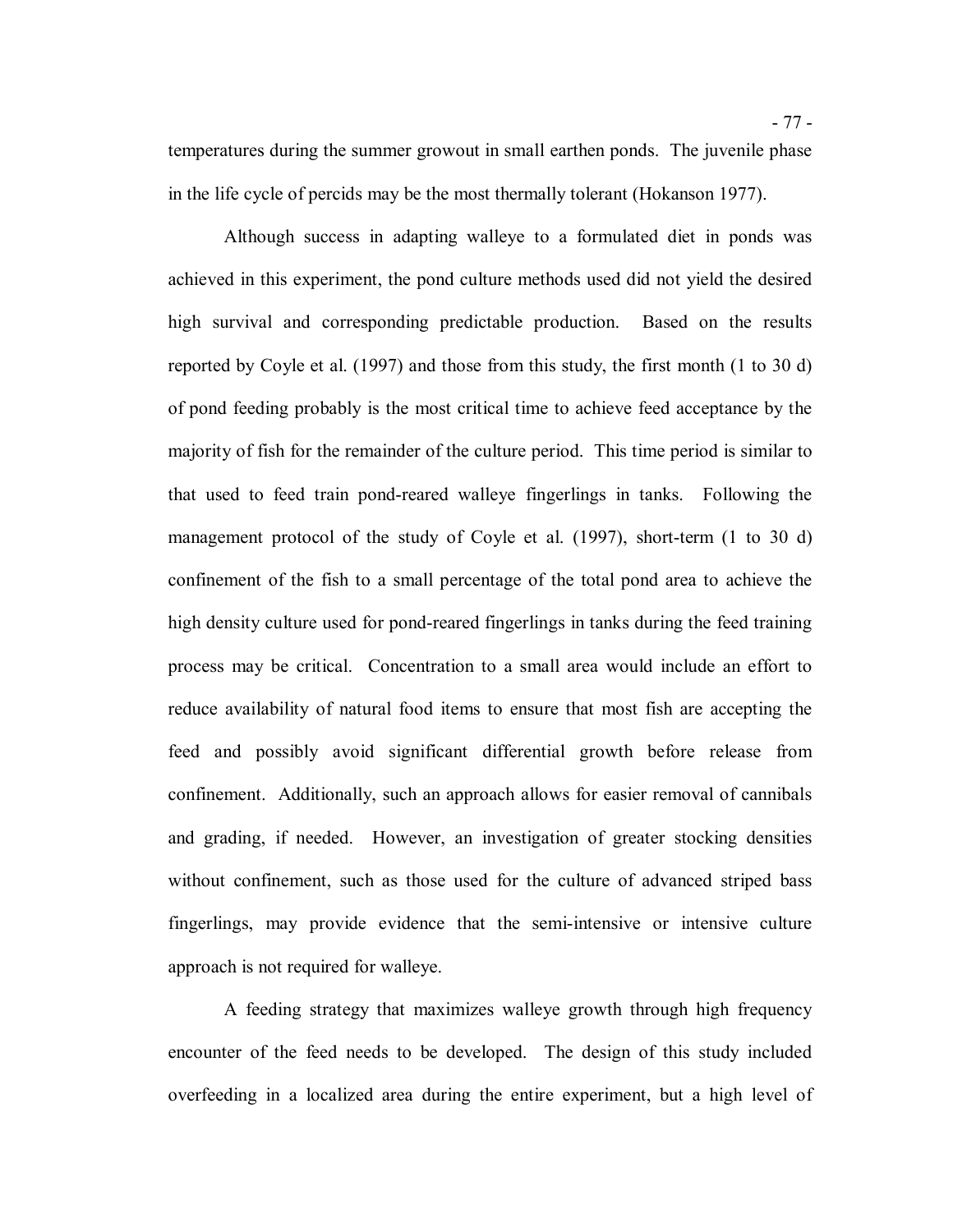acceptance was still not realized suggesting that the submersible light was not effective in attracting all the population to encounter and consume the feed. If fish are confined for a short period of time after restocking, then a belt feeder might be useful to ensure continuous availability of food. If fish are not confined, then a combination of feeding methods may be necessary to maximize the opportunity for fish to consume the feed. An automatic feeder that would spread food over a large area at timed intervals (e.g., every 15 min) combined with manual distribution of a large portion of the daily ration at crepuscular periods might be an effective management strategy. Jenkins et al. (1989) state that high frequency feedings of striped bass increase survival and production, and reduce the size variation among fish. The feeding rate for fish that are confined for a short period of time in the pond may be < 10% of body weight per day, whereas fish in an open pond may need to be fed at a daily rate of  $> 10\%$  body weight, at least temporarily, to encourage encounter and acceptance of the feed.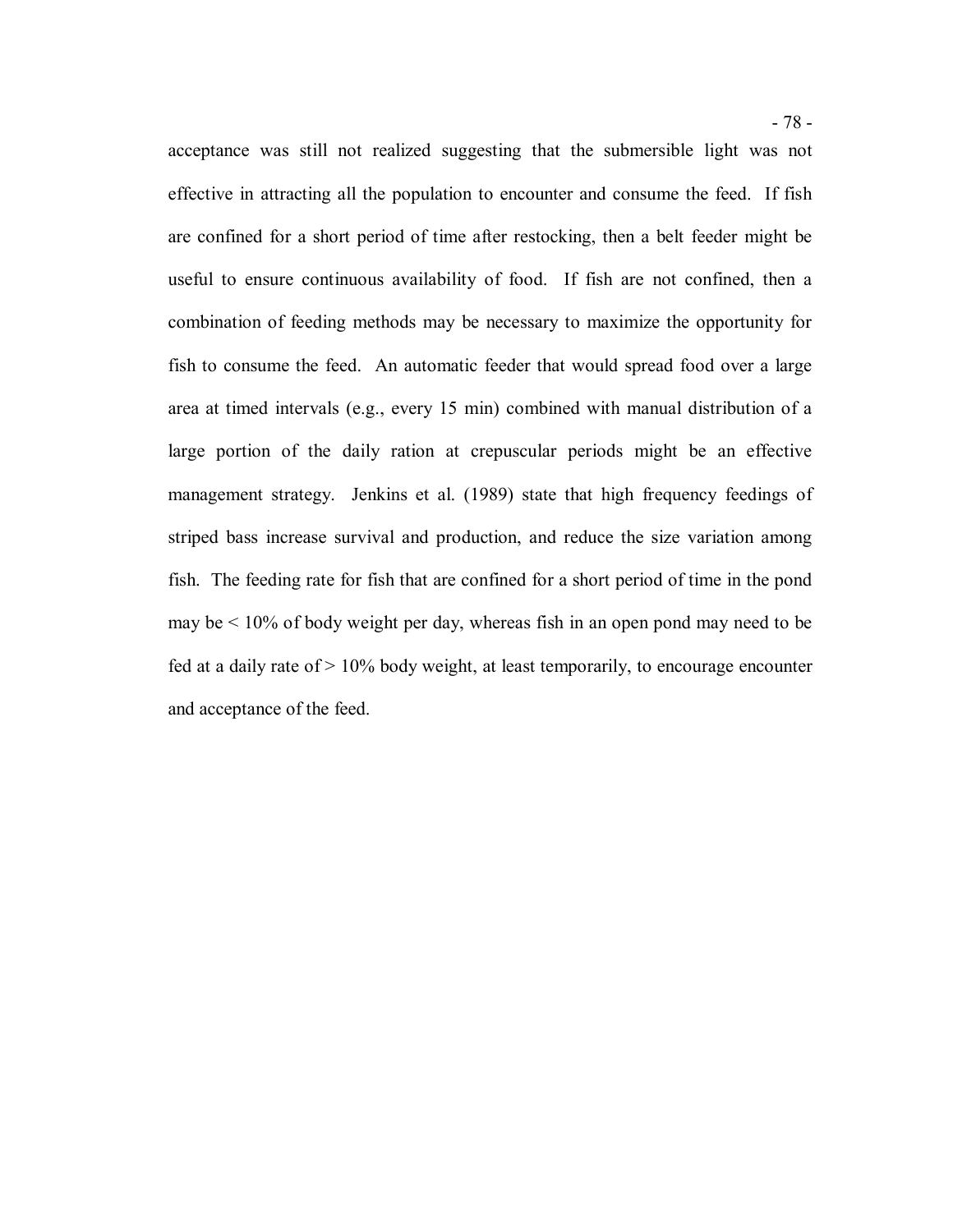## **Literature Cited**

- Bergerhouse, D. L. 1996. Cage culture of walleye. Pages 251-260 *in* R. C. Summerfelt, editor. Walleye Culture Manual. NCRAC Culture Series 101. North Central Regional Aquaculture Center Publications Office, Iowa State University, Ames.
- Bulkowski, L., and J. W. Meade. 1983. Changes in phototaxis during early development of walleye. Transactions of the American Fisheries Society 112:445-447.
- Cheshire, W. F., and K. L. Steele. 1972. Hatchery rearing of walleyes using artificial food. Progressive Fish-Culturist 34:96-99.
- Coyle, S. D., J. H. Tidwell, and F. T. Barrows. 1997. Preliminary studies on walleye feed training in cages and second-year growth in ponds. Progressive Fish-Culturist 59:249-252.
- Fox, M. G., and D. D. Flowers. 1990. The effect of fish density on growth, survival and production of juvenile walleye in rearing ponds. Transactions of the American Fisheries Society 119:112-121.
- Harder, T., and R. C. Summerfelt. 1996. Training walleye to formulated feed in cages. Pages 267-271 *in* R. C. Summerfelt, editor. Walleye Culture Manual. NCRAC Culture series 101. North Central Regional Aquaculture Center Publication Office, Iowa State University, Ames.
- Hokanson, K. E. F. 1977. Temperature requirements of some percids and adaptations to the seasonal temperature cycle. Journal of the Fisheries Research Board of Canada 34:1524-1550.
- Hokanson, K. E. F., and W. M. Koenst. 1986. Revised estimates of growth requirements and lethal temperature limits of juvenile walleyes. Progressive Fish-Culturist 48:90-94.
- Jenkins, W. E., T. I. J. Smith, A. D. Stokes, and R. A. Smiley. 1989. Effect of stocking density on production of advanced juvenile hybrid striped bass. Proceedings of the Annual Conference Southeastern Association of Fish and Wildlife Agencies 42:56-65.
- Keast, A., and J. M. Eadie. 1985. Growth depensation in year-0 largemouth bass: the influence of diet. Transactions of the American Fisheries Society 114:204-213.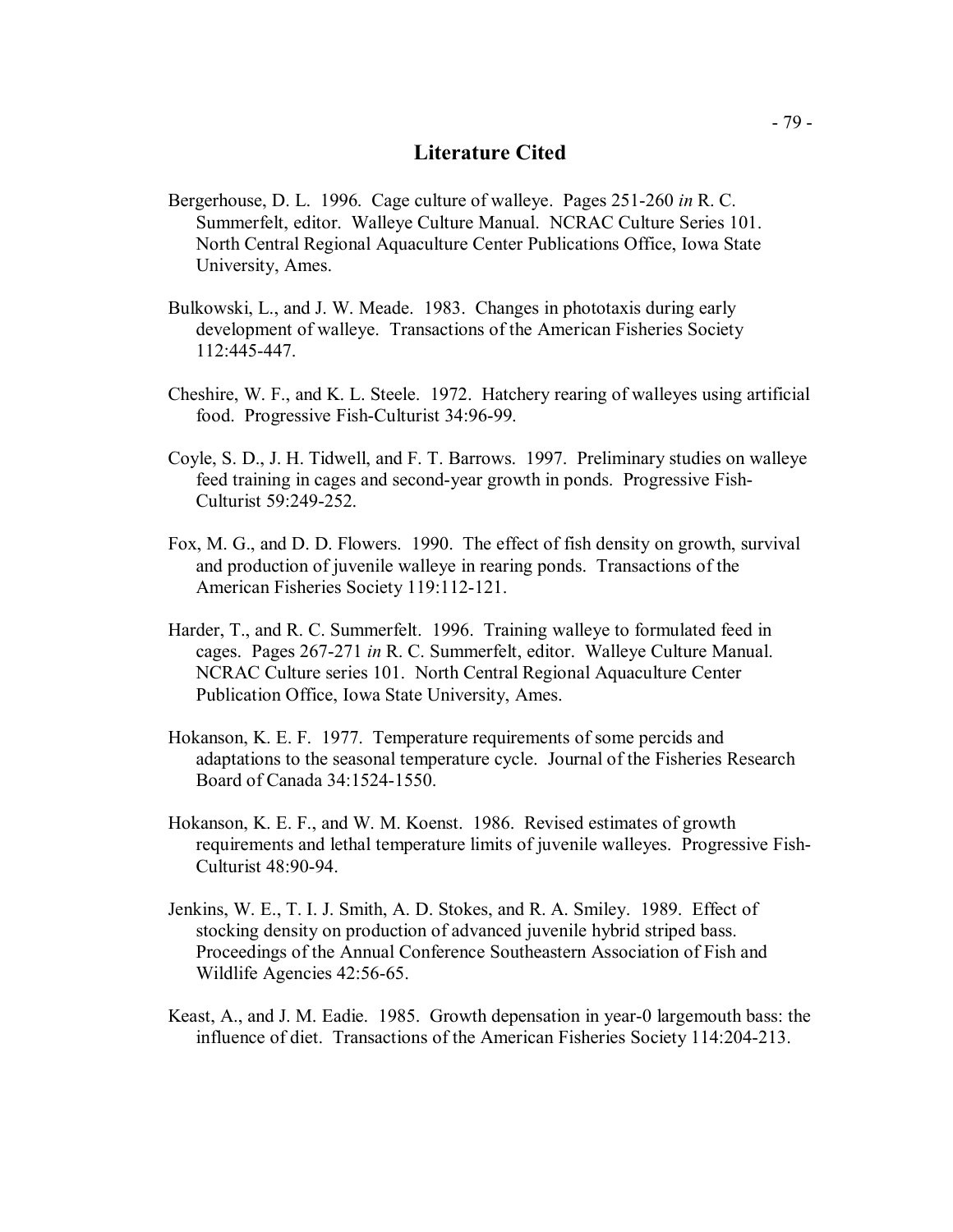- Kelso, J. R. 1972. Conversion, maintenance, and assimilation for walleye, *Stizostedion vitreum vitreum*, as affected by size, diet, and temperature. Journal of the Fisheries Research Board of Canada 29:1181-1192.
- Kocovsky, P. M., and R. F. Carline. 2001. Influence of extreme temperatures on consumption and condition of walleyes in Pymatuning Sanctuary, Pennsylvania. North American Journal of Fisheries Management 21:198-207.
- Kuipers, K. L., and R. C. Summerfelt. 1994. Converting pond-reared walleye fingerlings to formulated feeds: effects of diet, temperature, and stocking density. Journal of Applied Aquaculture 4:31-57.
- Mazik, P. M., and N. C. Parker. 2001. Semicontrolled systems. Pages 241-284 *in* G. A. Wedemeyer, editor. Fish hatchery management, second edition. American Fisheries Society, Bethesda, Maryland.
- Morris, J. E., and L. R. D'Abramo. 1990. An inexpensive marking technique to assess ingestion of formulated feeds by larval fish. Progressive Fish-Culturist 52:120-121.
- Nagel, T. O. 1974. Rearing of walleye fingerlings in an intensive culture using Oregon Moist Pellets as an artificial diet. Progressive Fish-Culturist 36:59-61.
- Nagel, T. O. 1976. Intensive culture of fingerling walleye on formulated feeds. Progressive Fish-Culturist 38:90-91.
- Nagel, T. O. 1996. Development of a domestic walleye broodstock. Pages 75-76 *in*  R. C. Summerfelt, editor. Walleye Culture Manual. NCRAC Culture Series 101. North Central Regional Aquaculture Center Publications Office, Iowa State University, Ames.
- Peterson, M. S. 1993. Thermal tolerance of Iowa and Mississippi populations of juvenile walleye, *Stizostedion vitreum*. Copeia 3:890-894.
- Raisanen, G. 1996. Culture of advanced fingerling walleye in Minnesota ponds. Pages131-134 *in* R. C. Summerfelt, editor. Walleye Culture Manual. NCRAC Culture Series 101. North Central Regional Aquaculture Center Publications Office, Iowa State University, Ames.
- Smith, T. I. J., W. E. Jenkins, and R. Vernon Minton. 1990. Production of advanced fingerling and subadult striped bass and striped bass hybrids in earthen ponds. Pages 121-139 *in* R. M. Harrell, J. H. Kerby, R. V. Minton, editors. Culture and Propagation of Striped Bass and its Hybrids. Striped Bass Committee, Southern Division, American Fisheries Society, Bethesda, Maryland.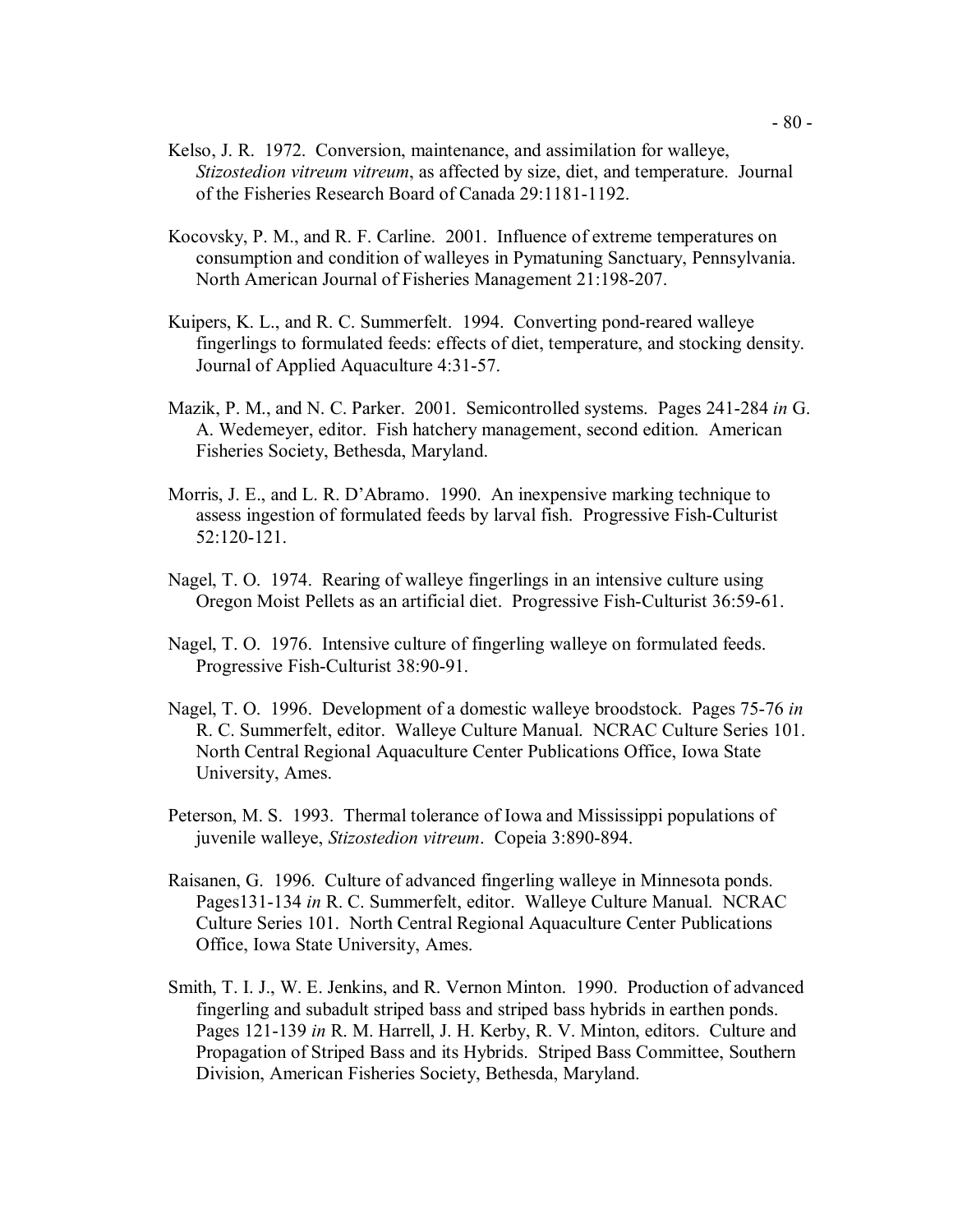Westers, H. 2001. Production. Pages 31-90 in G. A. Wedemeyer, editor. Fish hatchery management, second edition. American Fisheries Society, Bethesda, Maryland.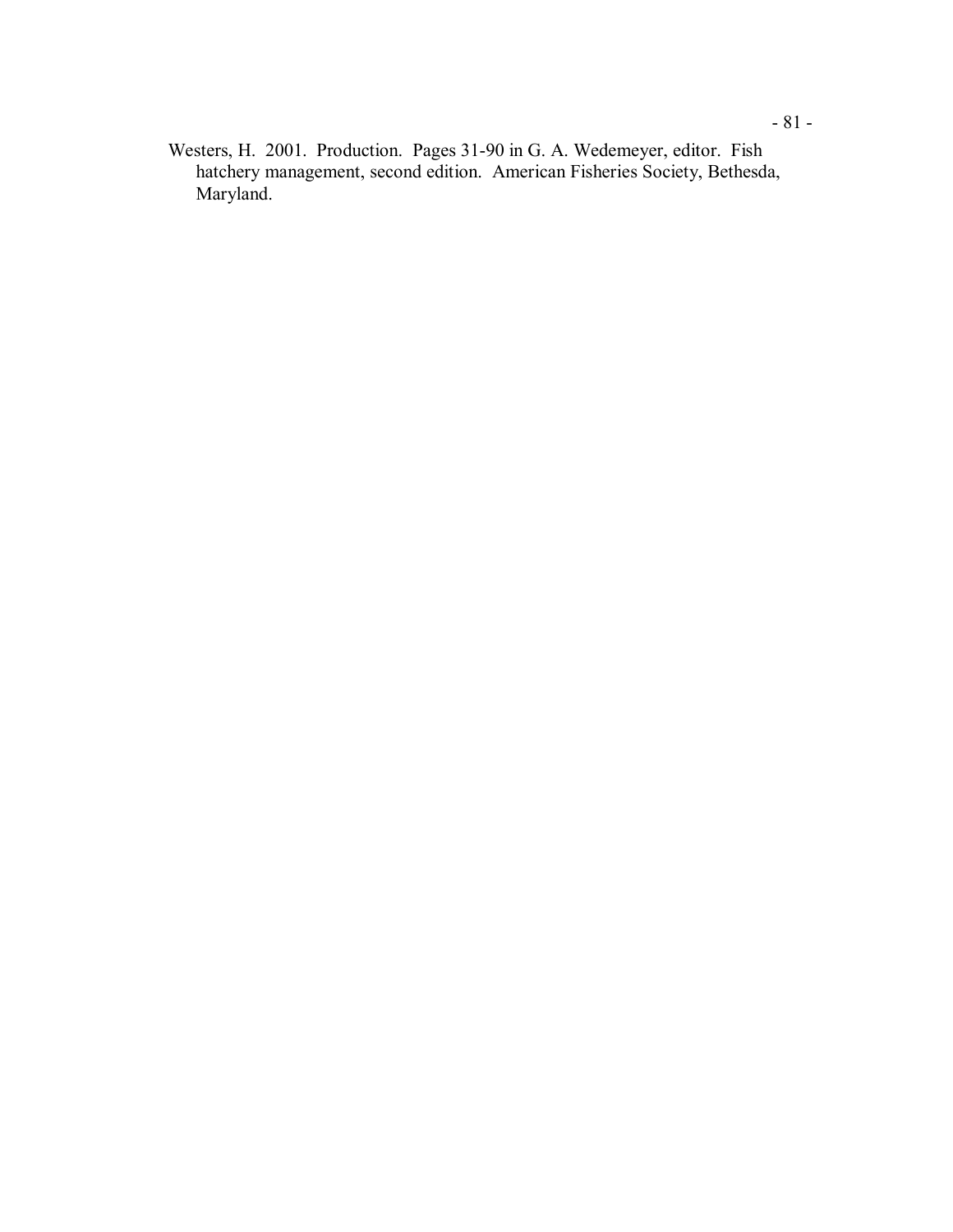| Table 4.1 | Range of the number of days at different water temperatures measured |
|-----------|----------------------------------------------------------------------|
|           | approximately 1 ft from the bottom and near the surface in all       |
|           | experimental rearing ponds from June 16 to October 18, 2004 (125 d). |

|                | Location of temperature reading |          |  |
|----------------|---------------------------------|----------|--|
| Measurement    | <b>Bottom</b>                   | Surface  |  |
| 34°C to 35°C   | 0                               | 1        |  |
| 33°C to 34°C   | $\overline{0}$                  | $3 - 4$  |  |
| 32°C to 33°C   | $0 - 1$                         | 5        |  |
| 31°C to 32°C   | $0 - 2$                         | $5-9$    |  |
| 30°C to 31°C   | $1-4$                           | $7 - 12$ |  |
| 25°C to 30°C   | 72-82                           | 64-68    |  |
| 20°C to 25°C   | 32-43                           | 30-35    |  |
| Less than 20°C | $4 - 7$                         | $4 - 6$  |  |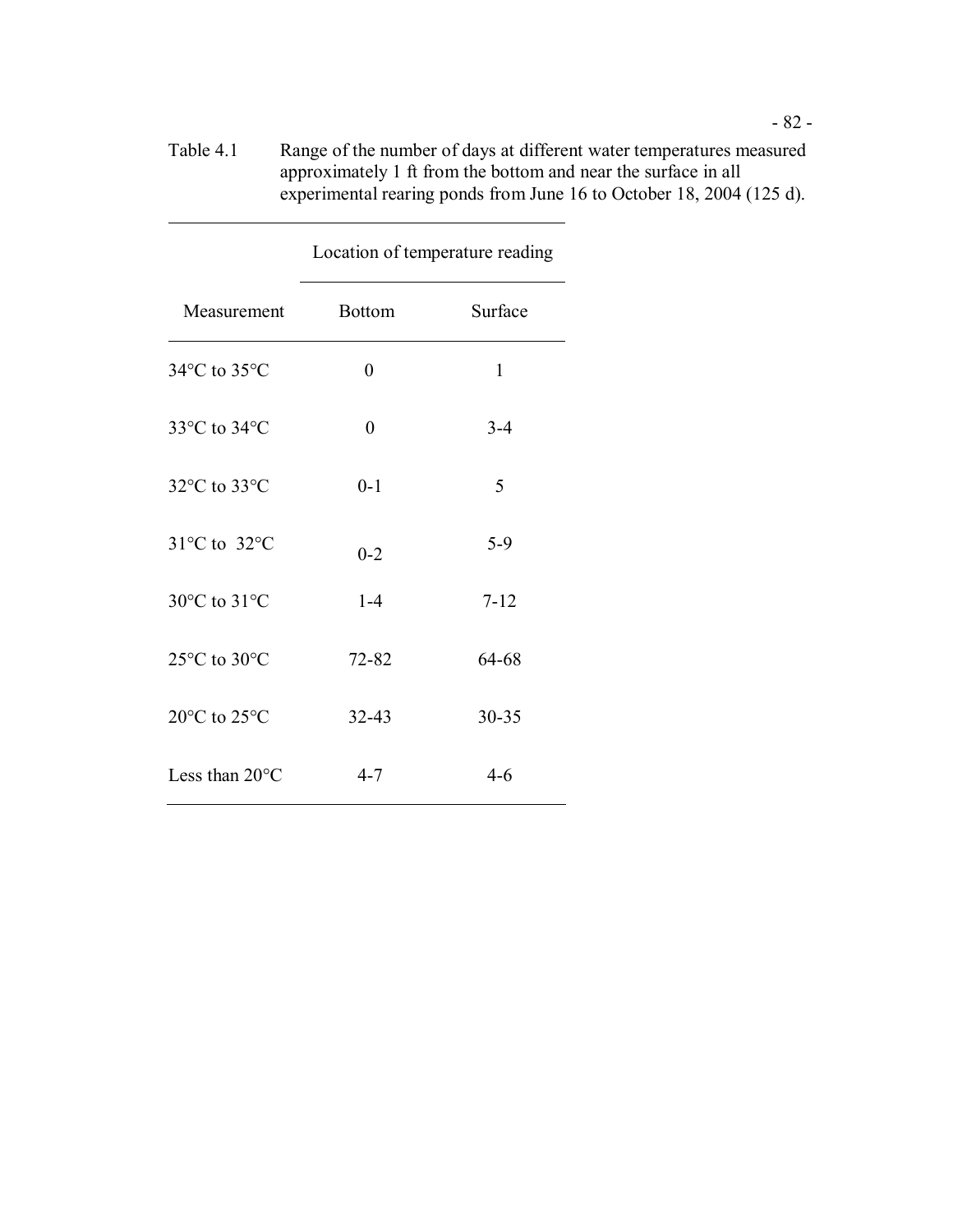|                              | Fish/ha (number of ponds) |                          |  |
|------------------------------|---------------------------|--------------------------|--|
| Measurement                  | 24,700 (3)                | 12,350(2)                |  |
| Total length (mm)            | 238<br>$(96-286)$         | 214.1<br>$(89-297)$      |  |
| Weight $(g)$                 | 117.7<br>$(4.9-184.5)$    | 100.9<br>$(4.6 - 232.9)$ |  |
| Final density<br>(number/ha) | 4,002<br>$(1,803-5,434)$  | 1,952<br>$(1,828-2,075)$ |  |
| Percent survival             | 16.2<br>$(7.3 - 22)$      | 15.8<br>$(14.8 - 16.8)$  |  |

 Table 4.2 Mean production characteristics (ranges in parentheses) for walleye fingerlings harvested from experimental rearing ponds after 125 d.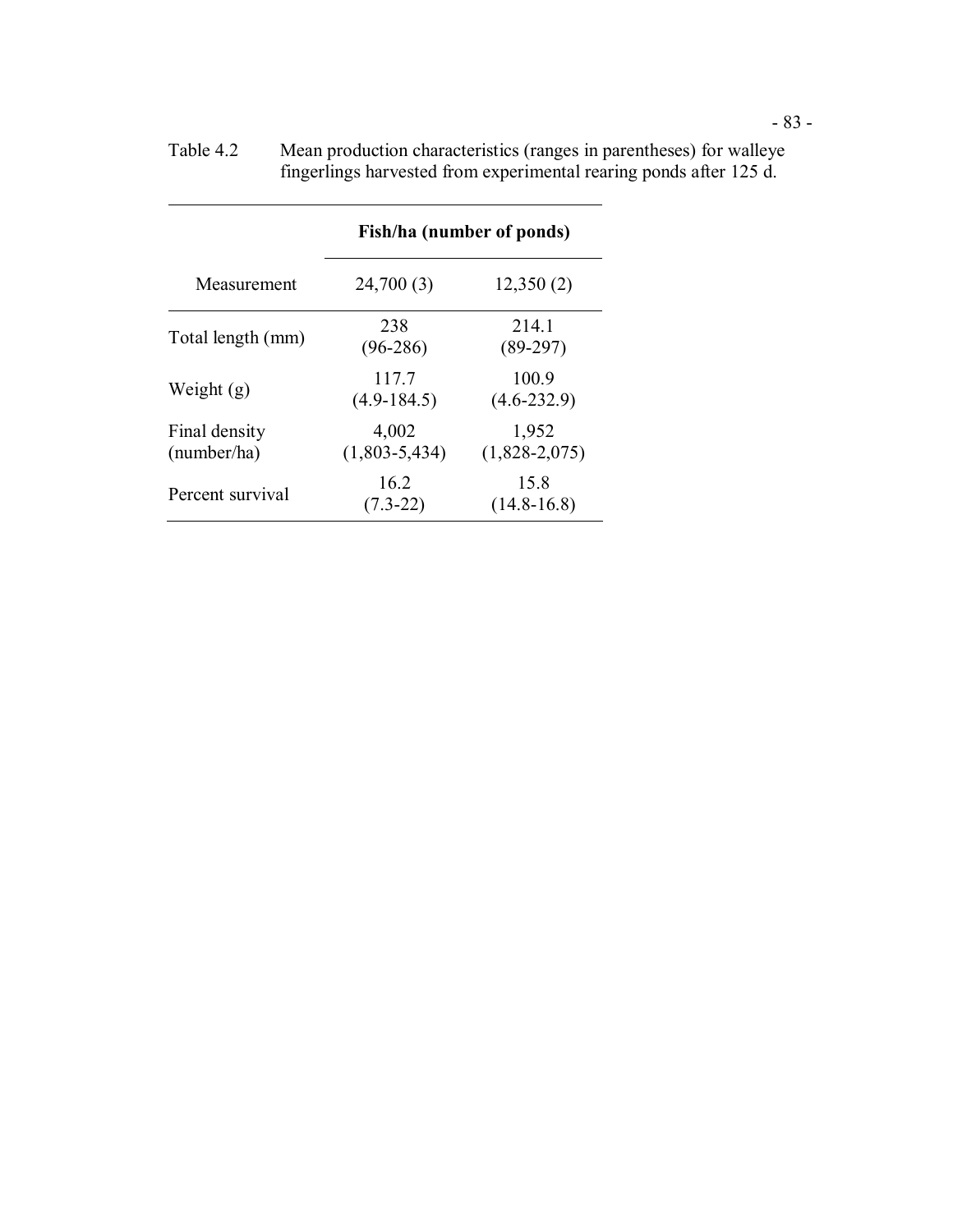

Figure 4.1 Pond temperature recorded near the bottom at 30 min intervals with a Hobo temperature logger during the 125 d growout period in 2004.



 Figure 4.2 Pond temperature recorded near the surface at 1300 hours with a digital temperature meter during the 125 d growout period in 2004.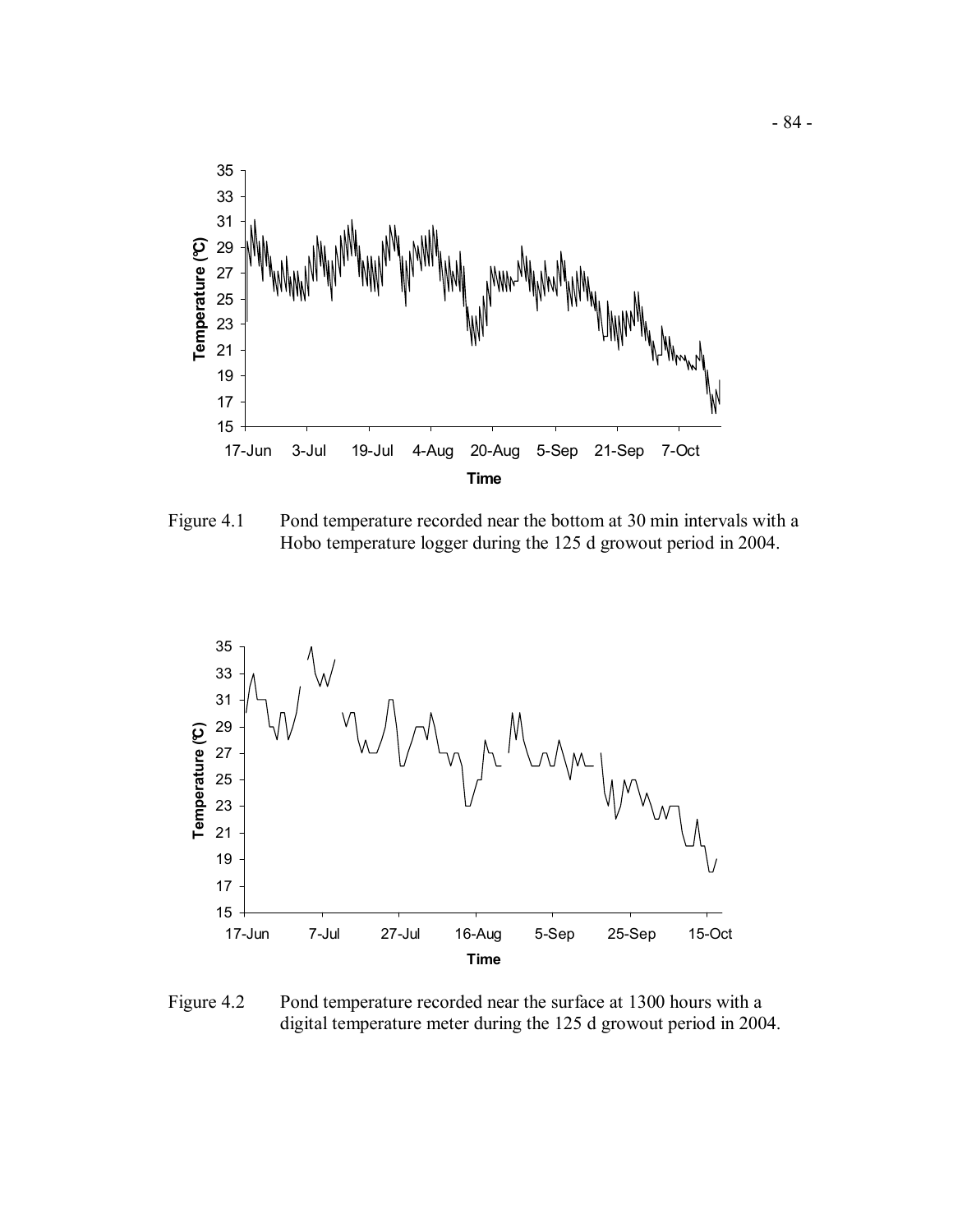

 Figure 4.3 Length-frequency distribution of walleye fingerlings sampled on day 40 post stocking from experimental rearing ponds initially stocked at 24,700 fish/ha ( $N = 76$ ).



 Figure 4.4 Length-frequency distribution of walleye fingerlings sampled on day 40 post stocking from experimental rearing ponds initially stocked at 12,350 fish/ha ( $N = 86$ ).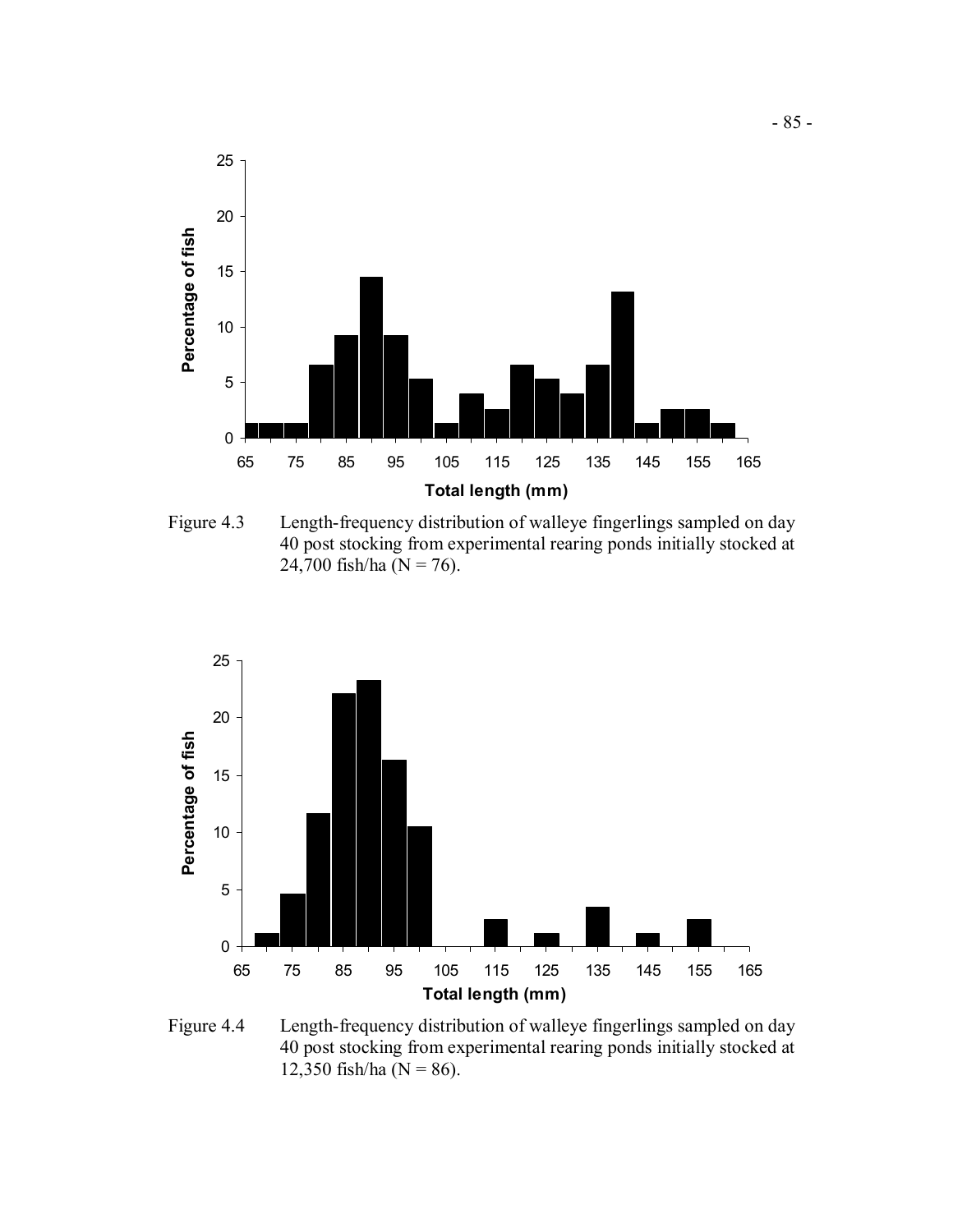

 Figure 4.5 Length-frequency distribution of walleye fingerlings sampled on day 125 post stocking from experimental rearing ponds initially stocked at 24,700 fish/ha ( $N = 106$ ).



 Figure 4.6 Length-frequency distribution of walleye fingerlings sampled on day 125 post stocking from experimental rearing ponds initially stocked at 12,350 fish/ha ( $N = 78$ ).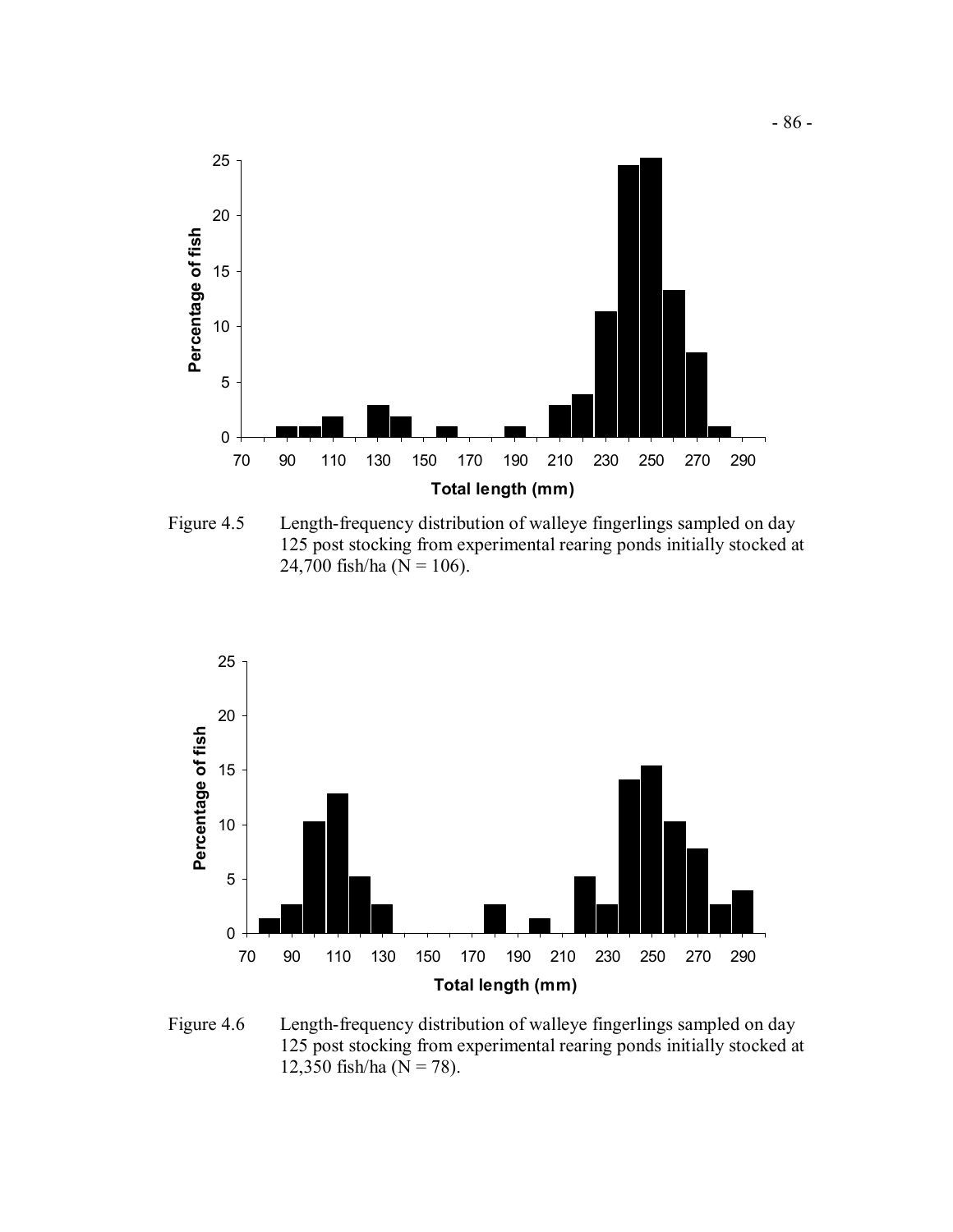

 Figure 4.7 Relationship between initial stocking density of walleye fingerlings and mean ± SE weight (standard error y bars) at harvest in experimental rearing ponds.



 Figure 4.8 Relationship between initial stocking density of walleye fingerlings and mean  $\pm$  SE total length (standard error y bars) at harvest in experimental rearing ponds.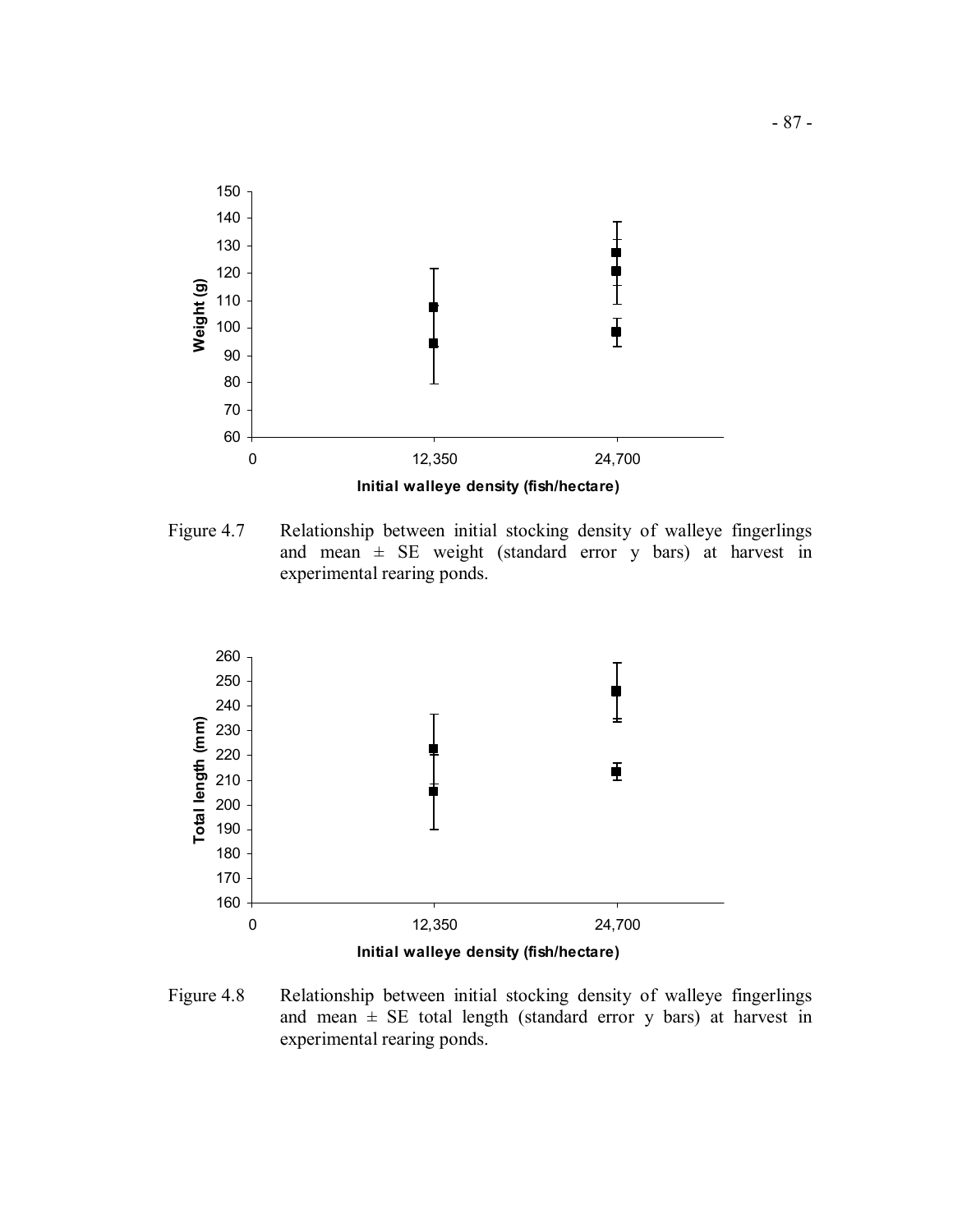

 Figure 4.9 Relationship between initial stocking density and the coefficient of variation of length at harvest.



Figure 4.10 Relationship between initial walleye density and percentage survival.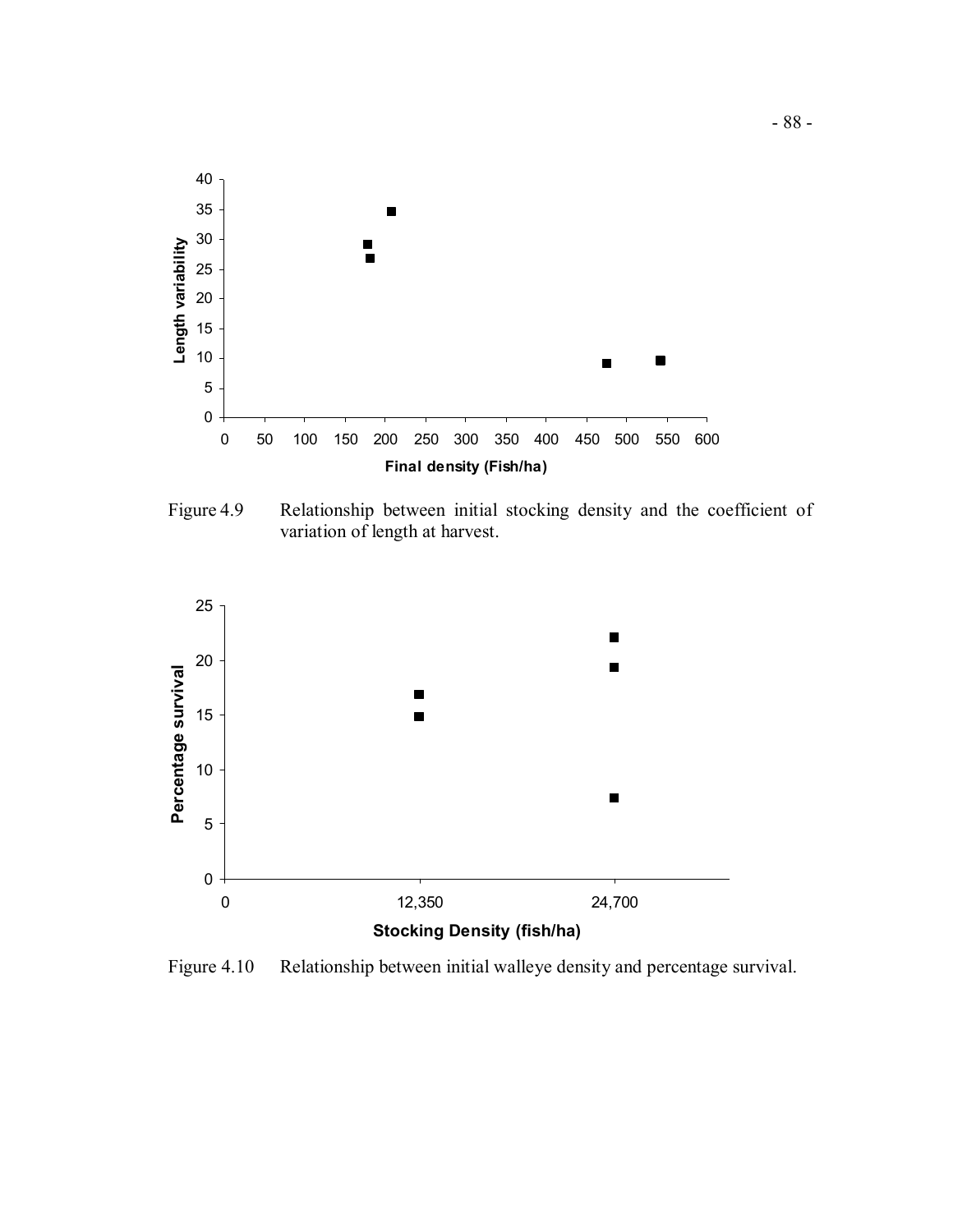

 Figure 4.11 Relationship between initial stocking density of walleye and yield at harvest.



Figure 4.12 Stomach contents of walleye for day 40 and days  $115 + 125$  post stocking. Fish from both density treatments were pooled.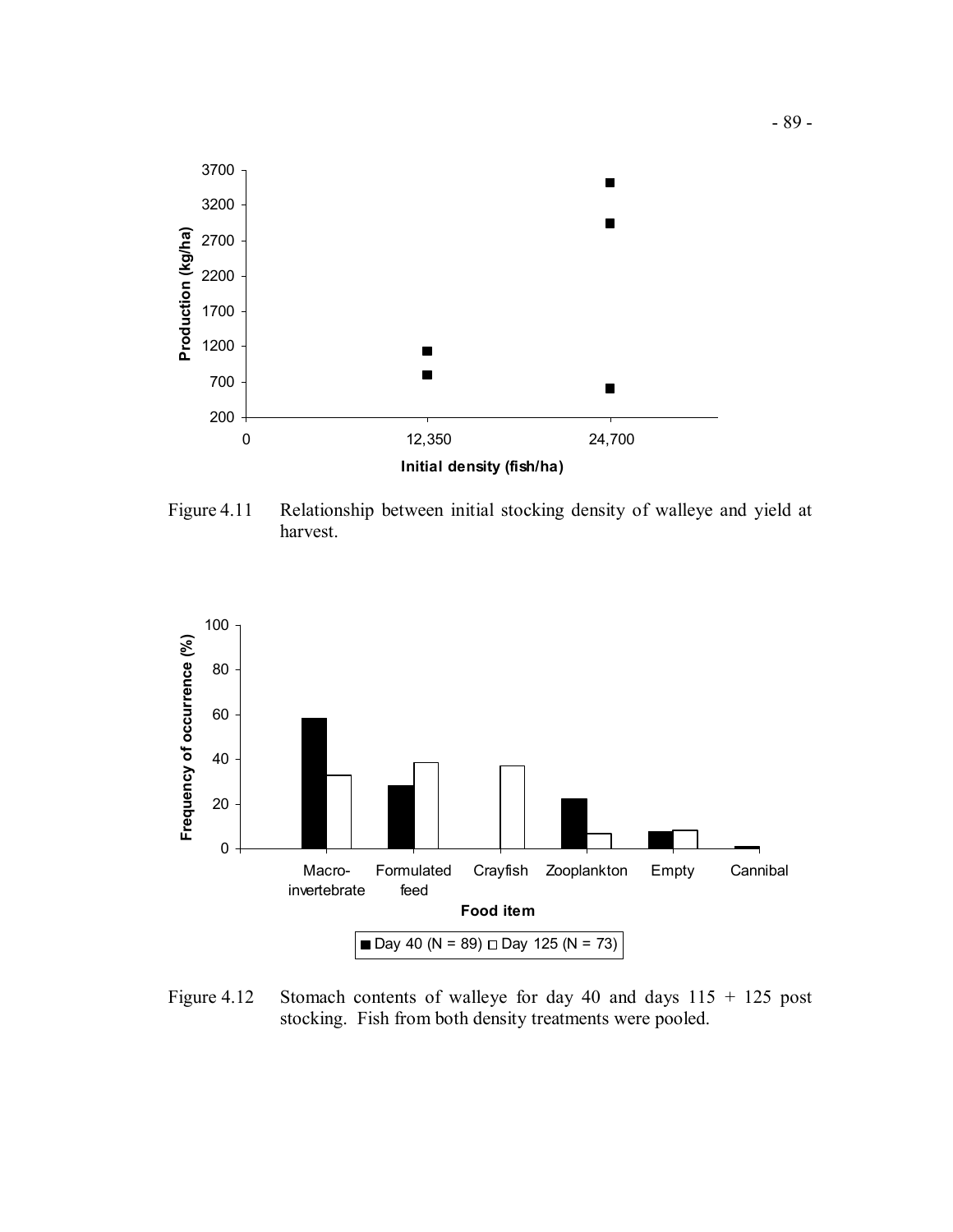

Figure 4.13 Stomach contents of walleye for day 40 post stocking.



 Figure 4.14 Stomach contents of walleye fingerlings sampled day 40 post stocking from experimental rearing ponds initially stocked at 24,700 fish/ha.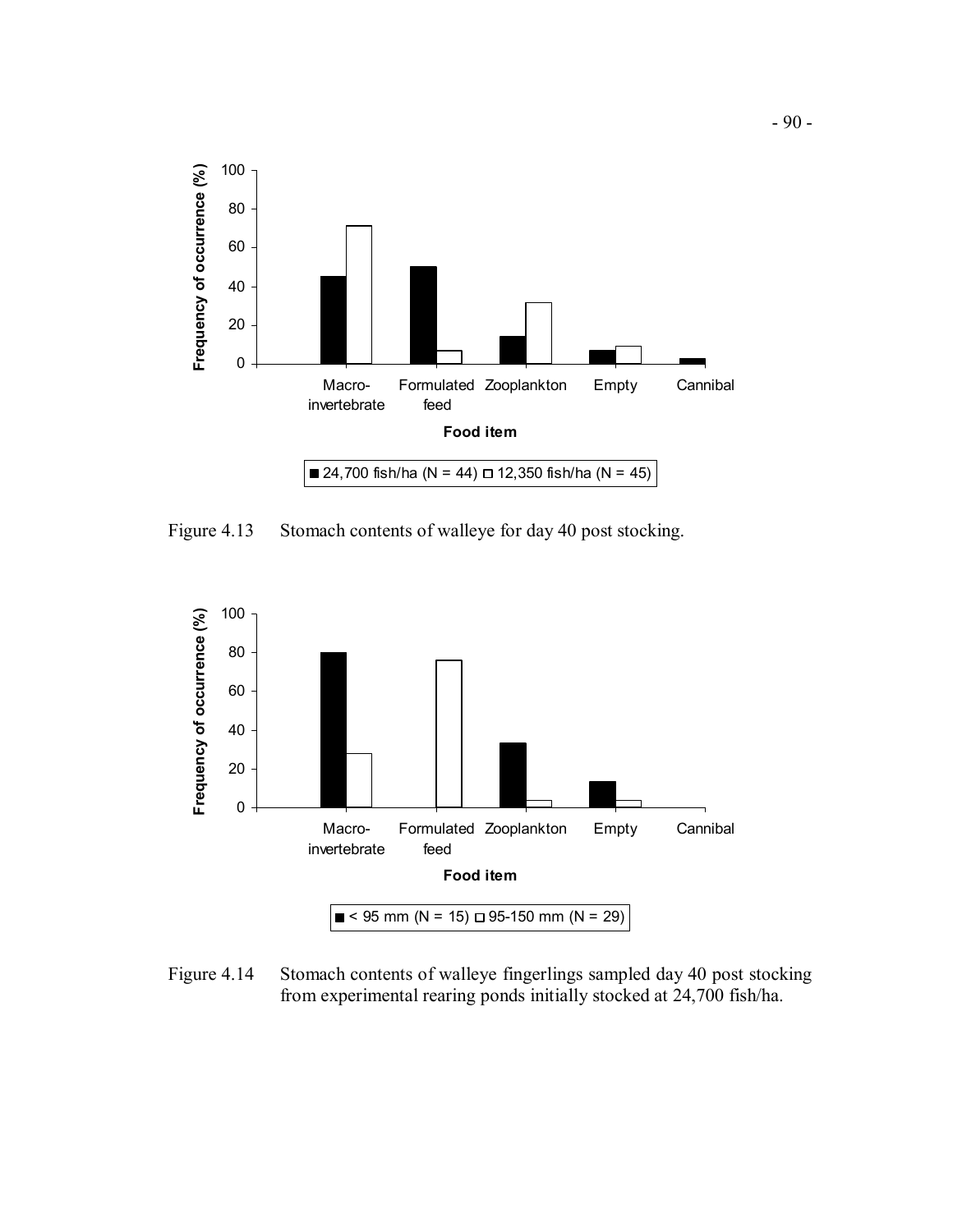

Figure 4.15 Stomach contents of walleye fingerlings sampled day 40 post stocking from experimental rearing ponds initially stocked at 12,350 fish/ha.



Figure 4.16 Stomach contents of walleye fingerlings of different length categories sampled day 115 and 125 (combined) post stocking. Fish from both density treatments were pooled.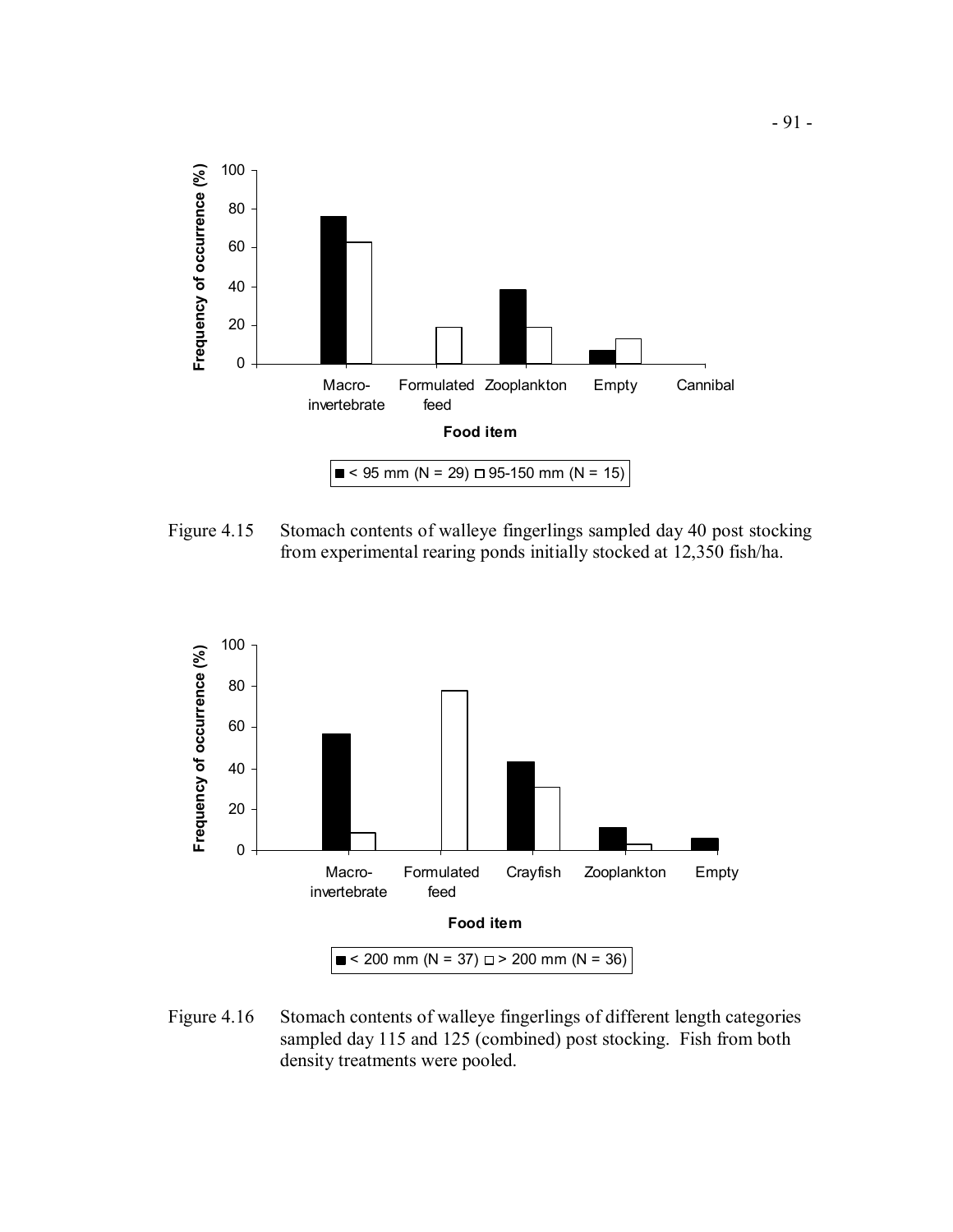# CHAPTER V

# Management Implications

 The climate of Mississippi appears to be suitable for pond culture of walleye fingerlings to advanced sizes, providing acceptable growing conditions throughout most of summer and fall. During the culture period, over 90% of the water temperatures exceeded 20°C, well above temperatures required for growth of walleye. Walleye fingerlings can apparently survive water temperatures up to 33ºC for as long as 35 days under laboratory conditions. However, survival decreases rapidly when exposed to temperatures at 34ºC and 35ºC. Growth will most likely be adversely affected by frequent incidence of exposure to water temperatures greater than 32ºC. Water temperatures that approach and remain near the thermal tolerance limits of walleye can occur during pond culture and the effect may differ from year to year.

 An attempt to feed train Gulf coast walleye was unsuccessful. However, successful feed training of 45-day-old pond-reared northern walleye (42 mm total length) was realized, resulting in high survival (> 80%) for fish fed a particular starter diet. Application of this feed training method to Gulf coast walleye should achieve similar results. The use of formulated feed to grow a large number of advanced size fingerlings is more efficient and economical than raising walleye on minnows. Additionally, the high acceptance and good survival achieved with formulated diets provide for control over quality and quantity of diet fed. Feed training diets remain in - 92 -